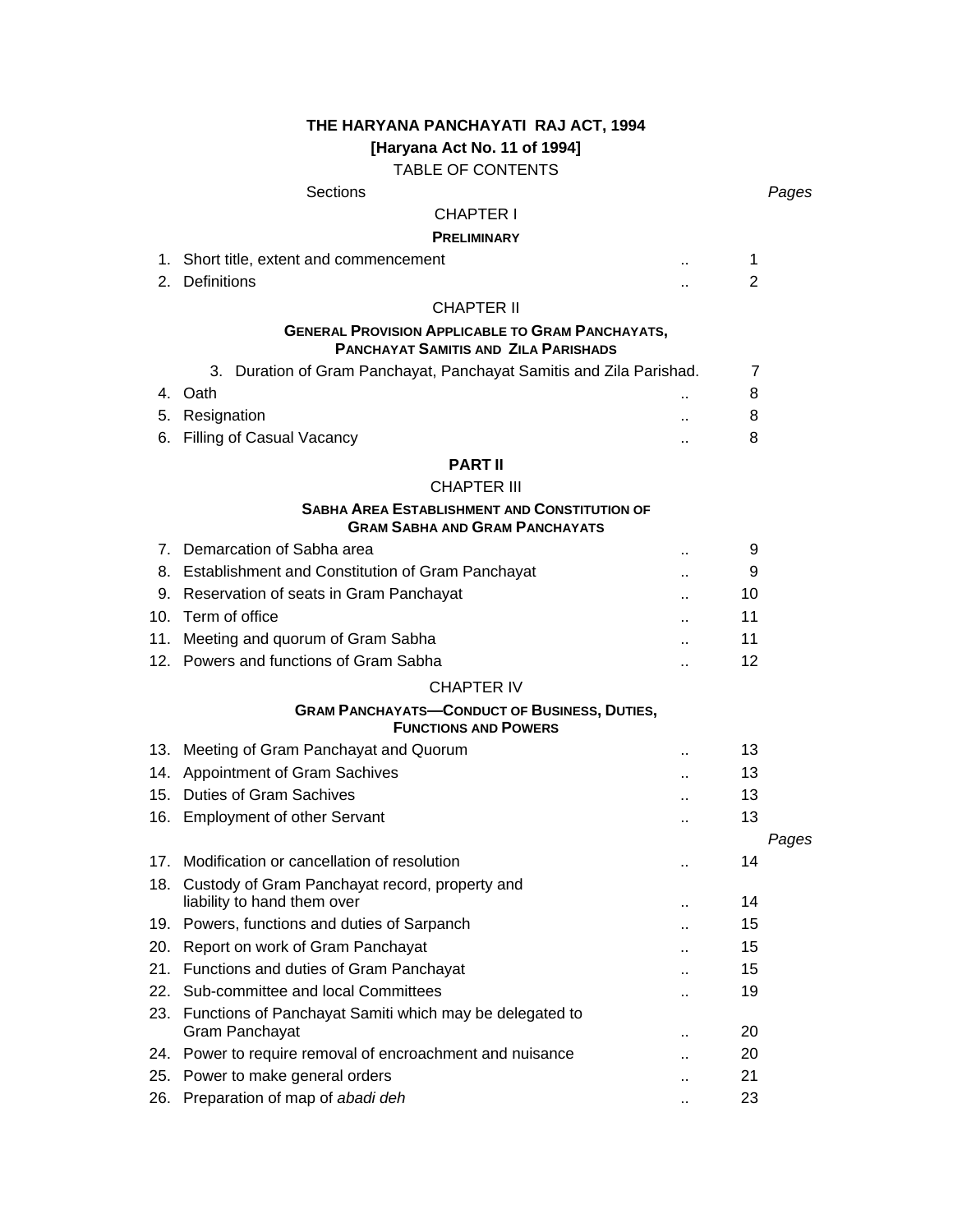|                   | 27. Penalty for disobedience of a special or general                                                                                 |                      |          |  |  |  |
|-------------------|--------------------------------------------------------------------------------------------------------------------------------------|----------------------|----------|--|--|--|
|                   | order of Gram Panchayat                                                                                                              |                      | 23       |  |  |  |
| 28.               | Appeal                                                                                                                               |                      | 24       |  |  |  |
|                   | 29. Power to enquire and make report about misconduct of petty officials<br>Power to contract for collection of taxes and other dues | ä.                   | 24<br>24 |  |  |  |
| 30.               |                                                                                                                                      |                      | 24       |  |  |  |
| 31.               | Power to introduce prohibition                                                                                                       |                      |          |  |  |  |
|                   | 32. Entry and inspection                                                                                                             |                      | 25       |  |  |  |
| 33.               | Power to manage fairs and markets                                                                                                    |                      | 25       |  |  |  |
|                   | 34. Power over waterways etc.                                                                                                        |                      | 25       |  |  |  |
|                   | 35. Power regarding naming of streets and numbering of buildings                                                                     | ٠.                   | 26       |  |  |  |
| 36.               | Power to take over management of institutions, etc.                                                                                  |                      | 26       |  |  |  |
|                   | 37. Help in maintenance and improvement of schools and hospitals or<br>dispensaries                                                  |                      | 26       |  |  |  |
|                   | 38. Establishment of Primary Schools, hospitals or a dispensary for a group                                                          |                      |          |  |  |  |
|                   | of Gram Panchayats                                                                                                                   |                      | 27       |  |  |  |
|                   | <b>CHAPTER V</b>                                                                                                                     |                      |          |  |  |  |
|                   | <b>FINANCE AND TAXATION</b>                                                                                                          |                      |          |  |  |  |
| 39.               | <b>Gram Fund</b>                                                                                                                     |                      | 27       |  |  |  |
|                   | 40. Sources of Gram Fund                                                                                                             |                      | 27       |  |  |  |
|                   | 41. Power of taxation and fees                                                                                                       | $\ddot{\phantom{a}}$ | 28       |  |  |  |
|                   | 42. Power to exempt from taxes and write off irrecoverable amounts                                                                   | $\ddot{\phantom{a}}$ | 28       |  |  |  |
|                   | 43. Audit of accounts, inspection of budget and accounts and                                                                         |                      |          |  |  |  |
|                   | publication of abstract of accounts                                                                                                  | ٠.                   | 29       |  |  |  |
|                   | 44. Expenses of Gram Panchayat                                                                                                       | $\ddot{\phantom{a}}$ | 29       |  |  |  |
| 45.               | Special tax and community service                                                                                                    |                      | 29       |  |  |  |
|                   |                                                                                                                                      |                      | Pages    |  |  |  |
| <b>CHAPTER VI</b> |                                                                                                                                      |                      |          |  |  |  |
|                   |                                                                                                                                      |                      |          |  |  |  |
|                   | <b>CONTROL</b>                                                                                                                       |                      |          |  |  |  |
|                   | 46. Access to records of Gram Panchayat                                                                                              |                      | 29       |  |  |  |
| 47.               | Powers to suspend action of Gram Panchayat                                                                                           |                      | 30       |  |  |  |
|                   | 48. Control and subordination                                                                                                        |                      | 30       |  |  |  |
|                   | 49. Default of duties                                                                                                                |                      | 30       |  |  |  |
| 50.               | Power to take over management of land                                                                                                |                      | 31       |  |  |  |
| 51.               | Suspension and removal of a Sarpanch or Panch                                                                                        |                      | 31       |  |  |  |
| 52.               | Dissolution of Gram Panchayat                                                                                                        |                      | 32       |  |  |  |
| 53.               | Liability of Sarpanch or a Panch                                                                                                     |                      | 33       |  |  |  |
| 54.               | Penalty for tempering with the property                                                                                              |                      | 34       |  |  |  |
|                   | <b>PART III</b>                                                                                                                      |                      |          |  |  |  |
|                   | <b>CHAPTER VII</b>                                                                                                                   |                      |          |  |  |  |
|                   | <b>PANCHAYAT SAMITI</b>                                                                                                              |                      |          |  |  |  |
|                   | 55. Creation of block                                                                                                                |                      | 34       |  |  |  |
| 56.               | Constitution of Panchayat Samiti                                                                                                     |                      | 35       |  |  |  |
| 57.               | <b>Composition of Panchayat Samiti</b>                                                                                               |                      | 35       |  |  |  |
| 58.<br>59.        | Number of members to be elected to Panchayat Samiti<br>Reservation of seats                                                          |                      | 35<br>36 |  |  |  |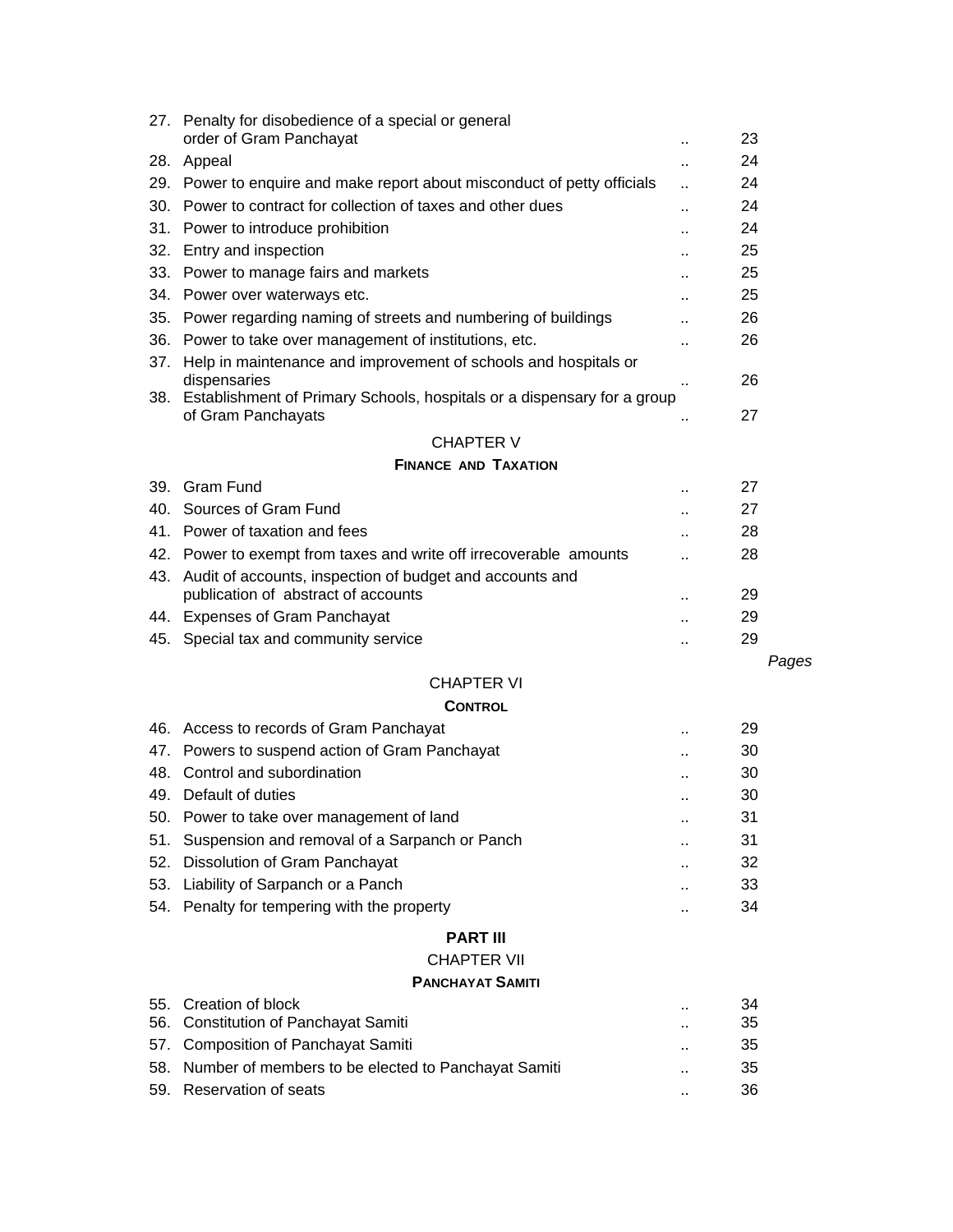|     | 60. First meeting of Panchayat Samiti and Election of Chairman and<br>Vice-Chairman |                      | 37 |
|-----|-------------------------------------------------------------------------------------|----------------------|----|
|     | 61. Powers and functions of Chairman and Vice-Chairman                              |                      | 37 |
| 62. | Term of Office of Chairman and Vice-Chairman                                        | $\ddot{\phantom{a}}$ | 38 |
| 63. | Leave of absence                                                                    | $\ddot{\phantom{a}}$ | 38 |
|     | 64. Suspension of Chairman/Vice-Chairman and a Member                               |                      | 38 |
|     | 65. Executive Officer of Panchayat Samiti                                           |                      | 39 |
|     |                                                                                     |                      |    |
|     | <b>CHAPTER VIII</b>                                                                 |                      |    |
|     | <b>CONDUCT OF BUSINESS OF PANCHAYAT SAMITIS</b>                                     |                      |    |
| 66. | Meetings                                                                            | $\ddot{\phantom{a}}$ | 39 |
| 67. | Convening of ordinary or special meetings                                           |                      | 39 |
| 68. | Quorum                                                                              | $\ddot{\phantom{0}}$ | 39 |
|     | 69. Power of Chairman and Executive Officer to call special meetings                |                      | 39 |
|     | 70. Adjournment                                                                     | $\ddot{\phantom{a}}$ | 40 |
|     | 71. Presiding authority of the meeting decision by majority vote                    |                      | 40 |
|     | 72. Records and publication of proceedings<br><b>CHAPTER IX</b>                     | $\ddot{\phantom{a}}$ | 40 |
|     | <b>EXECUTIVE AUTHORITY AND SERVANTSOF THE PANCHAYAT SAMITIS</b>                     |                      |    |
|     | 73. Executive powers of Panchayat Samitis                                           |                      | 40 |
|     | 74. Extent of executive power of Chairman and Executive Officer                     |                      | 41 |
|     |                                                                                     |                      |    |
|     | <b>CHAPTER X</b>                                                                    |                      |    |
|     | <b>DUTIES AND POWERS OF PANCHAYAT SAMITI</b>                                        |                      |    |
|     | 75. Functions and duties                                                            | $\ddot{\phantom{a}}$ | 41 |
| 76. | <b>Community Development Programme</b>                                              |                      | 45 |
|     | 77. Relationship of Panchayat Samiti with Gram Panchayats                           | $\ddot{\phantom{a}}$ | 45 |
|     | 78. Penalty for disobedience of orders of Panchayat Samiti                          | $\ddot{\phantom{a}}$ | 45 |
|     | 79. Compensation for damage                                                         |                      | 46 |
|     | 80. Power to delegate                                                               | $\ddot{\phantom{a}}$ | 46 |
|     | 81. Extraordinary powers of Chairman and Executive Officer                          |                      | 46 |
|     | 82. Delegation of powers of Chairman                                                | $\ddot{\phantom{a}}$ | 46 |
| 83. | <b>Constitution of Committees</b>                                                   | $\ddot{\phantom{1}}$ | 46 |
|     | 84. Functions of Committees                                                         |                      | 47 |
|     | 85. Procedure of Committees                                                         |                      | 47 |
|     | 86. Delegation of Powers by Panchayat Samitis                                       |                      | 48 |
|     | 87. Power of supervision by Panchayat Samiti over the Gram Panchayat                |                      | 48 |
|     | <b>CHAPTER XI</b>                                                                   |                      |    |
|     | <b>FINANCE AND TAXATION</b>                                                         |                      |    |
|     | 88. Power of Taxation                                                               |                      | 48 |
|     | 89. Power to impose tax without permission of Chief Executive Officer               |                      | 48 |
|     | 90. Procedure in imposing taxes                                                     |                      | 49 |
|     | 91. Levy of fees                                                                    |                      | 50 |
| 92. | Taxes how to be assessed and collected                                              |                      | 50 |
| 93. | Instalments of taxes                                                                |                      | 50 |
|     |                                                                                     |                      |    |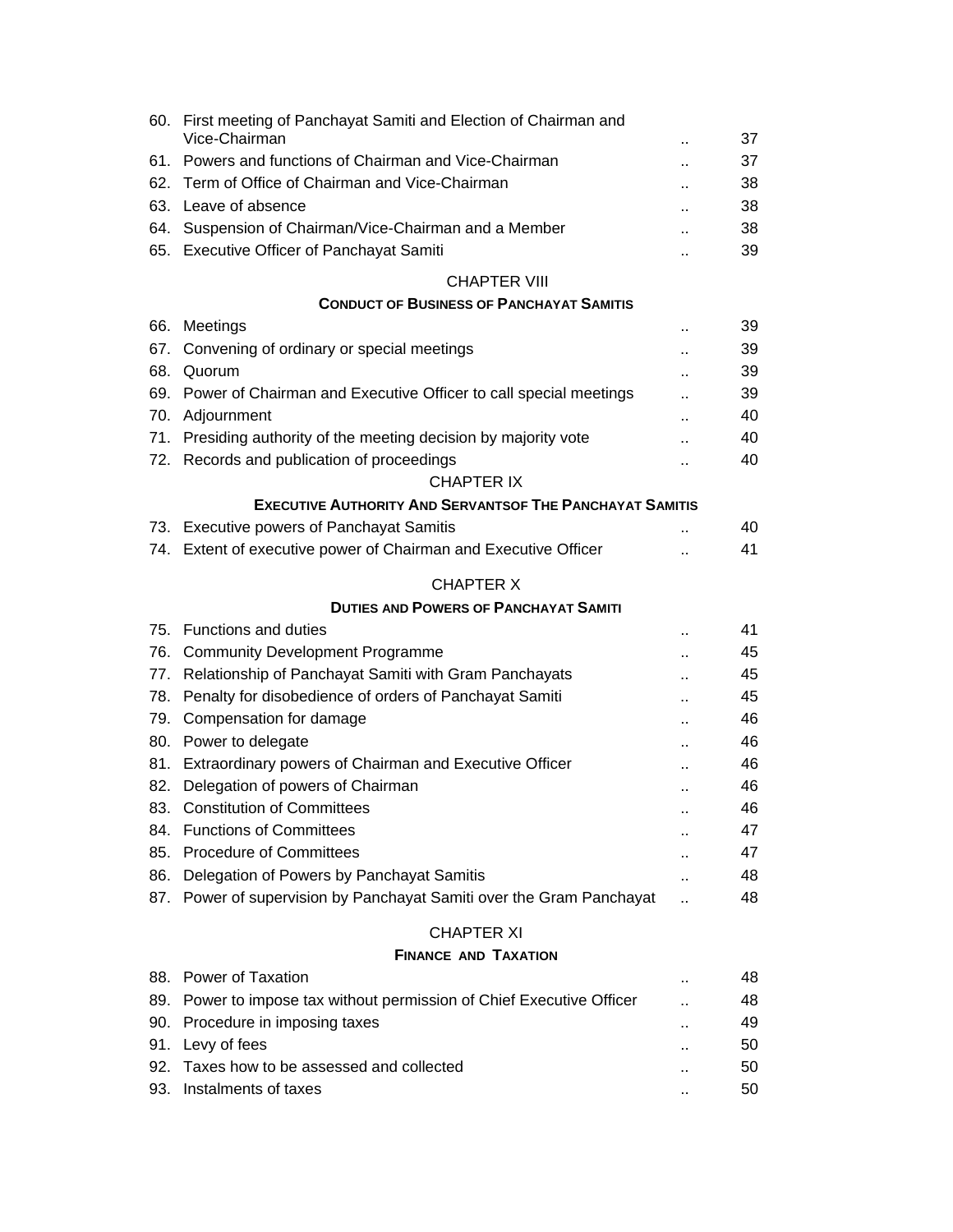|      | 94. Delegation of powers to Panchayat Samitis                                  |     | 50 |
|------|--------------------------------------------------------------------------------|-----|----|
| 95.  | Appeal against assessment and collection                                       |     | 50 |
|      | 96. Reduction, abolition, remission and exemption from taxation                |     | 50 |
|      | 97. Power to lease the collection of fees or tolls and management of fairs etc |     | 50 |
|      | 98. Samiti Fund                                                                | . . | 51 |
|      | 99. Vesting, custody and investment of Samiti Fund                             | . . | 51 |
| 100. | Application of Samiti Fund                                                     |     | 52 |
|      | 101. Minimum balance                                                           | . . | 52 |
|      | 102. Annual estimates of income and expenditure                                |     | 53 |
|      | 103. Inspection of budget and accounts                                         |     | 53 |
|      | 104. Publication of abstract of accounts                                       |     | 53 |
|      | 105. Audit of accounts                                                         |     | 53 |

## CHAPTER XII

#### **SUPERVISION**

|      | 106. Supervision by Chief Executive Officer                                    |     | 54 |
|------|--------------------------------------------------------------------------------|-----|----|
|      | 107. Supervision by Government                                                 |     | 54 |
|      | 108. Power to cancel or suspend resolutions of Panchayat Samitis               |     | 55 |
|      | 109. Suspension and removal of Members                                         |     | 55 |
|      | 110. Powers of Government to dissolve in case of incompetency, persistent      |     |    |
|      | default or abuse of power                                                      |     | 55 |
|      | 111. Consequences of dissolution                                               |     | 56 |
|      | 112. Power to provide or performance of duties in case of default of Panchayat |     |    |
|      | Samitis                                                                        | . . | 56 |
|      | 113. Settlement of dispute regarding joint works etc.                          |     | 56 |
| 114. | Dispute                                                                        | . . | 57 |
|      | 115. Enquiry into affairs of Panchayat Samitis                                 |     | 57 |
|      | 116. Appeals from orders of Panchayat Samitis                                  |     | 57 |

## **PART IV**

#### CHAPTER XIII

### **ZILA PARISHAD**

| 117. Constitution of Zila Parishad                                    |           | 57 |
|-----------------------------------------------------------------------|-----------|----|
| 118. Composition of Zila Parishad                                     |           | 58 |
| 119. Elected members                                                  | $\cdot$ . | 58 |
| 120. Reservation of seats                                             |           | 59 |
| 121. First meeting of Zila Parishad and election of President         |           |    |
| and Vice - President                                                  | . .       | 59 |
| 122. Powers and functions of President and Vice-President             |           | 60 |
| 123. Term of the office of President and Vice-President and Motion of |           |    |
| No-confidence against President and Vice-President                    |           | 60 |
| 124. Leave of absence                                                 | . .       | 61 |
| 125. Penalty for refusal to hand over charge to new President,        |           |    |
| Vice-President or Member                                              |           | 61 |
|                                                                       |           |    |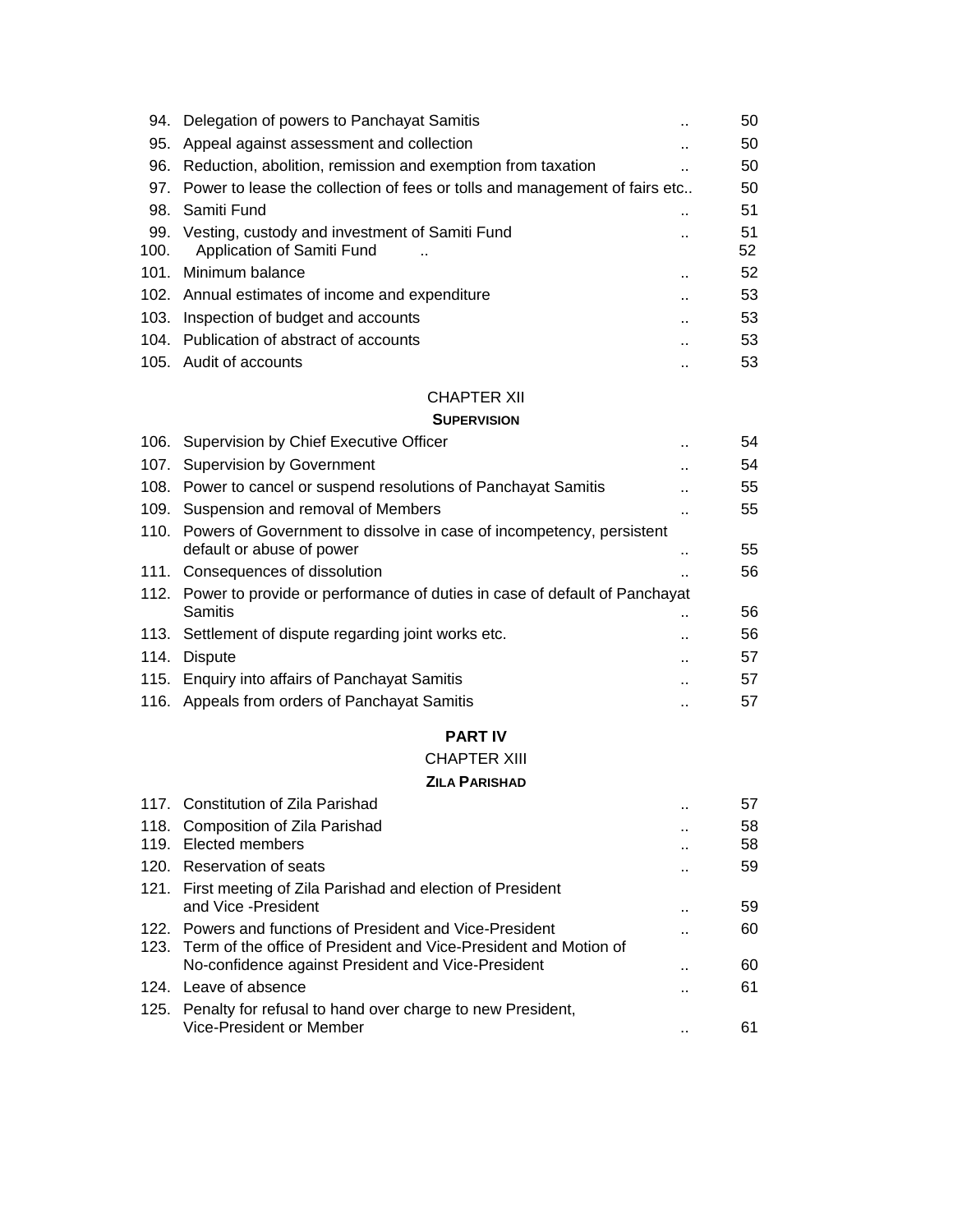# CHAPTER XIV

## **CONDUCT OF BUSINESS**

|    | 126. Meetings                                                                     | Ω,                   | 62                   |
|----|-----------------------------------------------------------------------------------|----------------------|----------------------|
|    | 127. Convening of ordinary or special meetings                                    |                      | 62                   |
|    | 128. Quorum                                                                       | $\ddot{\phantom{a}}$ | 62                   |
|    | 129. Power of President and Chief Executive Officer to call special meetings      |                      | 62                   |
|    | 130. Adjournment                                                                  | ٠.                   | 62                   |
|    | 131. Presiding authority of the meeting and decision by majority vote             | н,                   | 63                   |
|    | 132. Record and publication of proceedings                                        |                      | 63                   |
|    | <b>CHAPTER XV</b>                                                                 |                      |                      |
|    | <b>EXECUTIVE AUTHORITY AND SERVANTS OF THE ZILA PARISHAD</b>                      |                      |                      |
|    | 133. Appointment of Chief Executive Officer and other staff                       |                      | 63                   |
| 64 | 134. Functioning, powers and duties of Chief Executive Officer and other Officers |                      | $\ddot{\phantom{1}}$ |
|    | 135. Chief Executive Officer's right to requisition records etc.                  | ٠.                   | 65                   |
|    | 136. Power to call upon officers to tender advice etc.                            | ٠.                   | 65                   |
|    | <b>CHAPTER XVI</b>                                                                |                      |                      |
|    | <b>DUTIES AND FUNCTIONS OF ZILA PARISHADS</b>                                     |                      |                      |
|    | 137. Duties and function of Zila Parishad                                         |                      | 65                   |
|    | 138. Power of Zila Parishad to undertake works etc. on behalf of Government       |                      |                      |
|    | and to tender technical advice                                                    |                      | 66                   |
|    | 139. Committees                                                                   |                      | 66                   |
|    | 140. Procedure of Committees                                                      |                      | 67                   |
|    | 141. Delegation of powers by Zila Parishad                                        |                      | 67                   |
|    | 142. General Powers of Zila Parishads                                             |                      | 67                   |
|    | 143. Mode of Making contracts                                                     |                      | 67                   |
|    | <b>CHAPTER XVII</b>                                                               |                      |                      |
|    | <b>PROPERTY, FINANCE AND TAXATION</b>                                             |                      |                      |
|    | 144. Property of Zila Parishad                                                    |                      | 68                   |
|    | 145. Zila Parishad Fund                                                           |                      | 69                   |
|    | 146. Application of Zila Parishad Fund                                            |                      | 69                   |
|    | 147. Power of Taxation                                                            |                      | 69                   |
|    | 148. Procedure in imposing taxes                                                  |                      | 69                   |
|    | 149. Levy of fees                                                                 |                      | 70                   |
|    | 150. Taxes how to be assessed and collected                                       |                      | 70                   |
|    | 151. Instalments of taxes                                                         |                      | 70                   |
|    | 152. Budget                                                                       |                      | 70                   |
|    | 153. Accounts                                                                     |                      | 71                   |
|    | 154. Audit                                                                        |                      | 71                   |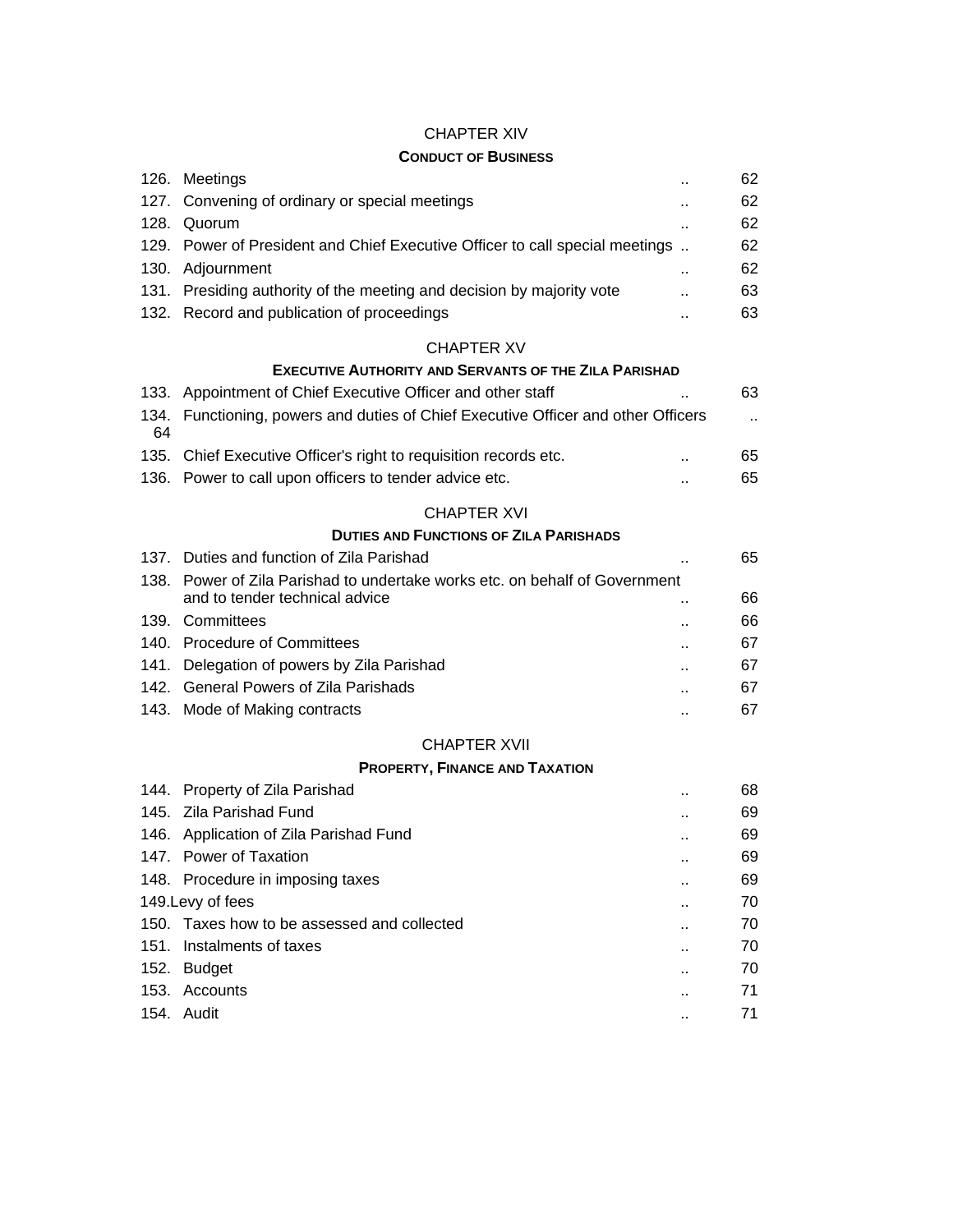### CHAPTER XVIII

## **SUPERVISION OF ZILA PARISHAD**

| 155. Power of inspection and supervision                            |                      | 71. |
|---------------------------------------------------------------------|----------------------|-----|
| 156. Technical supervisions and inspections                         | $\ddot{\phantom{a}}$ | 71  |
| 157. Defaults of Zila Parishad in performance of its duties         | $\ddot{\phantom{a}}$ | 71  |
| 158. Dissolution of Zila Parishad                                   |                      | 72  |
| 159. Power to cancel or suspend resolutions of Zila Parishad        |                      | 72  |
| 160. Suspension and removal of President, Vice-President and Member |                      | 73. |

## CHAPTER XIX

## **ELECTION OF MEMBERS OF GRAM PANCHAYAT, PANCHAYAT SAMITI AND ZILA PARISHAD AND ELECTION DISPUTES ETC.**

|  |  |  |  |  |  | 161. Election of Gram Panchayat, Panchayat Samitis and Zila Parishad |  | 74 |
|--|--|--|--|--|--|----------------------------------------------------------------------|--|----|
|--|--|--|--|--|--|----------------------------------------------------------------------|--|----|

# **PART V**

## CHAPTER XX

#### **PROVISIONS RELATING TO ELECTIONS**

| 162. | Electoral division                                                              | $\ddot{\phantom{1}}$ | 75 |
|------|---------------------------------------------------------------------------------|----------------------|----|
| 163. | List of voters for every electoral division                                     | Ω,                   | 75 |
| 164. | Preparation of list of voters                                                   | Ω,                   | 75 |
|      | 165. Persons qualified to be registered as voters                               | Ω.                   | 75 |
|      | 166. List of voters                                                             | Ω,                   | 75 |
|      | 167. Name of person not to be included in the list of voters for more than one  |                      |    |
|      | electoral division                                                              | Ω.                   | 76 |
|      | 168. Name of person not to be included in the list of voters more than once     | $\ddot{\phantom{a}}$ | 76 |
|      | 169. Availability of Government Staff                                           | $\ddot{\phantom{a}}$ | 76 |
|      | 170. Jurisdiction of Civil Courts Barred                                        | ٠.                   | 76 |
|      | 171. Making false declaration                                                   | $\ddot{\phantom{a}}$ | 77 |
|      | 172. Breach of official duty in connection with the preparation etc. of list of |                      |    |
|      | voters                                                                          | $\ddot{\phantom{1}}$ | 77 |
|      | 173. Persons qualified to vote and be elected                                   | ٠.                   | 77 |
| 174. | Restriction or simultaneous or double membership                                | $\ddot{\phantom{a}}$ | 77 |
|      | 175. Disqualifications                                                          | $\ddot{\phantom{1}}$ | 78 |
|      | 176. Determination of validity of election enquiry by Judge and procedure       | Ω.                   | 80 |
| 177. | Disquaification for continuing as members                                       | Ω,                   | 82 |
|      | 178. Fresh election if election is invalid                                      |                      | 82 |
|      | 179. Power of the State Election Commission to require Services of Government   |                      |    |
|      | Staff for election                                                              |                      | 82 |
|      | 180. Prohibition of convassing in or near polling station                       | $\ddot{\phantom{a}}$ | 82 |
| 181. | Penalty for disorderly conduct in or near polling station                       |                      | 83 |
| 182. | Penalty for misconduct at polling station                                       | $\ddot{\phantom{a}}$ | 83 |
| 183. | Maintenance of secrecy of voting                                                | ä.                   | 84 |
| 184. | Officer etc. at elections not to act for candidates or influence voting         |                      | 84 |
| 185. | Breach of official duty in connection with election                             | ò.                   | 84 |
| 186. | Removal of ballot papers from polling station to be offence                     | $\cdot$ .            | 84 |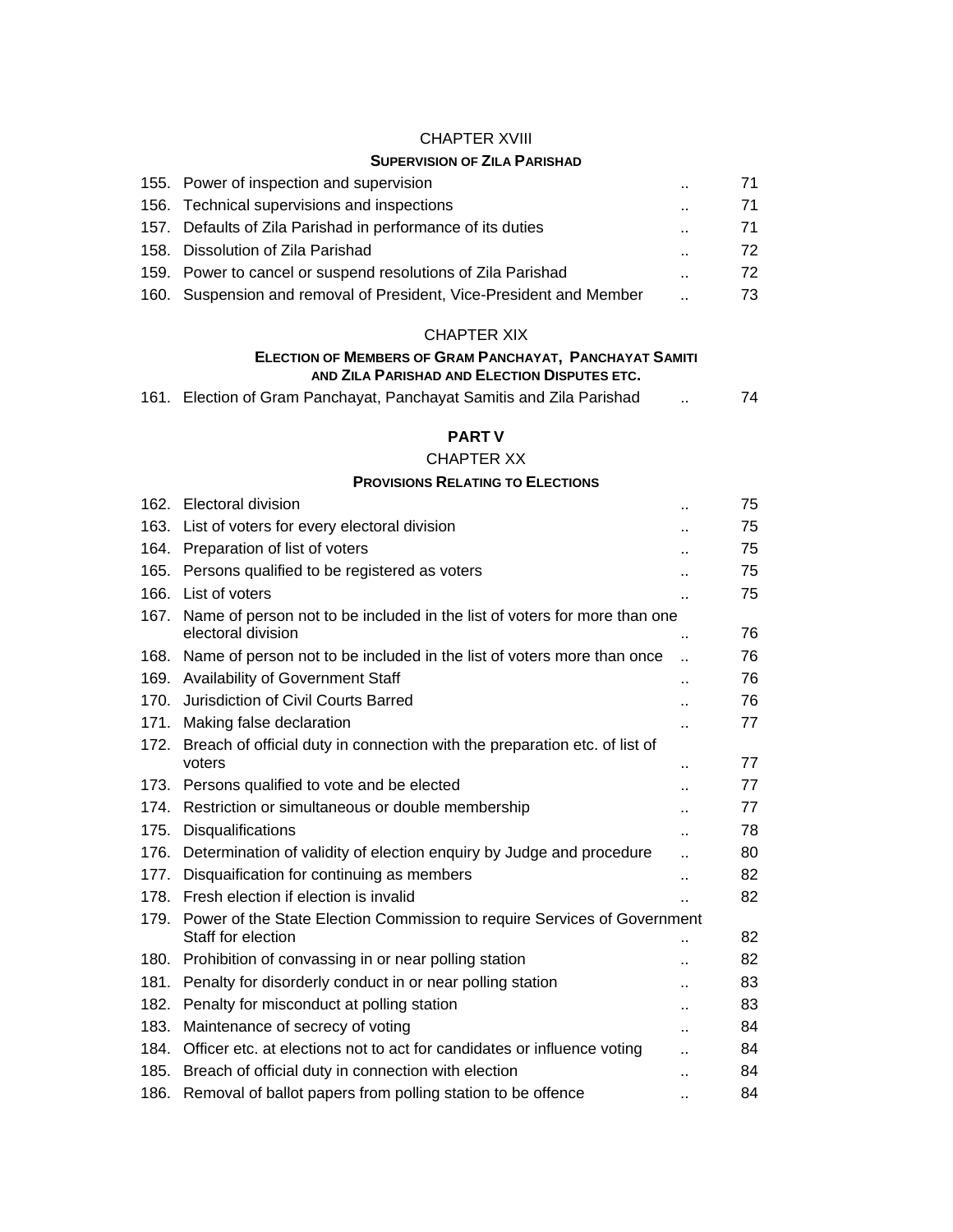| 187. Other offence and penalities therefor | 85 |
|--------------------------------------------|----|
| 188. Prosecution of certain offences       | 86 |

## CHAPTER XXI

#### **MISCELLANEOUS**

| 189. | Joint works and undertakings                                                                                  | Ω.                   | 86 |
|------|---------------------------------------------------------------------------------------------------------------|----------------------|----|
|      | 190. Additional funds to be provided by Government                                                            | Ω.                   | 86 |
|      | 191. Effect of alteration of area of Gram Panchayat, Panchayat Samiti and<br>Zila Parishad                    | ä.                   | 86 |
| 192. | Defect of irregularity not to vitiate proceedings                                                             |                      | 86 |
| 193. | Government servant to be placed at the disposal of Gram Panchayat,<br>Panchayat Samiti and Zila Parishad      |                      | 87 |
| 194. | <b>Local Authorities</b>                                                                                      | ٠.                   | 87 |
|      |                                                                                                               | $\ddot{\phantom{a}}$ | 87 |
|      | 195. Rights of officers to attend meetings                                                                    |                      | 87 |
|      | 196. General powers of Government and Director                                                                | Ω.                   | 87 |
|      | 197. Servants to be public servants                                                                           |                      |    |
| 198. | Government Emoloyees (Conduct) Rules, 1966                                                                    | ٠.                   | 87 |
|      | 199. Payment of honorarium and allowances                                                                     |                      | 87 |
| 200. | Acquisition of land                                                                                           |                      | 87 |
| 201. | Recovery of arrears                                                                                           | Ω.                   | 88 |
|      | 202. Power to borrow                                                                                          |                      |    |
|      | 203. Delegation of powers                                                                                     | ٠.                   | 88 |
| 204. | Bar of action                                                                                                 |                      | 88 |
| 205. | Suit against Gram Panchayat, Panchayat Samiti or Zila Parishad or any of<br>its officers                      |                      | 88 |
| 206. | Incorporation of Gram Panchayat, Panchayat Samiti and Zila Parishad                                           |                      | 88 |
|      | 207. Transfer of assets and liabilities                                                                       | ä.                   | 88 |
|      | 208. Duty of outgoing Panch, Sarpanch, Member, Chairman, Vice-Chairman,<br><b>President or Vice-President</b> | ٠.                   | 89 |
|      | 209. Power to Government to make rules                                                                        |                      | 89 |
|      | 210. Bye-laws                                                                                                 | ٠.                   | 92 |
|      | 211. Power to Government to hold general election                                                             | <br>                 | 90 |
|      | 212. Constitution of State Election Commission                                                                |                      | 93 |
|      | 213. Constitution of Finance Commission                                                                       |                      | 93 |
| 214. | <b>District Planning Committee</b>                                                                            |                      | 94 |
| 215. | Removal of difficulties                                                                                       |                      | 94 |
|      |                                                                                                               |                      |    |
|      | 215A. Settlement of dispute                                                                                   |                      |    |
|      | 216. Annual Administrative Report                                                                             |                      | 94 |
| 217. | Appointment of Director and other Staff                                                                       | Ω.                   | 95 |
| 218. | Repeal and Savings                                                                                            |                      | 95 |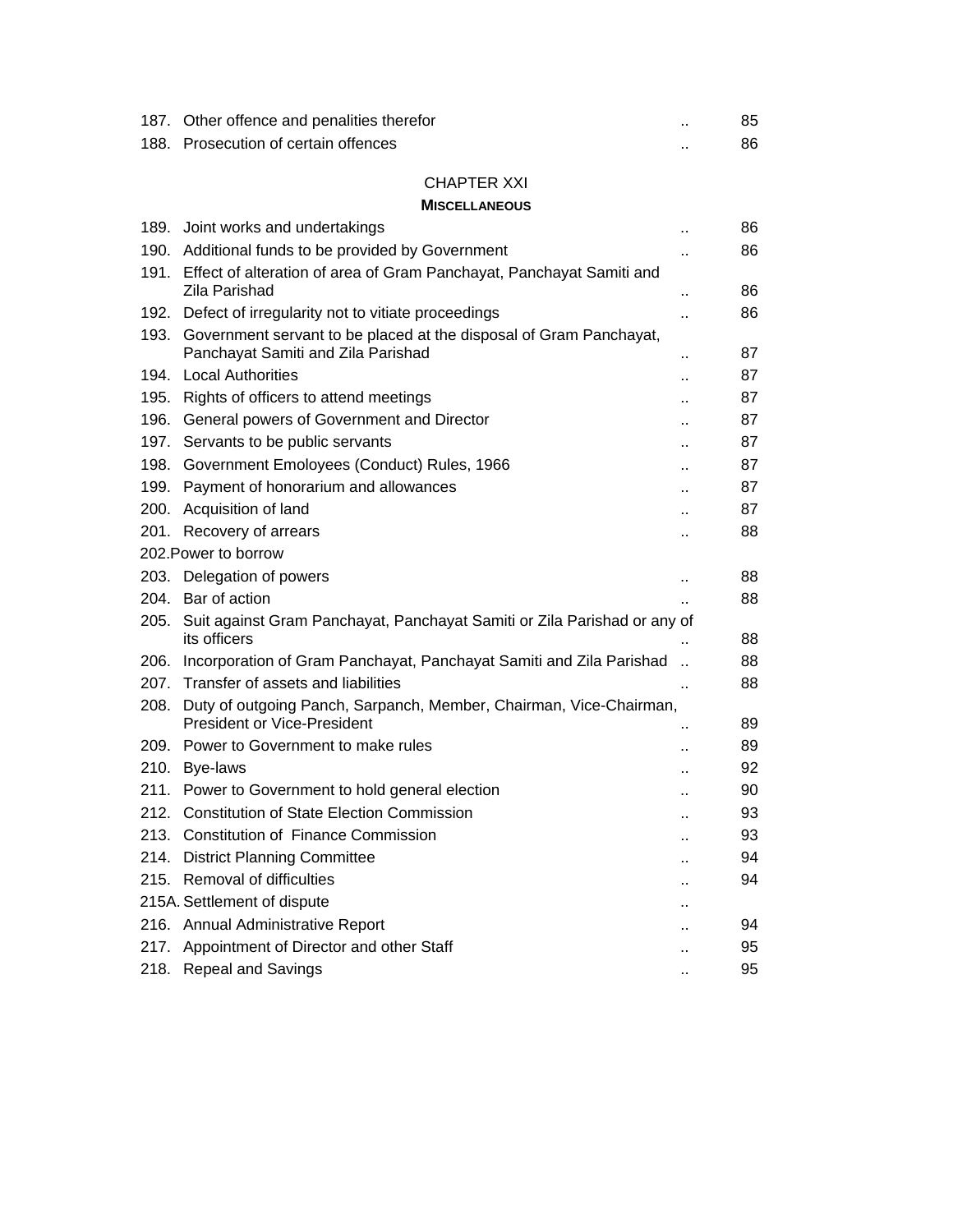## SCHEDULE I FORM OF OATH OR AFFIRMATION

SCHEDULE II EXTENT OF EXECUTIVE AUTHORITY OF THE EXECUTIVE OFFICER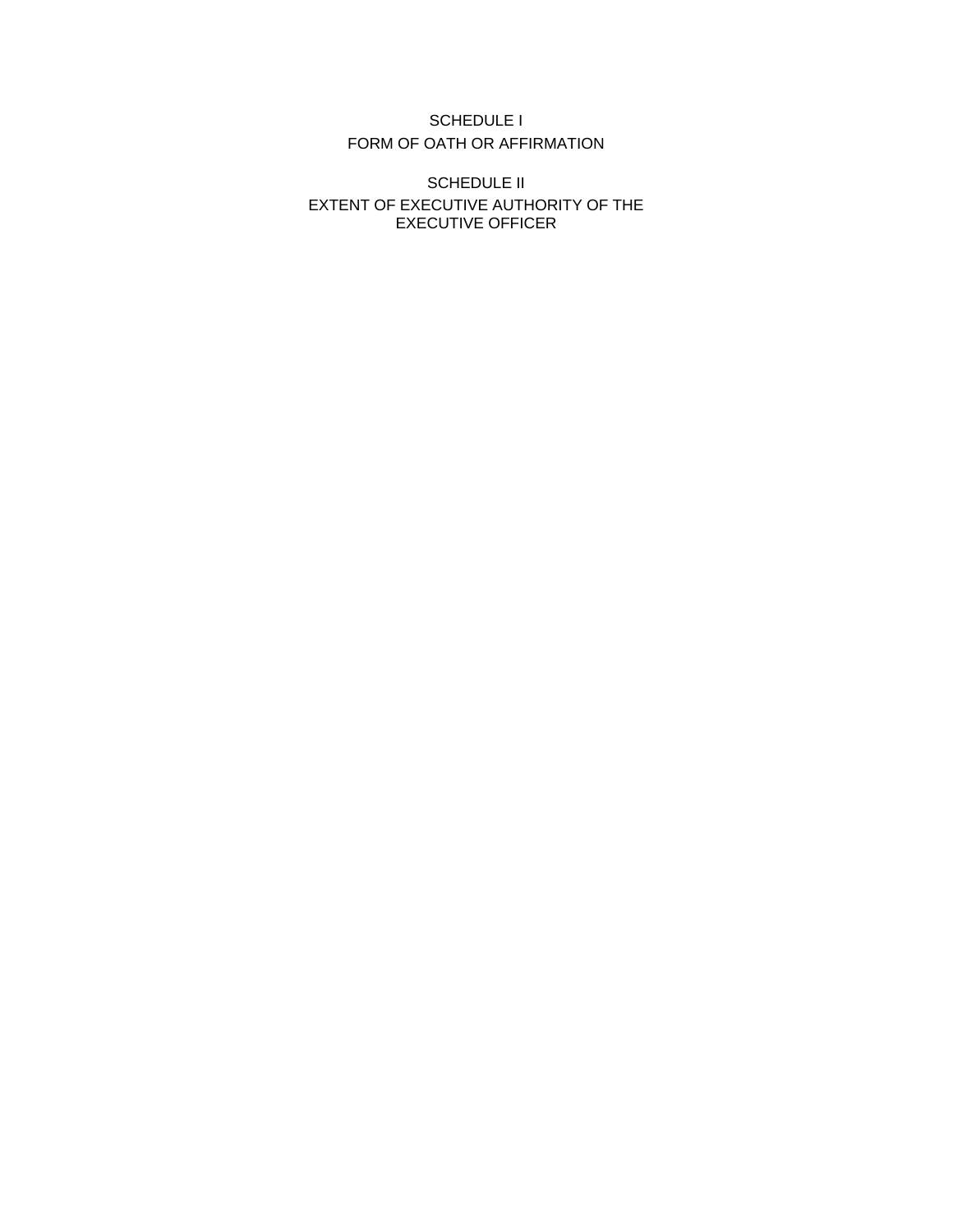## <sup>1</sup>**THE HARYANA PANCHAYATI RAJ ACT, 1994 (HARYANA ACT NO. 11 OF 1994)**

 $1$ [ Received the assent of the President of India on the 21st April, 1994, and first published for general information in the Haryana Government Gazette (Extra- ordinary), Legislative Supplement Part I of the 22nd April, 1994 ]

|      | 2   | 3                                             | 4                                                                                                                                                                                                                                                                                                                                                                                                                                                                                                                                                                                |
|------|-----|-----------------------------------------------|----------------------------------------------------------------------------------------------------------------------------------------------------------------------------------------------------------------------------------------------------------------------------------------------------------------------------------------------------------------------------------------------------------------------------------------------------------------------------------------------------------------------------------------------------------------------------------|
| Year | No. | Short title                                   | Whether repealed or otherwise affected<br>by legislation                                                                                                                                                                                                                                                                                                                                                                                                                                                                                                                         |
| 1994 | 11  | Raj<br>Panchayati<br>The Haryana<br>Act, 1994 | Amended by Haryana Act 19 of <sup>2</sup> [1995<br>Amended by Haryana Act 8 of <sup>3</sup> [1997]<br>Amended by Haryana Act 10 of <sup>4</sup> [1999<br>Amended by Haryana Act 11 of <sup>5</sup> [2000<br>Amended by Haryana Act 16 of <sup>6</sup> [2000]<br>Amended by Haryana Act 17 of <sup>7</sup> [2000<br>Amended by Haryana Act 17 of <sup>8</sup> [2002<br>Amended by Haryana Act 14 of <sup>9</sup> [2003<br>Amended by Haryana Act 19 of <sup>10</sup> [2004<br>Amended by Haryana Act 26 of <sup>11</sup> [2004<br>Amended by Haryana Act 7 of <sup>12</sup> [2006 |

<sup>3</sup> For Statement of Objects and Reasons see Haryana Government Gazette (Extraordinary), dated 21st February,

- 5 For Statement of Objects and Reasons see Haryana Government Gazette (Extraordinary), dated 8th March, 2000 Page 469.
	- 6 For Statement of Objects and Reasons see Haryana Government Gazette (Extraordinary), dated 2nd September, 2000 Page 1649.

 <sup>1</sup> For Statement of Objects and Reasons see Haryana Government Gazette (Extraordinary), dated 11th March, 1994 Page 613.

<sup>2</sup> For Statement of Objects and Reasons see Haryana Government Gazette (Extraordinary), dated 8th September, 1995 Page 1578.

<sup>1997</sup> Page 426. <sup>4</sup> For Statement of Objects and Reasons see Haryana Government Gazette (Extraordinary), dated 2nd February, 1999 Page 137

<sup>2000</sup> Page 1649.<br><sup>7</sup> For Statement of Objects and Reasons see Haryana Government Gazette (Extraordinary ), dated 6th November, 2001 Page 1527.

<sup>8</sup> For Statement of Objects and Reasons see Haryana Government Gazette (Extraordinary ), dated 14th November, 1999 Page 2583.

<sup>9</sup> For Statement of Objects and Reasons see Haryana Government Gazette (Extraordinary ), dated 3rd March, 2003 Page 649.

For Statement of Objects and Reasons see Haryana Government Gazette (Extraordinary ), dated 4th February,

<sup>2004</sup> Page 217.<br><sup>11</sup> For Statement of Objects and Reasons see Haryana Government Gazette (Extraordinary). Dated 22<sup>nd</sup> September, 2004, page 2785.

<sup>&</sup>lt;sup>12</sup> For Statement of Objects and Reasons see Haryana Government Gazette (Extraordinary), dated 9<sup>th</sup> December, 2005 page 4527.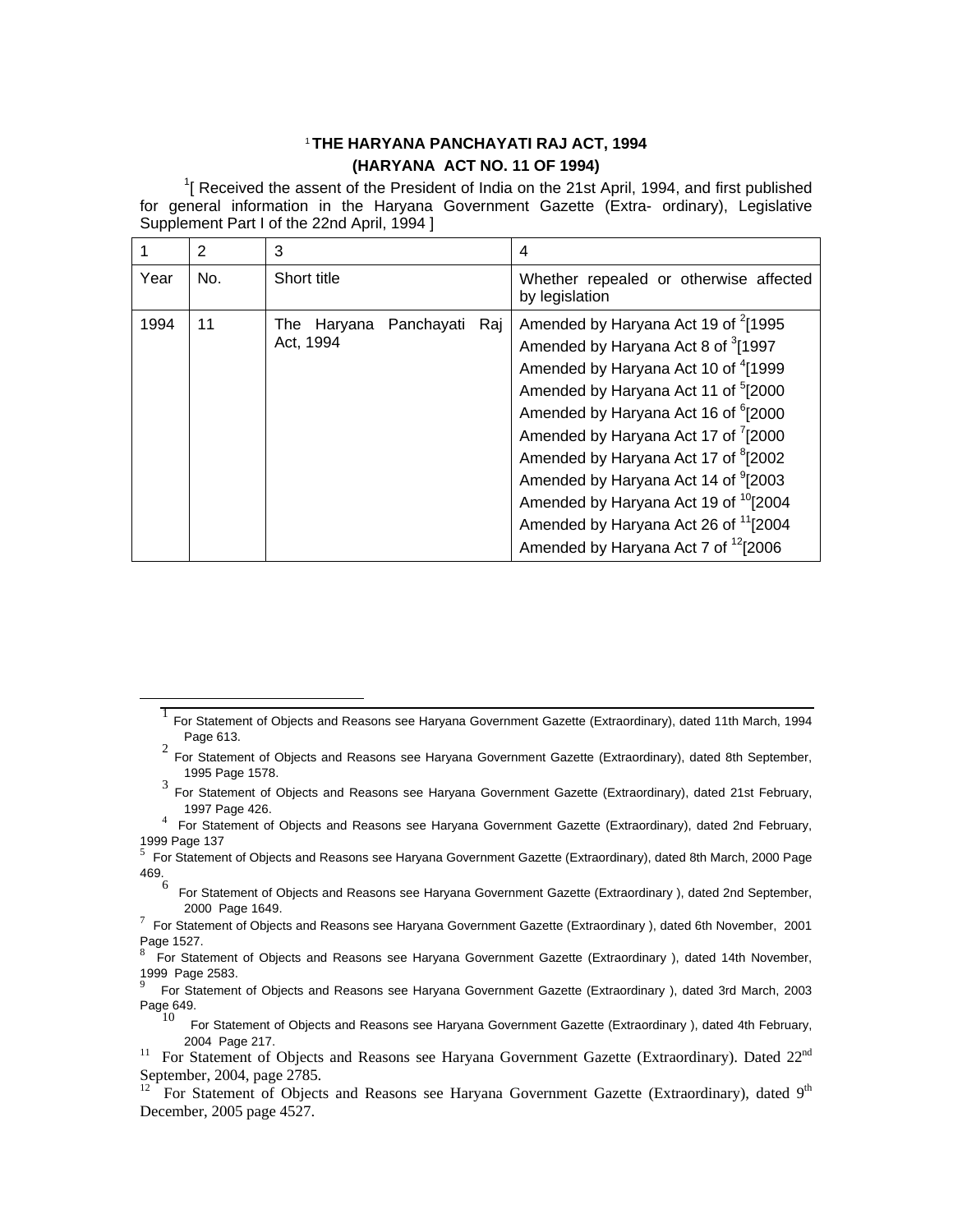# AN

ACT

*to provide for the constitution of Gram Panchayats, Panchayat Samitis and Zila Parishads for better administration of the rural areas and for matters connected therewith or incidental thereto.* 

BE it enacted by the Legislature of the State of Haryana in the Forty-fifth Year of the Republic of India as follows :—

**PART I** 

Definitions. CHAPTER I

# **PRELIMINARY**

- **1.** *(1)* This Act may be called the Haryana Panchayati Raj Act, 1994.
	- *(2)* It extends to the whole of the State of Haryana.

*(3)* It shall come into force on such date as State Government may, by notification, in the Official Gazette, appoint.

- **2.** In this Act, unless the context otherwise requires,—
	- (i) ''Additional Director'' means an officer appointed by the Government to perform the functions of an Additional Director under this Act;
	- (ii) ''Adult'' means a person, male or female, who has attained the age of eighteen years;
	- (iii) ''Assembly'' means the Haryana Legislative Assembly;
	- (iv) ''Backward Classes'' means such classes of citizens as may be specified by the Government from time to time;
	- (v) ''block'' means such local area in a district as may be declared by the Government, by notification in the Official Gazette, to be a block at intermediate level;
	- (vi) ''Block Development and Panchayat Officer'' means an officer appointed as such by the Government;
	- (vii) "building" means any shop, house, hut, out-house, shed or stable whether used for the purpose of human habitation or otherwise and whether of masonary, bricks, wood, mud, thatch, metal or any other material whatsoever and includes a wall and a well ;
	- (viii) "business" includes any trade, commerce or manufacture or an adventure or concern in the nature of trade, commerce or manufacture ;
	- (ix) "bye-laws" means the bye-laws made by a Gram Panchayat, Panchayat Samiti or Zila Pasrishad under this Act;
	- (x) "casual vacancy" means a vacancy occuring otherwise than by efflux of time;
	- (xi) "cattle" means and includes bulls, bullocks, heifers, cows and their youngs, elephants, camels, buffaloes, horses, mares, ponies, colts, mules, asses, swine, sheep, ewes, rams, lambs, goats and kids ;
	- (xii) "Chairman" means a Chairman of Panchayat Samiti elected under this Act;
	- (xiii) "Chief Executive Officer" means the Chief Executive Officer of a Zila Parishad ;
	- (xiv) "Collector" means the Collector of a district in which the village is situated and includes any officer appointed by the Government to perform the functions of a Collector under this Act;
	- (xv) "Committee" means any Standing Committee or local Committee or Sub-Committee constituted under this Act ;
	- (xvi) "common land" means land which is not in the exclusive use of any individual and has, by usage, custom or prescription been reserved for the common purposes of village community or has been acquired for such purposes ;

Short title, extent and commence ment.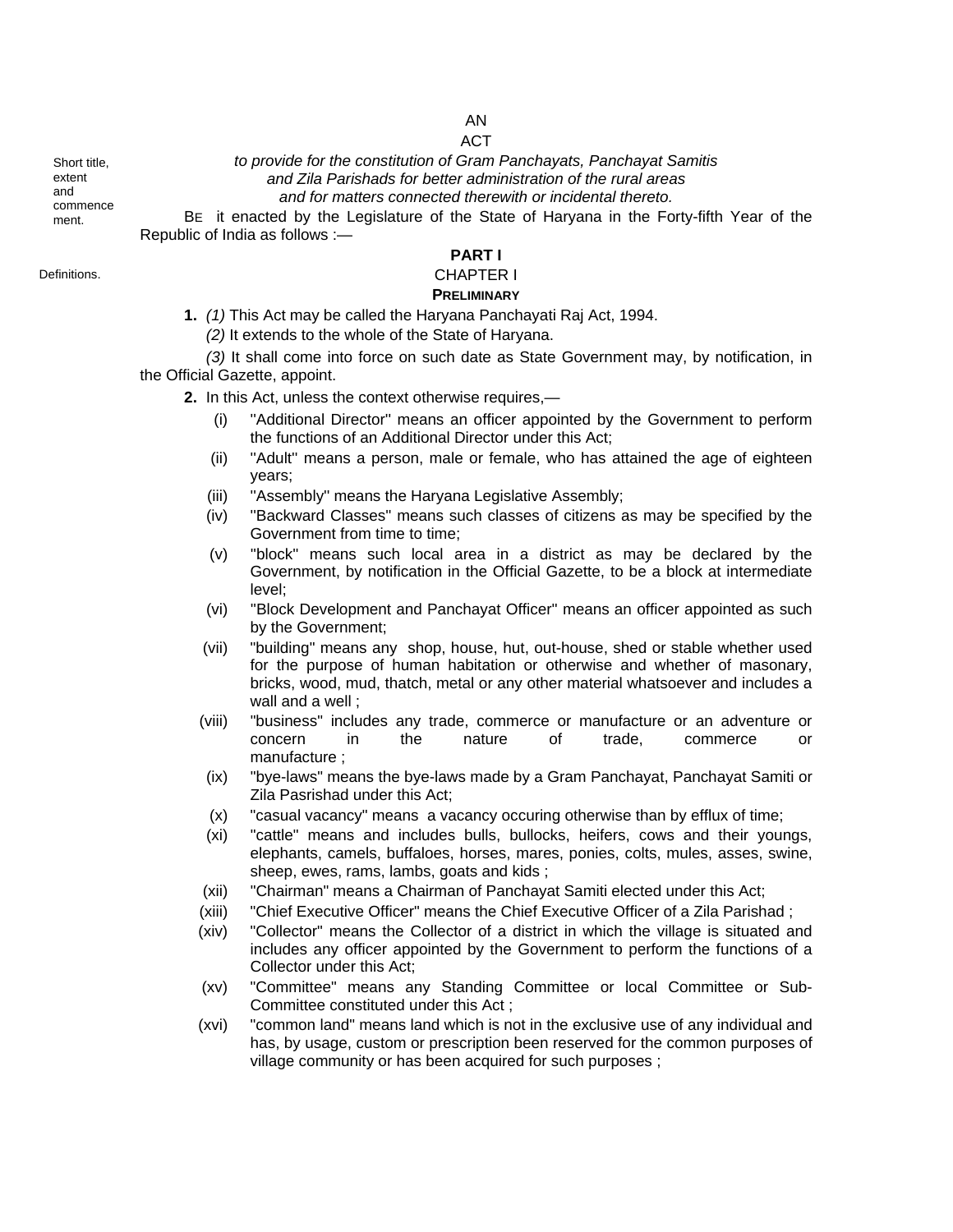- (xvii) "competent authority" means such Government officer or authority as the Government may , by notification in the Official Gazette, appoint to perform the functions of a competent authority under this Act ;
- (xviii) "Deputy Commissioner" means the Deputy Commissioner of a district and includes any officer not below the rank of an Assistant Commissioner appointed by the Government to perform the functions of a Deputy Commissioner under this Act ;
- (xix) "Director" means the Director of Panchayats appointed under this Act ;
- (xx) "District" means a revenue district in the State of Haryana ;
- (xxi) "District Development and Panchayat Officer" means an officer appointed by the Government to perform the functions of a District Development and Panchayat Officer under this Act ;
- (xxii) "erection or re-erection or enlargement" of any building includes—
	- (a) any material alteration or enlargement of any building;

 (b) the conversion, by structural alteration, into a place of human habitation of any building not originally

constructed for human habitation ;

- (c) the conversion of two or more places of human habitation into a lesser number of such places ;
- (d) the conversion of one or more places of human habitation into a greater number of such places ;
- (e) such alteration of a building as would effect a change in the drainage of sanitary arrangements or materially affect its security ;
- (f) the addition of any rooms, buildings, out-houses or their structures to any building ;
- (g) the conversion, by any structural alteration into a place of religious worship or into a building used for a sacred purpose or any place or building not original meant or constituted for such purposes ;
- (h) roofing or covering an even space between walls or buildings, in respect of the structure which is formed by roofing or covering such space ;
- (i) conversion into a stall, shop, warehouse or godown of any building not originally constructed for use as such or *vice versa* ; and
- (j) construction of a door in a wall adjoining any street or land not vested in the owner of the wall and opening on such street or land ;
- (xxiii) "Executive Officer" means an Executive Officer of a Panchayat Samiti ;
- (xxiv) "Factory" means a Factory as defined in the Factories Act, 1948 (Act 13 of 1948) ;
- (xxv) "Finance Commission" means the Finance Commission constituted under clause (I) of article 243-1 of the Constitution of India ;
- (xxvi) "general election" means the election held under this Act for the constitution or reconstitution of a Gram Panchayat, Panchayat Samiti or Zila Parishad, as the case may be, after the expiry of its term or otherwise ;
- (xxvii) "Government" means the Government of the State of Haryana ;
- (xxviii) "Gram Fund" means Gram Fund provided under this Act ;
- (xxix) Gram Panchayat" means the Panchayat constituted at village level under this Act ;
- (xxx) "Gram Sabha" means a body consisting of persons registered as voters in the electoral rolls of a village comprised within the area of the Panchayat at the village level ;
- (xxxi) "Gram Sachiv" means a Gram Sachiv of a Gram Panchayat or group of Gram Panchayats appointed by the Government ;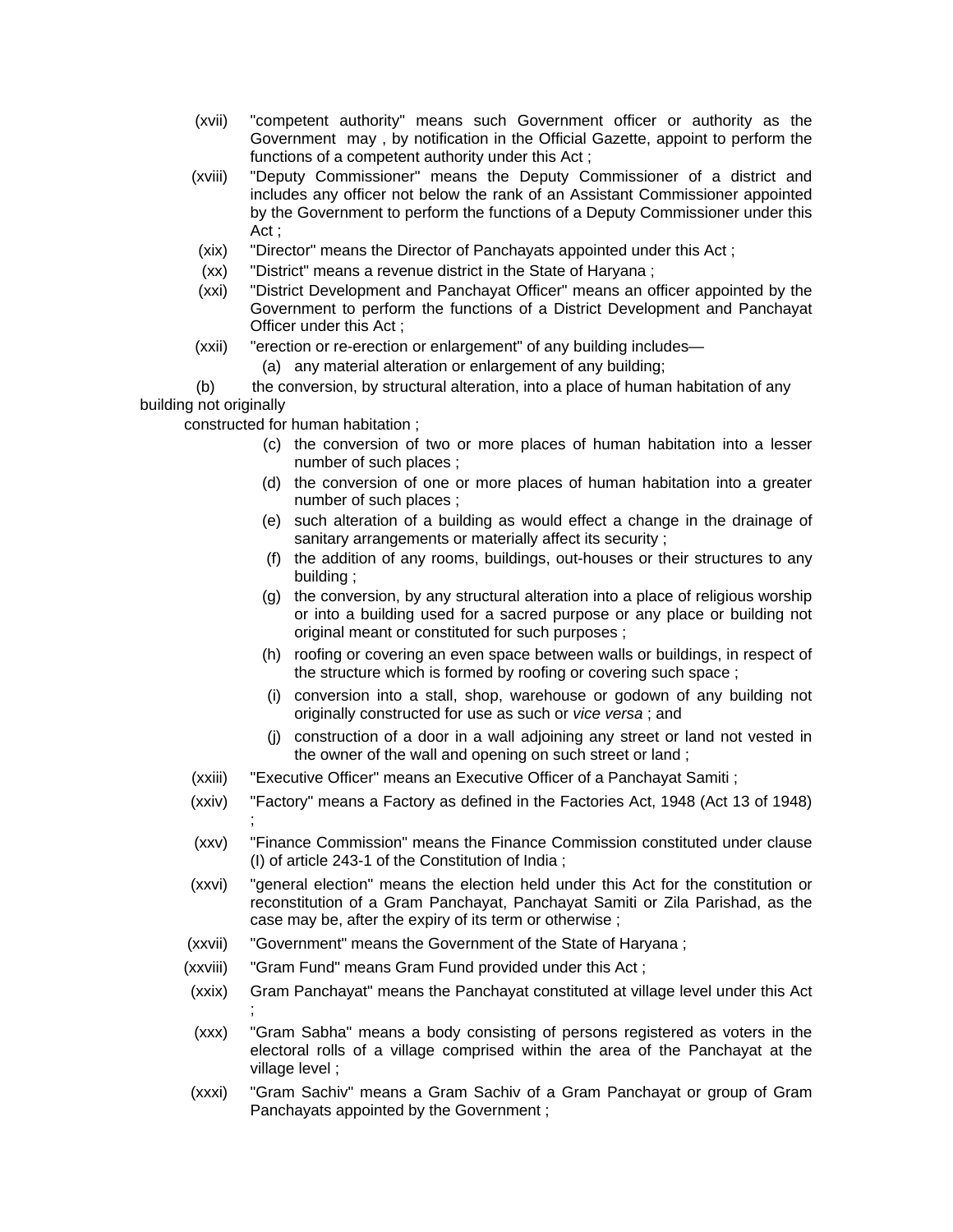- (xxxii) "Joint Director" means an officer appointed by the Government to perform the functions of a Joint Director under this Act;
- (xxxiii) "Local Authority" means a Municipal Corporation, Municipal Council, Municipal Committee, Cooperative Society, Market Society, Improvement Trust, Cantonment Board, Urban Development Authority, Gram Panchayat, Panchayat Samiti, Zila Parishad, a Board or Company or Corporation financed or aided by Central or State Government :
- (xxxiv) "market" means a place for the sale or purchase of goods or animals ;
- (xxxv) "member" means a member of Panchayat Samiti or Zila Parishad, as the case may be ;
- (xxxvi) "municipality" means municipality as defined in the Haryana Municipal Act, 1973 ;
- (xxxvii) "nuisanace" includes any act, omission, place or thing which causes or is likely to cause injury, danger, annoyance or offence to the sense of sight, smell or hearing or disturbance to rest or sleep or which is or may be dangerous to life or injurious to the health or property of the public, or of the people in general, who dwell in the vicinity or of persons who may have occasion to exercise a public right ;
- (xxxviii) "octroi or octroi duty" means a tax on the entry of goods into Panchayat, Panchayat Samiti or Zila Parishad area, for consumption, use or sale therein ;
- (xxxix) "offensive or dangerous trade" means any trade, business or industry dangerous to life, health or property or likely to cause nuisance, and which is so notified by the Government ;
	- (xl) "owner" includes the person for the time being receiving the rent of any land or building or part thereof, whether on his own account or as agent, receiver or trustee or who would receive rent if the land or building or part thereof were let to a tenant ;
	- (xli) "Panch" means a member of a Gram Panchayat elected under this Act  $1[^* * 1]$  ;
	- (xlii) "Panchayat area" means the territorial area of a Gram Panchayat ;
	- (xliii) "Panchayat Samiti" means a Panchayat Samiti constituted for a block under this Act and having jurisdiction over the block area as notified in the Official Gazette ;
	- (xliv) "population" means the population as ascertained at the last preceding census of which the relevant figures have been published ;
	- (xlv) "prescribed" means prescribed by rules made under this Act ;
	- (xlvi) "prescribed authority" means such authority as may be prescribed by rules made under this Act ;
- (xlvii) "President" means a President of a Zila Parishad elected under this Act ;
- (xlviii) "private market' means a market other than a public market ;
- (xlix) "public market" means any market owned by a Gram Panchayt at Panchayat Samiti or Zila Parishad acquired, constructed, maintained or managed by a Gram Panchayat or Panchayat Samiti or Zila Parishad ;
- 1. Omitted by Haryana Act No. 10 of 1999.
- (xlviii) "private market' means a market other than a public market ;
	- (xlix) "public market" means any market owned by a Gram Panchayat at Panchayat Samiti or Zila Parishad acquired, constructed, maintained or managed by a Gram Panchayat or Panchayat Samiti or Zila Parishad ;
		- (l) "public place" means any place, building or structure situated within the jurisdiction of a Gram Panchayat, Panchayat Samiti, Zila Parishad area to which the public has free access or which is open to be used for enjoyment of the public, whether such place is vested in a Gram Panchayat, Panchayat Samiti, Zila Parishad or not ;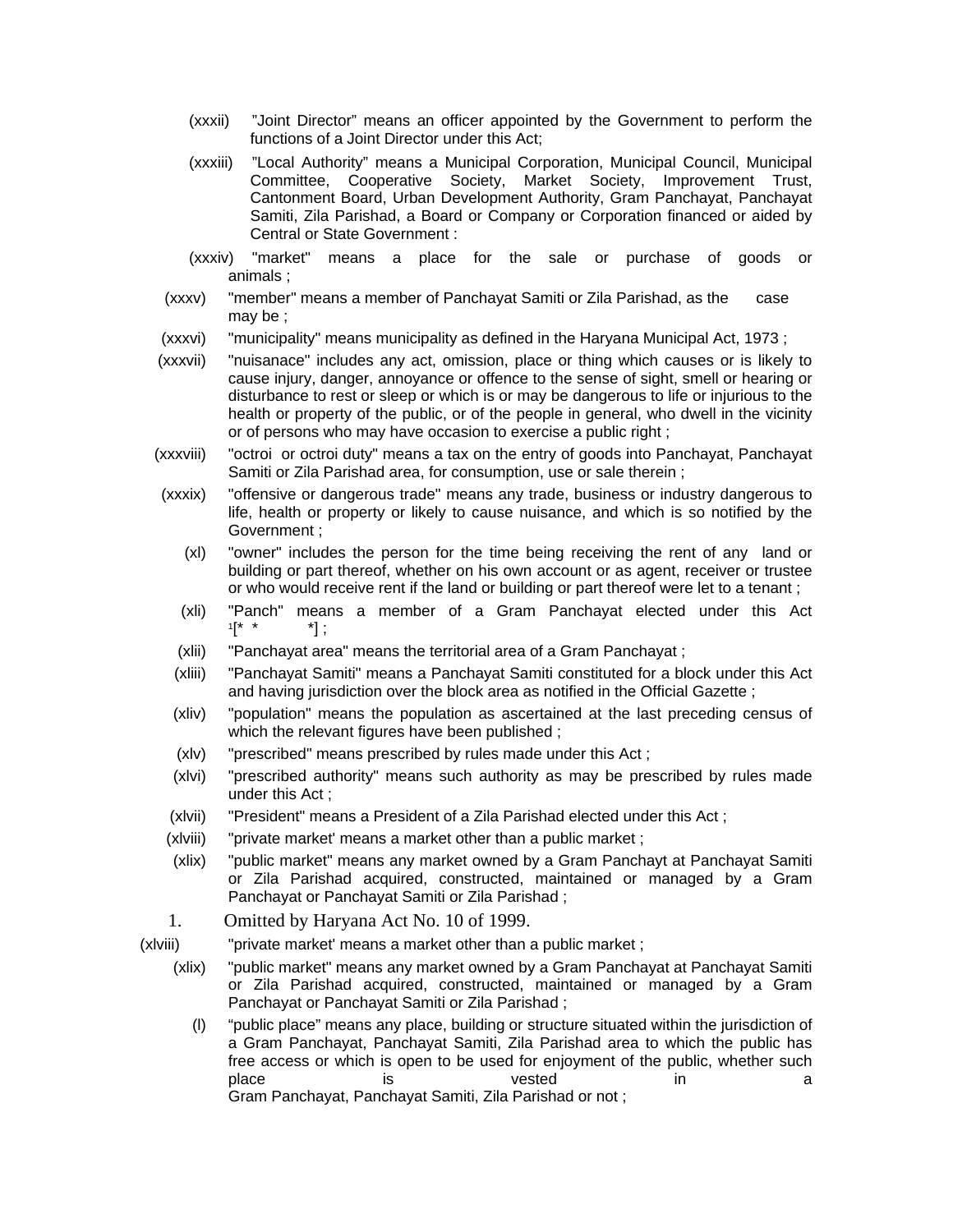- (li) "public servant" means a public servant as defined in section 21 of the Indian Penal Code, 1860 (Central Act 45 of 1860) and shall include a Panch,  $[1 \times 1]$  Sarpanch, member of Panchayat Samiti or Zila Parishad, Chairman or Vice Chairman and President or Vice-President;
- (lii) "public street" means a pathway, road, street, bridge-land, square, court, alley or passage, in a village, which the public has a right to use and includes the drains or gutters on either side and the land upto the defined boundary of any abutting property, notwithstanding any projection over such land of any verandah or other superstructure ;
- (liii) "qualifying date" means the 1st day of January the year in which the list of voters for the purposes of the general election of members for constituting or reconstituting a Gram Panchayat, Panchayat Samiti or Zila Parishad as the case may be is prepared or revised under the provisions of this Act ;
- (liv) "Sabha area" means an area declared to be Sabha area under this Act ;
- (lv) "Samiti Fund" means the Panchayat Samiti Fund under this Act ;
- (lvi) "Sarpanch" means a Sarpanch of Gram Panchayat elected under this Act ;
- (lvii) "Schedule" means the Schedule appended to this Act ;
- (lviii) "Scheduled Castes" means such castes, races or tribes or parts of or groups within, such castes, races or tribes as are deemed to be Scheduled Castes in relation to the State of Haryana under article 341 of the Constitution of India ;
- (lix) "Secretary" means the Secretary of the Zila Parishad ;
- (lx) "Social Education and Panchayat Officer" means a Social Education and Panchayat Officer and includes an officer appointed by the Government to perform the functions of a Social Education and Panchayat Officer under this Act ;

1.Omitted by Haryana Act No. 10 of 1999.

- (lxi) "State Election Commission" means the State Election Commission constituted under article 243 K of the Constitution of India ;
- (lxii) "street" means any road, footway, square, court, alley or passage accessible whether permanently or temporarily to the public whether a thoroughfare or not;
- (lxiii) "Sub-Divisional Officer" means an officer-in-charge of a Sub-Division of a district constituted for revenue and general purposes ;
- (lxiv) "tax" includes a cess, duty, fee, rate, toll or other impost leviable under this Act ;
- (lxv) "territorial constituency" means a ward in which a village or group of villages or a Block or a District is divided for the purposes of election of Gram Panchayat, Panchayat Samiti and Zila Parishad ;
- (lxvi) "vehicle" means a vehicle as defined in the Motor Vehicles Act, 1988 and includes a bicycle, tricycle, motor car and every wheeled conveyance which is used or capable of being used on a public street ;
- (lxvii) "Vice-Chairman" means a Vice-Chairman of a Panchayat Samiti elected under this Act ;
- (lxviii) "Vice-President" means a Vice-President of a Zila Parishad elected under this Act ;
- (lxix) "village" means a revenue estate in the revenue records of a district in which it is situated or a village as may be specified, by notification in the Official Gazette, by the Government ;
- (lxx) "village level functionary" means any person performing his official duties in the sabha area and includes patwari, school teacher, secretary of a co-operative society, forest guard, village extension worker, agriculture development officer, multi-health purpose workers, anganwari workers and supervisors, auxiliary nurse, midwife, tube well operator of Public Health Department, employees of civil and veterinary dispensaries, craft-teacher, gramsevika, lineman of Electricity Board etc ;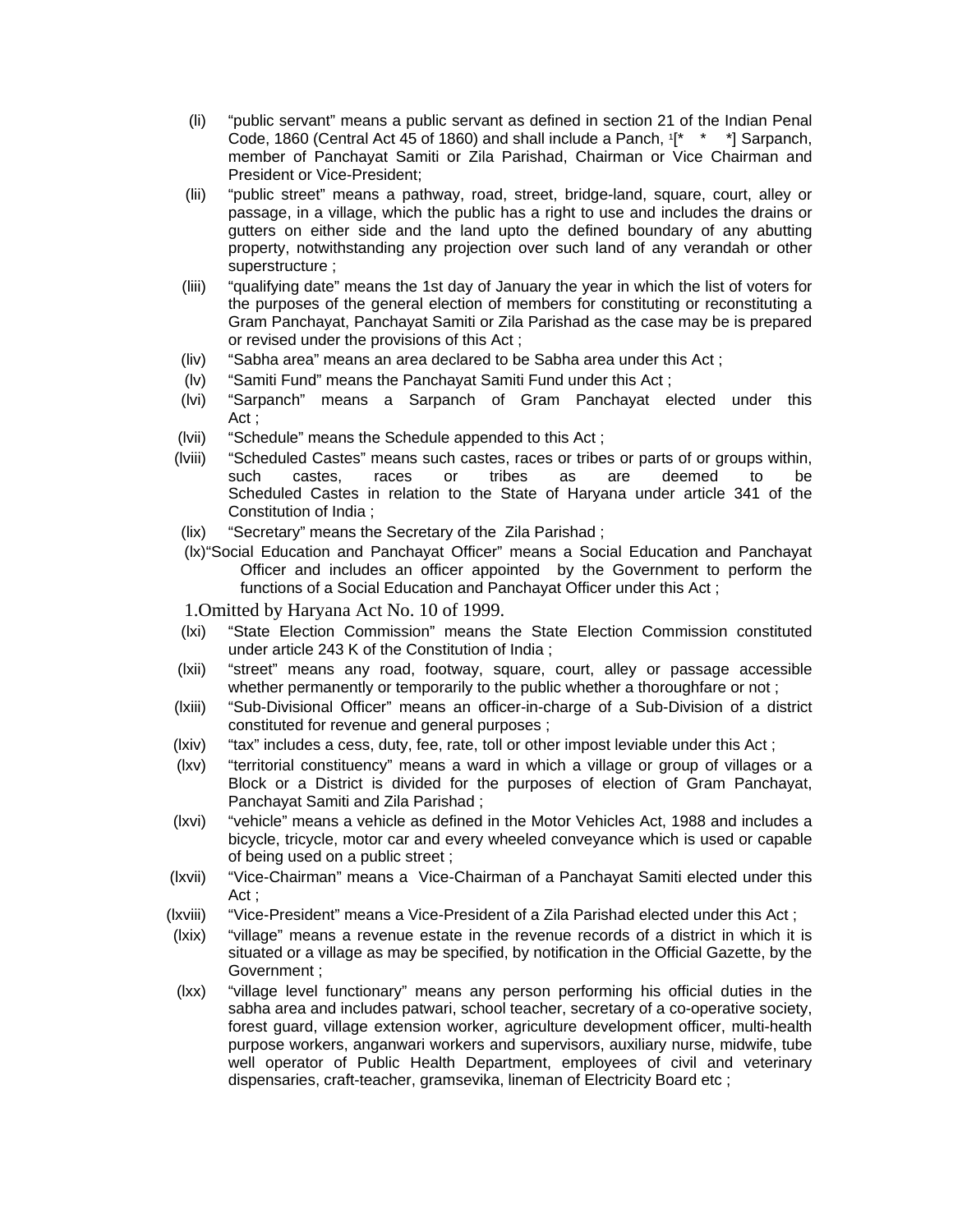- (lxxi) "watercourse" means any channel which is maintained at the cost of the irrigators and is supplied with water from any canal to which the Haryana Canal and Drainage Act, 1974(Haryana Act 29 of 1974), the Punjab Minor Canals Act, 1905 (Punjab Act 3 of 1905), or any other Act for the time being in force applies and includes all subsidiary works connected with such channel except the sluice or outlet through which water is supplied to such channel;
- (lxxii) "Zila Parishad" means a Zila Parishad constituted at district level under this Act.;
- (lxxiii) "Zila Parishad Fund" means the Zila Parishad Fund under this Act.

(lxxiii)"Zila Parishad Fund" means the Zila Parishad Fund under this Act.

## CHAPTER II

## **General provisions applicable to Gram Panchayats, Panchayat Samitis and Zila Parishads**

**3.** *(1)* Every Gram Panchayat, Panchayat Samiti and Zila Parishad unless sooner dissloved under any law for the time being in force, shall continue for five years from the date appointed for its first meeting and no longer :

Provided that all the Gram Panchayats and Panchayat Samitis existing immediately on the commencement of the Constitution (Seventy-third Amendment) Act, 1992 shall continue till the expiration of their duration, unless sooner dissolved by a resolution passed to that affect by the Assembly.

*(2)* An election to constitute a Gram Panchayat, Panchayat Samiti and Zila Parishad, as the case may be, shall be completed—

*(a)* before the expiry of its duration specified in sub-section (1) ;

 *(b)* before the expiry of a period of six months from the date of its dissolution :

Provided that where the remainder of the period for which the dissolved Gram Panchayat, Panchayat Samiti or Zila Parishad, as the case may be, would have continued is less than six months, it shall not be necessary to hold any election for constituting the Gram Panchayat, Panchayat Samiti or Zila Parishad for such period, as the case may be.

*(3)* A Gram Panchayat, Panchayat Samiti or Zila Parishad constituted upon the dissolution of a Gram Panchayat, Panchayat Samiti or Zila Parishad before the expiration of its duration shall continue only for the remainder of the period for which the dissolved Gram panchayat, Panchayat Samiti or Zila Parishad, as the case may be would have continued under sub-section (1) had it not been so dissolved.

[*(4)* If a Gram Panchayat, Panchayat Samiti or Zila Parishad, as the case may be, is not reconstituted before the expiration of its duration laid down in sub-section (1), it shall be deemed to have been dissolved on the expiry of the said duration and, thereupon, provisions of sub-section (2) of section 52, sub-section (1) of section 111 or subsection (4) of section 158, as the case may be, shall be applicable. ]

Oath. **4.** *(1)* Before entering upon the duties of their offices as Panches, Sarpanches, members, Chairmen, Vice Chairmen, Presidents or Vice Presidents, as the case may be, they shall taken an oath of allegiance or make affirmation in the Form specified in Schedule 1.

> *(2)* If any person mentioned in sub-section (1) refuses to take or make oath or affirmation, his election shall be deemed to be invalid and a fresh election shall be held.

> *(3)* No person whose election is deemed to be invalid under this section, shall be eligible for election to any Gram Panchayat, Panchayat Samiti or Zila Parishad, as the case may be, for a period of two years from the date on which he ought to have taken or made oath or affirmation.

 $\overline{a}$ 

Resignation. **5.** A Panch, Sarpanch, member, Chairman ,Vice-Chairman, President or Vice-President, as the case may be, may resign his office by giving in writing his intention to do

<sup>1</sup> Omitted by Haryana Act No. No 10 of 1999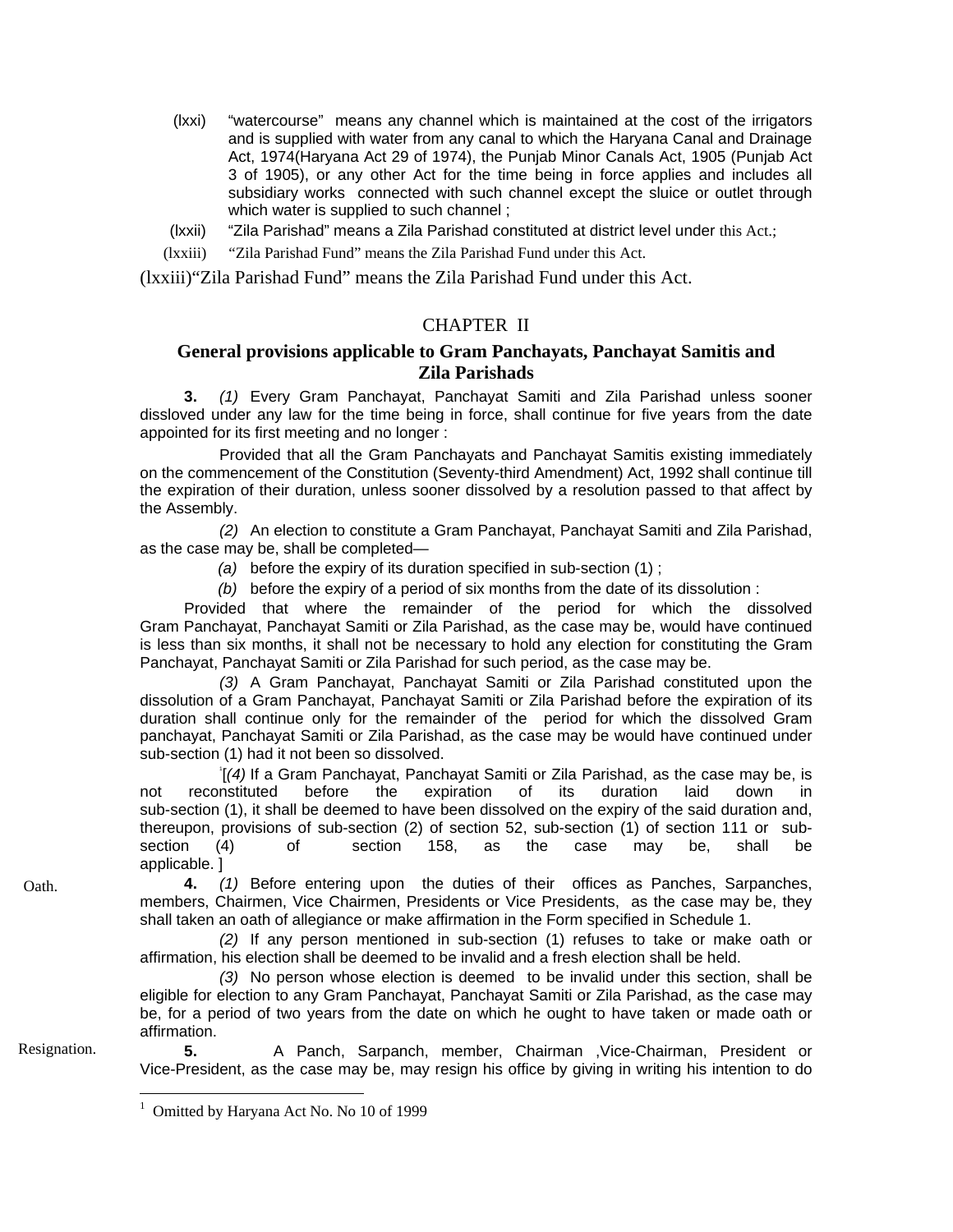so to the Director and on such resignation being accepted he shall be deemed to have vacated his office.

**6.** *(1)* Whether a vacancy occurs by death, resignation, removal or otherwise of a Panch, Sarpanch, member, Chairman, Vice-Chairman, President or Vice-President, as the case may be, a new Panch, Sarpanch, member, Chairman, Vice-Chairman, President or Vice-President, as the case may be, shall be elected in the manner as may be prescribed.

*(2)* Any person elected to fill up a vacancy under this section shall hold office for the unexpired portion of the term for which the person in whose place he is elected would have otherwise continued in office.

#### **PART II**

#### CHAPTER III

#### **SABHA AREA ESTABLISHMENT AND CONSTITUTION OF GRAM SABHA AND GRAM PANCHAYATS**

**7.** *(1)* The Government may, by notification, declare any village or a part of a village or group of contiguous villages with a population of not less than five hundred to constitute one or more sabha areas : Duration of sabha area.

Provided that Government may in exceptional cases, by reasons to be recorded in writing, relax the limit of population of 500 :

Provided further that neither the whole or any part of  $a$  -

- *(a)* municipality constituted under the Haryana Municipal Act, 1973 ;
- *(b)* cantonment,

shall be included in a sabha area unless the majority of voters in any municipality desire the establishment of a Gram Panchayat in which case the assets and liabilities, if any, of the municipality shall vest in the Gram Panchayat and the municipality shall cease to exist.

*(2)* The population shall be ascertained on basis of last preceding decennial census of which the relevant figures have been published.

*(3)* Government may, by notification, include an area in or exclude any area from the sabha area.

*(4)* If the whole of the sabha area is included in a municipality or a cantonment, the Gram Panchayat shall cease to exist and the assets and liabilities of it shall vest in the municipality or cantonment, as the case may be.

*(5)* If the whole of the sabha area is included in the Faridabad Complex under the Faridabad Complex (Regulation and Development ) Act, 1971, the Gram Panchayat shall cease to exist and its assets and liabilities shall vest in the Faridabad Complex.

**8.** *(1)* The Government may, by notification, establish a Gram Panchayat by name in every sabha area.

*(2)* Every Gram Panchayat shall consist of—

- *(a)* Sarpanch who shall be elected by the Gram Sabha from amongst its voters, by secret ballot ;
- *(b)* six to twenty Panches from wards in a Panchayat area in the manner prescribed;<br>
<sup>1</sup>[ *(c)* \* \* \* \* \* \* \* \* ]
- 

*(3)* All the above seats referred to in clause (b) of sub-section (2) shall be filled in by persons chosen by direct election from the wards in the Panchayat area and for this purpose each Panchayat area shall be divided into wards in such manner that the ratio between the

Establishment and constitution of Gram Panchayat.

Filling of casual vacancy.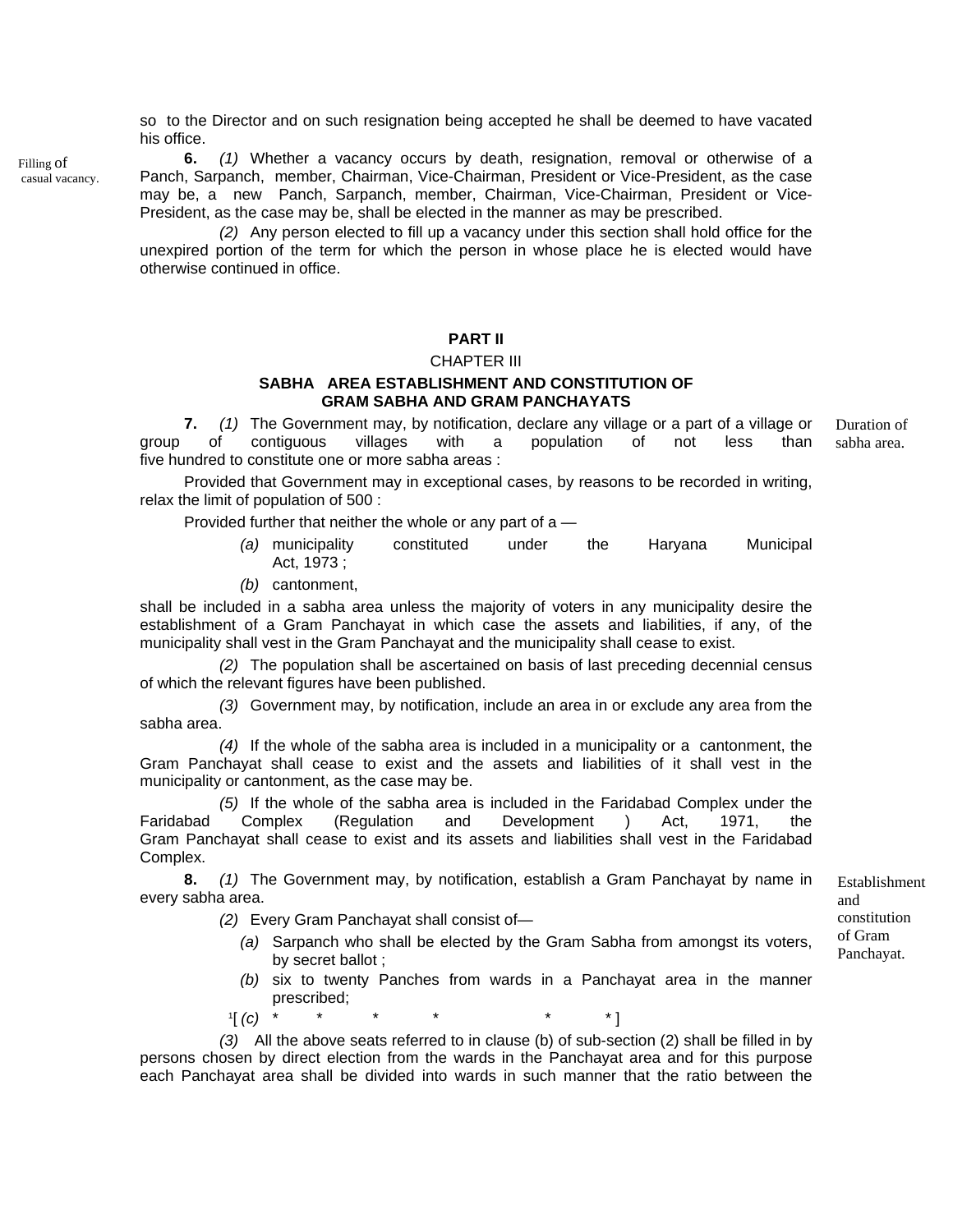population of each ward and the number of the seats of Panches allotted to it shall, so far as possible, be the same throughout the Panchayat area.

**9.** *(1)* Seats shall be reserved for the Scheduled Castes in every Gram Panchayat and the number of seats so reserved shall bear, as nearly as may be, the same proportion to the total number of seats to be filled by election in that Panchayat as the population of the Scheduled Castes in the Panchayat area bears to the total population of that area and such seats may be allotted to such wards having maximum population of persons belonging to Scheduled Castes.

*(2)* Not less than one-third of the total number of seats reserved under sub-section (1) shall be reserved for women belonging to the Scheduled Castes and such seats may be allotted by rotation and by lots to different wards reserved under sub-section (1).

*(3)* Not less than one-third (including the numbers of seats reserved for women belonging to the Scheduled Castes) of the total number of seats to be filled by direct election in every Panchayat, shall be reserved for women and such seats may be allotted by rotation and by lots to different wards in a Panchayat except those falling under sub-section (1) and (2) .

*(4)* The offices of the Sarpanches in the Gram Panchayat in a block shall be reserved for the Scheduled Castes and Women :

Provided that the number of offices of Sarpanches reserved for the Scheduled Castes in the Block shall bear, as may be, the same proportion to the total number of such offices in the Block as the population of the Scheduled Castes in the State bears to the total population of the State :

Provided further that not less than one-third of the total number of offices of Sarpanches in the block shall be reserved for women including one-third offices of women Sarpanches from Scheduled Castes :

Provided further that the number of offices of Sarpanches reserved under this sub-section shall be rotated to different Gram Panchayats first having the largest maximum population of Scheduled Castes and secondly having the second largest maximum population of such classes and so on.

 *(5)* The reservation of the seats under sub-section (1) and (2) and the reservation of office of Sarpanches (other than the reservation of women) under sub-section (4) shall cease to have effect on the expiration of the period specified in article 334 of the Constitution of India.

*(6)* Every Panchayat shall have one Panch belonging to Backward Classes if their population is two percentum or more of the total population of the sabha area and such seat shall be allotted to such ward having maximum population of persons belonging to Backward Classes.

 *(7)* Reservation of seats as mentioned in aforesaid sub-sections shall be reviewed after every decennial census.

1[**10**. The term of office of Sarpanch shall be five years unless removed otherwise.]

**11.**2[ *(1)* Every Gram Sabha shall hold two general meetings one during the period commencing on the 15th day of May and ending with the 15th day of June and the other during the period commencing on the 15th day of November and ending with the 15th day of December each year at such dates and times as may be fixed by the Block Development and Panchayat Officer concerned.]

*(2)* In the event of the Sarpanch failing to hold two consecutive general meetings of the Gram Sabha on the dates fixed  $3$ [  $*$   $*$   $*$   $*$ ] under sub-section (1), he shall automatically cease to hold office from the date on which the second meeting was to be held. The Block Development and Panchayat Officer shall immediately intimate the happening of such cessation to the Director who shall accordingly notify this fact to the Zila Parishad, Panchayat Samiti, Gram Panchayat and the Sarpanch.

Reservation of seats in Gram Panchayat.

Term of office.

Meeting and Quorum of Gram Sabha .

<sup>1.</sup>Substituted by Haryana Act 10 of 1999.

<sup>2.</sup> Substituted by Haryana Act 10 of 1999 and further substituted by Haryana Act, 16 of 2000.

 <sup>3.</sup> Omitted by Haryana Act 10 of 1999.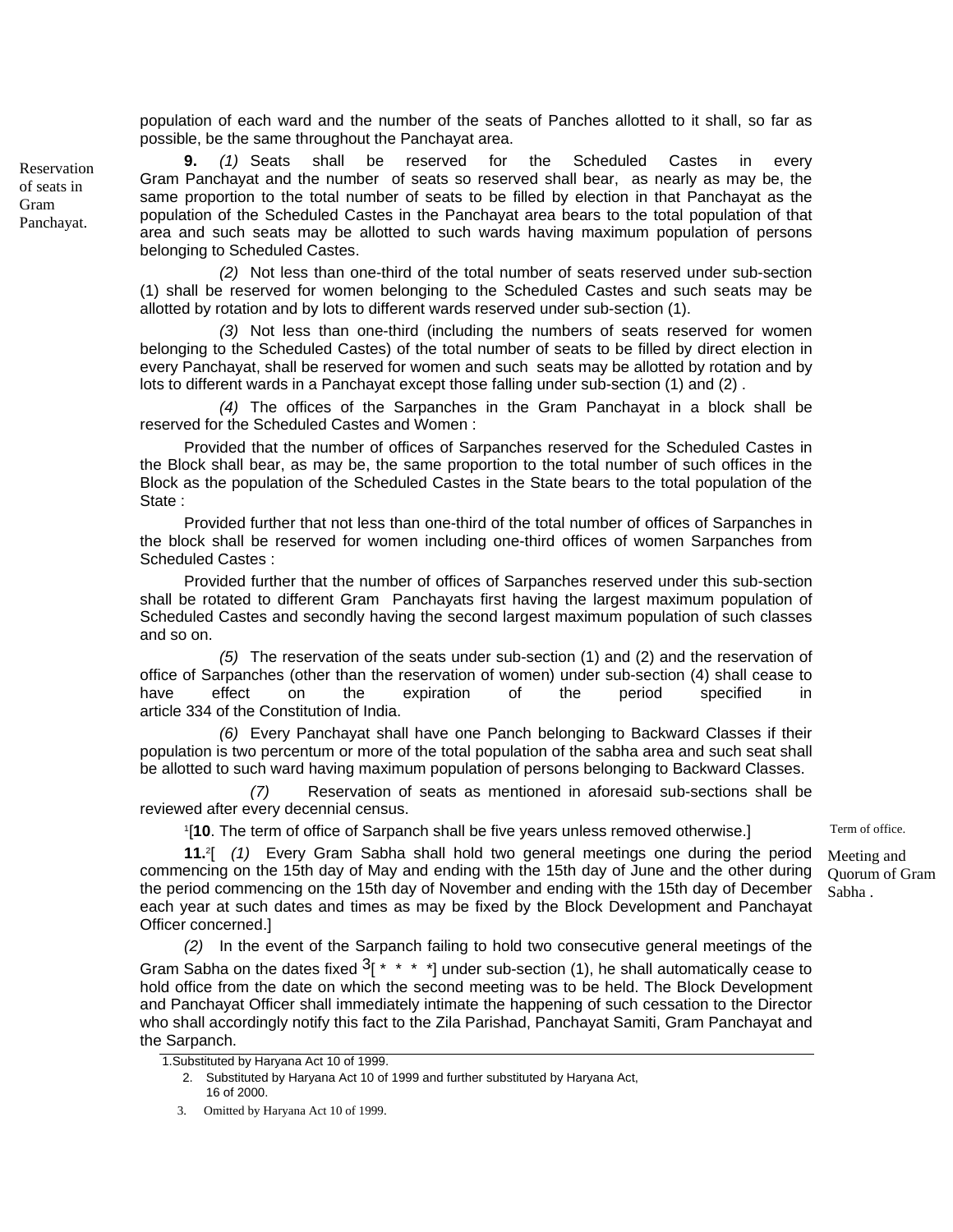*(3)* The Director may reinstate the Sarpanch on his showing sufficient cause for the default within a period of thirty days from the date of the notification of his cessation as Sarpanch.

*(4)* The Sarpanch may, at any time and where a requisition in writing of the Panchayat Samiti or of not less than '[one tenth] of the total number of members of the Gram Sabha has been received by him, shall within thirty days from the receipt of such requisition, call an extra-ordinary general meeting of the Gram Sabha.

*(5)* If a general meeting as required by sub-section (1), or an extra-ordinary general meeting as required by sub-section (4), is not called, the Block Development and Panchayat Officer shall call such meeting.

(6) The meetings of the Gram Sabha shall be conducted and the time and palce of such meeting shall be published in such manner as may be prescribed.

*(7)* 1[For any extraordinary meeting of the Gram Sabha one-tenth of the total number of its members shall form a quorum.]

*(8)* The Block Development and Panchayat Officer or the Gram Sachiv, as the case may be, of a Gram Panchayat shall attend every general meeting of the Gram Sabha ; and if for any reason beyond his control the Block Development and Panchayat Officer is unable to attend any meeting, the Social Education and Panchayat Officer or such Block Extension Officer as may be deputed by the Block Development and Panchayat Officer shall attend the meeting. The Gram Panchayat may call every village level functionary serving in the sabha area to attend such a meeting and tender advice in respect of any matter coming up before it.

 1[(9) Save in the circumstances beyond human control, every Panch shall attend the Gram Sabha meetings.]

**12.** The Gram Sabha shall exercise and perform the following powers and functions

- Gram Sabha. (i) it shall consider the budget prepared by the Gram Panchayat and the future development programmes and the plans for the sabha area at its Sawani meeting. The Gram Sabha at its Hari meeting shall review the general progress of the development plans ;
	- *(ii)* it will consider the actual income and expenditure of the Panchayat concerning last financial year ;
	- (*iii)* it will consider and scrutinise the existing schemes and all kinds of activities of Panchayat ;
	- *(iv)* it shall maintain a complete register for all development works undertaken by Gram Panchayat or by and other Government department specifying the costs, date of completion of work name of assets etc. ;
	- *(v)* it will scrutinise the completed works and all kinds of activities of the Gram Panchayat ;
	- *(vi)* it can ask questions to the Sarpanch and Panches of the Gram Panchayat to clarify the particular activity, income expenditure scheme and other matters and Sarpanch and Panch of the Gram Panchayat shall be responsible to it ;
	- *(vii)* it shall locate the places of schemes and other works ;
	- *(viii)* it shall consider audit reports and thier compliances ;
	- *(ix)* it shall consider the progress report of every kind of Gram Panchayat works ; and *(x)* it shall exercise and perform such other powers and functions as may be prescribed.

Powers and  $\qquad \qquad \cdot \qquad$ functions of

 <sup>1.</sup> Added by Act No. 10 of 1999.

 <sup>2.</sup>Substituted by Haryana Act No. 10 of 1999,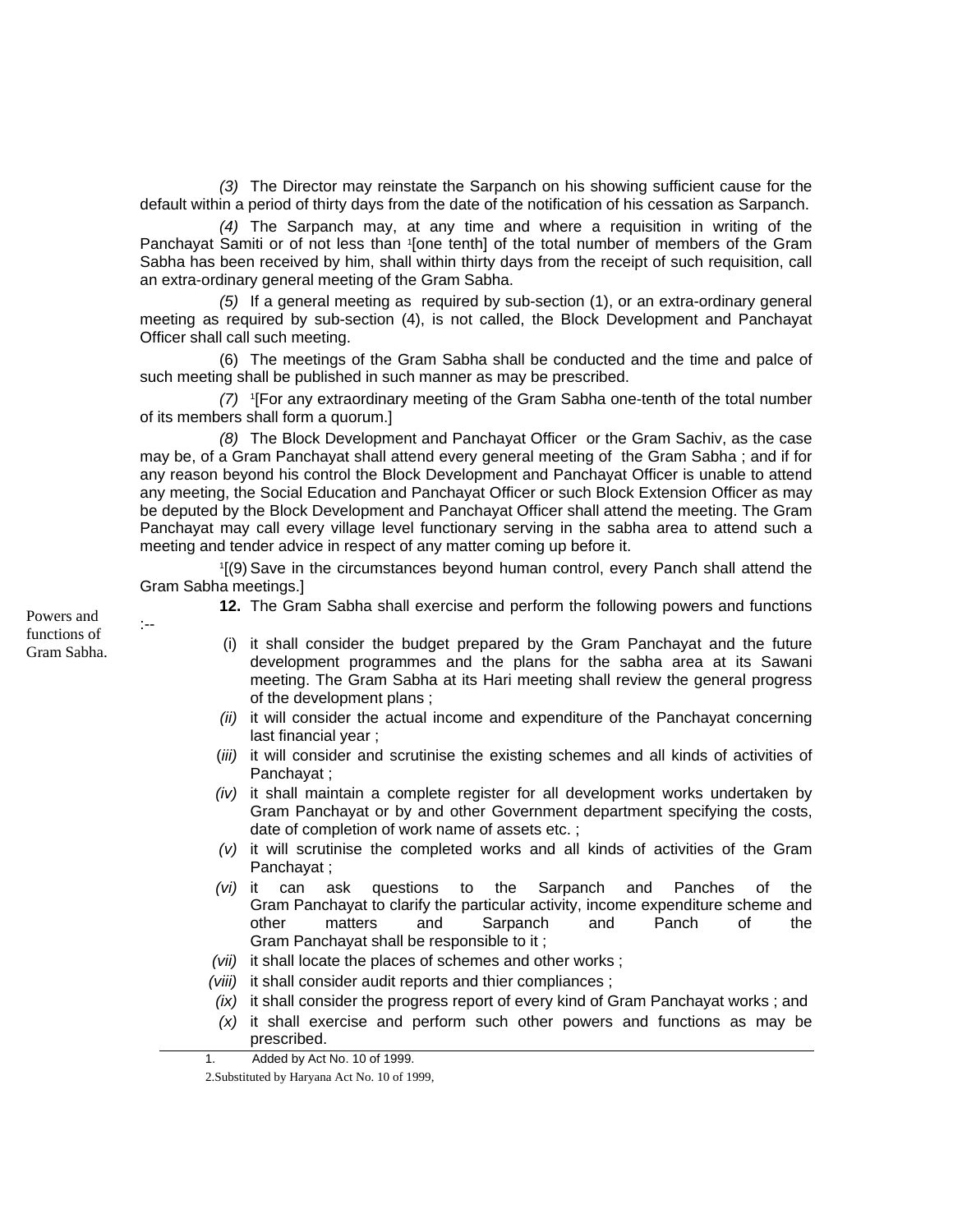## CHAPTER IV **GRAM PANCHAYATS, CONDUCT OF BUSINESS, DUTIES, FUNCTIONS AND POWERS**

**13.** 2[*(1)* The meeting of a Gram Panchayat shall be public and shall be held atleast twice a month at a public place within the sabha area for which it is established, whenever called by the Sarpanch or during the vacancy of his office by Gram Sachiv :

Provided that the Sarpanch, when required in writing by majority of the Panches to call a meeting, shall do so within three days, failing which Panches shall, with the previous approval of the prescribed authority, be entitled to call a meeting after giving a week's notice to the Sarpanch and other Panches. Save as otherwise provided by or under this Act, at every meeting of Gram Panchayat , the Sarpanch shall preside over the meeting or in his absence the members present shall choose one from amongst themselves to preside over the meeting].

*(2)* Majority of Panches including Sarpanch, for the time being holding office shall form a quorum. If at the time appointed for the meeting, there is no quorum, the presiding authority shall wait for one hour and if within such period there is no quorum, the presiding authority shall adjourn the meeting to such time on the following day or such future day as he may decide. The business which could have been brought before the original meeting if there has been a quorum, shall be brought before, and transacted at the adjourned meeting.

1[ (\* \* \* \* \*) ] *(3)* The decisions of Gram Panchayat shall be by majority and when the voting is equal, the presiding authority shall have an additional or casting vote.

2[**14.** There shall be a Gram Sachiv for every Gram Panchayat or group of Gram Panchayats who shall be appointed by Government.

15. (1) It shall be the duty of the Gram Sachiv to—<br>Gram Sachivs.

- (i) maintain accurate and up-to-date entries in accounts record and other property of the Gram Panchayat under the general supervision of the Sarpanch and to assist the Gram Panchayat in the discharge of its duties and functions under this Act or under any other law for the time being in force ;
- *(ii)* assist in carrying out the resolutions of the Gram Panchayats; and
- *(iii)* perform such other duties as may be prescribed.
- *(2)* A Gram Sachiv, subject to the control of the Sarpanch--
- (a) after recording the proceedings, shall append his signatures in the proceeding book ;
- (b) shall prepare the replies of audit notes and submit the same to the Block Development and Panchayat Officer after approval of the Gram Sabha, within one month of the receipt of such notes ; and
- (c) shall sign daily balances in cash book.]

2.Subs. by H.A. 14 of 2003 and further substituted by H.A. 7 of 2006.

**16.** *(1)* Subject to such rules as may be made in this behalf and with the previous approval of the Panchayat Samiti, a Gram Panchayat may employ such other servants other than the Gram Sachiv as are considered necessary for carrying out the duties imposed on it by this Act and may suspend, dismiss or otherwise punish such servants.

*(2)* Gram Panchayat shall pay the remuneration, provident fund and gratuity as may be prescribed to such servants out of the Gram Fund.<br>**17.** No resolution of a Gram Panchavat shal

**17.** No resolution of a Gram Panchayat shall be modified, amended, varied or cancelled by a Gram Panchayat within a period of three months from the date of the passing thereof except

Appointment of Gram Sachivs.

Duties of

Employment of other Servant.

Meeting of Gram Panchayat and quorum.

cancellation of resolution.

<sup>1.</sup>Omitted by Haryana Act 10 of 1999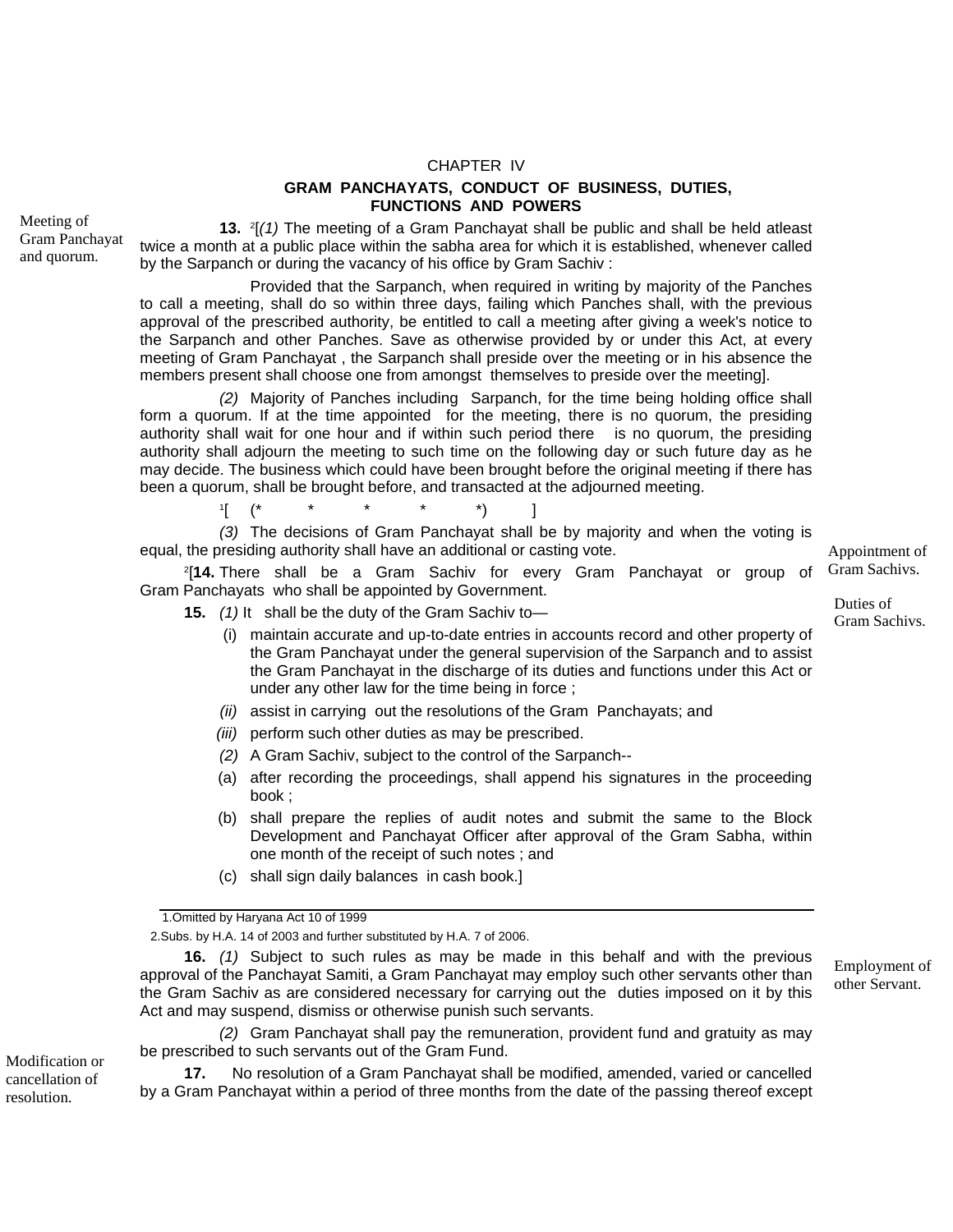by a resolution supported by three-fourth of the total number of Panches of such Gram Panchayat

Custody of Gram Panchayat record property and liability to hand them over.

**18.** *(1)* 1[The Sarpanch and in his absence the Panch] elected by the Gram Panchayat or authorised by the Block Development and Panchayat Officer in this behalf shall be responsible for the custody and charge of such movable or immovable property of the Gram Panchayat and such of its records as may be prescribed.

*(2)* Notwithstanding anything contained in sub-section (1), the Block Development and Panchayat Officer may, within a period of seven days prior to the publication of election programme of the Gram Panchayat or in the event of suspension or removal of 1[a Sarpanch or Panch, as the case may be, require, by a general or special order, a Sarpanch or a Panch, as the case may be,] to handover the records, registers and other property referred to in the said sub-section to the Social Education and Panchayat Officer or Gram Sachiv, who shall hold them in his custody on behalf of the Gram Panchayat and shall hand over the same to the person authorised for the custody of the record and property.

*(3)* If on a requisition made in this behalf by the Block Development and Panchayat Officer, any person within a period of ten days of such requisition<sup>2</sup> or within seven days of the publication of the election Schedule, whichever is earlier,] fails under sub-section (1) or subsection (2), as the case may be, to hand over the prescribed records and registers and other property belonging to or vested in the Gram Panchayat to the Sarpanch  $\frac{3}{1}$  \* \* 1 or Panch referred to in sub-section (1) or to the Social Education and Panchayat Officer or Gram Sachiv referred to in sub-section  $(2)$  <sup>2</sup>[and to get a certificate to that effect from the concerned Block Development and Panchayat Officer, the Block Development and Panchayat Officer shall apply to an Executive Magistrate within whose jurisdiction the sabha area is situated for securing from such person such records, registers and other property.

*(4)* On receiving an application under sub-section (3) the Executive Magistrate may, by a warrant, authorise any police officer not below the rank of a Sub-Inspector to enter and search any place where such records and registers and other property are kept or are believed to be kept and to seize them and the records, registers and other property as seized shall be handed over to the Sarpanch  $3$ [  $*$   $*$   $*$  ] or Panch authorised by the Block Development and Panchayat Officer referred to in sub-section (1) or the Social Education and Panchayat Officer or Gram Sachiv referred to in sub-section (2), as the case may be.

 *(5)* Whoever,wilfully evades under this section the handing over of the prescribed records and registers or other property belonging to or vested in the Gram Panchayat, shall on conviction by the Judicial Magistrate be punishable with imprisonment which may extend to six months, or with fine or with both notwithstanding anything to the contrary contained in this Act.

*(6)* The Judicial Magistrate shall not take cognizance of an offence under this section save on a complaint made by the Block Development and Panchayat Officer or such other officer as may be authorised in writing in this behalf by the Block Development and Panchayat Officer.

- **19.** *(1)* The Sarpanch shall--
	- *(i)* convene meetings of Gram Sabha and Gram Panchayat ;
	- *(ii)* preside over the meetings of Gram Sabha and Gram Panchayat ;
	- *(iii)* have the general responsibility for the executive and financial administration of the Gram Panchayat ;

Powers, functions and duties of Sarpanch.  $1_{8}$  \* \* \* 1

<sup>1.</sup>Substituted by Haryana Act 10 of 1999.

<sup>2.</sup>Inserted by Haryana Act No. 10 of 1999.

<sup>3.</sup>Omitted by Haryana Act 10 of 1999.

<sup>4.</sup>Omitted by Haryana Act No. 10 of 1999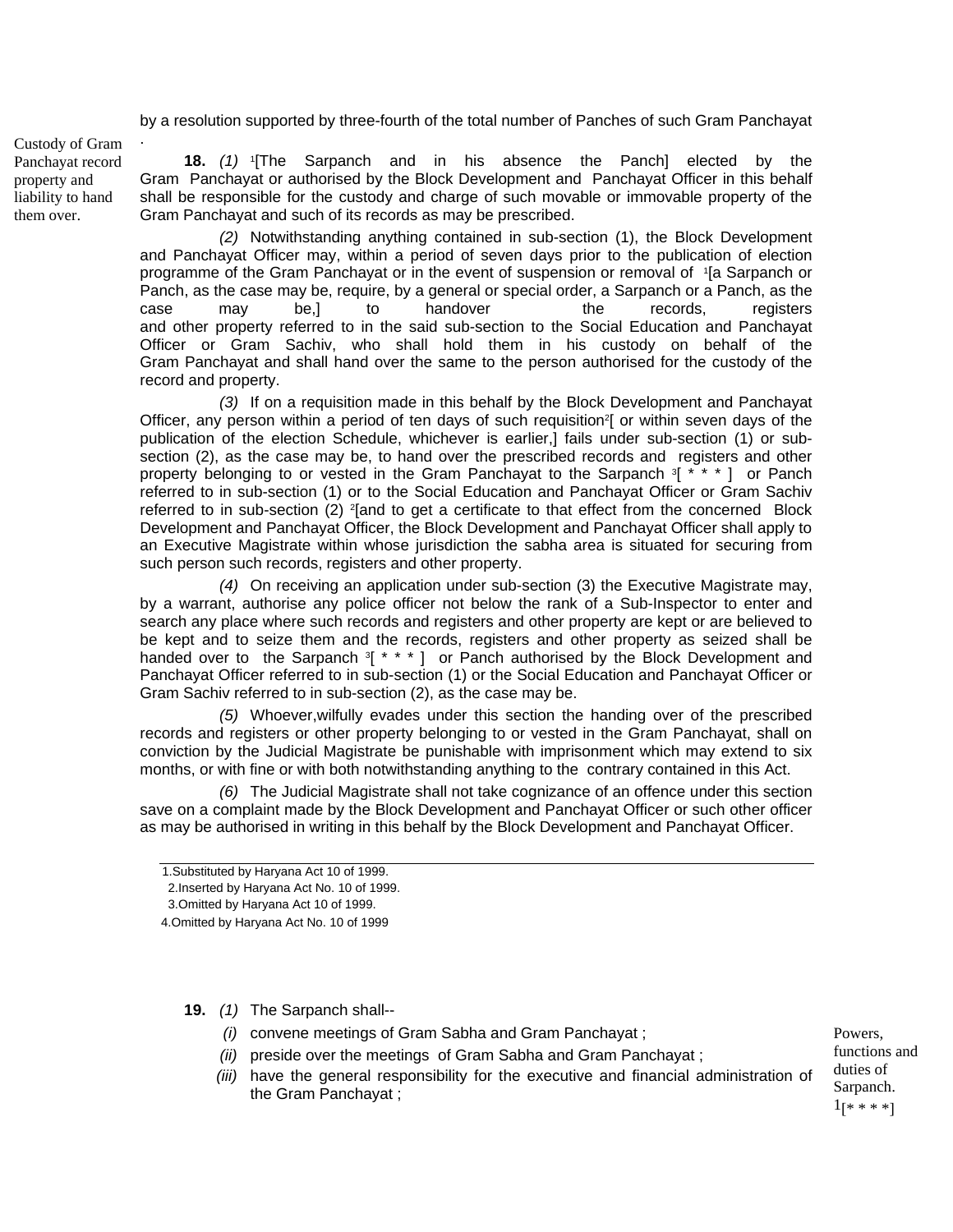- *(iv)* exercise administrative supervision and control over the work of the staff of the Gram Panchayat and the officers and employees whose services may be placed at the disposal of the Gram Panchayat by any other authority ; and
- *(v)* for the transaction of business connected with this Act or for the purpose of making any order authorised thereby, exercise such powers, perform such functions and discharge such duties as may be exercised, performed or discharged by the Gram Panchayat under this Act or the rules made there under ;
- *(vi)* exercise such other powers, perform such other functions and discharge such other duties as the Gram Panchayat may, by general or special resolution, direct or as the Government may, by rules made in this behalf, prescribe.

 $\binom{1}{2}$  \*

**20.** *(1)* The Gram Panchayat shall prepare in the prescribed manner a report on the work done during the previous year and the work proposed to be done during the following year and submit to the prescribed authority and to the Panchayat Samiti concerned within the prescribed time.

Panchayat. *(2)* The Gram Panchayat shall in the months of December and June every year, prepare a half yearly report showing the amount received by the Gram Panchayat during the previous half year from different sources including the pending balance and the amount actually spent on different items of work and a list of functionaries.

*(3)* The Gram Panchayat shall immediately after the preparation of the report and the list referred to in sub-section (2), publish the same in the prescribed manner in the office of the Gram Panchayat for the information of the general public.

Functions and duties of Gram Panchayat. **21.** Subject to such rules as may be made, it shall be the duty of the Gram Panchayat within the limits of the funds at its disposal to make arrangements for carrying out the requirements of sabha area in respect of the following matters including all subsidiary works and buildings connected therewith :--

I. General Functions :—

- (1) Every resolution adopted in a meeting of the Gram Sabha shall be duly considered by the Gram Panchayat and the decision and action taken by the Gram Panchayat shall form part of the report of Panchayat of the following year.
- (2) Preparation of annual plans for the development of the Panchayat area.
- (3) Preparation of annual budget and submission thereof to Gram Sabha in its Sawani meeting for consideration.
- (4) Power for mobilising reliefs in natural calamities.
- (5) Removal of encroachments on public place .
- (6) Organising voluntary labour and contribution for community works.
- (7) Maintenance of essential statistics of village (s)
- II. Agriculture, including Agriculture Extension—
	- (1) Promotion and Development of agriculture and horticulture.
	- (2) Development of waste lands.
	- (3) Development and maintenance of grazing lands and preventing their unauthorised alienation and use.
- III. Animal Husbandry, Dairtying and Poultry—
	- (1) Improvement of breed of cattle, poultry and other livestock .
	- (2) Promotion of dairy farming, poultry and piggery.
	- (3) Grassland development.
- IV. Fisheries— Development of Fishes in the Village (s).
- V. Social and Farm Forestry, Minor—Forest Produce, Fuel Fodder—
	- (1) Planting and preservation of trees on the sides of roads and other public lands under its control.

Report on work of Gram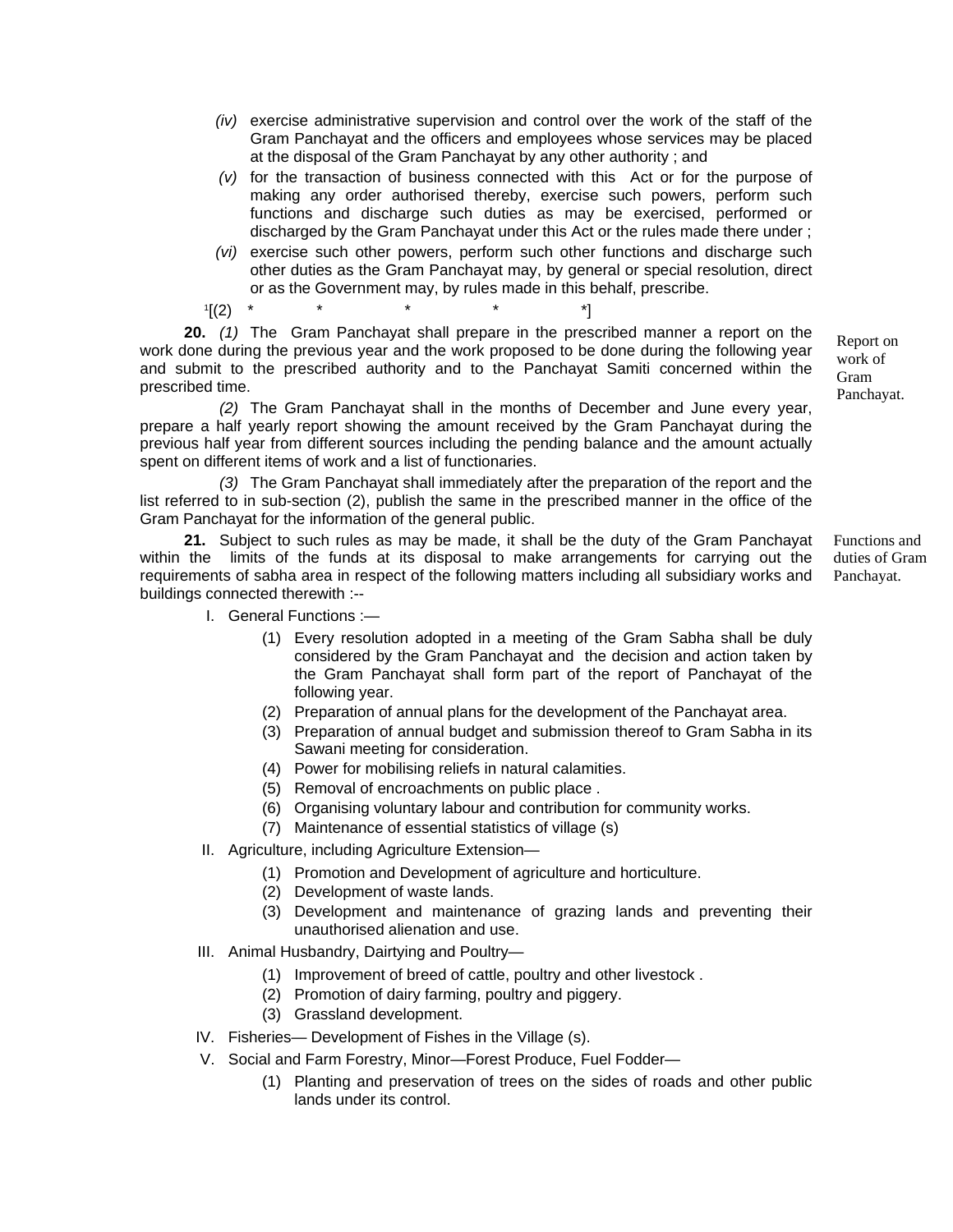- (2) Fuel plantation and fodder development.
- (3) Promotion of farm forestry.
- (4) Development of social forestry.
- VI. Khadi, Village and Cottage Industries
	- (1) Promotion of rural and cottage industries.
	- (2) Organisation of awareness camps, seminars and training programmes, agricultural and industrial exhibitions for the benefit of the rural areas.
- VII. Rural Housing—
	- (1) Distribution of house sites within its jurisdiction.
	- (2) Maintenance of records relating to the houses, site and other private and public properties.
- VIII. Drinking Water—
	- (1) Construction, repairs and maintenance of drinking water wells, tanks and ponds.
	- (2) Prevention and control of water pollution.
	- (3) Maintenance of rural water supply schemes.
- IX. Buildings, Water ways
	- (1) Maintenance of buildings under its control or transferred to it by the Government or any public authority.
	- (2) Maintenance of boats, ferries and waterways.
- X. Rural Electrification including distribution of Electricity providing for and maintenance of lighting of public streets and other public places.
- XI. Non-conventional Energy Sources
	- (1) Promotion and Development of non- conventional energy schemes.
	- (2) Maintenance of community non- conventional energy devices, including bio-gas plants and windmills.
		- (3) Propagation of improved chulhas and other efficient devices.
- XII. Poverty Alleviation Programme—
	- (1) Promotion of public awareness and participation in poverty alleviation programmes for full employment and creation of productive assets including employment assurance scheme.
	- (2) Selection of beneficiaries under various programmes throughout Gram Sabhas.
	- (3) Participation in effective implementation and monitoring.
- XIII. Education including Primary and Secondary Schools—
	- (1) Promotion of public awareness and participation in primary and secondary education.
	- (2) Ensuring full enrolment and attendance in Primary and Middle Schools and its management.
- XIV. Adult and non-formal Education—

Promotion of Adult Literacy.

XV. Libraries—

Village Library and reading rooms.

XVI. Cultural Activities—

Promotion of social and cultural activities.

XVII. Markets and fairs—

Regulation of fairs excluding cattle fairs and festivals other than religious.

XVIII. Rural Sanitation—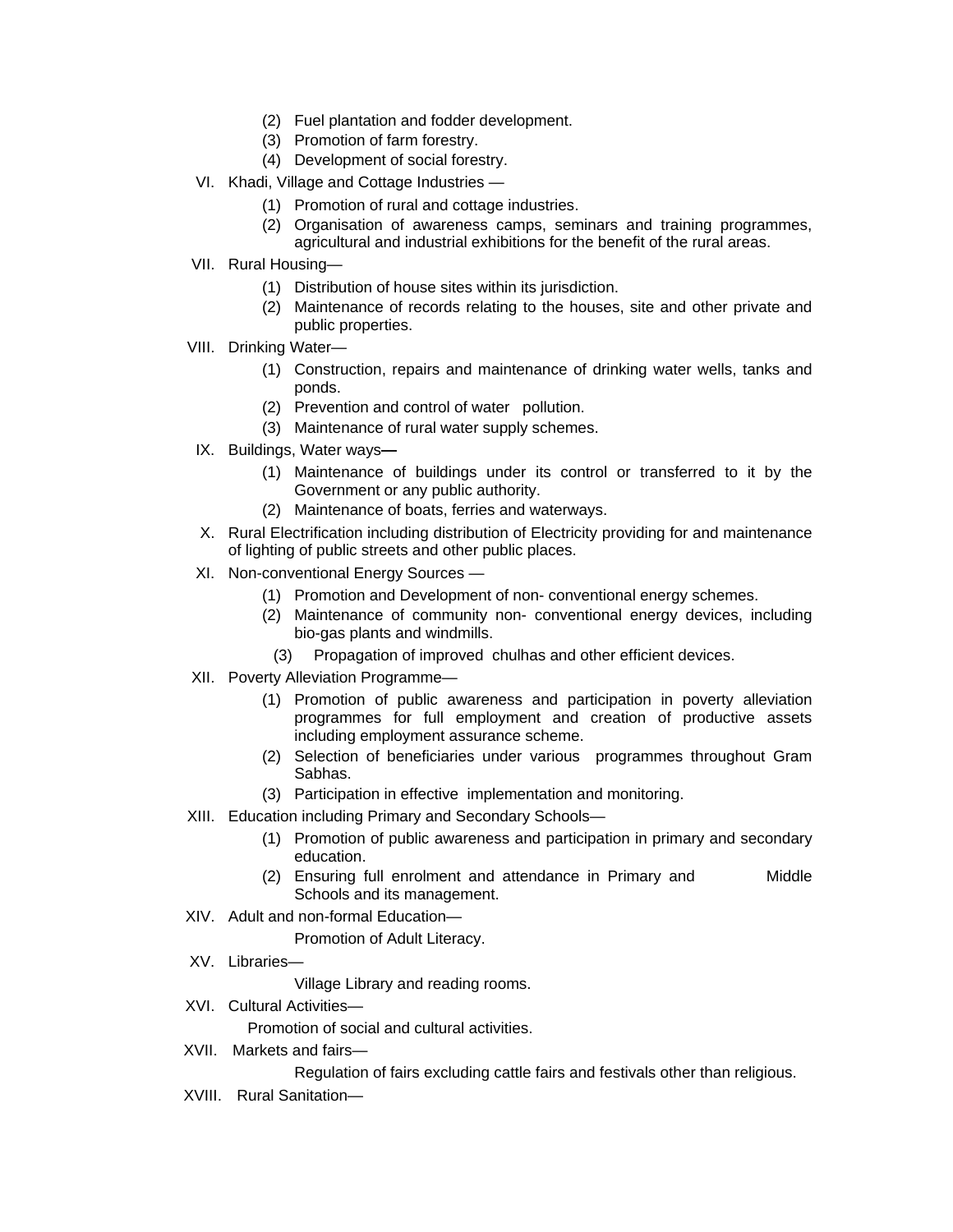- (1) Maintenance of general sanitation.
- (2) Cleaning of Public roads, drains, tanks, wells and other public places.
- (3) Maintenance and regulation of cremation and burial grounds.
- (4) Construction and maintenance of public latrines.
- (5) Disposal and unclaimed and carcasses.
- (6) Management and control of washing and bathing ghats.
- XIX. Public Health and Family Welfare—
	- (1) Implementation of family welfare programme.
	- (2) Prevention and remedial measures against epidemics.
	- (3) Regulation of sale of meat, fish and other perishable food articles.
	- (4) Participation in programmed of human and animal vaccination.
	- (5) Licensing of eating and entertainment establishment.
	- (6) Destruction of stray dogs.
	- (7) Regulation of curing, tanning and dyeing of skins and hides.
	- (8) Regulation of offensive and dangerous trades.
- XX. Women and child development—
	- (1) Participation in the implementation of women and child welfare programme.
	- (2) Promotion of child health and nutrition programmes.
- XXI. Social Welfare including Welfare of the Handicapped and Mentally Retarded—
	- (1) Participation in the implementation of the social welfare programmes including welfare of the handicapped, mentally retarded and destitute.
	- (2) Monitoring of the old age and widows pension scheme.
- XXII. Welfare of the Weaker Sections and in particular the Schedule Castes--Promotion of Public awareness with regard to Welfare of Scheduled Castes and other Weaker Sections.
- XXIII. Public Distribution System—
	- (1) Promotion of public awareness with regard to the distribution of essential commodities.
	- (2) Monitoring the public distribution system.
- XXIV. Maintenance of Community Assets.
- XXV. Construction and Maintenance of Dharmshalas and similar Institutions.
- XXVI. Construction and Maintenance of Cattle Sheds, Ponds and Cart Stands.
- XXVII. Construction and Maintenance of Slaughter-house.
- XXVIII. Maintenance of Public Parks, Play Grounds etc.
- XXIX. Regulation of Manure Pits in Public Places.

#### **1.Substituted by Haryana Act 10 of 1999.**

XXX.Other Functions--

Such other functions as may be entrusted by the Government or any Local  $\frac{\text{Sub-commite}}{\text{Sub-commite}}$ 

and Local

**22.** (1) Every Gram Panchayat shall constitute the following sub- committees, namely :- Committees.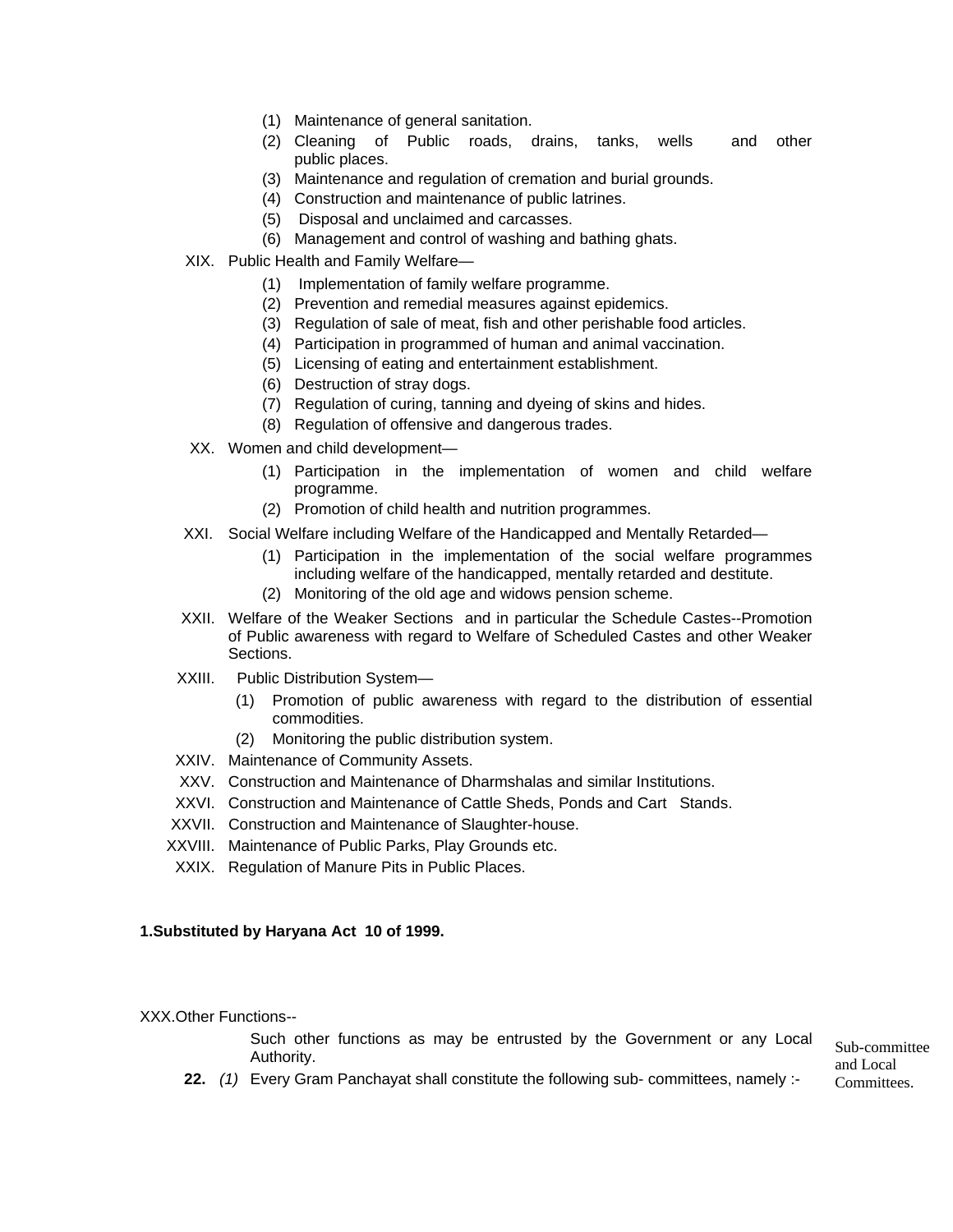- *(i)* Production sub-committee for performing functions relating to agriculture production, animal husbandry, rural industries and proverty alleviation programmes ;
- *(ii)* Social justice sub-committee for performing functions relating  $to$ —
	- (a) promotion of education, economic, social, cultural, sports, games and other interests of the Scheduled Castes and Backward Classes and other weaker sections ;
	- (b) protection of such castes and classes from social injustice and any form of exploitation ;
	- (c) promotion of welfare of women and children ;
- *(iii)* Amenities sub-committee in respect of education, public health, public works and other functions of sub-committees of the Gram Panchayat ;
- *(iv)* Where a Gram Panchayat is constituted for more than one village, it shall have a local committee comprising of Panches of the village concerned and appointed members from amongst Gram Sabha members ;
- *(v)* Any other committee the Gram Panchayat may deem fit to constitute.

 1[ *(2)* Each sub- committee and local committee shall consist of not less than five members, including Sarpanch. The Sarpanch shall be the ex-officio member and Chairman of Production Committee and Amenities Committee. Panch nominated by the Gram Panchayat by majority shall be the ex-officio member and Chairman of Social Justice Committee :

Provided that the Social Justice Committee shall consist of atleast one woman member and one member belonging to the Scheduled Caste].

*(3)* Each Committee shall be competent to appoint in such manner as may be prescribed, members of farmers clubs, mahila mandals, yuvak mandals, and other similar bodies. A representative of cooperative societies in the panchayat area shall be appointed in the Production Committee. The rights and liabilities of the appointed members shall be such as may be prescribed.

(a) Each sub-committee shall perform the functions referred to in sub-section (1) to the extent the powers are delegated to them by the Gram Panchayat.

 **23.** The Panchayat Samiti may and shall, if so required by Government delegate any of the following functions and duties to the Gram Panchayat, namely :—

- (a) any matter under the direct administrative control of the Panchayat Samiti ;
- (b) the maintenance or improvement of any property under the control or management of the Panchayat Samiti ; and
- (c) the control and management of cattle pond which are under the control of the Panchayat Samiti :

Provided that funds necessary for the performance of the functions and duties so delegated shall be placed by the Panchayat Samiti at the disposal of the Gram Panchayat and in case of default, the Government may , by order in writing, direct the persons having the custody of the Panchayat Samiti Funds to place the funds at the disposal of the Gram Panchayat.

 **24.** *(1)* A Gram Panchayat either *suo motu* or on receiving a report or other informaiton and on taking such evidence, if any, as it thinks fit, may make a conditional order requiring within a time to be fixed in the order --

- (a) the owner or the occupier of any building or land --
	- *(i)* to remove any encroachment on a public street, place or drain ;
	- *(ii)* to close, remove, alter, repair, clean, disinfect or put in good order any latrine, urinal, water closet, drain, cesspool or other receptacle for filth, sullage water, rubbish or refuse or to remove or alter any door or trap or construct any drain for any such latrine, urinal or water closet, by a sufficient roof and wall or fence from the view of persons passing by or dwelling in the neighborhood ;

Functions of Panchayat Samiti which may be delegated to Gram Panchayat.

Power to require removal of encroachment and nuisance.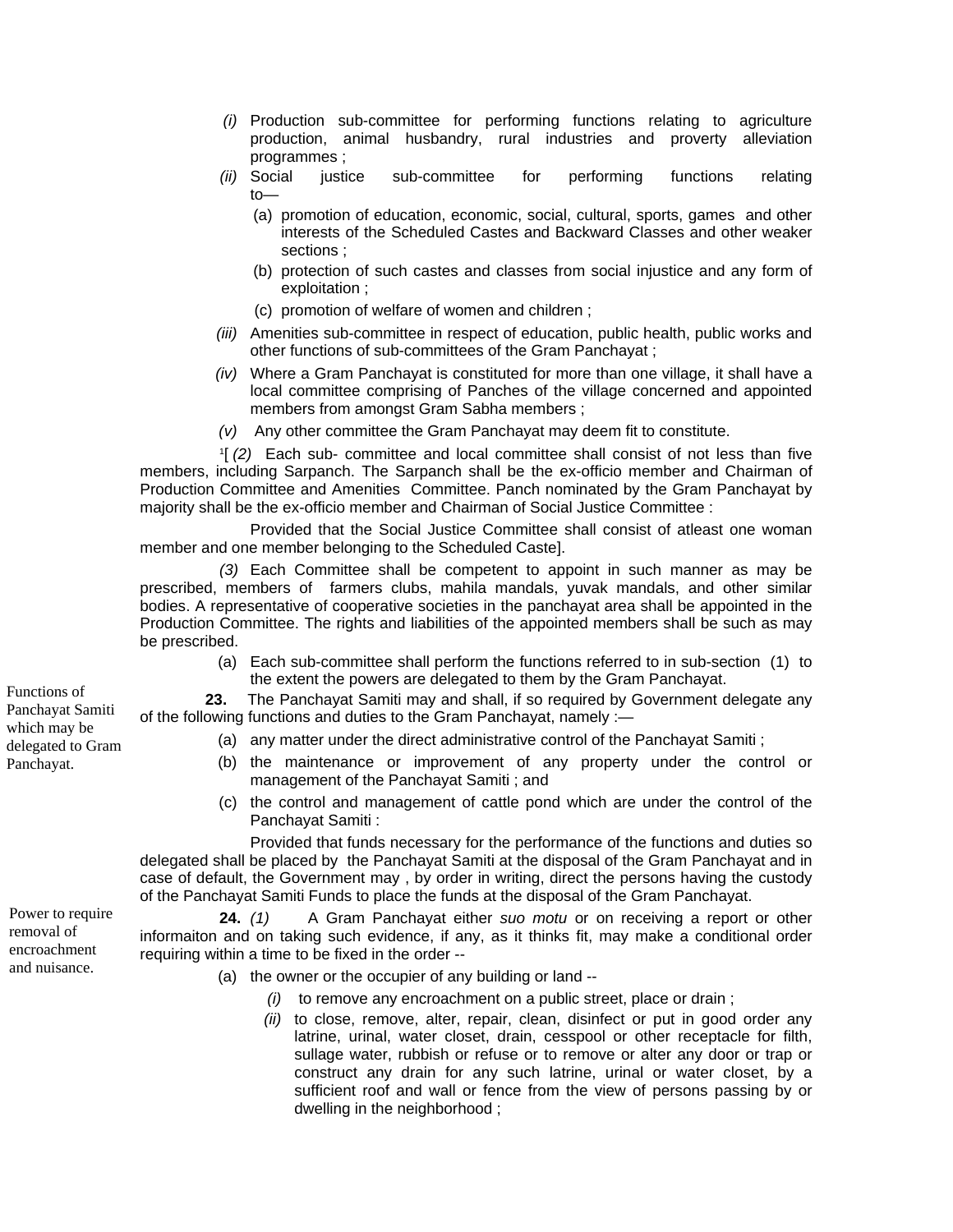- *(iii)* to cleanse, repair, cover, fill up, drain off, deepen or to remove water from a private well, reservoir, pool, pit , ditch , depression or excavation therein which may appear to the Gram Panchayat to be injurious to health or offensive to the neighborhood ;
- *(iv)* to remove any dirt, dung, night soil manure or any noxious or offensive matter there from and to cleanse the land or building;
- (b) the owner of any wall or building which is deemed by the Gram Panchayat to be dangerous in any way to remove or repair any such wall or building ;
- (c) the owner or occupier of any building or property to keep his building or property in a sanitary condition ;
- (d) the owner of any dog or other animal suffering or reasonably suspected to be suffering from rabbies or which is dangerous to destroy, confined or cause to be confined such dog or animal ;
- (e) the owner or occupier of any agricultural land to destroy Pohli or any other such harmful weed from such land ;
- (f) the owner or occupier concerned to reclaim an unhealthy place ;
- (g) the owner or occupier of any building or land to maintain in proper repair the level and surface of any road or street passing in front of the building or through his land ;
- (h) the owner or person incharge of a private 'Khal' to keep it in a state of reasonable repair, or if he objects so to do, to appear before it at a time and place to be fixed by the order and to move to have the order set aside or modified in the manner hereinafter provided. If he does not perform such act or appear and show cause, the order shall be made absolute. If he appears and show cause against the order the Gram Panchayat shall take evidence and if it is satisfied that the order is not reasonable and proper no further proceedings shall be taken in the case. If it is not satisfied the order shall be made absolute.

*(2)* If any of the act mentioned in sub-section (1) is not performed within the time fixed, the Gram Panchayat may cause it to be performed and may recover the costs of performing it from such person.

*1[(3)* No street or pavement in a village shall be dug, altered or damaged in any manner whatsoever by any person for any purpose except with prior permission of the Sarpanch or Block Development and Panchayat Officer concerned. No such permission shall be granted by the Sarpanch or Block Development and Panchayat Officer unless the person seeking permission has deposited with the Gram Panchayat or Block Development and Panchayat Officer an amount as may be prescribed, to restore the street or pavement to its original state.

*(4)* Any person whoever contravenes any provision contained in sub-section (3) shall be punishable with a fine which may extend to one thousand rupees and in addition to this an expenditure incurred by the Gram Panchayat in restoring the street or pavement to its original state, shall also be recoverable from him.]

- 1. Added by Haryana Act 10 of 1999.
- **25.** A Gram Panchayat may, by general order to be published in the manner prescribed,—
	- (a) prohibit the use of water of a well, pond or other excavation suspected to be dangerous to the public health ;

Power to make general orders.

(b) regulate or prohibit the use of water by cattle or for bathing or washing at or near wells, ponds or other excavations reserved for drinking purposes ;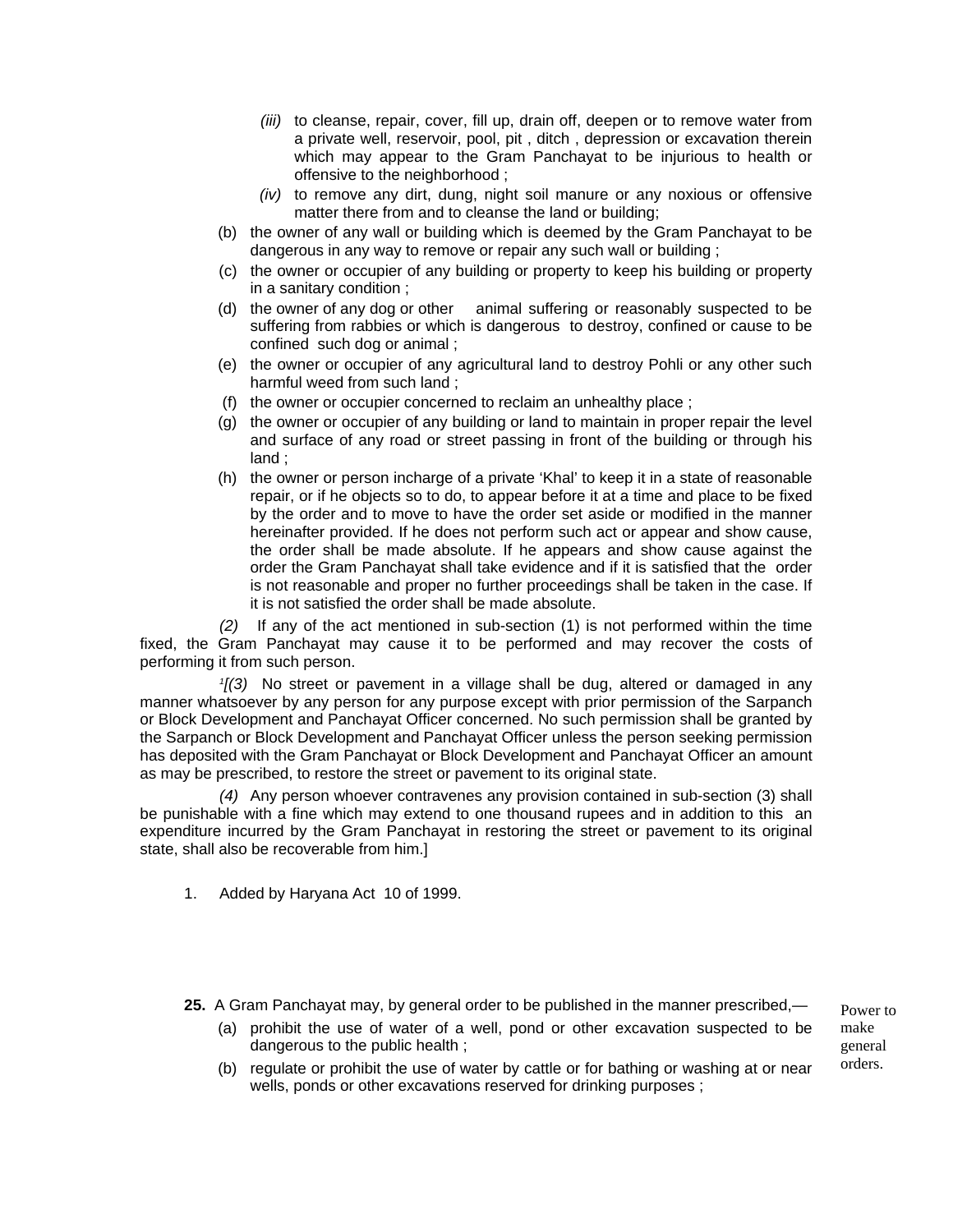(c) regulate or prohibit the dyeing or tanning of skins within four hundred and forty metres of the residential area of a village :

Provided that where the dyeing or tanning of skins was so practiced at the time when the Gram Panchayat under the Punjab Village Panchayat Act, 1939 (Punjab Act XI of 1939 ) or the Punjab Village Panchayat Act, 1922 (Act III of 1922) or any other Act was in force, its working shall not be prohibited unless the Gram Panchayat provide reasonable facilities of practicing it outside the four hundred and forty metres limits ;

> (d) regulate or prohibit the excavation of earth or stone or other material within two hundred and twenty metres of residential area of a village :

Provided that nothing shall be done under this clause to prevent excavation meant to be filled in by the foundation of buildings or other structure;

> (e) regulate or prohibit the establishment of brick kilns and charcoal kilns within eight hundred and eighty metres and pottery kilns within two hundred and twenty metres of the limits of residential area of a village :

Provided that where a pottery kiln was working at the time when Gram Panchayat under the Punjab Village Panchayat Act, 1939 (Punjab Act XI of 1939 ) and the Punjab Village Panchayat Act, 1922 (Punjab Act III of 1922 ) or any other Act was in force, its working shall not be prohibited unless the Gram Panchayat provides reasonable facilities for its working outside the two hundred and twenty metres limits ;

- (f) direct the carrier of the carcasses of all animals dying within the village except the carcasses of animals slaughtered for consumption, shall not be disposed of within a radius of four hundred and forty metres of the limits of the residential area of the village ;
- (g) regulate the construction of new building or the extension or alteration of any existing building in the *abadi ;*
- (h) regulate with the previous permission of the Government the parking of public vehicles ;
- (i) regulate such matters as may be necessary for the general protection of standing crops and trees on common land and the planting of such trees ;
- (j) regulate the conditions of sanitation and taking curative and preventive measures to remove and prevent the spread of epidemics ;
- (k) regulate the maintenance of water courses meant for irrigation purposes;
- (l) regulate the killing or stray dogs ;
- (m) regulate the slaughter of animals ;
- (n) prohibit beggary ;
- (o) direct the taking of measures for the prevention of water logging ;
- (p) regulate the flaying and disposal of dead animals ;
- (q) prohibit the sale of harmful eatables within the sabha area ;
- (r) regulate the offensive and dangerous trades or practices ;
- (s) prohibit the playing of obscene gramophone records.

**26.** *(1)* The Gram Panchayat shall cause to be prepared in the manner hereinafter appearing, a map of *abadi deh* in the sabha area showing therein the boundaries of the buildings, public streets and other public open spaces .

*(2)* After preparation of the map, the Gram Panchayat shall publish, in the manner prescribed, a notice stating therein --

- *(i)* that the map of the *abadi deh* has been prepared ;
- *(ii)* the place at which the map may be inspected by the public ; and

Preparation of map of *abadi deh.*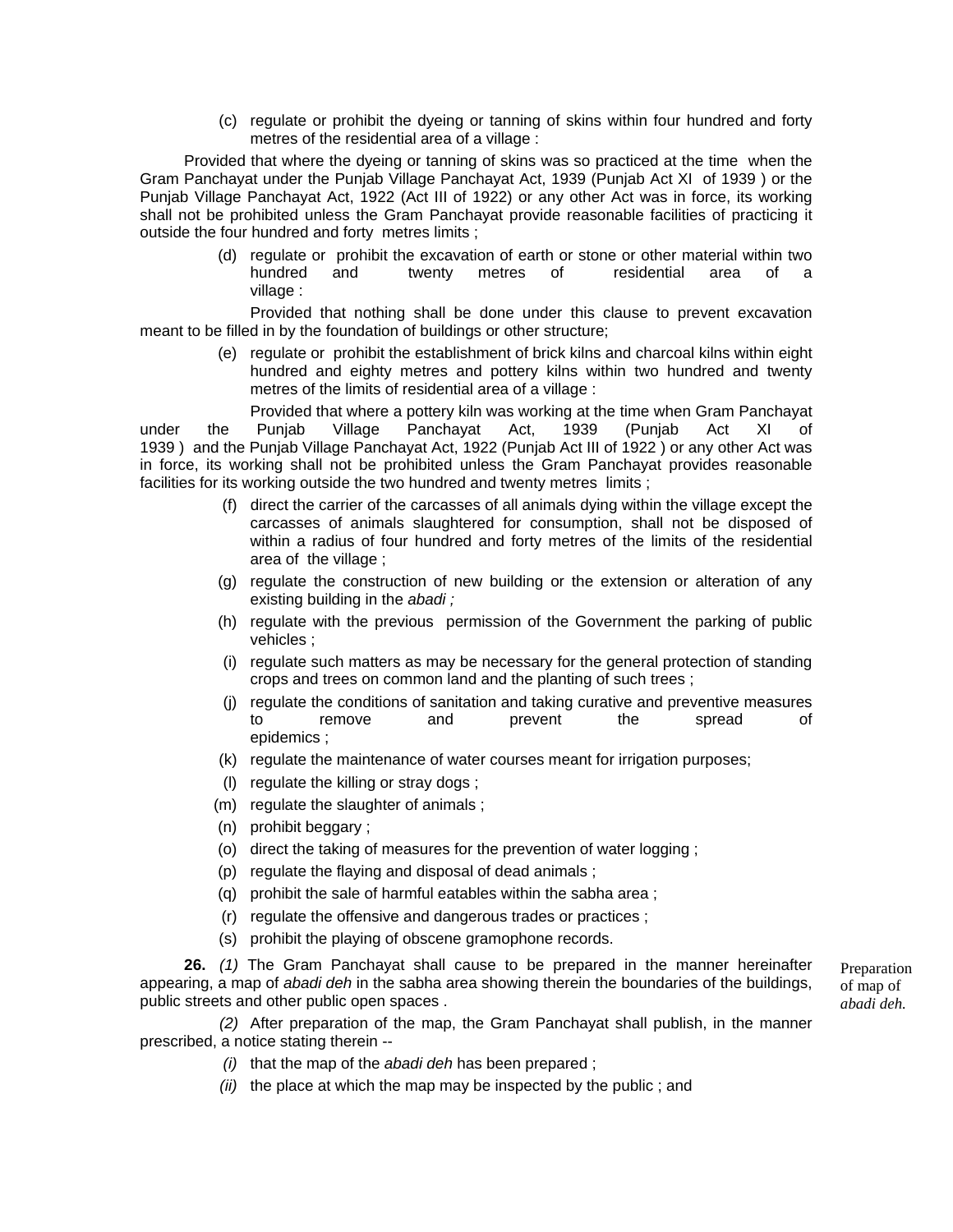*(iii)* that the objections may be filed by any person within a period of thirty days of the date of publication of such notice in respect of the said map.

*(3)* After the expiry of the period specified in sub-section (2) the Gram Panchayat shall consider the objections or representations, if any, received by it and after giving a reasonable opportunity to the persons who have filed any objection or representation, shall finalise the map after making such modifications therein as it may consider necessary.

*(4)* The final map so prepared under sub-section (3), shall then be authenticated by the Gram Panchayat and the copies of this map shall be kept in the offices of Gram Panchayat, Block Development and Panchayat Officer, Chief Executive Officer for inspection by the public. A notice to the effect that the map has been finalised shall be published in the manner prescribed .

*(5)* Any person desiring to inspect the map may do so on payment of a fee of five rupees. A copy of final map may also be obtained by making a separate application and on payment of such fee as may be prescribed.

**27**. Any person who disobeys an order passed under sections 24 and 25 by the Gram Panchayat, shall be liable to a penalty which may extend to one hundred rupees and if the breach is continuos with a further penalty which may extend to ten rupees for everyday after the first during which the breach continues :

Provided that the penalty for recurring breach shall not exceed the sum of one thousand rupees.

**28.** Any person aggrieved by an order of the Gram Panchayat made under sections 24, 25 and 27 may within a period of thirty days of such order, prefer an appeal to the Director whose decision shall be final and shall not be liable to be questioned in any court of law.

**29.** *(1)* On a complaint being made to the Gram Panchayat by any person that a peon, bailiff, constable, chowkidar, patrol of the Irrigation Department, forest guard, patwari, vaccinator, canal overseer, head constable, game watcher or any other class of public servants to which Government may, by notification, extend the provisions of this section has misconduct himself in his official capacity, the Gram Panchayat may enquire into the matter and submit a report, along with the *prima facie* evidence to the superior officer whom it may concern or to the Chief Executive Officer, as the case may be. The authority shall after such further enquiry as may be required, take suitable action and inform the Gram Panchayat accordingly :

Provided that nothing in this section shall be construed as empowering the Gram Panchayat to summon any official or to exercise control or to take disciplinary action against such official or otherwise.

(2) On the report being made by any person that a patwari or chowkidar has failed to perform any duty imposed upon him by any law or rules, the Gram Panchayat may, by notice fixing a reasonable period, require him to perform the said duty and on his failure to do so, shall report the matter to the superior officer whom it may concern, or to the Chief Executive Officer, as the case may be. Result of the action taken thereon shall be communicated to Gram Panchayat.

Power to contract for collection of taxes and other dues.

Power to introduce prohibition.

Appeal.

Power to enquire and make report about

misconduct of petty officials.

> **30.** A Gram Panchayat may, notwithstanding any law to the contrary, in respect of any area within its jurisdiction, enter into contract with Government or a Local Authority to collect land revenue or any taxes or dues payable to Government or a Local Authority on being allowed such collection charges as may be prescribed.

> **31.** *(1)* A Gram Panchayat may , at any time, during the period commencing on the 1st day of April and ending with the 30th day of September of any year by resolution passed by majority of Panches holding office for the time being, direct that intoxicating liquor may not be sold at any licensed shop within the local area of the Gram Panchayat.

> *(2)* When a resolution has been passed under sub-section (1) and is received in the office of the Excise and Taxation Commissioner, Haryana, on or before the 31st day of October, it shall take effect from the 1st day of April of the year next after such resolution.

> *(3)* Notwithstanding anything contained in the Punjab Excise Act, 1914 (Punjab Act 1 of 1914 ) or any other Act for the time being in force and the rules made there under with regard

Penalty for disobedience of a special or general order of Gram Panchayat.

Power over waterways *etc.*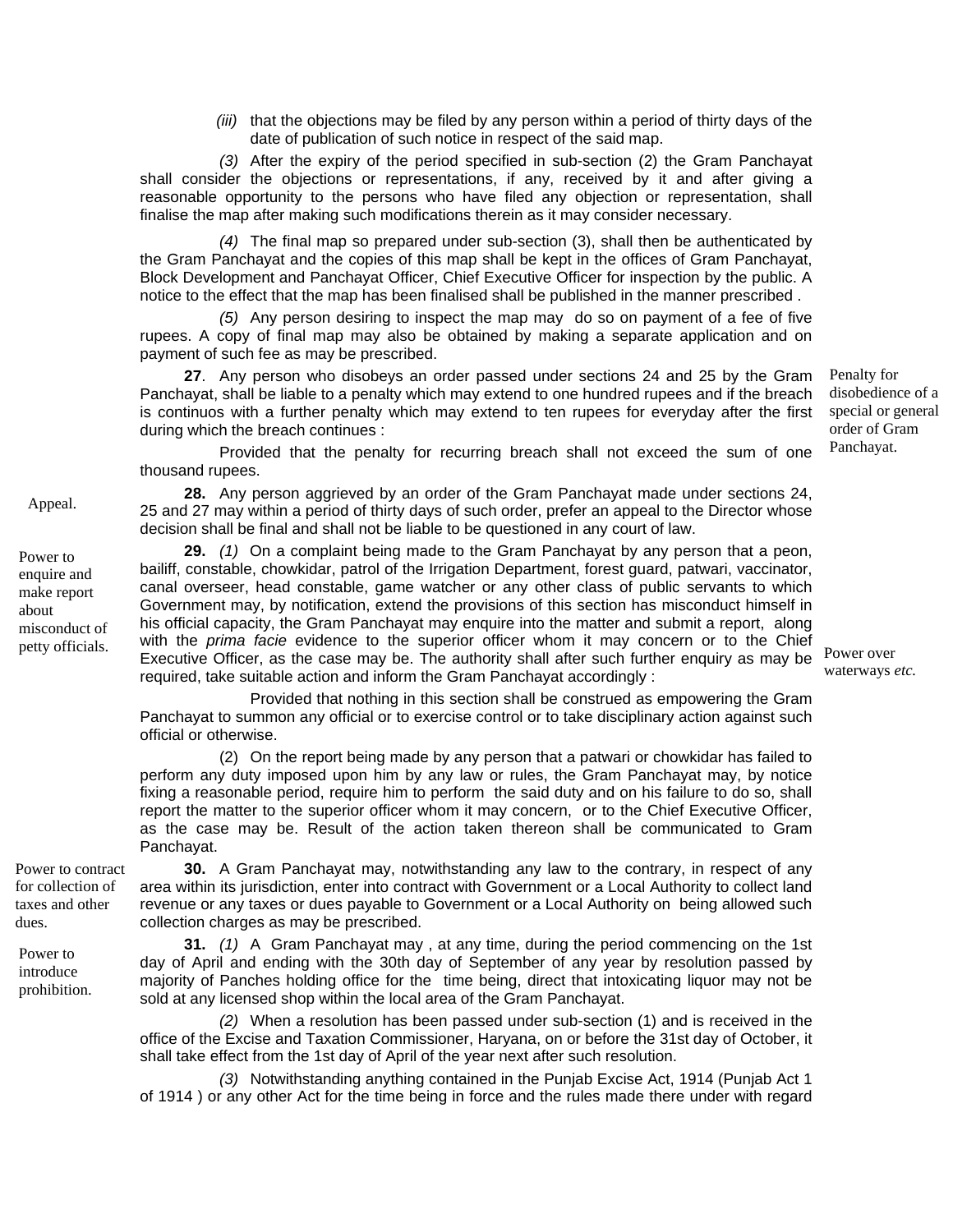to the powers and functions of the Collector under the said Act, such a resolution will be binding upon the Excise and Taxation Commissioner :

Provided that if the Excise and Taxation Commissioner is of the opinion for reasons to be recorded in writing that within such local area illicit distillation or smuggling of alcohol has been carried on or connived at, within two years preceding the date of the passing of such resolution in such local area, such resolution shall not be binding upon him, unless the Government orders that it shall be so binding.

Entry and inspection. **32.** The Sarpanch, if authorised in writing in this behalf by the Gram Panchayat or any Panch, may enter into or upon any building or land, with or without assistants or workmen, in order to make an inspection or survey or to execute a work which a Gram Panchayat is authorised by this Act or by rules or bye-laws made there under to make or execute, or which it is necessary for a Gram Panchayat for any of the purposes or in pursuance of any of the provisions of this Act or of rules or bye- laws to make or execute :

Provided that :--

- (a) except when it is otherwise expressly provided for under this Act, no such entry shall be made between sunset and sunrise ;
- (b) sufficient notice, shall in every instance be given even when any premises can otherwise be entered without notice to enable the inmates of an apartment occupied by women to remove themselves to some part of the premises where privacy shall not be disturbed ; and
- (c) due regard shall always be had to the social and religious usages of the occupants of the premises entered.

**33.** The Gram Panchayat may, with the consent of Panchayat Samiti manage, start and Power to manage regulate new fairs and markets with such conditions as to the share of income accruing the fairs and markets. refrom as may be mutually agreed upon.

**34.** A Gram Panchayat shall have control of all public streets, waterways other than canals as defined in clause (1) of section 2 of the Haryana Canal and Drainage Act, 1974 (Haryana Act 29 of 1974 ), or any other Act for the time being in force situated within its jurisdiction not being a private street or waterways and not being under the control of Government or Panchayat Samiti or any other authority specified by Government and may do all things necessary for the maintenance and repair thereof, and may—

- (a) construct new bridges or culverts ;
- (b) divert, discontinue or close any public street, culvert or bridge;
- (c) widen, open, enlarge or otherwise improve any public street, culvert or bridge with minimum damage to the neighboring fields;
- (d) deepen or otherwise improve waterways ;
- (e) with the sanction of the prescribed authority and where a canal exists under the Haryana Canal and Drainage Act, 1974 or any other Act for the time being in force with the sanction also of such officer of the Irrigation Department as the Government may appoint to undertake small irrigation projects ;
- (f) cut any hedge or branch of any tree projecting on a public street;and
- (g) notify the setting apart of any public watercourse for drinking or culinary purposes, and prohibit bathing, washing of clothes and animals or doing of other acts likely to pollute the course so set apart :

Provided that nothing shall be done under clause (g) which may affect a canal covered by the Haryana Canal and Drainage Act, 1974, or any other Act for the time being in force, without the prior permission of the authority prescribed by Government in this behalf.

**35.** *(1)* A Gram Panchayat may--

Power regarding naming of streets and numbering of buildings.

(a) cause a name to be given to a street by fixing it to or painting it on any building or otherwise in such a position or manner as it may think fit ; and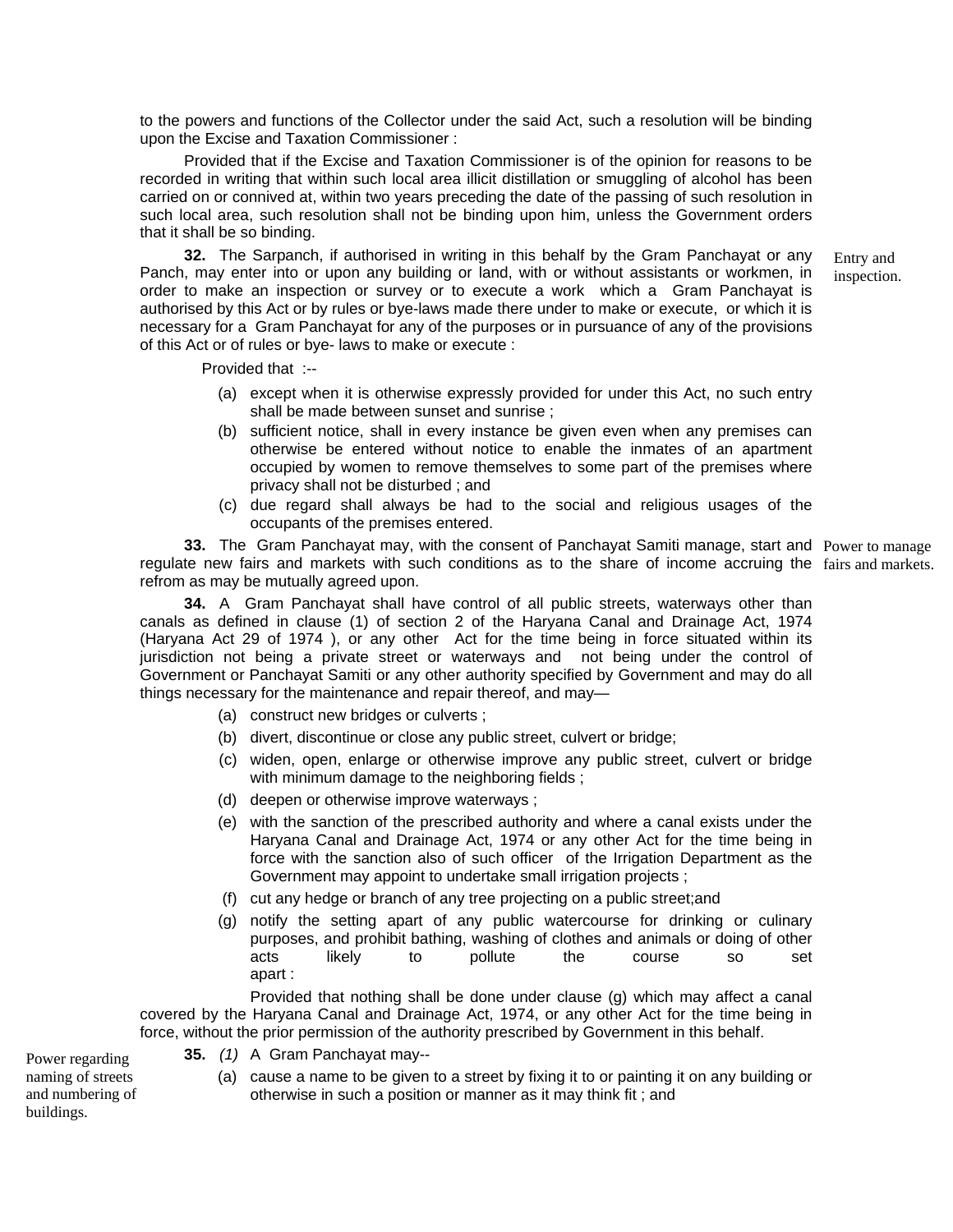(b) cause a number to be fixed to or painted on any building in such a position or manner as it may think fit.

 *(2)* The Gram Panchayat may require the owner or occupier of any building to paint thereon a number or itself cause such a number to be painted on any building.

*(3)* Any person destroying, pulling down, defacing or altering any name plate of a street or number affixed to or painted on a building under sub-sections (1) and (2) or affixing to or painting on a building a different name or number other than that affixed or painted by or under the order of the Gram Panchayat, shall, on conviction by the Gram Panchayat, be liable to a fine which may extend to fifty rupees.

**36.** Subject to rules made under this Act and the conditions agreed upon in writing, a Gram Panchayat may receive from any person any property vested in him, or the management of any institution, or the execution or maintenance of any work, or the performance of any duty, within its area :

*etc.* Provided that no work costing more than five thousand rupees shall be entrusted to, or undertaken by a Gram Panchayat except with the previous approval of the Director.

> **37.** *(1)* The Gram Panchayat shall, subject to such terms and conditions, as may be prescribed, give help to the educational institutions, hospitals and dispensaries in or near its jurisdiction for their maintenance, improvement or efficient running.

*(2)* Notwithstanding anything contained in this Act, a Gram Panchayat may  $\text{Help in}$   $(2)$  NOW

- (a) any charitable or national cause or any work or scheme for removing distress and ameliorating the conditions of the people in the rural area in the State sponsored or approved by Government ; or
- (b) the execution of any other scheme which, in the opinion of Gram Panchayat is likely to be beneficial to the inhabitants of the Sabha area :

Provided that no contribution shall be made under clause (b) without the previous approval of the Government .

**38.** Where a group of neighboring Gram Panchayats areas have no primary school, hospital or Ayurvedic or Unani Dispensary, the Gram Panchayat thereof shall, if so directed by the prescribed authority, combine to help in establishing such a school, hospital or Ayurvedic or Unani Dispensary and it shall be managed in the manner prescribed :

Provided that Government or the Panchayat Samiti or Zila Parishad shall place funds as may be necessary for the purpose, at the disposal of the Gram Panchayats concerned.

#### CHAPTER V

# Power to **FINANCE AND TAXATION**

**39.** There shall be a Gram Fund for each Gram Panchayat and the same shall be utilised for carrying out the duties and obligations imposed on the Gram Panchayat or any Committee thereof by this or any other Act and for such other purposes of the Gram Panchayat as the Government may prescribe.

- **40.** The following moneys shall be credited to the Gram Fund—
	- (a) all grants from the Government or other Local Authorities as may be specified ;
	- (b) the balances, if any, standing at the credit of the Gram Panchayat at the commencement of this Act ;
	- (c) the balances and proceeds of all funds which, in the opinion of the Block Development and Panchayat Officer, were or are being collected for common, secular purposes of the village or the villages comprised in the sabha area ;
	- (d) all-donations ;
	- (e) all taxes, duties, cesses, fines and fees imposed and realized under this Act ;

taxation and fees.

Power of

Power to take over management of Institutions

and improvement of schools and hospitals or dispensaries.

maintenance

exempt from taxes and write off irrecoverable amounts.

Sources of Gram Fund.

Gram Fund.

Establishme nt of Primary Schools, Hospitals or a dispensary for a group of Gram Panchayats.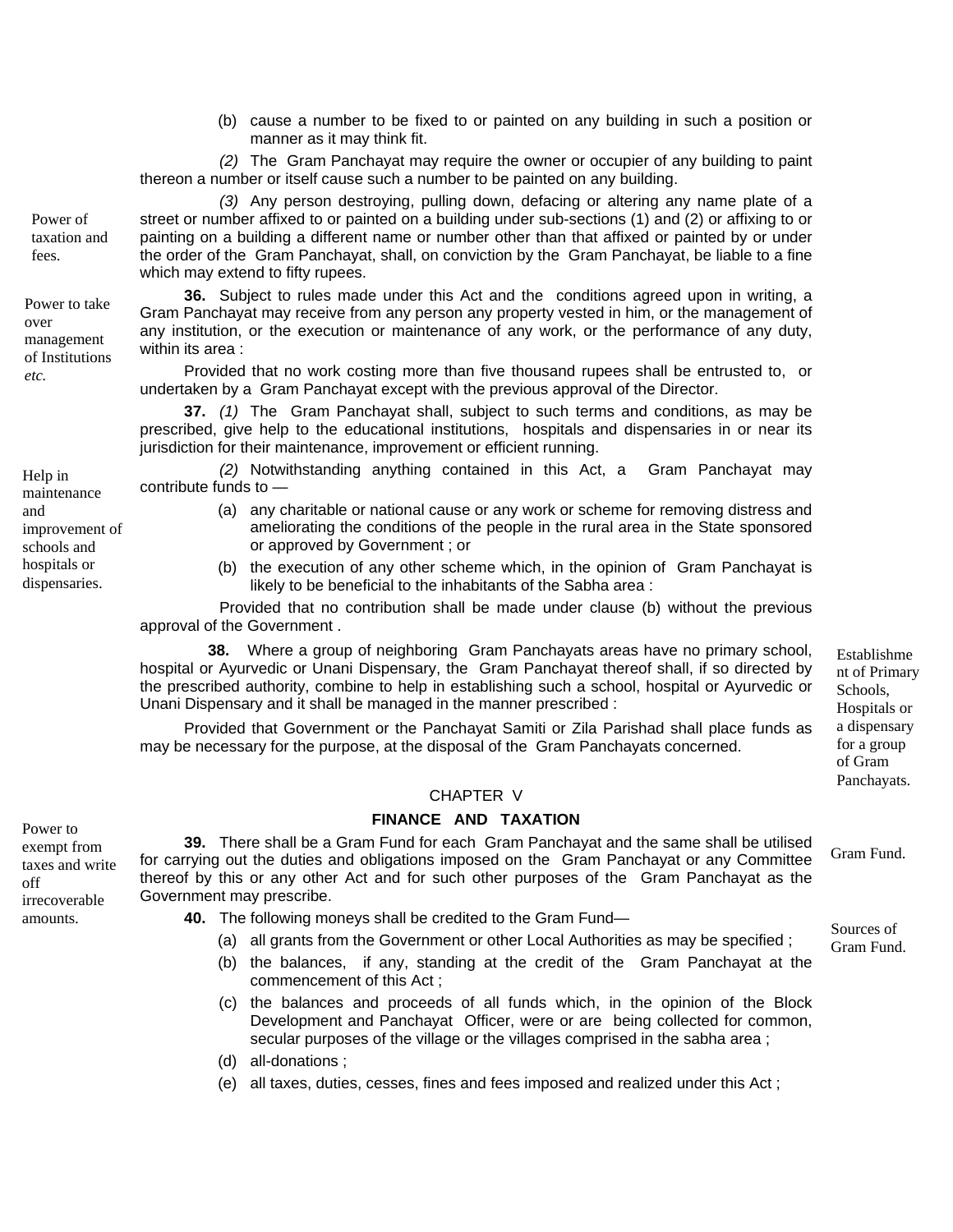(f) the sale proceeds of all dust, dirt, dung or refuge collected by the servants of the Gram Panchayats and dead bodies of animals not claimed by any person in accordance with any custom or usage and the trees and other produce of the land vested in the Gram Panchayat ;

Special tax and community service.

- (g) income derived from the fisheries which are under the management of Gram Panchayat ; and
- (h) income derived from common lands vested in the Gram Panchayat under any law for the time being in force .

**41.** *(1)* Subject to rules made under this Act or any order made by Government in this behalf, a Gram Panchayat shall impose —

(a) a house tax payable by the occupier or, where a house is vacant by the owner :

Provided that if any house —

- *(i)* remains vacant for a period of one year or more ; or
- *(ii)* is owned or occupied by a person who was dependent of the member of the Armed Forces of the Union of India killed in action during the 1962, 1965 or 1971 war, it shall be exempted from payment of the house tax ;
- (b) if so authorised by the Government, a duty on transfer of property in the form of a surcharge on the duty imposed by the Indian Stamp Act, 1899, on instruments of sale, gift and mortgage with possession of immovable property situated in the sabha area at such rate as may be fixed by the Government not exceeding two per centum, as the case may be, the amount of the consideration, the value of the property or the amount secured by the mortgagee, as set forth in the instrument ;
- (c) if so authorised by the Government, any other tax, duty or cess which the Legislature of the State has power to impose :

Provided that if the Gram Panchayat fails to impose the tax, duty or cess, the Government may take necessary steps to impose it and the tax, duty or cess so imposed shall be deemed it and the tax, duty or cess so imposed shall be deemed to have been imposed by the Gram Panchayat :

Provided further that the Government may, at any time withdraw the authorisation under clause (b) or clause (c) whereupon the tax, duty or cess to be levied.

- *(2)* The following fees may be levied by the Gram panchayat—
	- *(i)* teh-bazari from the shopkeepers in fairs other than cattle fairs ;
	- *(ii)* service fee including fee on cleaning of streets and lighting of streets and sanitation ;
	- *(iii)* fees for registration of animals sold in the sabha area ; and
	- *(iv)* water rates where water is supplied by the Gram Panchayat .

**42.** Subject to such restrictions and control as may prescribed a Gram Panchayat may write off any tax, fee or other amount whatsoever, due to it, whether under a contract or otherwise or any sum payable in connection therewith, if in its opinion such tax, fee, amount or sum is irrecoverable.

**43.** *(1)* Accounts of the receipts and expenditure of every Gram Panchayat shall be made up in such form as may be prescribed and the Gram Panchayat shall make arrangements for the examination and audit of the accounts by such persons as the Government may appoint in this behalf .

(2) Every Gram Panchayat shall cause a copy of its budget considered under section 12 and of account made up under sub-section (1) to be kept at its office ; and any member of sabha area may, at all reasonable times, inspect any such budget or account on payment of fee as may be prescribed.

Audits of accounts, inspection of budget and accounts and publication of abstract of accounts.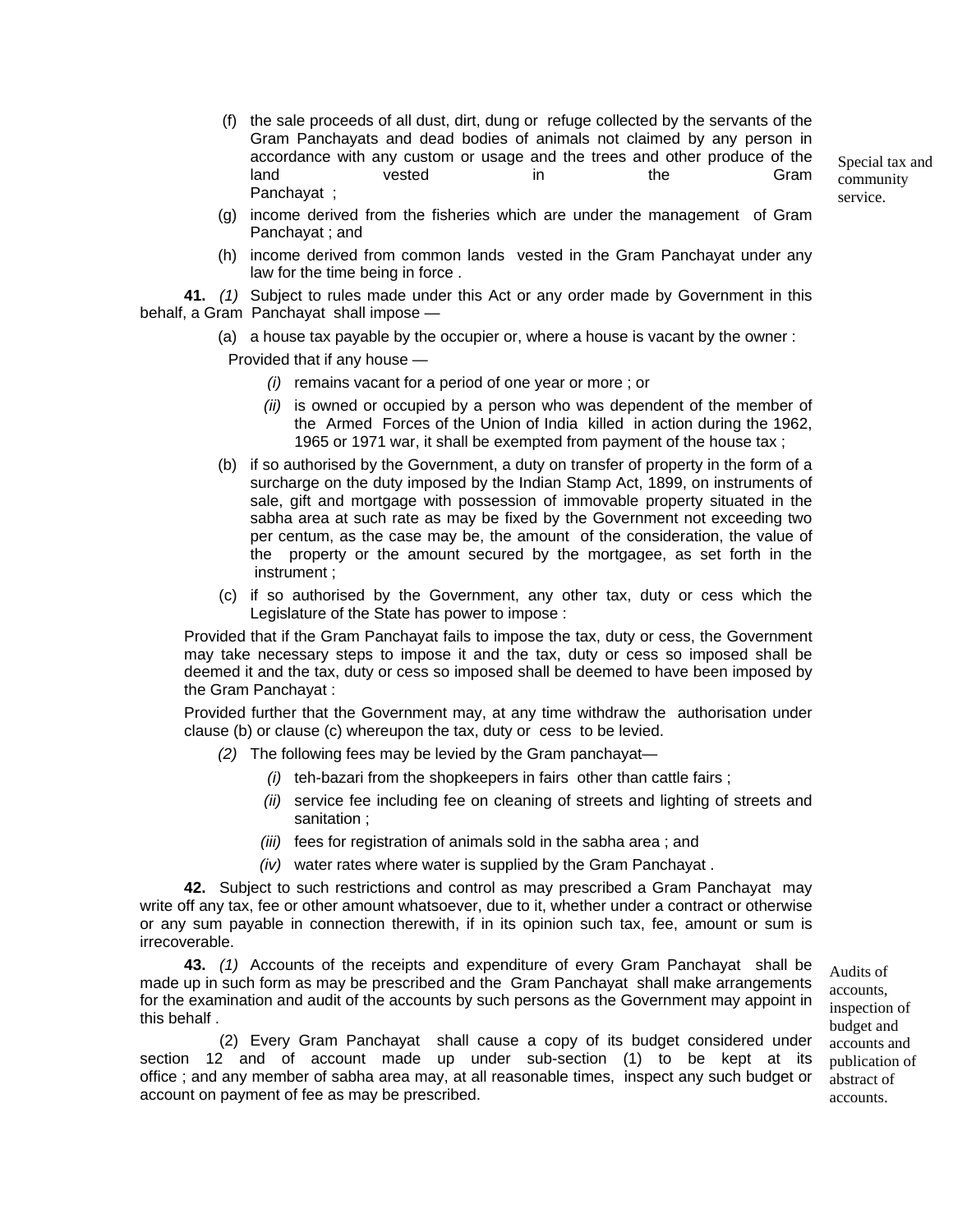(3) A statement of the accounts of the Gram Panchayat for each financial year, showing the income of the Gram Panchayat under each head of receipt, the charges for establishment, the works undertaken, the sums expended on each work and the balance, if any, of the Fund remaining unspent at the end of the year, shall be prepared by the Gram Sachiv in such form as may be prescribed and in such manner as the Gram Panchayat may direct.<br>Expenses of

**44**. The expenses of the Gram Panchayat shall be charged to the Gram Fund in such proportion as may be determined by the prescribed authority.

**45.** A Gram Panchayat may, with the previous permission of the Director, impose a special tax on the adult male members of the sabha area for construction of any public work of general utility for inhabitants of the said area provided that it may exempt any member from payment of this tax in lieu of doing voluntary labour or having it done by another person on his behalf :

Provided that in the case of an emergency manual labour may be compulsorily imposed without payment and if any person does not perform such labour without sufficient cause, he shall be liable to be punished by the Gram Panchayat with a fine which may extend to fifty rupees.

#### CHAPTER VI

#### **CONTROL**

**46.** *(1)* A Gram Panchayat shall at all reasonable times permit any office or other person whom the Director or Chief Executive Officer, as the case may be, may authorize in this behalf to have access to all its books, proceedings and records and to enter on and inspect any immovable property occupied by, or any work in progress under the orders of or any institution controlled by it.

*(2)* Notwithstanding anything contained in sub-section (1), the Block Development and Panchayat Officer or the Social Education and Panchayat Officer may for the purpose of this Act, require in writing, a Gram Panchayat to produce before him any book, proceedings or record and may inspect and examine the same and if he has reasonable grounds that anything necessary for the purpose of an investigation may be found in any book proceedings or record, he may seize such book, proceedings or record. The officer seizing the book, proceedings or record shall forthwith issue a receipt for the same .

 *(3)* Nothing contained in sub-section (1) or sub-section (2) shall affect the right of parties to any proceedings pending before a Gram Panchayat to inspect the records of those proceedings, in the manner prescribed .

Powers to suspend action of Gram Panchayat. **47.** *(1)* The District Development and Panchayat Officer or Sub-Divisional Officer (Civil), as the case may be, by written order, suspend the execution of any resolution or order of the Gram Panchayat or prohibit the doing of any act which is about to be done or is being done under the provision of this Act. However, in special circumstances if in the opinion of the Director, the Gram Panchayat has committed gross negligence to perform its duties and functions, the Director may *suo motu* or on a complaint or report of the District Development and Panchayat Officer or Sub-Divisional Officer (Civil), as the case may be, received in this behalf, and after giving a reasonable opportunity to explain to the Gram Panchayat concerned, may take necessary action and pass such orders as he may deem fit.

1.Omitted by Haryana Act 10 of 1999.

2.Sub. by *ibid*

*(2)* In case the resolution or order is suspended by the District Development and Panchayat Officer or Sub-Divisional Officer (Civil), as the case may be, he shall forthwith send a copy of the order passed by him in this behalf with a statement of reasons and with such explanation as the Gram Panchayat may offer, to the Director and the Director may thereupon confirm, modify or rescind the order.

Access to records of Gram Panchayat.

Gram Panchayat.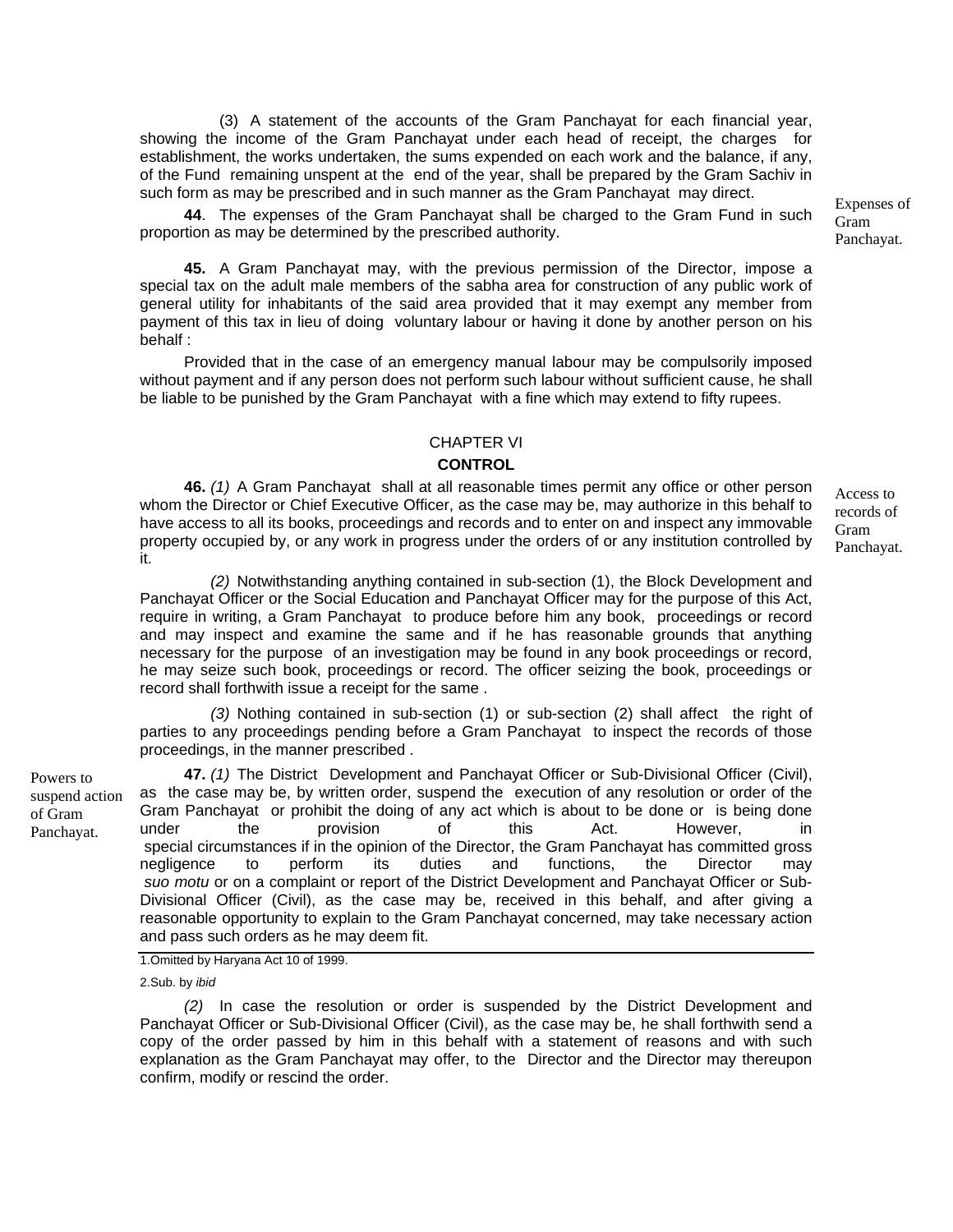*(3)* Any Gram Panchayat aggrieved by an order passed under this section, may within a period of thirty days from the date of communication of the order, prefer an appeal to the Government.

Control and subordination. **48.**In all matters arising under this Act, and unless otherwise provided, the Gram Panchayat, Panchayat Samiti, Zila Parishad and the Director shall be subject to such authority and control as the Government may direct.

> **49.** *(1)* If a Gram Panchayat makes default in the performance of any duty imposed upon it by or under this Act, or under any other law for the time being in force, the Director after such enquiry as it may deem fit, fix a period for the performance thereof, and in case of default may appoint any person to perform it and may direct that the expenses arising from, and incidental to, its performance, shall be paid by the Gram Panchayat within the time fixed .

> *(2)* If, in the opinion of the Government, a Gram Panchayat has failed or is otherwise, incompetent to administer its property, movable, or immovable in the best interest of the inhabitants of the sabha area, the Government shall appoint a person to administer such property for and on behalf of Gram Panchayat :

> Provided that the Government may at any time terminate such arrangement and there on the administration of such property shall be resumed by the Gram Panchayat .

> *(3)* The person appointed under sub-section (2) shall exercise all such powers of a Gram Panchayat under this Act, or under any law for the time being in force, as may be necessary for the management of the property and shall be entitled to receive such remuneration as may be fixed by the Government .

> *(4)* The income from the management of the property shall be credited to the Gram Fund and all expenses arising from and incidental to the administration of such property, including the remuneration payable to the person appointed under sub-section (2), shall be met out of the Gram Fund.

> *(5)* If the expenses referred to sub- section (1) or sub-section (4) are not paid, the Government may make an order directing the person having custody of the Gram Fund to make the pay ment in whole or in part as may be possible from such balance and if such person does not comply with the order, recover the amount from him, in the manner prescribed .

**50.** *(1)* Notwithstanding anything contained in section 49, if in the opinion of Government, it is necessary to take over, in public interest or to secure proper management of any land held or managed by the Gram Panchayat, the Government may, by notification in the Official Gazette, take over the management of such land for a period not exceeding the duration of the Gram Panchayat :

Provided that the land which has already been leased out shall not be taken over before the expriy of the lease.

*(2)* The land taken over under sub-section (1) shall be managed in the manner prescribed and the income derived there from, after meeting all expenses on its management, shall be credited to the Gram Fund .

1.Omitted by Haryana Act 10 of 1999. 2.Sub. by *ibid.*

**51.** *(1)* The Director or the Deputy Commissioner concerned may, suspend any Sarpanch  $1^*$  \* \* \* 1 or Panch, as the case may be,--

> (a) where a case against him in respect of any criminal offence is under investigation, enquiry or trial, if in the opinion of the Director or Deputy Commissioners concerned the charge made or proceeding taken against him, is

over management of land.

Power to take

**Suspension** and removal of a Sarpanch  $1$ [\* \* \* \* ] or Panch.

Default of duties.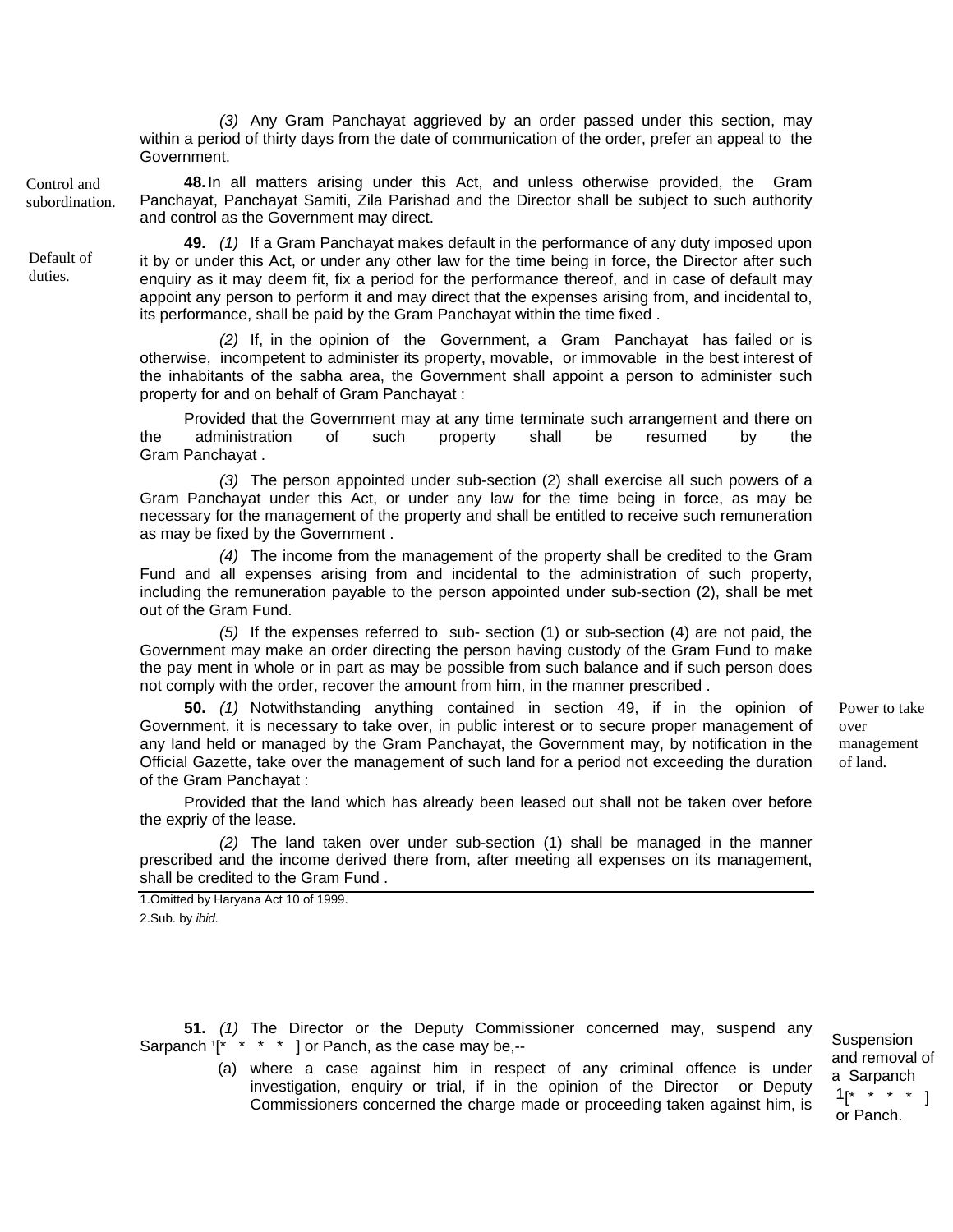likely to embarrass him in the discharge of his duties or involves moral-turpitude or defect of character ;

(b) during the course of an enquiry for any of the reasons for which he can be removed, after giving him adequate opportunity to explain.

2[*(2)* Any Sarpanch or Panch, as the case may be, suspended under sub-section (1) , shall not take part in any act or proceeding of the Gram Panchayat during the period of his suspension and shall hand over the records, money or any other property of the Gram Panchayat in his possession or under his control --

- *(i)* if he is a Sarpanch to a Panch commanding majority in the Gram Panchayat ;
- *(ii)* if he is a Panch to Sarpanch :

Provided that the suspension period of a Panch or a Sarpanch, as the case may be , shall not exceed one year from the date of handing over the charge in pursuance of the suspension order except in criminal cases involving moral turpitude.]

*(3)* The Director or the Deputy Commissioner concerned may, after such enquiry as he may deem fit and after giving an opportunity of being heard to a Sarpanch or  $1^*$  \* \* \* \* ] a Panch, as the case may be, ask him to show cause against the action proposed to be taken against him, and by order remove him from his office --

- (a) if after his election he is convicted by a criminal court for an offence involving moral turpitude and punishable with imprisonment for a period exceeding six months ;
- (b) if he was disqualified to be a member of the Gram Panchayat at the time of his election ;
- (c) if he incurrs any of the disqualifications mentioned in section 175 after his election as member of the Gram Panchayat ;
- (d) if he is absent from five consecutive meetings of the Gram Panchayat without prior permission or leave of Gram Panchayat ; and
- (e) if he has been guilty of misconduct in the discharge of his duties and his continuance in the office is undesirable in the public interest .

*(4)* A person who has been removed under sub-section (3) may be disqualified for re-election for such period as may be mentioned in the order but not exceeding the period of six years .

 *(5)* Any person aggrieved by an order passed under sub-sections (1) , (3) and (4), may within a period of thirty days from the communication of the order, perfer an appeal to the Government.

 2[*(6)* Any Sarpanch or Panch , as the case may be, removed under sub-section (3), shall hand over the records, money or any other property of the Gram Panchayat in his possession or under his control --

- (i) if he is Sarpanch to a Panch commanding majority in the Gram Panchayat ; and
- (ii) if he is a Panch to Sarpanch .]

1.Omitted by Haryana Act 10 of 1999.

2Omitted by Haryana Act 10 of 1999. 3Substituted by ibid

Dissolution of Gram Panchayat,

**52.** *(1)* If, in the opinion of the Government, a Gram Panchayat abuses its powers or is not competent to perform or makes persistent defaults in the performance of its duties under this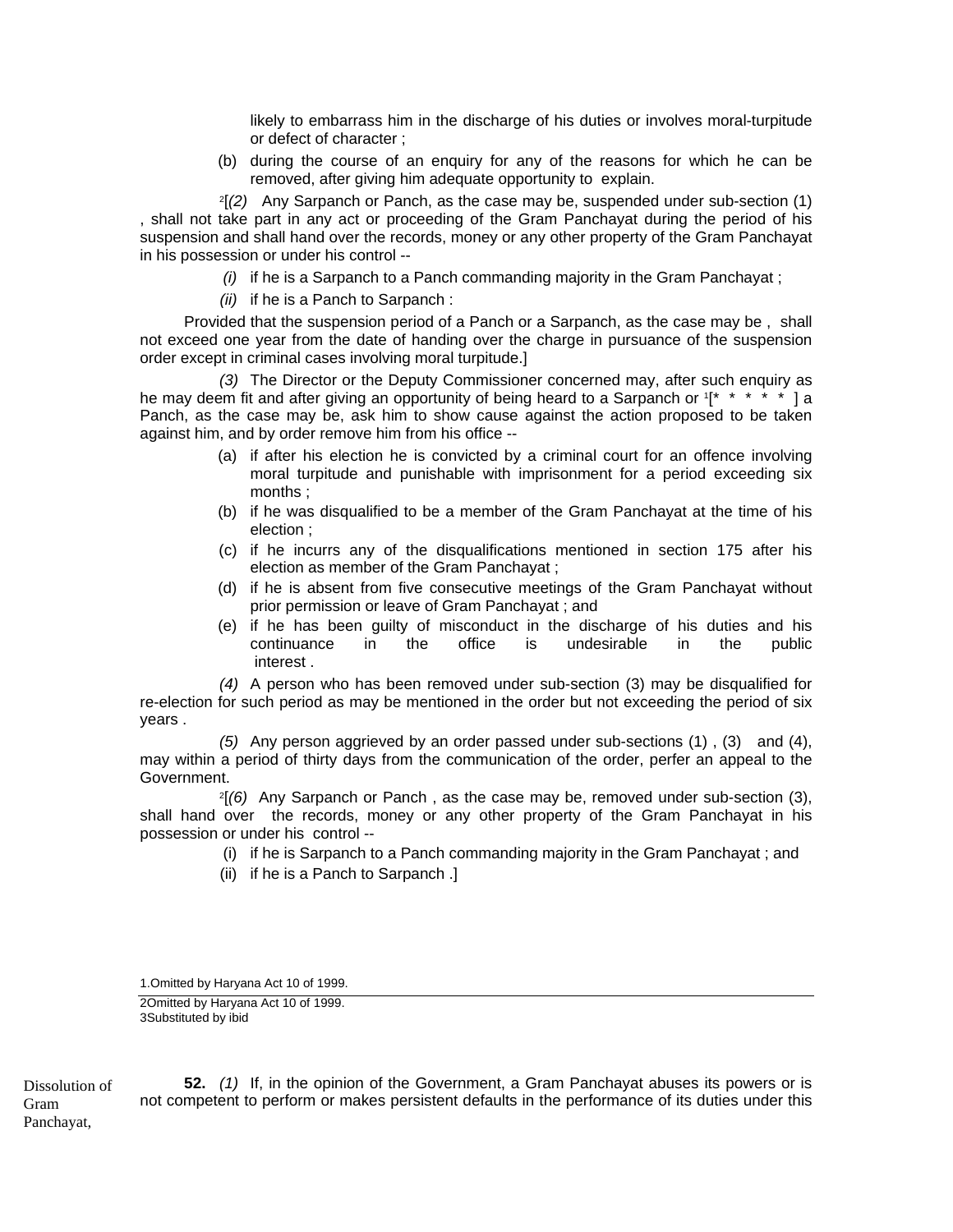Act or willfully disregards any instructions given or directions issued by the Panchayat Samiti or Zila Parishad or any instructions issued by competent authority arising out of the audit of accounts of the Gram Panchayat or inspection of the work, the Government may, after giving the gram Panchayat an opportunity to render explanation, by an order published, with the reasons thereof , in the Official Gazette, dissolve such Gram Panchayat .

- *(2)* When a Gram Panchayat is dissolved under sub-section (1) --
	- *(i)* Sarpanch 1[\* \* \* \* \* \*] and all Panches shall vacate their office forthwith ;
	- *(ii)* all powers and duties of the Gram Panchayat during its dissolution, shall be exercised and performed by such person or persons as the Government may appoint in this behalf ; and
	- *(iii)* all property in the possession of the Gram Panchayat shall be held by Government .

*(3)* Upon dissolution of Gram Panchayat under sub-section (1), the Government shall reconstitute a Gram Panchayat as specified under section 8 and election to reconstitute such Gram Panchayat shall be completed before the expiration of a period of six months from the date of dissolution :

Provided that where the remainder of the period for which the dissolved Gram Panchayat would have continued is less than six months, it shall not be necessary to hold any election under this sub-section for reconstituting the Gram Panchayat for such period.

*(4)* A Gram Panchayat reconstituted upon the dissolution of the existing Gram Panchayat before the expiration of its duration, shall continue only for the remainder of the peiod for which the dissolved Gram Panchayat would have continued under section 3 had it not been so dissolved .

**53.** *(1)* Every Sarpanch 1[\* \* \* \* \* \* \*] or a Panch of a Gram Panchayat shall be liable for the loss, waste or mis-application of Gram Fund or property belonging to that Gram Panchayat if such loss, waste of mis-application is a consequence of his neglect or misconduct while working as Sarpanch  $1^*$  \* \* \* \* \* \* 1 or a Panch, as the case may be.

Liability of Sarpanch 1[\*\*\*\*} or a Panch.

*(2)* The Block Development and Panchayat Officer concerned may, on the application of a Gram Panchayat or otherwise, for loss, waste or mis-application of Gram Fund or property belonging to that Gram Panchayat and after giving adequate opportunity to Sarpanch  $1$ <sup>\*</sup> \* \* \* \* \* <sup>\*</sup>] or Panch, as the case may be, to explain, assess by order in writing the amount due from him on account of such loss, waste or mis-application of such Gram Fund or property and take necessary steps for its recovery.

*(3)* Any person aggrieved by an order under sub-section (2) may, within one month of the date of such order apply to the Director to have it set aside and the Director may suspend, vary or rescind such order upon such terms as to costs, payment into court or otherwise, as he thinks fit, but subject to the result of such application, if any, the order shall be conclusive proof of the amount due.

*(4)* Notwithstanding anything contained in sub-section (3) the Government may, either on its own motion at any time or an application received in this behalf within a period of sixty days from the date of the order, call for the records of any proceedings in which the Director has passed an order under sub-section (3) for the purpose of satisfying itself as to the legality or propriety of such order and may pass such order in relation thereto as it thinks fit :

Provided that the Government shall not pass an order under this sub-section prejudicial to any person without giving him a reasonable opportunity of being heard.

<sup>1.</sup>Substituted by Haryana Act 19 of 1995. 2.Omitted by ibid.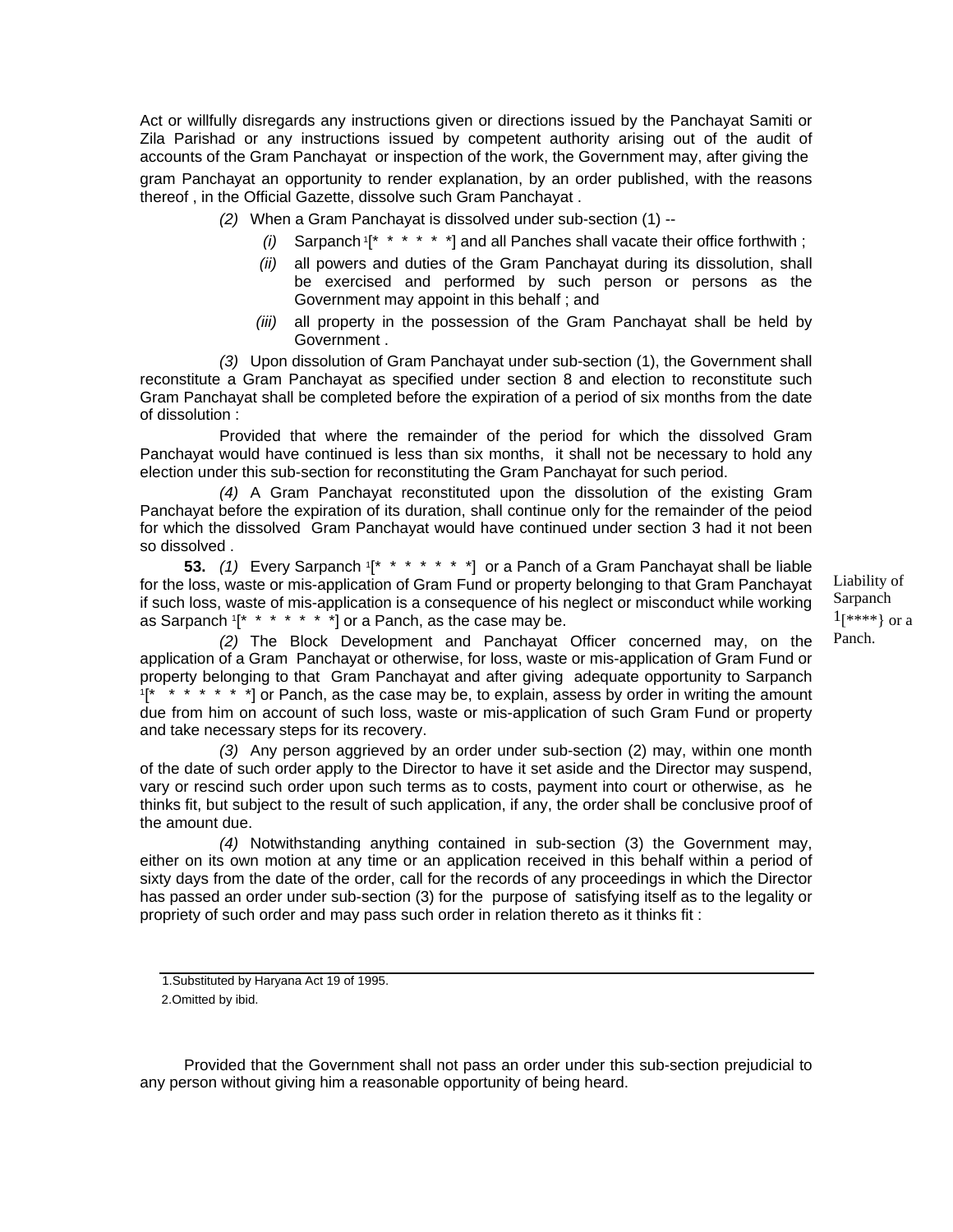*(5)* Notwithstanding anything contained in this section no person shall be called upon to explain why he should not be required to make good any loss, after the expiry of six years from the occurrence of the loss, waste or mis-application or after the expiry of two years from his ceasing to be a Sarpanch  $1^*$  \* \* \* \* ] or Panch, as the case may be, whichever is earlier.

*(6)* The amount assessed as due from Sarpanch 1[\* \* \* \* \* \*] or Panch, as the case may be, may after his death be recovered from his legal heirs to the extent of property inherited by them .

tempering with the property.

**54.** 2[*(1)* Whoever, save as otherwise provided in section 24— ] Penalty for

- (i) removes, displaces or makes any alteration in or interferes with any pavement, gutter, public street, fence, wall or post thereof, lamp-post or bracket thereof, direction-post, stand-post hydrant or other property of Gram Panchayat ;
- (ii) causes any damage to the property of a Gram Panchayat ;
- (iii) interferes with any right, title or interest in the land vesting in the Gram Panchayat without written sanction of the Gram Panchayat or other lawful authority shall be punishable with fine which may extend to five hundred rupees and shall also be liable to pay damages equivalent to the loss caused to the Gram Panchayat .

*(2)* The Block Development and Panchayat Officer may *suo motu* or on the application of the Gram Panchayat, and after giving the person concerned an opportunity to explain, assess by order in writing the amount of loss caused to the Gram Panchayat .

*(3)* Any person aggrieved by an order made under sub-sections (1) and (2) may within thirty days of the date of such order file an appeal to the Director whose orders shall be final .

#### **PART III**

#### CHAPTER VII

#### **PANCHAYAT SAMITI**

Creation of Block.

**55.** *(1)* The Government may, by notification , divide a district into blocks each of which shall comprise such areas as may be specified in the notification .

*(2)* The notification under sub-section (1) shall specify the name of the block by which it shall be known and shall specify the local limits of such block .

(3) The Government may ,  $1^*$   $\cdots$   $\cdots$   $\cdots$   $\cdots$   $\cdots$   $\cdots$   $\cdots$  by notification—

- (a) exclude from any block or include in any block, any village or Gram Panchayat ;
- (b) divided the area of a block so as to constitute two or more blocks ; or
- (c) unite the areas of two or more blocks so as to constitute a single block.

**56.** The Government shall, by notification, constitute a Panchayat Samiti having jurisdiction, save and except as otherwise provided for in this Act, in a block excluding such portion of the block as are included in a municipality or in a cantonment or under the authority or a Municipal Corporation constituted under any law for the time being in force :

Provided that a Panchayat Samiti may have its office in any area comprised within the excluded portion of the block.

**57.** *(1)* Every Panchayat Samiti shall consist of --

- (a) directly elected members from territorial constituencies as determined under section 58 of this Act in the manner as may be prescribed ;
- (b) the members of Haryana Legislative Assembly representing constituencies which comprise wholly or partly in the Panchayat Samiti, who shall have right to vote in the meeting of the Panchayat Samiti except for election and removal of Chairman and Vice-Chairman and shall be 1[ex-officio members.]
- 2[(c) ....................................................]

Constitution of Panchayat Samiti.

Composition of Panchayat Samiti.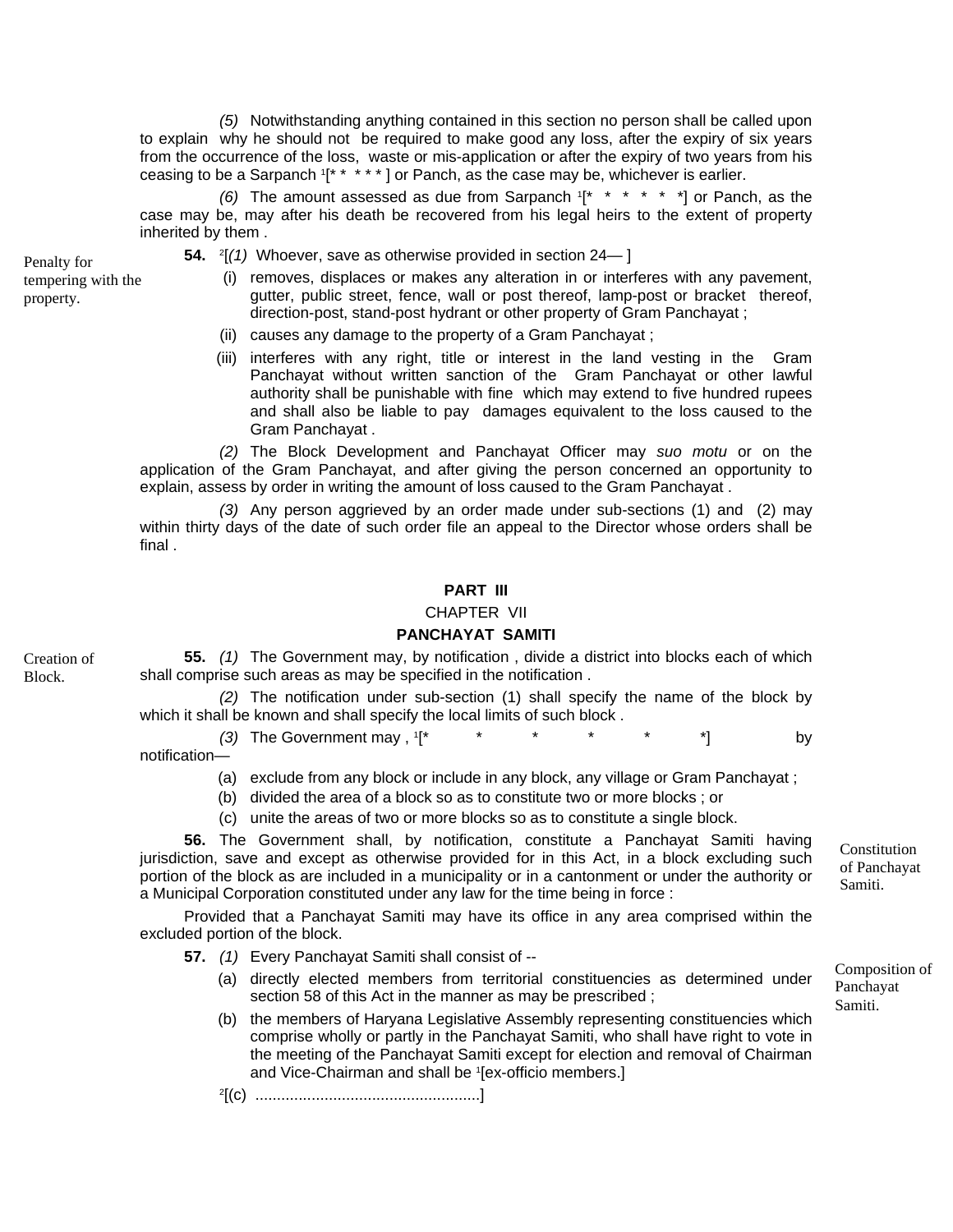(2) There shall be a Chairman and a Vice-Chairman in every Panchayat Samiti, who shall be elected by and from amongst the elected Members, in the manner as may be prescribed.

(3) Notwithstanding anything contained in this section but subject to any general or specified order of the Government, where two-third of the total number of members of any Panchayat Samiti required to be elected, have been elected, the Panchayat Samiti shall be deemed to have been duly constituted under this Act .

**58***. (1)* The number of elected members of a Panchayat Samiti shall consist of persons elected from the territorial constituencies in the Panchayat Samiti area which shall not be less than ten and not more than thirty as may be notified from time to time by the Government at the scale of  $-$ 

> (a) one member for every four thousand population or part thereof, of the Panchayat Samiti area having population upto forty thousand :

Provided that the total number of members in such Panchayat Samiti shall not be less than ten ; and

> (b) one member for every five thousand population or part thereof, of the Panchayat Samiti area, having population of more than forty thousand :

Provided that the total number of members in such Panchayat Samiti shall not be less than ten and more than thirty.

*(2)* For the purpose of election of the Panchayat Samiti, the Government may, in accordance with such rules as may be prescribed in this behalf, divide the block area into territorial constituencies in such manner , than the population of each ward shall, as far as may be practicable, be the same throughout the block area.

*(3)* Each ward shall elect one member through direct election in the manner as may be prescribed .

**59.** *(1)* Seats shall be reserved for Scheduled Castes in every Panchayat Samiti and the number of seats so reserved shall bear , as nearly as may be, the same proportion to the total number of seats to be filled by direct election in that Panchayat Samiti as the population of the Scheduled Castes in that Panchayat Samiti area bears to the total population of that area and such seats may be allotted to such wards having maximum population of persons belonging to Scheduled Castes.

*(2)* Not less than one-third of the total number of seats reserved under sub-section *(1)* shall be reserved for women belonging to Scheduled Castes and such seats may be allotted by rotation and by lots amongst the wards reserved under sub-section (1).

*(3)* Not less than one-third (including the number of seats reserved for women belonging to the Scheduled Castes ) of the total number of seats to be filled by direct election in every Panchayat Samiti, shall be reserved for women and such seats may be allotted by rotation and by lots to different territorial constituencies in a Panchayat Samiti except those falling under sub-sections *(1)* and *(2)* .

*(4)* The offices of Chairman in the Panchayat Samiti in a district shall be reserved for the Scheduled Castes and women by rotation and by lots :

Provided that the number of offices of Chairman reserved for Scheduled Castes in the District shall bear as nearly as may be, the same proportion to the total number of such offices in the Panchayat Samitis as the population of the Scheduled Castes in the State bears to the total population of the State :

Provided further that not less than one-third of the total number of offices of Chairpersons of Panchayat Samitis in a district shall be reserved for women including the offices of Schedule Caste women :

Provided further that the number of offices of Chairman under this sub-section shall be rotated to different Panchayat Samitis firstly having the largest maximum population of Scheduled Caste and secondly having the next largest maximum population of such Classes and so on .

Reservation of seats.

Number of members to be elected to Panchayat Samiti.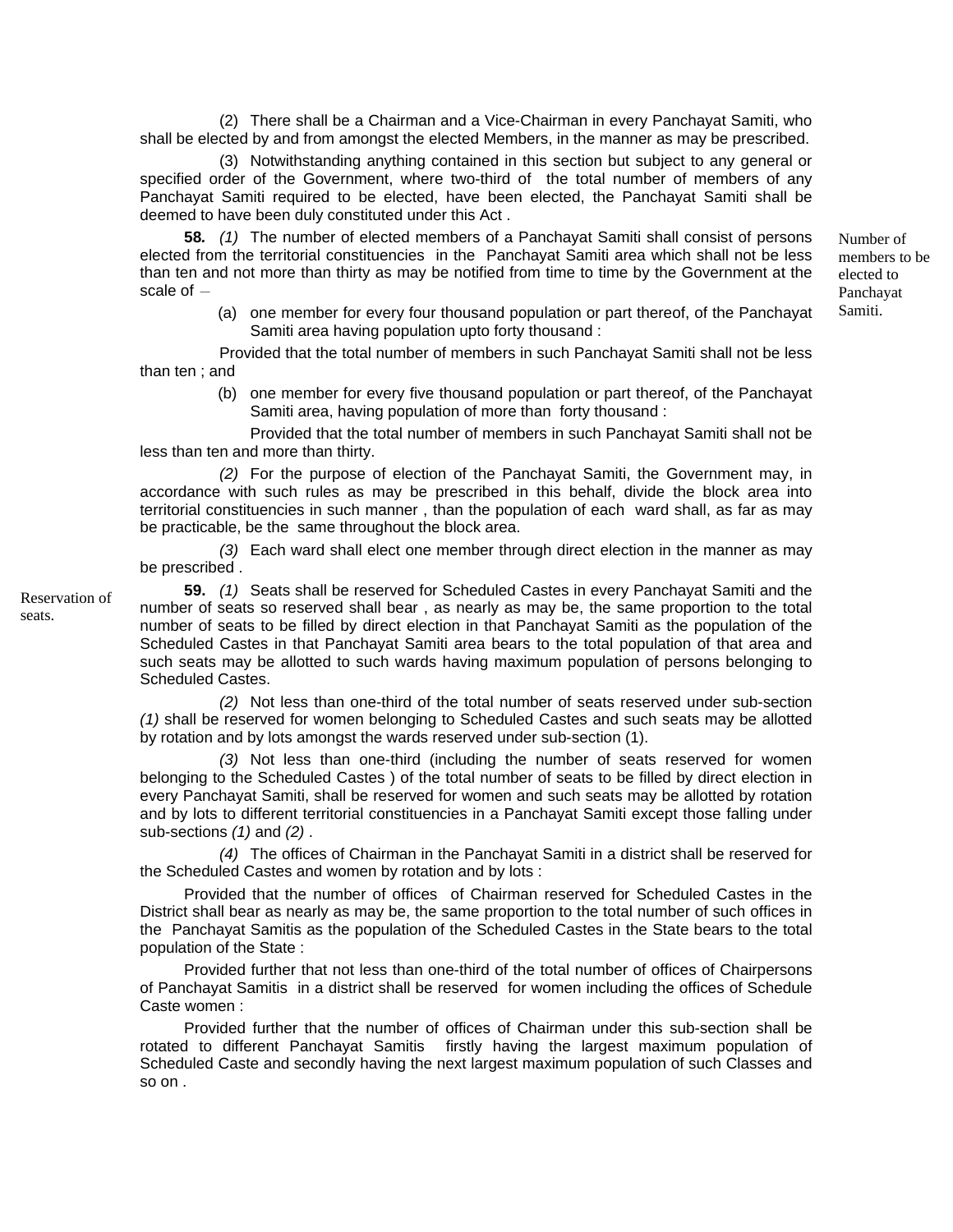*(5)* One seat shall be reserved for the persons belonging to Backward Classes in every Panchayat Samiti which shall be allotted in such territorial constituencies as having maximum population of persons belonging to Backward Classes.

*(6)* The reservation of seats under sub-sections *(1)* and *(2)* and the reservation of offices of Chairman ( other than the reservation for women ) under sub-section (4) shall cease to have effect on the expiration of the period specified in article 334 of the constitution of India :

Provided that reservation of seats under sub-sections *(1), (2), (3), (4)* and *(5)* shall be reviewed after every decennial census .

**60.** *(1)* On the constitution of Panchayat Samiti under Section 56 or under any other First meeting of provisions of this Act, there shall be called the first meeting thereof for the election of Chairman Panchayat Samiti and Vice-Chairman by and from amongst its elected members, in the manner prescribed by the and Election of prescribed authority . Chairman and

*(2)* The meeting shall be held on such day within four weeks from the date on which Vice-Chairman. the names of members elected at the election are notified in the Official Gazette by the State Election Commissioner or any other officer authorised by him in this behalf.

**61.** *(1)* (a) The Chairman shall —

- *(i)* convene, preside over and conduct meetings of the Panchayat Samiti ;
- *(ii)* have access to the records of the Panchayat Samiti ;
- (iii) discharge all duties imposed, and exercise all the powers conferred on Vice-Chairman him by or under this Act ;
- *(iv)* watch over the financial and executive administration of the Panchayat Samiti and submit to the Panchayat Samiti all information connected therewith which shall appear to him to require its orders ; and
- *(v)* exercise administrative supervision of the Block Development and Panchayat Officers for securing implementation of resolutions or decisions of the Panchayat Samiti or of any Committee thereof .
- (b) The Chairman may in cases of emergency direct the execution or suspension or stoppage of any work or doing any act which requires the sanction of the Panchayat Samiti or any authority thereof and immediate execution or doing of which is, in his opinion, necessary for the service or safety of the public, and may direct that the expenses of executing such work or doing such act shall be paid from the Panchayat Samiti fund :

Provided that the Chairman shall report forth with the action taken under this sub-section, and the reasons there for, to any appropriate standing committee at its next meeting.

- *(2)* The Vice-Chairman shall
	- (a) in the absence of the Chairman preside over meetings of the Panchayat Samiti ;
	- (b) exercise such of the powers and perform such of the duties of the Chairman as the Chairman from time to time may, subject to the rules made by the Government in this behalf, delegate to him by an order in writing ; and
	- (c) pending the election of Chairman or during the absence of the Chairman, exercise the power and perform duties of the Chairman.

**62.** *(1)* The term of office of the Chairman and Vice-Chairman of a Panchayat Samiti shall be five years :

Provided that the Chairman or Vice-Chairman shall cease to be the Chairman or Vice-Chairman if by a resolution passed by not less than two-thirds of the total number of its elected members, the Panchayat Samiti decides at a meeting convened in the manner prescribed that he shall vacate his office :

Provided further that no such meeting shall be convened before the expiry of one year from the date on which the election of the Chairman or Vice-Chairman, as the case may be , was

Term of office of Chairman and Vice-Chairman.

Powers and functions of Chairman and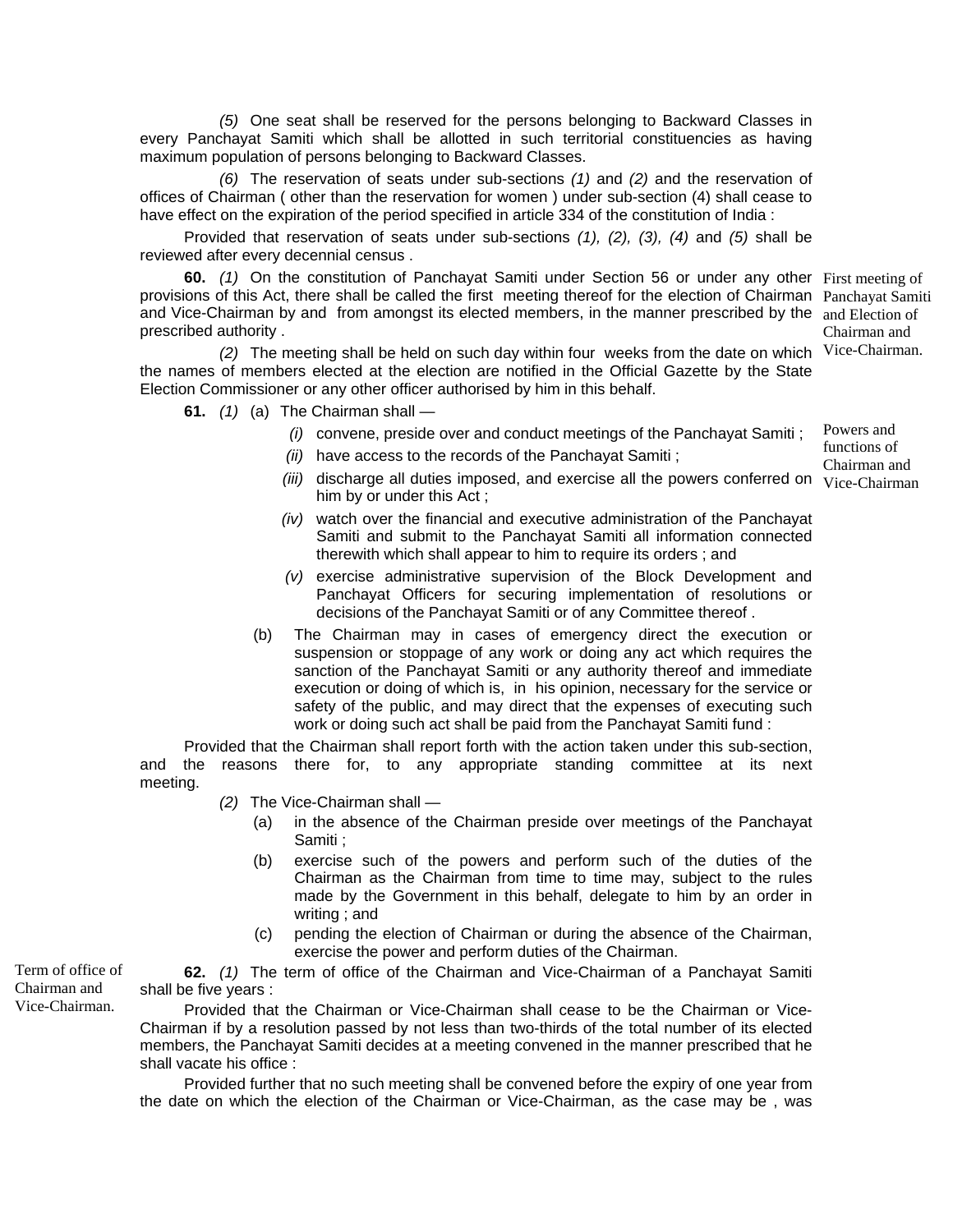notified and, after the expiry of such period, whenever such a meeting is convened during his term of office and the proposal for vacating the office fails, no further meeting shall at any time thereafter be convened for considering a similar proposal against the Chairman or Vice-Chairman unless a period of at least one year intervenes between the last failure and the date on which such further meeting is convened.

*(2)* An outgoing Chairman or Vice-Chairman shall be eligible for fresh election if otherwise qualified.

**63***. (1)* Any Member of a Panchayat Samiti who during his term of office absents himself from four consecutive meetings of the Panchayat Samiti without the leave of the said Panchayat Samiti, shall cease to be a member and his office shall be deem to have become vacant and thereupon the Panchayat Samiti shall, as soon as may be, inform him, Zila Parishad, State Election Commission and Government accordingly .

*(2)* Any dispute as to whether a vacancy has or has not occurred under this section shall be referred for decision to the competent authority, whose decision shall be final :

Provided that such reference shall not be entertained if it is made after the expiry of fifteen days from the date on which the Panchayat Samiti informs under sub-section *(1).*

*(3)* Whenever leave is granted under sub-section (1) to a member who is Vice-Chairman, another member shall be elected to perform all the duties and exercise all the powers of a Vice- Chairman during the period for which such leave is granted on the same terms and conditions.

**64.** *(1)* The Government may suspend from office any Chairman or Vice-Chairman or member against whom any criminal proceeding in respect of an offence involving moral turpitude have been instituted in any court, or who has been detained in a prison during trial for any offence or who is undergoing such sentence of imprisonment as would disqualify him for continuing as a member of the Panchayat Samiti under section 175 or who has been detained under any law relating to preventive detention for the time being in force.

*(2)* Where any Chairman or Vice-Chairman, as the case may be, has been suspended under sub-section *(1)* another member shall be elected by and from amongst the elected members to perform all the duties and exercise all the powers of a Chairman or a Vice-Chairman during the period for which such suspension continues.

**65.** *(1)* The Block Development and Panchayat Officer shall be the *ex-officio* Executive Officer of the Panchayat Samiti.

*(2)* The Executive Officer shall be under the administrative control of the Chairman and his condition of service shall be such as are applicable to the class of Government servants to which he belongs.

*(3)* The Executive Officer shall not acquire, directly or indirectly, by himself or through any person any share or interest in any contract or employment with, by or on behalf of, the Panchayat Samiti other than a share or interest as Executive Officer.

*(4)* The Executive Officer shall have the right to speak or otherwise take part in the proceedings of any meeting of the Panchayat Samiti but shall not be entitled to vote at any such meeting .

#### CHAPTER—VIII

#### **CONDUCT OF BUSINESS OF PANCHAYAT SAMITIS**

**66.** A Panchayat Samiti shall ordinarily meet at least six times in each year for the transaction of its business and not more than two months shall be allowed to elapse between any two successive meetings.

**67.** (1) A meeting of a Panchayat Samiti shall be either ordinary or special. Convening of

*(2)* Any business may be transacted at any ordinary meeting unless required by this Act or the rules made there under to be transacted at a special meeting. The date of every meeting except the meeting referred to in sections 60 and 62 shall be fixed by the Chairman, or, in his absence by the Vice-Chairman. Notice of every meeting specifying the time and place

Executive powers of Panchayat Samitis.

Meetings.

ordinary or special meetings.

Suspension of Chairman/Vice-Chairman and member.

Leave of absence.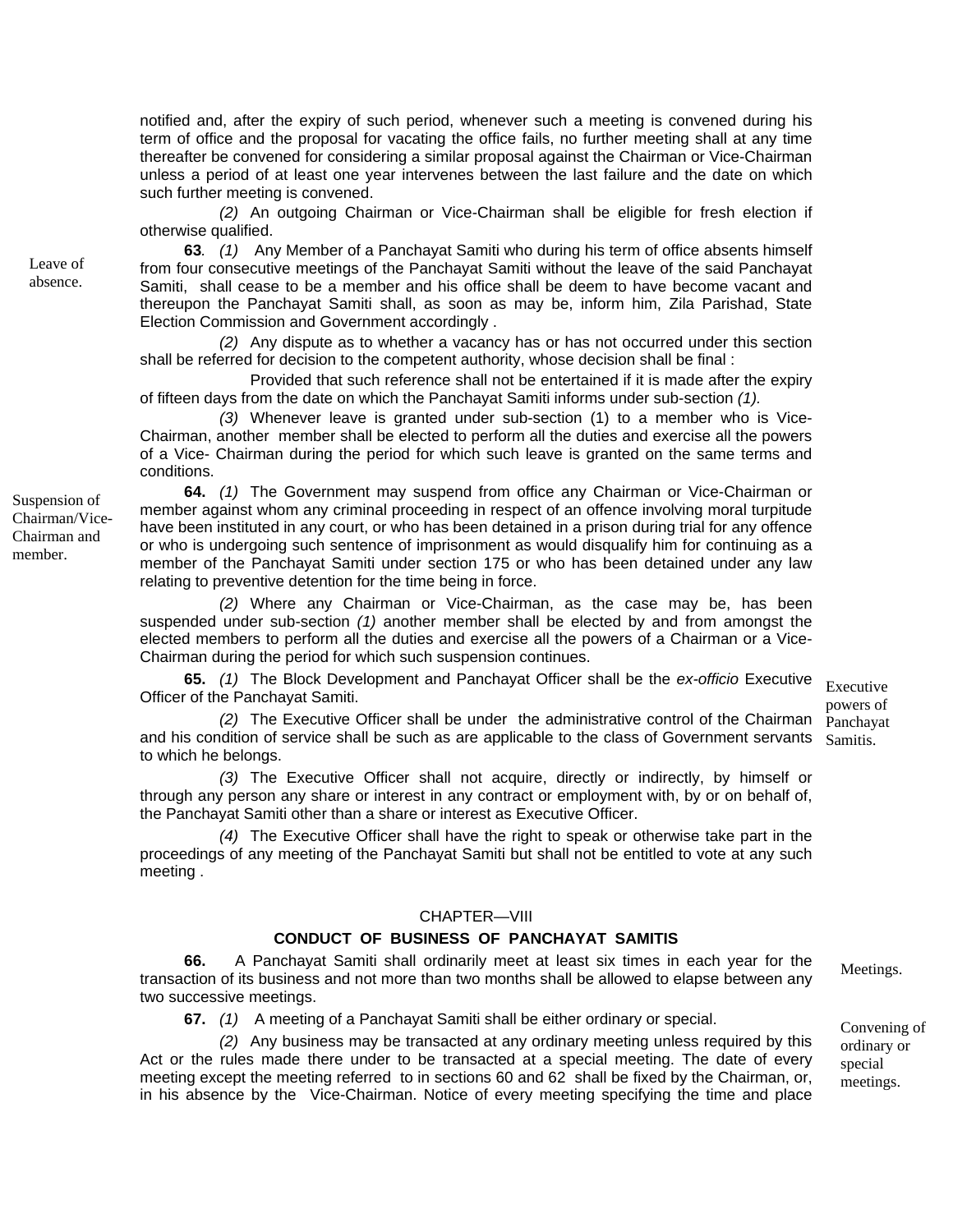thereof and the business to be transacted thereat shall be dispatched to every member of the Panchayat Samiti and exhibited at the office of the Panchayat Samiti not less than ten days before an ordinary meeting and four days before a Special meeting.

**68.** For the transaction of business at a meeting of a Panchayat Samiti, the quorum shall Quorum. be —

- (a) if it is an ordinary meeting, one-third ; and
- (b) If it is special meeting, one-half of the number of members actually serving for the time being.

**69.** The Chairman, or in his absence the Executive Officer may whenever he thinks fit and shall on requisition made in writing by not less then one-third of the total members of the Panchayat Samiti, convence a special meeting within two weeks of the receipt of the written requisition.

**70.** Any meeting of a Panchayat Samiti may, with the consent of the majority of the members present, be adjourned to any other date, but no business other than that left over at the adjourned meeting shall be transacted at the next following meeting.

**71.** *(1)* At every meeting except first meeting for the election of Chairman or Vice-Chairman of a Panchayat Samiti, the Chairman if present, or in his absence, the Vice-Chairman, and if there be no Chairman or Vice-Chairman present, then such one of its Members as the Members present may elect, shall preside.

majority vote *(2)* Except as otherwise provided by this Act or the rules made there- under, all questions coming up before any meeting of a Panchayat Samiti shall be decided by a majority of the members present and voting and , in case of an equality of votes, the authority presiding at the meeting shall have a second or casting vote.

> *(3)* Any matter finally disposed of by a Panchayat Samiti shall not be reconsidered unless the written consent of not less than three-fourth of its total members has been obtained thereto or unless the Zila Parishad or the Government, as the case may be, has directed its reconsideration.

> **72.** *(1)* Minutes of the proceedings at each meeting of a Panchayat Samiti, shall be drawn up and recorded in a book to be kept for the purpose and shall be signed by the authority presiding at the meeting or of the next ensuing meeting and shall be published in such manner as the Panchayat Samiti, by bye-law, direct and shall at all reasonable time, be opened for inspection by any member of the concerned Panchayat Samiti.

> *(2)* A copy of every resolution passed at any meeting of a Panchayat Samiti shall, within three days from the date of meeting, be forwarded to the Chief Executive Officer concerned.

> *(3)* Any person may obtain a copy of resolution passed by the Panchayat Samiti on payment of such fee as may be prescribed.

#### CHAPTER IX

## **EXECUTIVE AUTHORITY AND SERVANTS OF THE PANCHAYAT SAMITIS**

**73.** *(1)* The executive power of a Panchayat Samiti shall vest in the Chairman of the Panchayat Samiti and the Executive Officer thereof in the manner as may be prescribed. Executive

> *(2)* The Chairman and the Executive Officer shall perform all the duties and exercise all the powers specifically imposed or conferred on them by or under this Act and subject, wherever it is expressly provided to the sanction of the Panchayat Samiti and to all other restrictions, limitations and conditions imposed, exercise the executive power for the purpose of carrying out the provisions of this Act and be directly responsible for the due fulfilment of the purposes of this Act:

> Provided that the Vice-Chairman, if the Chairman is absent and the Executive Officer, if both the Chairman and Vice-Chairman are absent, may perform the duties or exercise the powers of the Chairman.

proceedings.

Records and publication of

powers of Panchayat Samiti.

Adjournment.

Presiding authority of the meeting decision by

Power of Chairman and Executive Officer to call special meetings.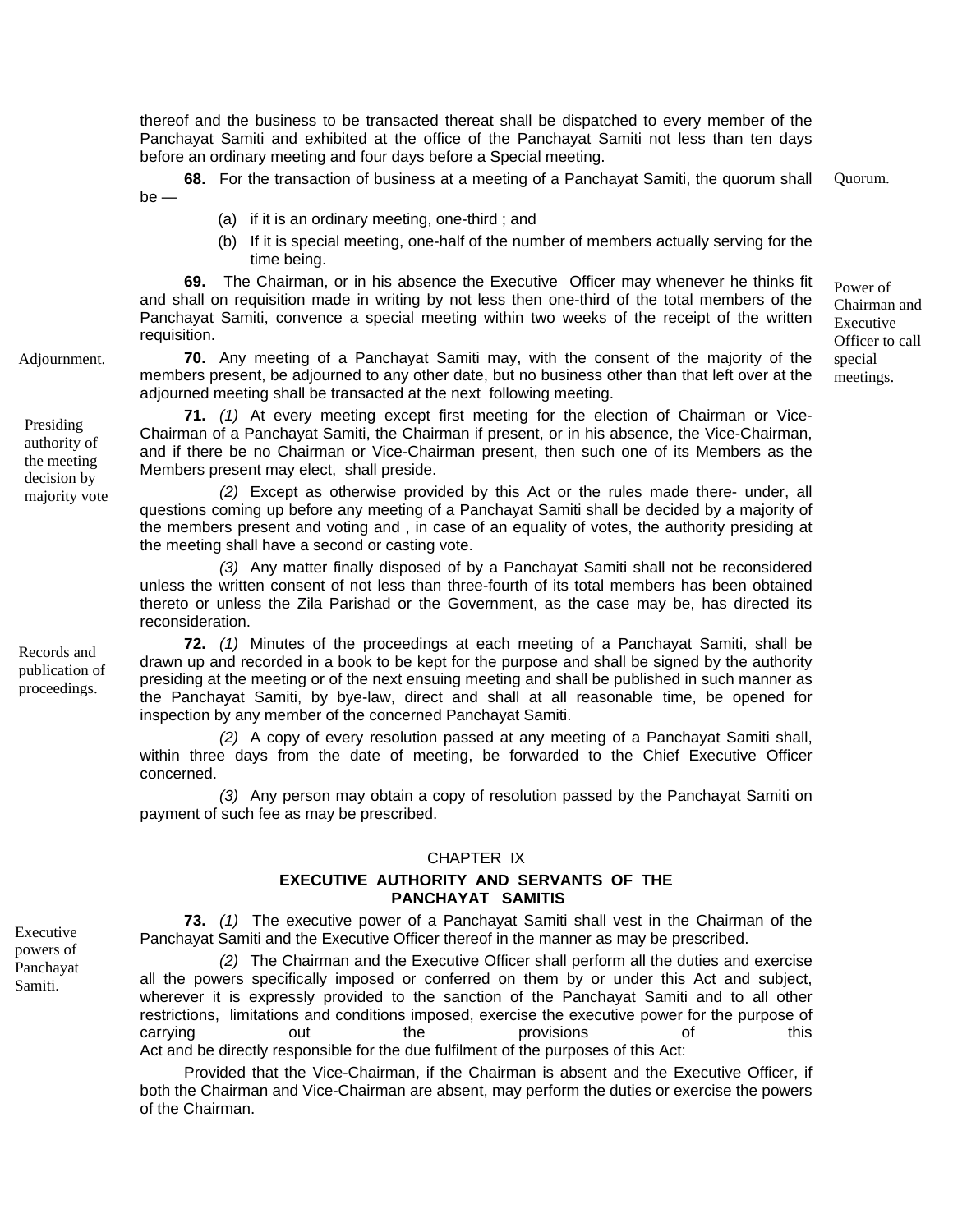**74.** *(1)* Notwithstanding anything contained in section 73, the Executive Officer of the Panchayat Samiti, shall —

- (a) carry into effect the resolutions of the Panchayat Samiti;
- (b) furnish to the Panchayat Samiti such periodical reports regarding the progress made in carrying out the resolutions of the Panchayat Samiti as it may direct;
- (c) furnish to the Panchayat Samiti such information as it may, by order in writing, from time to time , direct ; and
- (d) have power in respect of the matters enumerated in Schedule-II.

*(2)* In all matters not falling within the competence of the Executive Officer under this section or section 73, the executive power of the Panchayat Samiti shall vest in the Chairman.

#### CHAPTER X

#### **DUTIES AND POWERS OF PANCHAYAT SAMITI**

**75.** (1) Subject to such exceptions and conditions as the Government may, by general or special order, impose, it shall be the duty of a Panchayat Samiti to provide for and make arrangements for carrying out the requirements of the area under its jurisdiction in respect of the following matters, namely :—

- I. General Functions—
	- (a) Preparation of the annual plans in respect of the schemes entrusted to it by virtue of this Act and those assigned to it by Government or the Zila Parishad and submission thereof to the Chief Executive Officer within a period of two months of its receipt for the consideration of the District Planning Committee constituted under this Act;
	- (b) Consideration and consolidation of the annual plans of all Gram Panchayat in the block and submission of the consolidated plan to the Zila Parishad;
	- (c) Preparation of annual budget of the block and its submission within such time, as may be prescribed, to the Zila Parishad;
	- (d) Performing such functions and executing such works as may be entrusted to it by the Government or the Zila Parishad;
	- (e) Providing relief in natural calamities.
- II. Agriculture, including Agriculture Extension—
	- (a) Promotion and development of agriculture and horticulture ;
	- (b) Maintenance of agricultural seed farms and horticultural nurseries ;
	- (c) Storing and distribution of fertilizers, insecticides and pesticides ;

Extent of executive powers of Chairman and Executive Officer.

Functions and duties.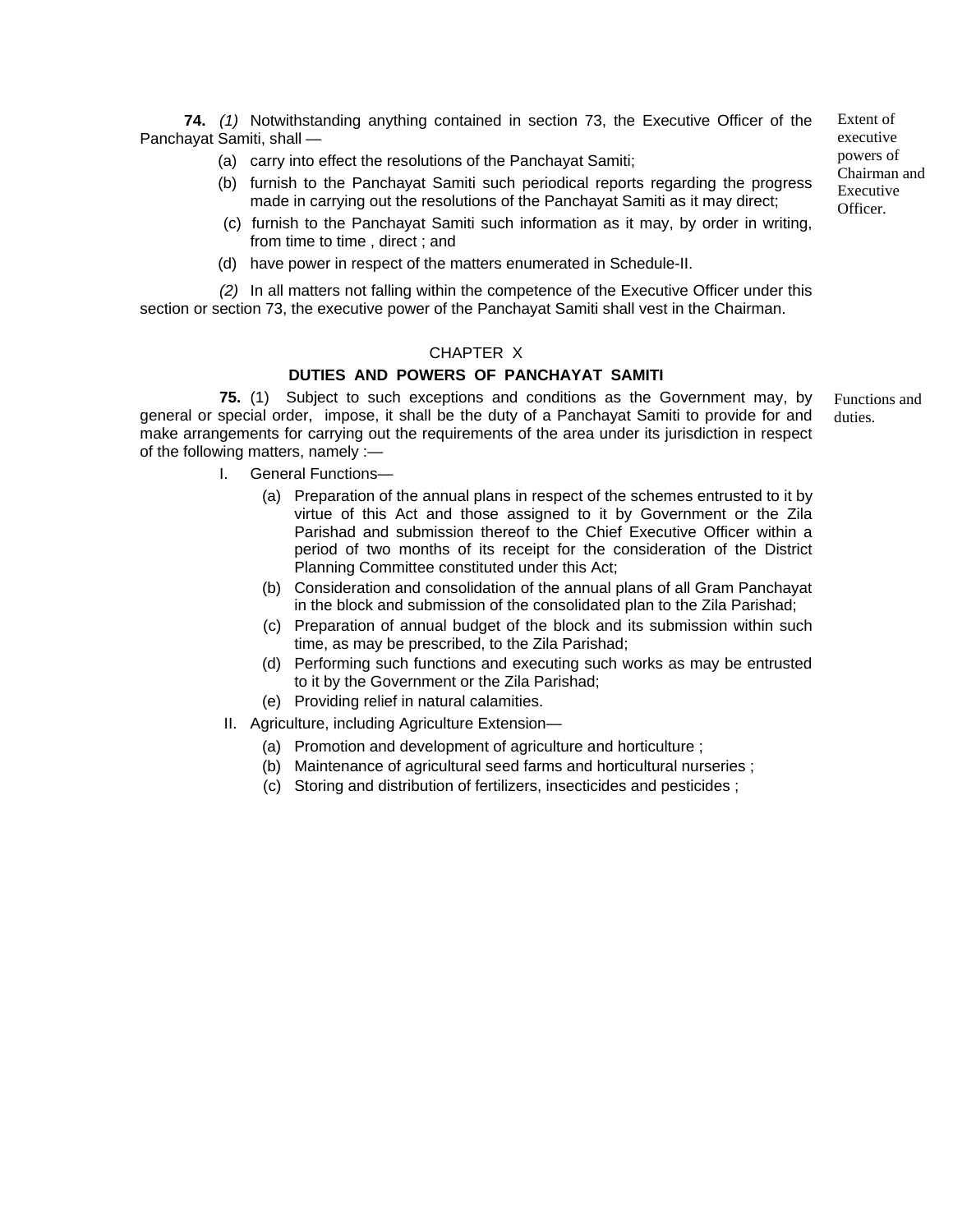- (d) Propagation of improved methods of cultivation;
- (e) Promotion of cultivation and marketing of grains, vegetables, fruits and flowers .
- III. Land Improvement and Soil Conservation.—Assisting the Government and Zila Parishad in the implementation of land improvement and soil conservation programmes of the Government .
- IV. Minor Irrigation, Water Management and Watershed Development—
	- (a) Assisting the Government and Zila Parishad in the construction and maintenance of minor irrigation works ;
	- (b) Implementation of community and individual irrigation works.
- V. Animan Husbandry, Dairying and Poultry—
	- (a) Maintenance of veterinary and Animal Husbandry services ;
	- (b) Improvement of breed of cattle, poultry and other livestock ;
	- (c) Promotion of dairy farming, poultry and piggery ;
	- (d) Prevention of epidemics and contagious diseases.
- VI. Fisheries —

Promotion of fisheries development.

- VII. Khadi, Village and Cottage Industries—
	- (a) Promotion of rural and cottage industries ;
	- (b) Organisation of conferences, seminars and training programmes, agricultural and industrial exhibitions ;
- VIII. Rural Hosing--

Implementation of housing schemes and distribution of house sites in villages.

- IX. Drinking Water—
	- (a) Establishment, repairs and maintenance or rural water supply schemes ;
	- (b) Prevention and control of water pollution ;
	- (e) Implementation of rural sanitation schemes.
- X. Social and Farm Forestry, Minor Forest produce, Fuel and Fodder—
	- (a) Planting and preservation of trees on the sides of roads and other public lands under its control ;
	- (b) Fuel plantation and fodder development ;
	- (c) Promotion of farm forestry.
- XI. Maintenance of buildings and property—
	- Maintenance of building or other property vested in the Panchayat Samiti.
- XII. Non-conventional Energy Sources—

Promotion and development of non-conventional energy sources.

XIII. Poverty Alleviation Programme—

Implementation of poverty alleviation programme.

- XIV. Education—
	- (a) Promotion of Primary and Secondary Education ;
	- (b) Construction, repair and maintenance of Primary schools buildings ;
	- (c) Promotion of social education through youth clubs and Mahila Mandals.
- XV. Technical Training and Vocational Education—
	- Promotion of rural artisan and vocational training.
- XVI. Adult and non-formal Education— Implementation of Adult Literacy.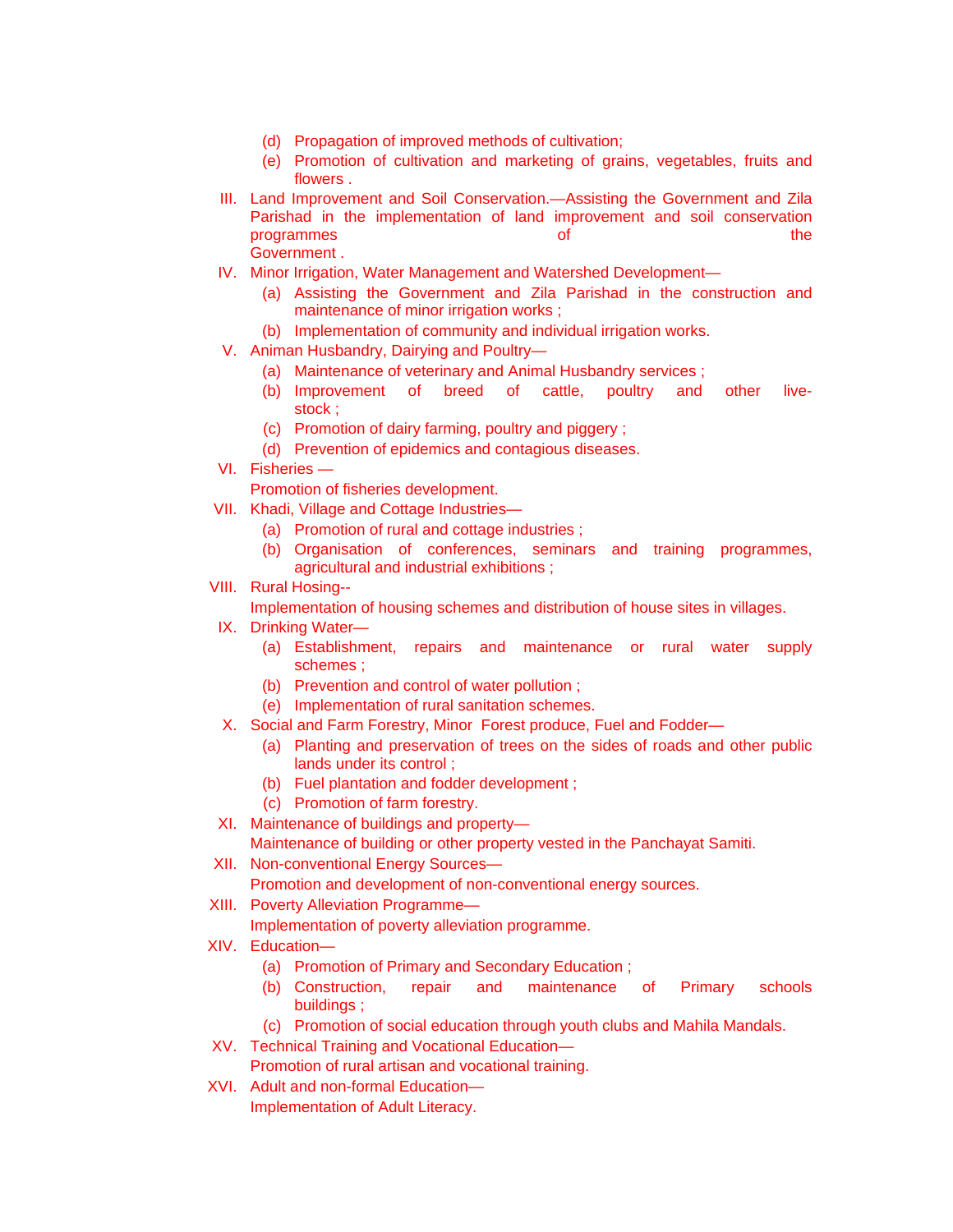XVII. Cultural Activities including Social Education—

Promotion of social and cultural activities—

- (a) Establishment of information, community and recreation centres ;
- (b) Organisation of ward and watch ;
- (c) Promotion and encouragement of physical, cultural activities, games and sports ;
- (d) Training and utilisation of the services of Anganwari Workers and Sanitary Squads.
- XVIII. Markets and Fairs—

Regulation of fairs and festivals.

- XIX. Health and Family Welfare and Rural Sanitation—
	- (a) Promotion of health and family welfare programmes ;
	- (b) Promotion of immunization and vaccination programmes ;
	- (c) Maintenance of health services and control of epidemics ;
	- (d) Establishment and inspection of Oshdhyalya, dispensaries, Unani or Homoeopathic despensaries, Veterinary Centres and Primary Health Centres ;
	- (e) Carrying out environmental sanitation, health campaigns and educating the public—
		- *(i)* Nutrition ;
		- *(ii)* Maternity and Child Health ;
		- *(iii)* Communicable diseases .
	- (f) Antimalarial measures and destruction of locusts, rats and other pests ;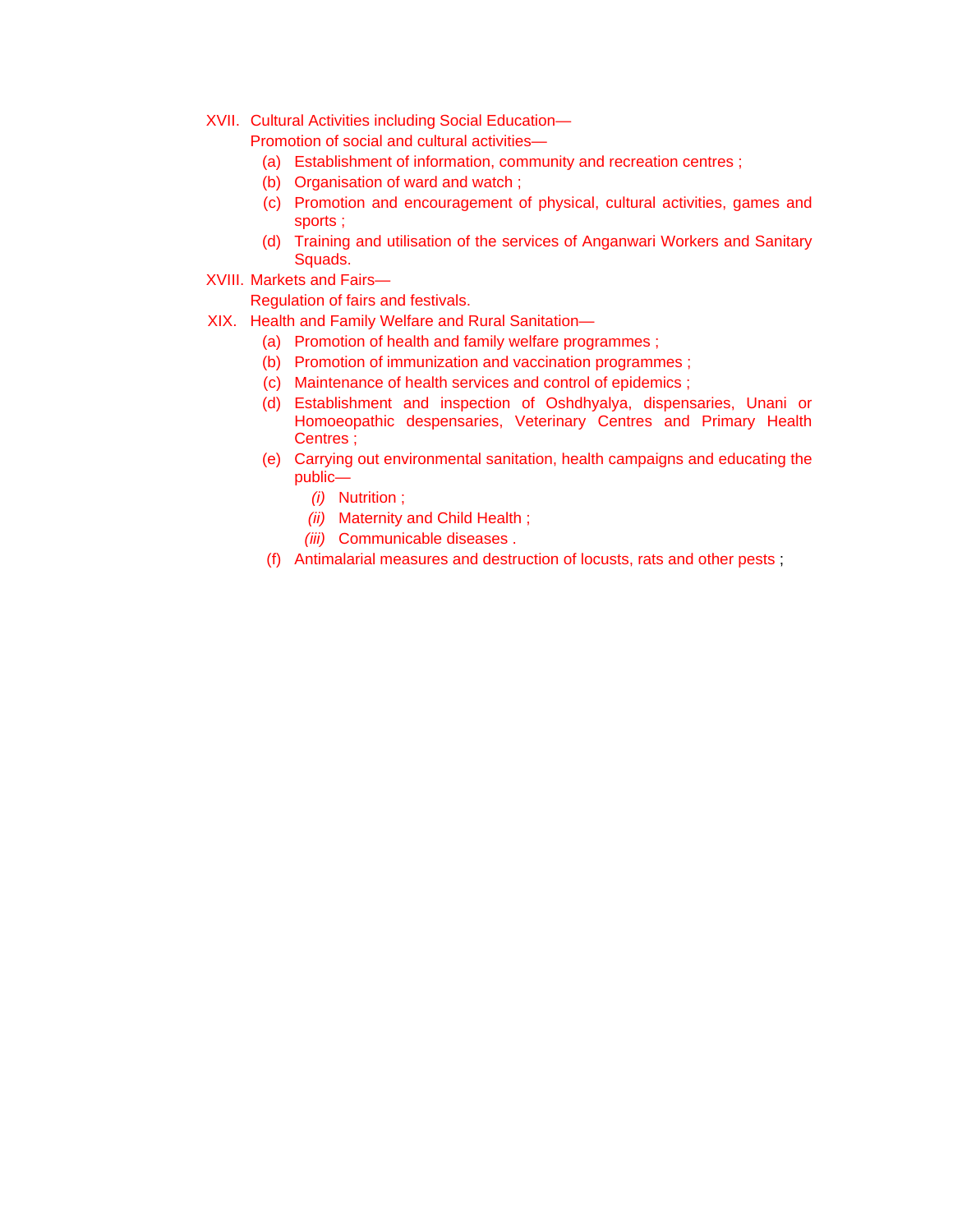- (g) Promoting family welfare activities ;
- (h) Health and Sanitation at fairs and festivals.
- XX. Women and Child Development—
	- (a) Promotion of programmes relating to development of women and children ;
	- (b) Promotion of child health and nutrition programmes ;
	- (c) Promotion of participation of voluntary organizations in women and child development programmes.
- XXI. Social Welfare including welfare of the handicapped and mentally retarded—
	- (a) Social Welfare programmes including welfare of physically handicapped, mentally retarded and destitute ;
	- (b) Monitoring the old aged and widow's pension and pensions for the handicapped.
- XXII. Welfare of weaker sections and in particular of the Schedule Castes—
	- (a) Promotion of Welfare of Scheduled Castes and Weaker Sections ;
	- (b) Protecting such castes and classes from social injustice and exploitation.
- XXIII. Maintenance of Community Assets—
	- (a) Maintaining all Community assets vested in it or transferred by the Government or any Local Authority or Organisation ;
	- (b) Preservation and maintenance of other community assets.
- XXIV. Public Distribution System—

Distribution of essential commodities .

- XXV. Promotion of Rural Electrification.
- XXVI. Co-operation—
	- (a) Promotion of co-operation by helping in the establishment and strengthening of service co-operative, industrial, irrigation, farming and other societies ;
	- (b) Participation in and assistance to service co-operation ;
	- (c) Providing credit for agriculture purposes.
- XXVII. Libraries—

Promotion of libraries and reading rooms.

XXVIII. Any other functions entrusted to them.

- XXIX. Miscellaneous—
	- (a) Securing of removing dangerous building or places ;
	- (b) Construction, repair and maintenance of relive works, relief houses and other measures of relief on account of famines, floods , earthquakes and natural calamities ;
	- (c) Management of such public ferries as may be entrusted to the charge of Panchayat Samiti under section 7- A of the Northern India Ferries Act, 1878 :

Provided that where performance of additional functions or specific duties entrusted to a Panchayat Samiti by the Government or the Zila Parishad, has financial implications, the Government or Zila Parishad, as the case may be, shall provide for such financial assistance, if any, as may be considered appropriate. The order of the Government or the Zila Parishad in this behalf shall be final.

 (2) A Panchayat Samiti may, with the approval or at the suggestion of the Government or the Zila Parishad, provide for and make arrangements for the carrying out of the requirements of the area under its jurisdiction in respect of any matter not set out in sub-section (I).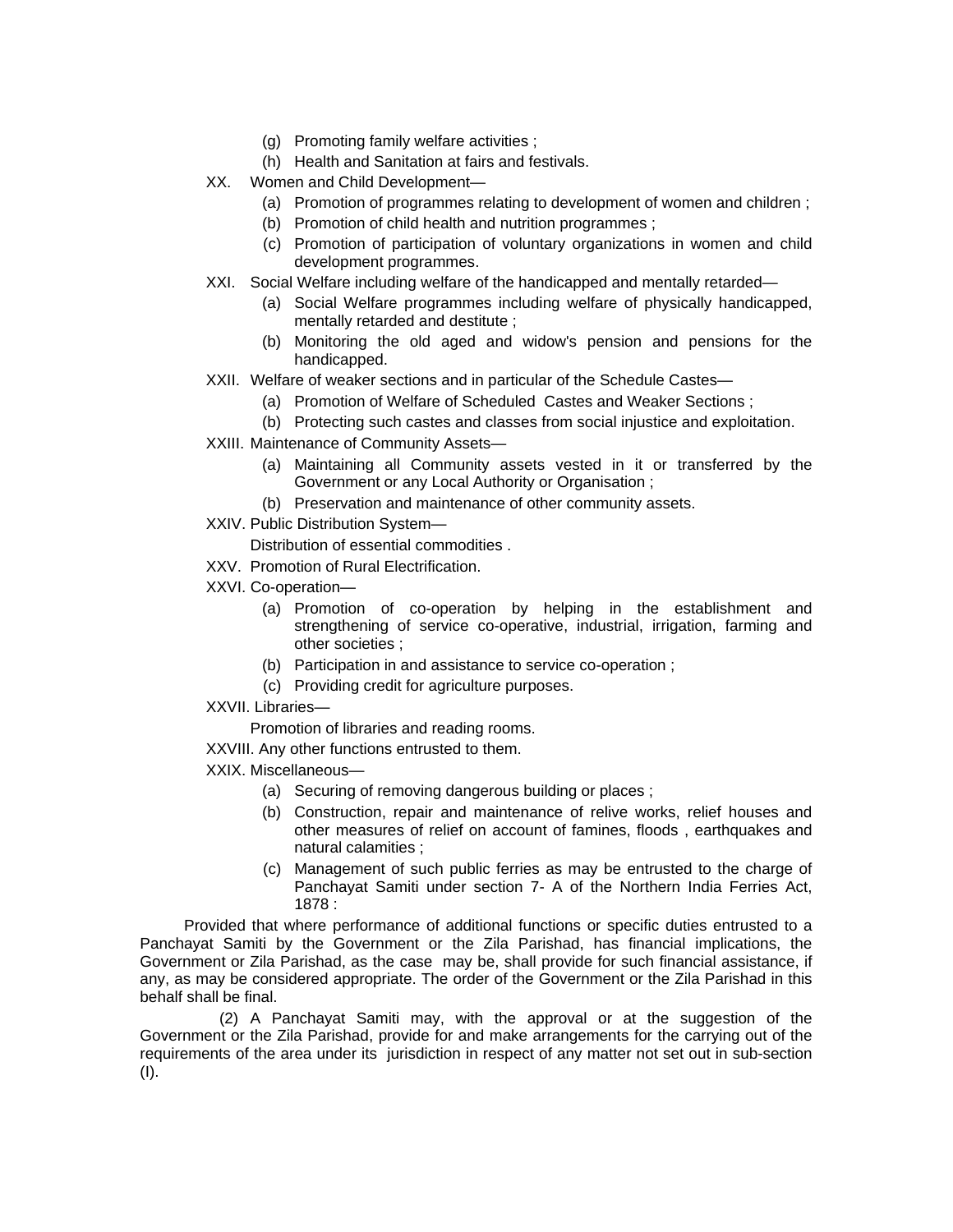**76**. *(1)* Within the area subject to its authority a Panchayat Samiti shall be the agent to the Government for formulation and execution of the Community Development Programme financed out of grants made by the Government to the Panchayat Samiti in this behalf.

*(2)* Where the Government decides to advance loans under the area of a Panchayat Samiti, such loans shall be disbursed by the Panchayat Samiti to such persons as it thinks fit on the terms and conditions applicable to such loans .

**77.** *(1)* Notwithstanding anything to the contrary contained in this Act, a Panchayat Samiti shall, in the manner prescribed exercise such supervision and control over the performance of all or any of the administrative functions of the Gram Panchayats within its area or any part thereof as may be specified by the Government by an order issued in this behalf and also render such technical and financial assistance as may be required by the Gram Panchayat within the area of the Panchayat Samiti for the implementation of development schemes which are beyond the powers of such Gram Panchayats to execute.

*(2)* Subject to such terms as may be agreed upon, a Panchayat Samiti may delegate any of the following duties to a Gram Panchayat, namely :—

- *(i)* any matter under the direct administrative control of Panchayat Samiti ; and
- *(ii)* the construction, maintenance or improvement of any property under the control or management of the Panchayat Samiti.

**78**. Whoever disobeys any lawful direction or prohibition given by a Panchayat Samiti by written notice issued by the Executive Officer under any power conferred by this Act or rules made there under, or fails to comply with the conditions subject to which any permission was given by the Panchayat Samiti or the Chairman or the Executive Officer on its behalf under any power so conferred, shall if the disobedience or ommission is not an offence punishable under any other provision of this Act, be punishable by the Panchayat Samiti with fine which may extend to fine hundred rupees and in case of a continuing breach with further fine which may extend to fifty rupees of every day during which the breach continues after conviction for the first such breach or so, however, that it does not exceed in the aggregate one thousand rupees.

Compensation for damage.

**79**. Every person convicted of an offence under this Act on account of any act or omission, shall, notwithstanding any punishment to which he may have been sentenced for such offence under any other law, pay compensation, the amount of which shall be determined by the Magistrate before whom he was so convicted, to the Panchayat Samiti for any damage that may have occurred to any property of the Panchayat Samiti on consequence of such act or Omission.

**80**. Notwithstanding anything contained in this Act, a Panchayat Samiti may, by resolution, delegate to the Executive Officer or any other Government servant, all or any of the powers conferred upon it under this Act except the power to make bye-laws under section 210.

**81**. *(1)* In cases of emergency, the Chairman, or in the absence of the Chairman, or Vice-Chairman, the Executive Officer may with the previous approval of the Chief Executive Officer direct the execution of any work or the doing of any act which a Panchayat Samiti is empowered to execute or do, and the immediate execution or doing of which is, in his opinion, necessary for the service or safety of the public, and may with the previous approval of the Chief Executive Officer direct that the expenses of executing such work or doing such act shall be paid from the Samiti Fund :

Provided that every such direction shall be reported to the next following meeting of the Panchayat Samiti for confirmation.

*(2)* The Chairman or the Executive Officer shall not Act under sub-section *(1)* in contravention of any order of the Panchayat Samiti .

*(3)* The Chairman or, in the absence of the Chairman or Vice-Chairman, the Executive Officer may prohibit, until the matter has been considered by the Panchayat Samiti, the doing of any act which is, in his opinion, undesirable in the public interest, provided that the act is one which the Panchayat Samiti has power to prohibit.

Power to delegate.

Extra ordinary powers of Chairman and Executive Officer.

Community Development Programme.

Relationship of Panchayat Samiti with Gram Panchayats.

Penalty for disobedience of orders of Panchayat Samiti.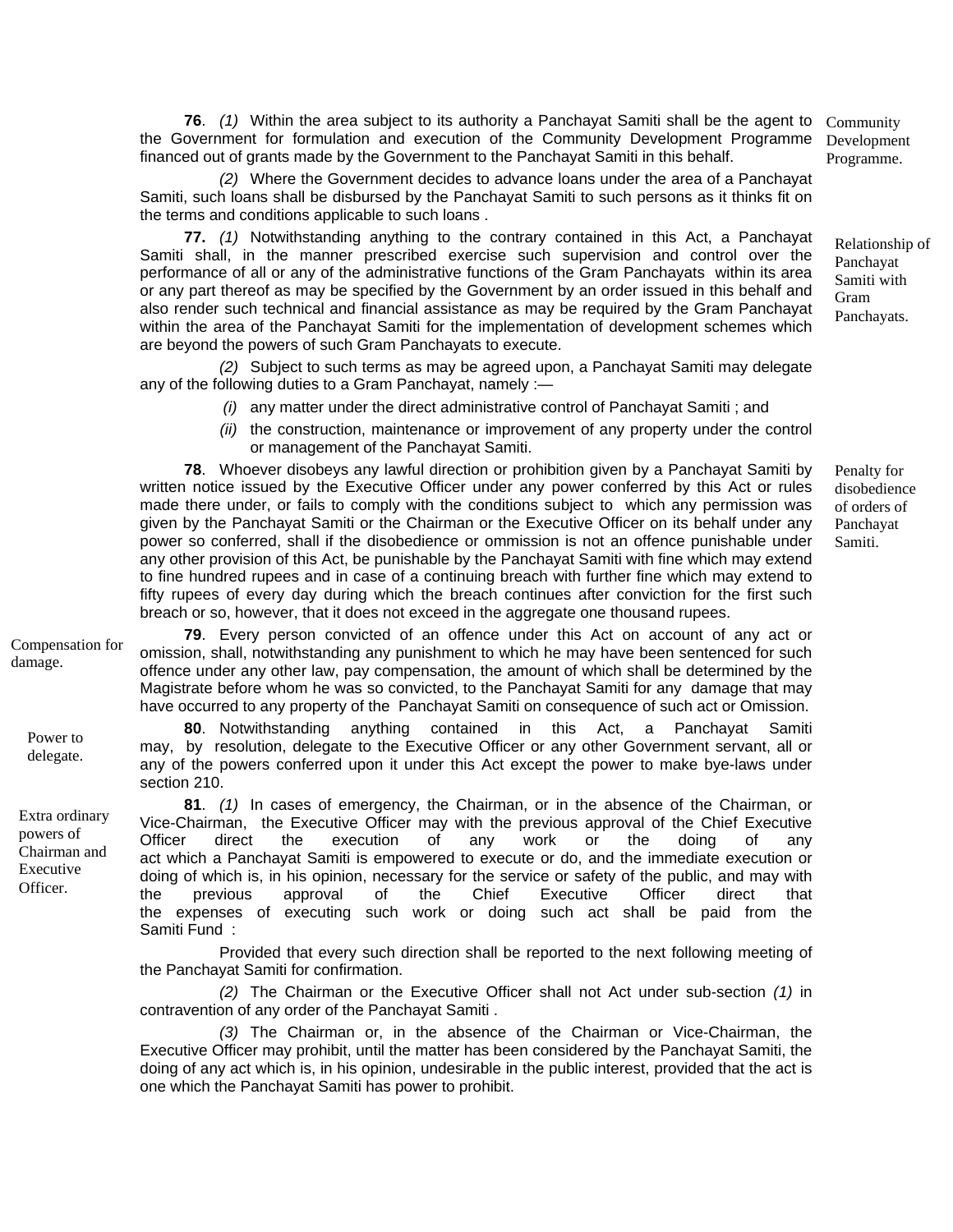(4) No direction given under this section shall be questioned in any court of law on the ground that the case was not one of emergency.

**82**. *(1)* The Chairman may by an order in writing, delegate any of his power and functions to the Vice-Chairman :

Provided that he shall not delegate any power or functions which the Panchayat Samiti expressly forbids him to delegate.

*(2)* Every order made under this section shall be communicated to the Panchayat Samiti.

*(3)* The Chairman shall have power to modify or withdraw any powers or functions delegated to the Vice-Chairman under sub- section *(1)* .

83. (1) Every Panchayat Samiti shall appoint the following Committees, namely :- Constitution Committees.

- (a) General Committee ;
- (b) Finance, Audit and Planning Committees ;
- (c) Social Justice Committee.

*(2)* Each Committee shall consist of such number of members not exceeding six including the Chairman as may be specified by the Panchayat Samiti, elected by the members of the Panchayat Samiti from amongst the elected members.

*(3)* The Chairman shall be the *ex-officio* member and also Chairman of the General Committee. The Vice-Chairman shall be the *ex-officio* member and Chairman of the Social Justice Committee.

*(4)* No elected member of the Panchayat Samiti shall be eligible to serve on more than one Committee.

*(5)* The Executive Officer shall be the *ex-officio* Secretary of every Committee.

**84** . *(1)* The General Committee shall perform functions relating to the establishment matters, communication, building, rural housing, village extension, relief against natural calamities, water supply and all miscellaneous residuary matters. Committees.

*(2)* The Finance, Audit and Planning Committee shall perform the functions relating to the finance of the Panchayat Samiti, framing of budgets, scrutinizing proposals for increase of revenue, examinations of receipts and expenditure statement, consideration of all proposals affecting the finances of the Panchayat Samiti and general supervision of the revenue and expenditure of the Panchayat Samiti and co-operation, small saving scheme and any other function relating to the development plan of the block.

*(3)* The Social Justice Committee shall perform functions relating to—

- (a) promotion of education, economic, social, cultural and other interests of the Scheduled Castes and Backward Classes ;
- (b) protecting them from social injustice and all other forms of exploitation ;
- (c) amelioration of the Scheduled Castes and Backward Classes;
- (d) securing social justice to the Scheduled Castes, women and weaker sections of the society.
- *(4)* The committees shall perform the functions referred to above to the extent the powers are delegated to them by the Panchayat Samiti.

**85**. *(1)* The Panchayat Samiti may frame regulations relating to election of members of Committees, conduct of business therein and all other matters relating to them.

*(2)* The Chairman of every Committee shall in respect of he work of the Committee be entitled to call for any information, return, statement, account or report from the office of the Panchayat Samiti and to enter on and inspect any immovable property of the Panchayat Samiti or work in progress connected with the work of the Committee.

*(3)* Each Committee shall be entitled to require attendance at its meetings of any officer of the Panchayat Samiti who is connected with the work of Committee. The Secretary shall

Delegation of powers of Chairman.

Functions of

Constitution of

Procedure of

Committees.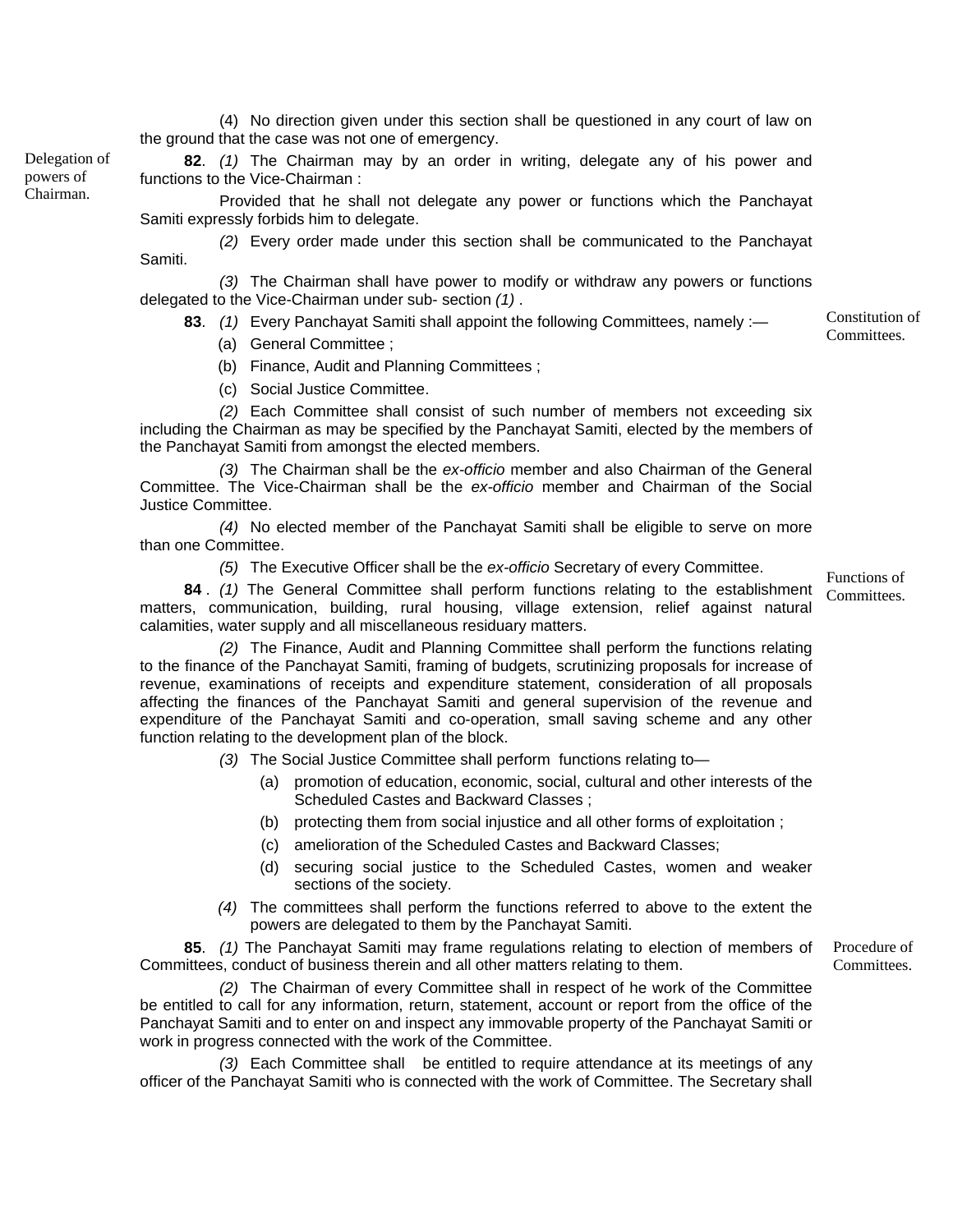Delegation of powers by Panchayat Samitis.

Power of

over the Gram Panchayat.

under instructions of the Committee issue notices of the meetings and to ensure that the notice is served to the officers concerned .

**86**. The Panchayat Samiti may, by notification, delegate to the Executive Officer or other Officer any of the powers conferred by or under this Act on a Panchayat Samiti.

**87**. *(1)* A Panchayat Samiti shall exercise general powers of supervision over Gram Panchayats in the block and it shall be the duty of such Gram Panchayats to give effect to the directions of the Panchayat Samiti. supervision by Panchayat Samiti

*(2)* A Panchayat Samiti may—

- (a) inspect or cause to be inspected, any immovable property used or occupied by a Gram Panchayat within the block or any work in progress under the direction of a Gram Panchayat;
- (b) inspect or examine, or depute an officer to inspect or examine any service, worker thing under the control of the Gram Panchayat ;
- (c) inspect or cause to be inspected utilization of funds in respect of schemes or programmes assigned to the Gram Panchayats by the Government for execution either directly or through Panchayat Samiti or Zila Parishad ; and
- (d) require a Gram Panchayat, for the purpose of inspection or examination—
	- *(i)* to produce any book, record, correspondence or other documents ;
	- *(ii)* to furnish any return, plan, estimate, statement of accounts or statistics ; or
	- *(iii)* to furnish or obtain any report or information.

## CHAPTER XI

#### **FINANCE AND TAXATION**

**88.** Subject to genetal direction and control of the Government, a Panchayat Samiti may with the previous permission of the Chief Exective Officer concerned, impose any tax which the Legislature of the State has power to impose under the Constitution of India.

**89**. Notwithstanding anything contained in section 88, the Government may empower any Panchayat Samiti to impose without permission of the Chief Executive Officer any tax referred to in the said section subject to such limitations as it may direct.

**90**. *(1)* A Panchayat Samiti may at special meeting pass a resolution to propose the Procedure in imposition of any tax under section 88 of this Act.

imposing taxes.

*(2)* When a resolution referred to in sub-section *(1)* has been passed, the Panchayat Samiti shall publish a notice defining the class of persons or description of property proposed to be taxed, the amount or rate of the tax to be imposed and the manner of assessment to be adopted .

*(3)* Any person likely to be affected by the proposed tax and objecting to the same, may within thirty days from the publication of the notice, send his objection in writing to the Panchayat Samiti and the Panchayat Samiti shall at a special meeting take his objection into consideration.

*(4)* If no objection is received within the said period of thirty days, or the objection received is considered to be unacceptable, the Panchayat Samiti shall—

- (a) where the proposed tax is a tax in respect of which the Government has empowered the Panchayat Samiti, under section 89 to impose it without the permission of the Chief Executive Officer, submit its proposal to the Government ; and
- (b) in any case otherwise, submit its proposal to the Chief Executive Officer concerned with the objections, if any, which have been received along with its decision thereon .

Taxation. Power to impose

Power of

tax without permission of Chief Executive Officer.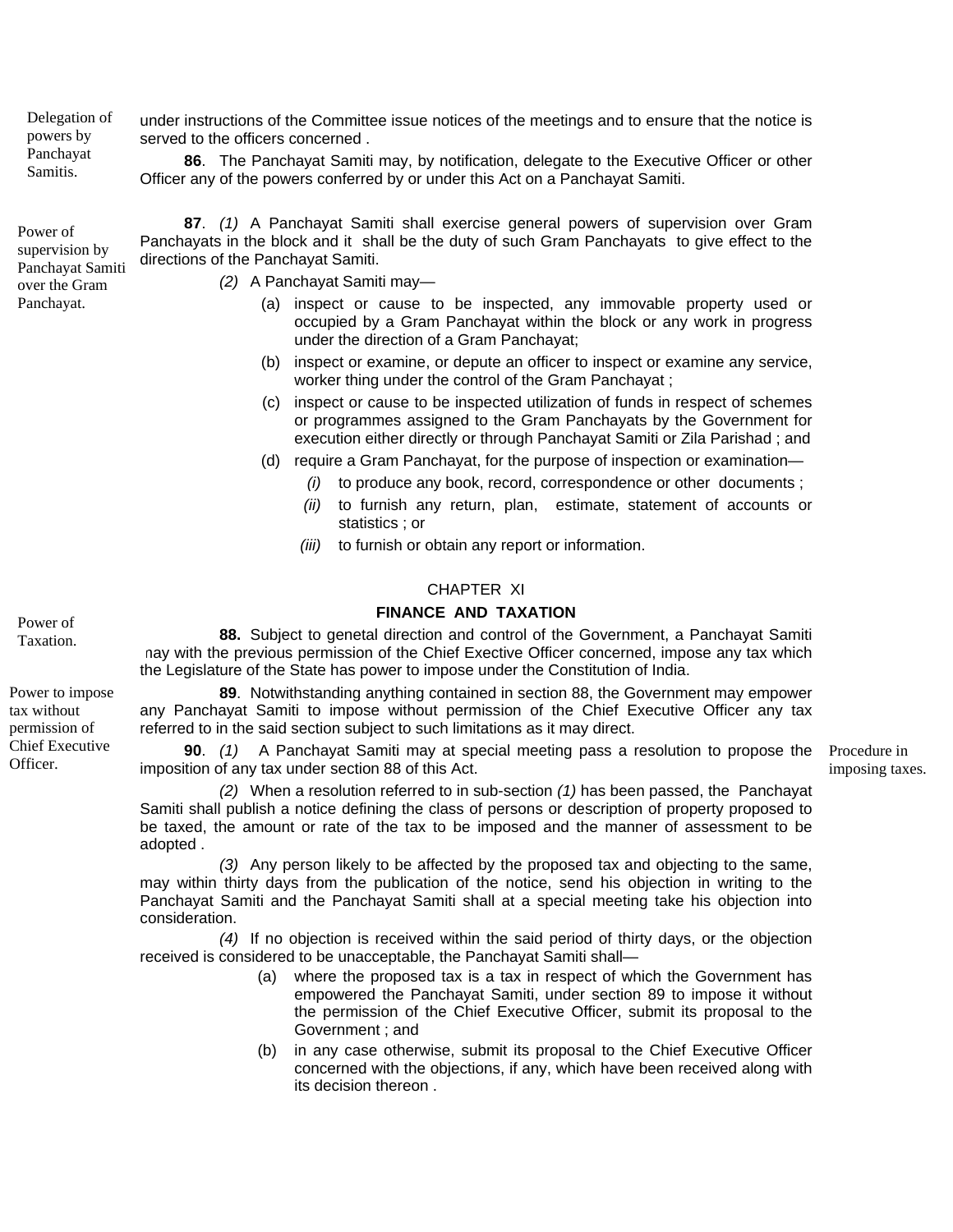*(5)* Where a proposal for the imposition of a tax has been received by the Government under clause(a) of sub-section (4), the Government may notify the imposition of the tax in accordance with the proposal and shall in the notification specify a date, not less than thirty days from the date of its publication, on which the tax shall come into force.

*(6)* On receiving the proposal under clause (b) of sub-section (4), the Chief Executive Officer may, within a period of thirty days, sanction or refuse to sanction it or return it to the Panchayat Samiti for further consideration.

*(7)* If the Chief Executive Officer permits the imposition of the proposed tax, it shall forward the proposal to the Government for taking action in accordance with the provisions of sub-section (5).

 *(8)* If the Chief Executive Officer refuses permission to impose the proposed tax or returns it to the Panchayat Samiti for further consideration, the Chief Executive Officer shall forward the proposal of the Panchayat Samiti in its original form or as further considered by the Panchayat Samiti, as the case may be, to the Government and the Government may then decide whether a tax is or is not to be imposed or imposed in accordance with the proposals as further considered by the Panchayat Samiti.

*(9)* After decision has been taken by the Government under sub-section (8) that the proposed tax is to be imposed as originally proposed or as proposed after further consideration, the Government shall take action in accordance with the provisions of sub-section (5).

*(10)* A notification for the imposition of a tax under this Act shall be a conclusive evidence that tax has been imposed in accordance with law.

**91.** With the previous sanction of the Chief Executive Officer and subject to the general direction and control by the Government a Panchayat Samiti may— Levy of fees

- *(1)* levy fee for the use of or benefits derived from—
	- (a) public hospitals, dispensaries, schools, sarais, markets, rest houses and other public institutions;
	- (b) the supply, storage and preservation of water for drinking, bathing and agricultural purposes; and
	- (c) preservation and reclamation of soil and drainage and reclamation of swamps; and

*(2)* fix fees at fairs, agricultural shows and industrial exhibitions held under its authority.

**92.** The Government may, by notification, determine the persons by whom the cess or any tax imposed under this Act, shall be assessed and collected and make rules for the assessment and collection of the cess or tax and direct in what manner persons employed in the assessment or collection thereof shall be remunerated.

taxes. **93.** The Government may, by notification, direct in how many instalments and at what times any cess or tax leviable under this Act shall be payable.

> **94.** In any local area subject to the authority of a Panchayat Samiti, the Government may, by notification, also delegate to the Panchayat Samiti, subject to such conditions as may be specified in the notification, its powers under section 93.

> **95.** In any matter connected with the assessment and collection of any cess or tax leviable under this Act, an appeal from the order of any person authorised to make assessment or collection shall, within sixty days from the date of such order, lie to the Chief Executive Officer or any such other Gazette Officer subordinate to him and in respect of such areas, as the Chief Executive Officer may direct, whose decision on such appeal shall be final.

> **96.** The Government may, by notification, and a Panchayat Samiti may, subject to the confirmation by the Chief Executive Officer concerned, abolish, reduce or remit any tax, cess or fee imposed under this Act or exempt any person or class of persons, or any property or description of property wholly or in part, from liability to pay any such tax, cess or fee and cancel any such reduction, remission or exemption.

be assessed and collected.

Taxes how to

**Instalments** of

Delegation of powers to Panchayat Samitis.

Appeal against assessment and collection.

Reduction, abolition, remission and exemption from taxation.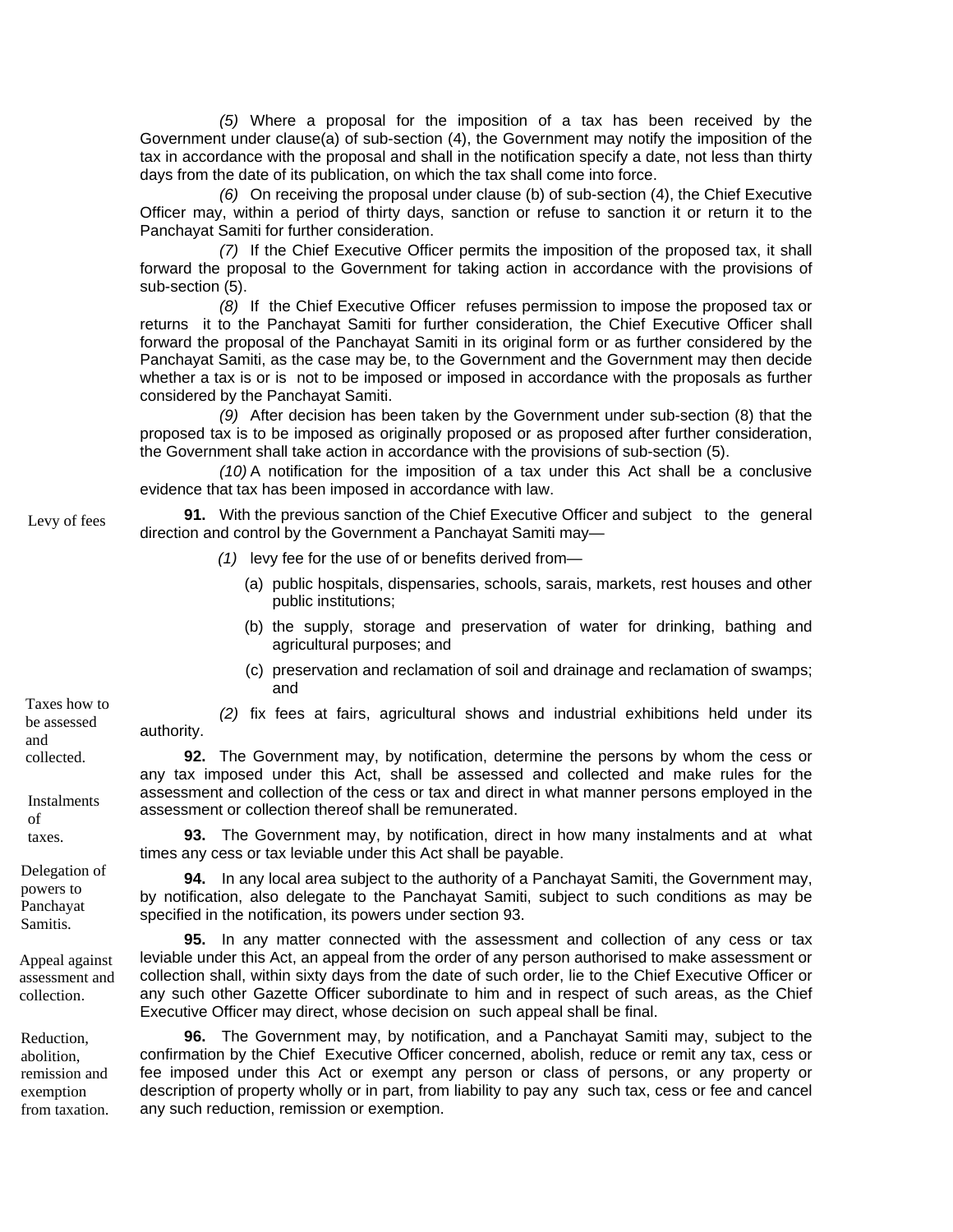Power to lease the collection of fees or tolls and management of fairs *etc.*

**97.** The collection of fess or tolls, levied at fairs other than cattle fairs, agricultural shows, industrial exhibitions, markets, tonga stands, ferries or rest houses or the management of such fairs, shows, exhibitions, markets, tonga stands, ferries or rest houses may, with the previous sanction in writing of the Chief Executive Officer concerned be leased by a Panchayat Samiti for a period not exceeding three years, and the lessee and all persons employed by him for the collection of such fees or tolls or for the management of such fairs, shows, exhibitions, markets, tonga stands, ferries or rest houses shall in respect thereof—

- (a) be bound by any order made by the Panchayat Samiti for their guidance;
- (b) have such powers exercisable by officers of a Panchayat Samiti under this Act as the Panchayat Samiti may, from time to time, confer upon them; and
- (c) be entitled to the same remedies and subject to same responsibilities as if they were employed by Panchayat Samiti for the collection of fees or tolls or for the management of such fairs, shows, exhibitions, markets, tonga stands, ferries or rest houses.

**98.** There shall be formed for every Panchayat Samiti a fund to be called the ''Samiti **Fund ''** and there shall be formed for every Panchayat Samiti a fund to be called the Samiti Samiti Fund.<br>Fund " and there shall be placed to the credit thereof—

- (a) proceeds of all taxes, cesses and fees imposed by the Panchayat Samiti under this Act;
- (b) all funds allotted to the Panchayat Samiti and income arising from all sources of income placed at its disposal under section 190;
- (c) all rents and profits accruing from property vested in or managed by the Panchayat Samiti
- (d) all sums contributed to the fund by the Central Government or any State Government or by any Local Authority including Gram Panchayat or any private persons;
- (e) all sums received by the Panchayat Samiti in the discharge of functions exercised by it under this Act;
- (f) all sums paid by the Government to the Panchayat Samitis to meet expenses for the performances of agency functions;
- (g) all grants made by the Government for the implementation of Community Development Programme and Rural Development Programme;
- (h) the proceeds of all sources of income which the Government may order to be placed at the disposal of Panchayat Samiti :

Provided that the Government may revoke any order made under clause(h).

**99.** *(1)* Samiti Fund shall be vested in the Panchayats Samiti and the balance standing at the credit of the fund shall be kept in Government treasury or sub-treasury or in the bank to which the Government treasury business has been made over unless the Government in any case otherwise permits :

Provided that the Government may, by a general or special order, direct all or any of the Panchayat Samitis to keep the balance or a part thereof at such other place as may be specified in this direction.

*(2)* Subject to such rules as the Government may make in this behalf, a Panchayat Samiti may, from time to time with the previous sanction of the Chief Executive Officer concerned; invest any portion of the Samiti Fund in securities of the Government or invest it in such other securities or place it in such other manner as the Government may approve in this behalf and, with the previous sanction of the Chief Executive Officer concerned, may vary such investment or placement for another or others of like nature. The income resulting from such securities or placements and the proceeds of the sale of the same shall be credited to the Samiti Fund.

Application of Samiti Fund.

**100.** The Samiti Fund shall be applicable to the payment, in whole or in part, of the charges and expenses incidental to the several matters specified in section 75 and incurred within area subject to the authority of the Panchayat Samiti and also for the following purposes, namely:—

Vesting, custody and investment of Samiti Fund.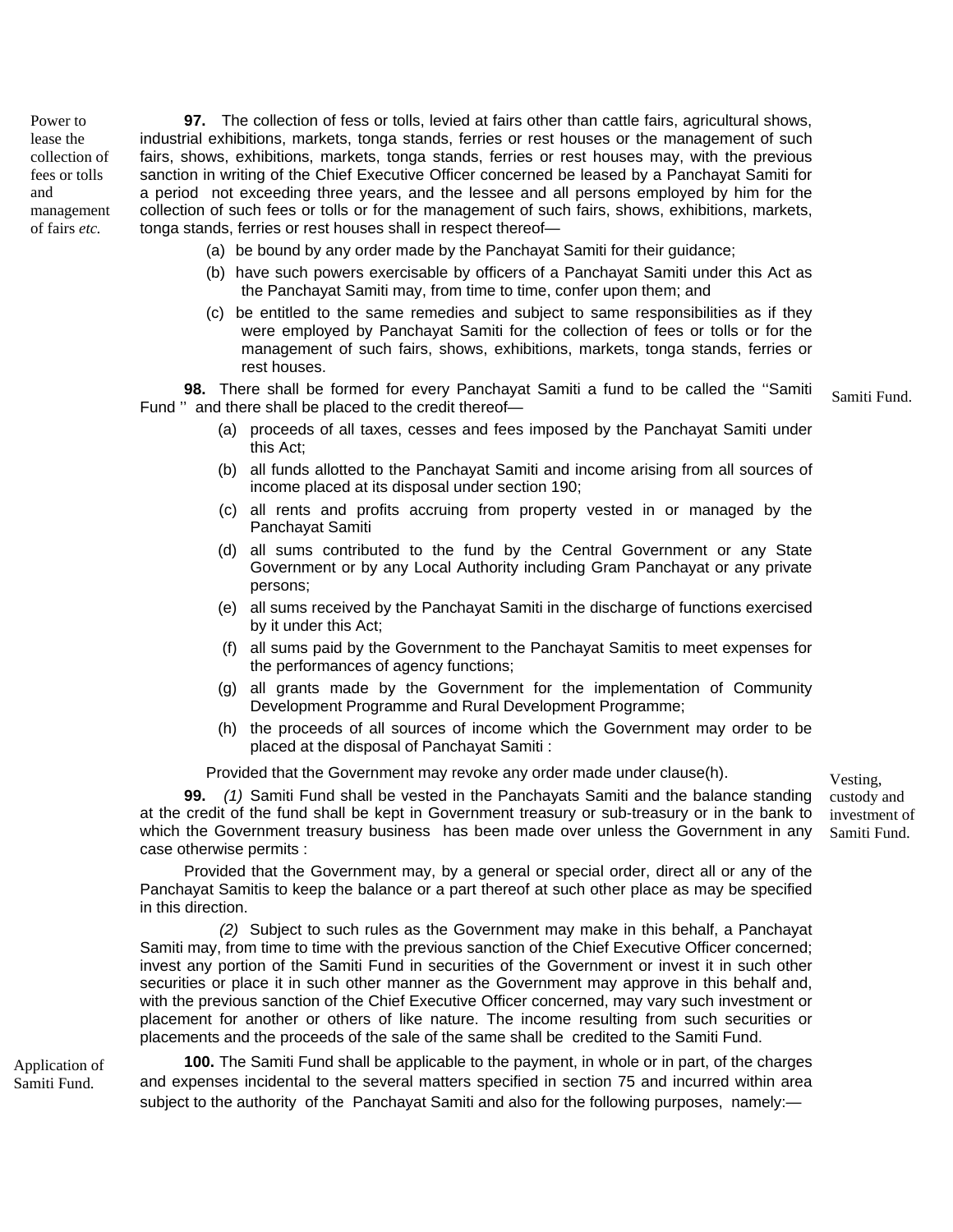- (a) performance of agency functions entrusted to the Panchayat Samiti under section 105;
- (b) expenses required for the audit of accounts of the Panchayat Samiti;
- (c) cost of the acquisition of land;
- (d) expenses in respect of such portion of the cost of departments for Education, Public Health, Agriculture, Public Works and any other departments as may be held by the Government to be equitably debit able to the Panchayat Samiti in return for the services rendered to the Samiti by those Departments;
- (e) grants-in-aid to the Gram Panchayats and to educational, public health or any other public institution within the area subject to the authority of the Panchayat Samiti;
- (f) charges and expenses incurred outside the Panchayat Samiti area when such application of funds is in the opinion of the Panchayat Samiti for the benefit of that area;
- (g) expenses and charges for the implementation of Community Development Programme subject to the general control of and such particular direction as the Government or any other authority appointed by the Government in this behalf, may from time to time issue to the Panchayat Samiti with respect to the pattern and priority of the scheme under the aforesaid programme;
- (h) any other expenditure which the Government may on a recommendation of the Panchayat Samiti or otherwise declare to be fit and proper charge on the Samiti Fund.

**101.** Except with the previous sanction of the Government, the actual cash balance of the Samiti Fund, excluding investments, the unspent balance of loans and grants of all kinds and receipts from the sale of land and buildings, shall not be permitted at any time to fall below an amount equal to ten percent of the Samiti's income of the previous financial year excluding sales or maturity of investment and the amount in suspense accounts :

Provided that the actual cost price of such Post-Office Cash Certificates held by the Panchayat Samiti and such sums placed by the Panchayat Samiti in fixed deposit with any bank as are not earmarked for specific purposes, may be reckoned as forming part of the actual cash balance.

**102.** *(1)* Every Panchayat Samiti shall on or before a prescribed day in each year hold a meeting at which the Committee for finance and taxation shall submit to the Panchayat Samiti an estimate of income and expenditure (hereinafter referred to as the "Budget" ) of the Panchayat Samiti for the next financial year in such form as may be prescribed.

*(2)* The Panchayat Samiti budget shall consist of two parts, Part (1) shall contain the budget of the Community Development Block and Part (2) the funds transferred from the other departments and income derived by the Panchayat Samiti from other sources. The Panchayat Samiti shall consider both parts of the budget and may approve them with or without modification. The Panchayat Samiti budget shall then be placed before the Zila Parishad for its approval. The Zila Parishad will then consider the budget and if it has any recommendations to make, it will return the budget to the Panchayat Samiti with such recommendations. The Panchayat Samiti shall thereupon either—

- (a) accept and enforce the recommendation of the Zila Parishad; or
- (b) if it does not accept the recommendations, or a part thereof, repass the budget or the relevant part thereof by a two-third majority of the total members of the Panchayat Samiti. Thereafter, the budget, with such comments of the Panchayat

Minimum balance.

> Annual estimates of income and expenditure.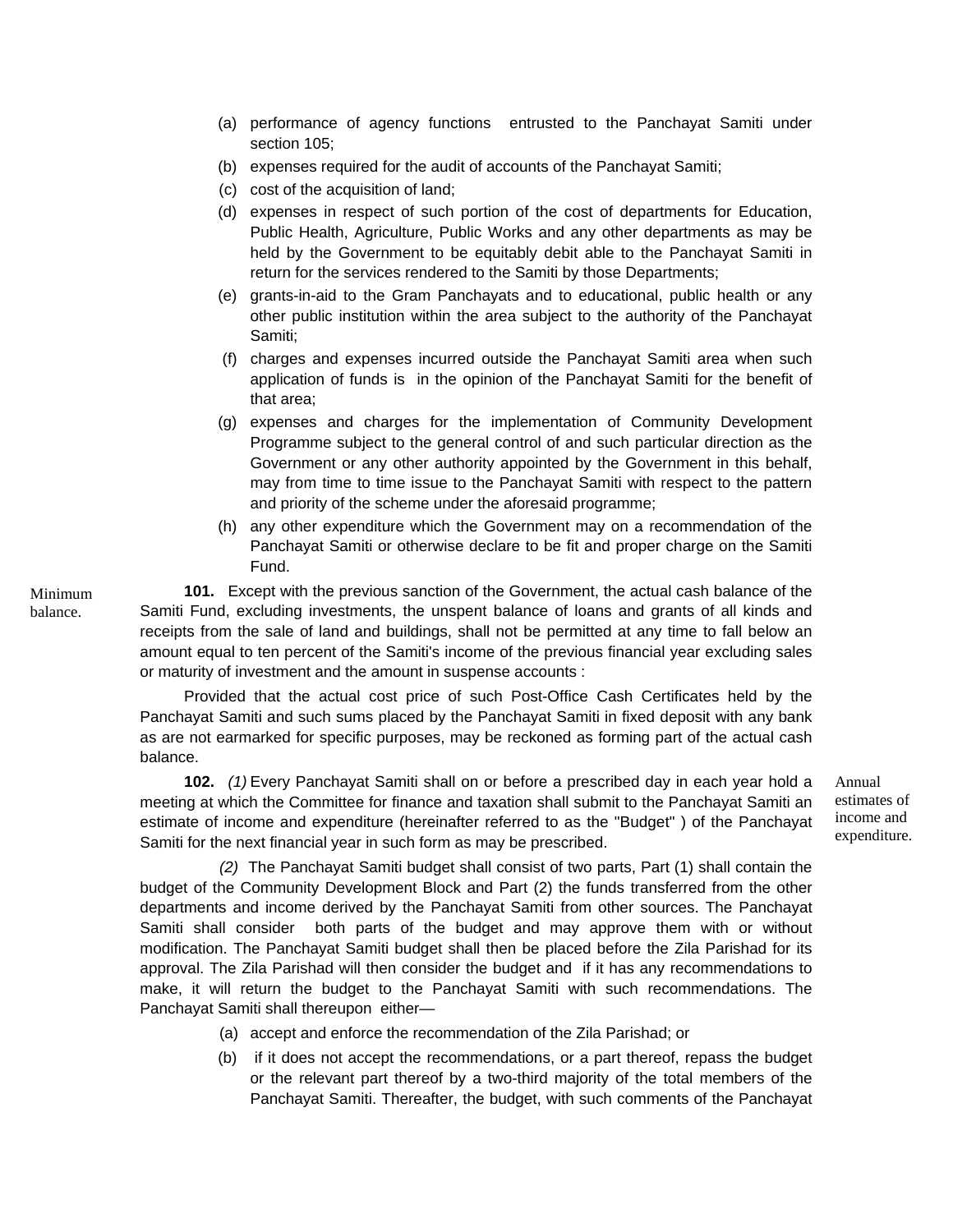Samiti shall be returned to the Zila Parishad and thereupon the Zila Parishad after considering the aforesaid comments shall give its approval.

Inspection of budget and accounts. **103.** every Panchayat Samiti shall cause a copy of its budget sanctioned under section 102 and of accounts made under section 105 to be kept at its office; and any member of Panchayat Samiti may, at reasonable times, inspect any such budget or account on payment of prescribed fee.

**104.** A statement of the accounts of the Panchayat Samiti for each financial year, showing the income of the Panchayat Samiti under each head of receipt, the charges for establishment, the works undertaken the sums expended on each work and the balance, if any, of the fund remaining unspent at the end of the year, shall be prepared by the Executive Officer in such form as may be prescribed, and an abstract of the same shall be published in the Official Gazette and in such other manner as the Panchayat Samiti may direct.

**105.** Accounts of the receipts and expenditure of every Panchayat Samiti shall be made up in such form as may be prescribed and the Panchayat Samiti shall make arrangements for the examination and audit of the accounts by such persons as the Government appoints in this behalf.

Publication of abstract of accounts.

Audit of accounts.

# CHAPTER XII

# **SUPERVISION**

Supervision by Chief Executive **Officer** 

**106.** *(1)* The Chief Executive Officer concerned shall have power to—

- (a) enter on and inspector authorize any other person to enter on and inspect any immovable property within the limits of his jurisdiction occupied or vested in any Panchayat Samiti or any work in progress within such limits under the direction of such Panchayat Samiti;
- (b) by order in writing call and inspect any document which may, for the purposes of this Act, be in the possession or under the control of any Panchayat Samiti or any subordinate authority thereof;
- (c) by order in writing require any Panchayat Samiti to furnish such statements, accounts, reports or copies of documents as he may think fit;
- (d) record in writing for consideration of any Panchayat Samiti any observation he may wish to make.

*(2)* Every panchayat Samiti shall forward to the Chief Executive Officer concerned as soon as may be, a copy of the proceedings of its meetings and of its budget and annual report.

Supervision by

Government. **107.** *(1)* The Government shall advise, supervise and co-ordinate the functions of the Panchayat Samitis.

*(2)* Without prejudice to the generality of the provisions of sub-section (1), the Government shall have power to—

(a) issue directives to Panchayat Samiti with respect to the efficient performance of their duties. Such directives shall be binding on the Panchayat Samitis :

Provided that if any Panchayat Samiti does not accept any such directive, it may return the same to the Government by means of a resolution giving its reasons. Such a resolution will be passed by two-third majority of its members. The Government shall thereupon consider the aforesaid comments of the Panchayat Samiti and pass order thereon which shall be final;

- (b) give advice to Panchayat Samitis on its own motion or at the request of a Panchayat Samiti;
- (c) co-ordinate and consolidate development plans prepared in respect of Panchayat Samitis ;
- (d) secure the execution of plans, projects, schemes or other works common to two or more Panchayat Samitis or blocks in the districts;
- (e) exercise and perform such other powers and functions in relation to any development programme as it may deem fit;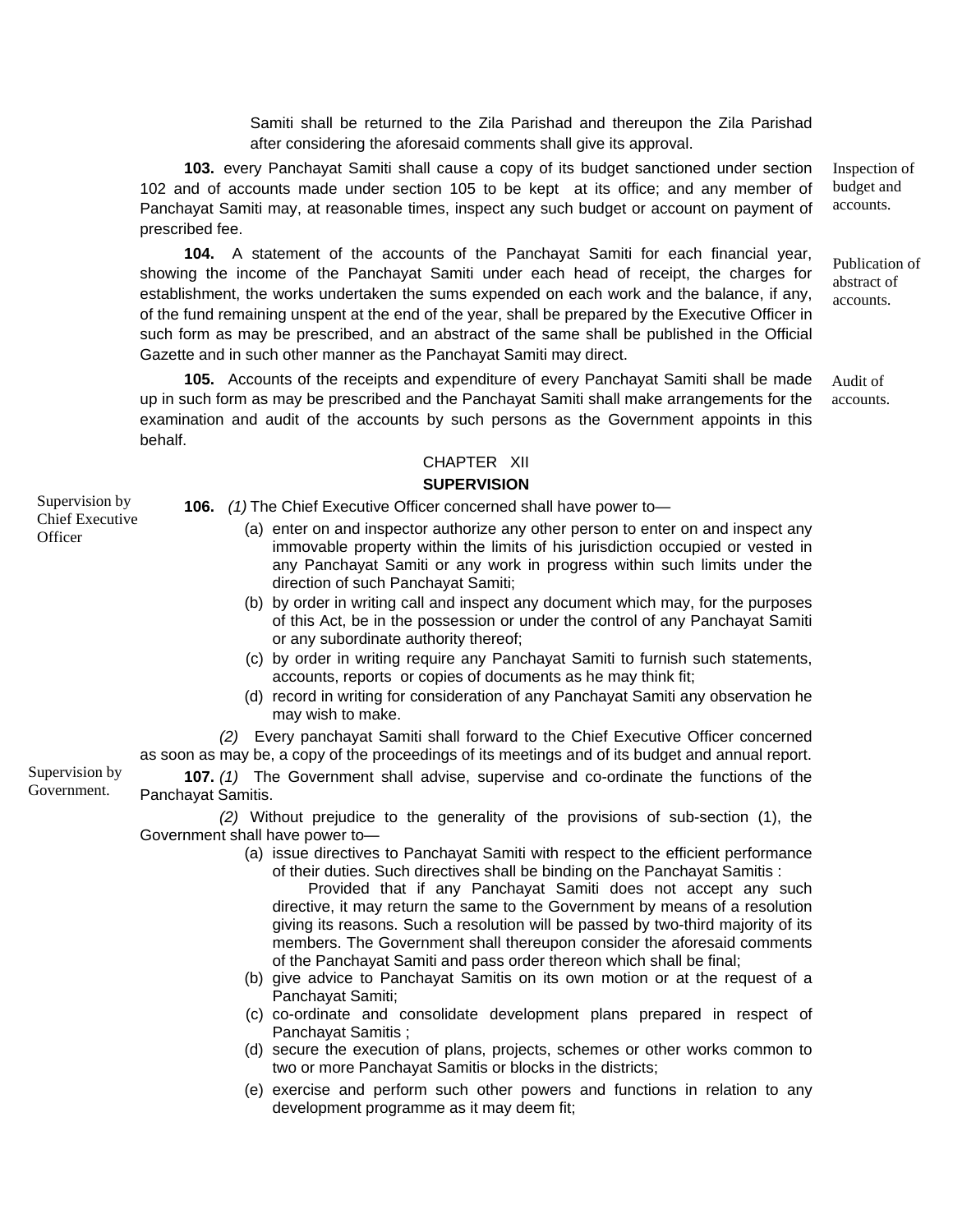(f) advise Panchayat Samitis on all matters relating to development activities and maintenance of services in its area;

(g) allocate work among Gram Panchayats and Panchayat Samitis and co-ordinate it; and

(h) advise Panchayat Samitis on matters concerning the implementation of any statutory or executive order specially referred to them.

*(3)* The Government shall have the authority to call for any information, statement or record from a Panchayat Samiti which shall comply with any such requisition within a reasonable time.

**108.** (1) The Government may, by an order in writing, cancel any resolution passed by a Panchayat Samiti or any Committee thereof, if, in their opinion, such resolution— Power to

- (a) is not legally passed; or
- (b) is in excess or abuse of the powers conferred by or under this Act or any other law; or
- (c) is contrary to the interests of the public or likely to cause, waste or damage of Samiti Fund or of property of a Panchayat Samiti; or
- (d) its execution is likely to cause danger to human life, health or safety or is likely to lead to a riot or affray.

*(2)* The Government shall, before taking action under sub-section (1), give the Panchayat Samiti an adequate opportunity.

*(3)* If, in the opinion of the Director, immediate action is necessary to suspend a resolution on any of the grounds referred to in clause (d) of sub-section(1), he may, by order in writing, suspend the resolution and make a report to the Government.

*(4)* The Government may, either *suo motu* or on a representation made by the Panchayat Samiti aggrieved by the order made under sub-section (3), call for the record of the case in which such order was made and pass such order in relation thereto as they may deem fit but the Government shall not pass any order prejudicial to the Panchayat Samiti unless it is given an adequate opportunity.

**109.** *(1)* The Government may, during the course of any inquiry suspend a member, Vice-Chairman or Chairman as the case may be, of a Panchayat Samiti for any of the reasons for which he can be removed and debar him from taking part in any act or proceedings of the said body, during the inquiry : Suspension and removal of members.

Provided that the suspension period of a member, Vice-Chairman or Chairman, as the case may be, shall not exceed six months from the date of issuance of suspension order.

*(2)* The Government may, after such inquiry as it may deem fit, remove any member, Vice-Chairman or Chairman, as the case may be, who, in the opinion of the Government, has been guilty of misconduct in the discharge of his duties.

*(3)* A person who has been removed under sub-section (2) may be disqualified for re-election for such period not exceeding five years as the Government may fix.

**110.** If a Panchayat Samiti is not competent to perform or persistently makes default in the performance of the duties imposed upon it by or under this or any other Act for the time being in force or exceeds or abuses its powers, the Government may, *suo motu* or on a report received in this behalf and after giving an opportunity to the Panchayat Samiti concerned to show cause why such an order should not be made, by notification, dissolve such Panchayat Samiti.

**111.** *(1)* When a Panchayat Samiti is dissolved under section 110, the following consequences shall ensure—

- (a) all members of the Panchayat Samiti, from the date of the notification, vacate the office ;
- (b) all powers and duties of the Panchayat Samiti may, until the Panchayat Samiti is reconstituted be exercised and performed by such person or persons as the Government may appoint in this behalf ; and

Powers of Government to dissolve in case of incompetency, persistent default or abuse of power.

**Consequences** of dissolution. cancel or suspend resolutions of Panchayat Samitis.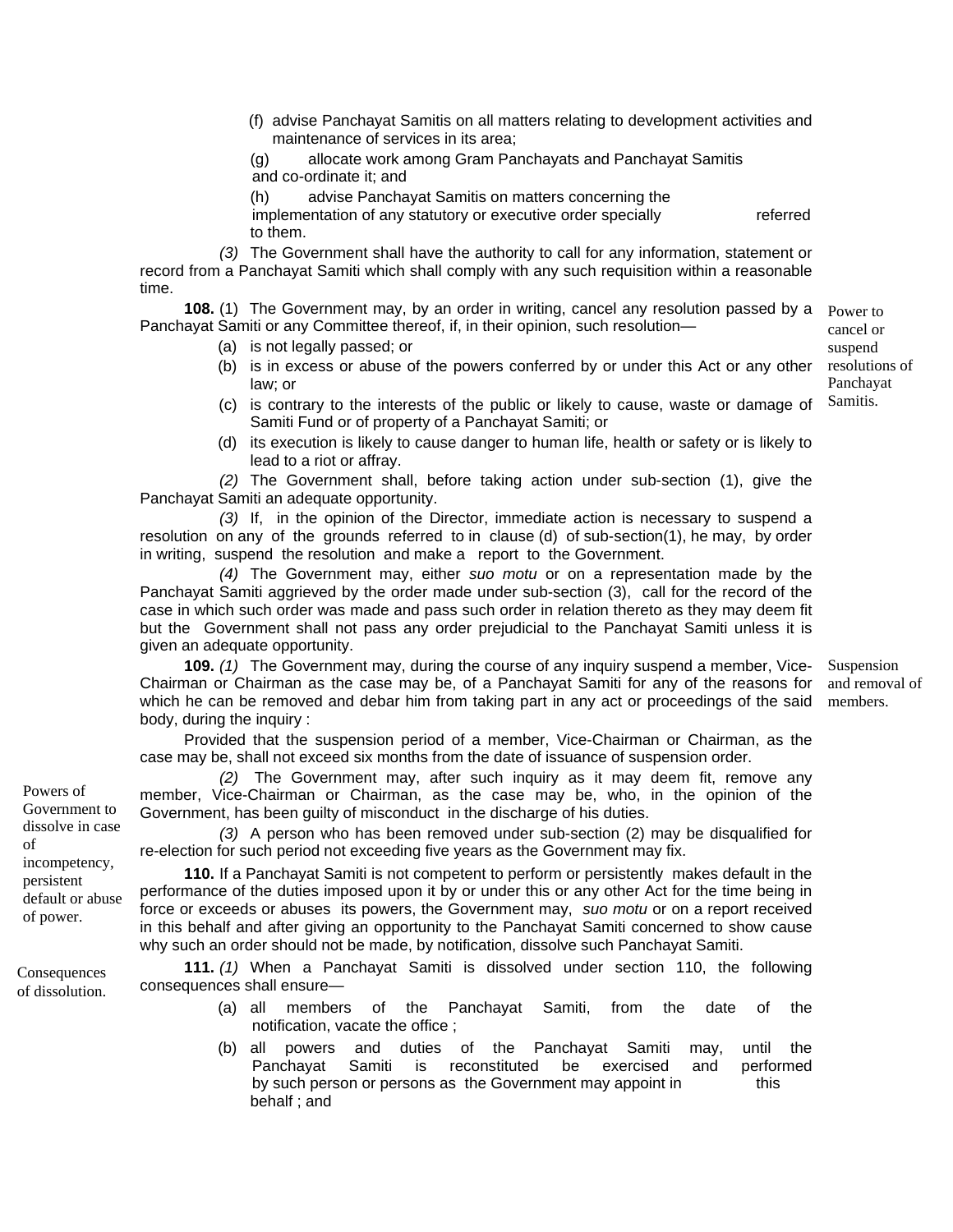(c) all property vested in the Panchayat Samiti shall, until it is reconstituted vest in the Government.

*(2)* When a Panchayat Samiti is dissolved under section 110, the Government shall constitute Panchayat Samiti in its place before the expiration of a period of six months from the date of its dissolution for the remainder period :

Provided that where the remainder of the period for which the dissolved Panchayat Samiti would have continued is less than six months, it shall not be necessary to hold any election under this sub-section for constituting the Panchayat Samiti for such period.

*(3)* Any person or persons appointed under clause (b) of sub-section *(1)* shall be subject to the control of the Government and such other officers as it may direct, and shall be subject to all other restrictions, limitations and conditions imposed by this Act on the Panchayat Samiti, its Chairman or Executive Officer. Dispute.

**112.** *(1)* When the Government, after due enquiry, is satisfied that a Panchayat Samiti has made default in performing any function or duty imposed upon it by or under this Act, the Government may by an order in writing, fix the period for the performance of that function or duty and if it is not performed within the period so fixed, it may appoint some other person to perform such function or duty and may direct that the expenses of performing it shall be paid, within such time as the Government may fix, by the Panchayat Samiti, to that person.

*(2)* If the expenses are not so paid, the Government may make an order directing the persons having the custody of the balance of the Samiti Fund to pay the expenses or so much thereof is, from time to time, possible from that balance in priority to all other charges against the same.

**113.** In the case of works and undertakings which benefit more than one Panchayat Samiti areas when Panchayat Samiti fail to agree, the Zila Parishad of the district and when such areas are in different districts the Zila Parishads concerned and when the Zila Parishad concerned fail to agree the Director may determine what proportion of expenses of the work or undertakings shall be borne by each of Panchayat Samiti Fund of the areas benefited thereby and such proportion shall be payable out of the Samiti Funds accordingly.

**114.** If any dispute arises between two or more Panchayat Samitis, or between a Municipality and a Panchayat Samiti,—

- (a) where the dispute is between Panchayat Samitis in the same district then Chief Executive Officer shall decide the dispute ;
- (b) where the dispute is between Panchayat Samitis situated in different districts or divisions, the Government shall decide the dispute whose decision thereon shall be final ;
- (c) where the dispute is between a Municipality and Panchayat Samiti in the same district, the Chief Executive Officer shall decide the dispute ;
- (d) where the dispute is between a Municipality and Panchayat Samiti in different districts or divisions, the Chief Executive Officers concerned shall decide the dispute, and if they fail to arrive at a decision, a reference shall be made jointly by the Chief Executive Officers to the Government, whose decision thereon shall be final.

**115.** *(1)* The Government may, at any time, cause an enquiry to be made by any of its officers into the affairs of a Panchayat Samiti in regard to any matter concerning it or in regard to any matter with respect to which the sanction, approval, consent or order of the Government is required by or under this Act.

*(2)* The officer holding such enquiry shall have the powers of a Civil Court under the Code of Civil Procedure, 1908, to take evidence and to compel the attendance of witnesses and the production of documents for the purposes of the enquiry.

**116.** Any person aggrieved by the refusal, notice or order made by a Panchayat Samiti by virtue of powers exercisable by it under bye-law framed under Section 210 may appeal within

Enquiry into affairs of Panchayat Samitis.

Appeals from orders of Panchayat Samitis.

Power to provide or performance of duties in case of default of Panchayat Samitis.

Settlement of dispute regarding joint works etc.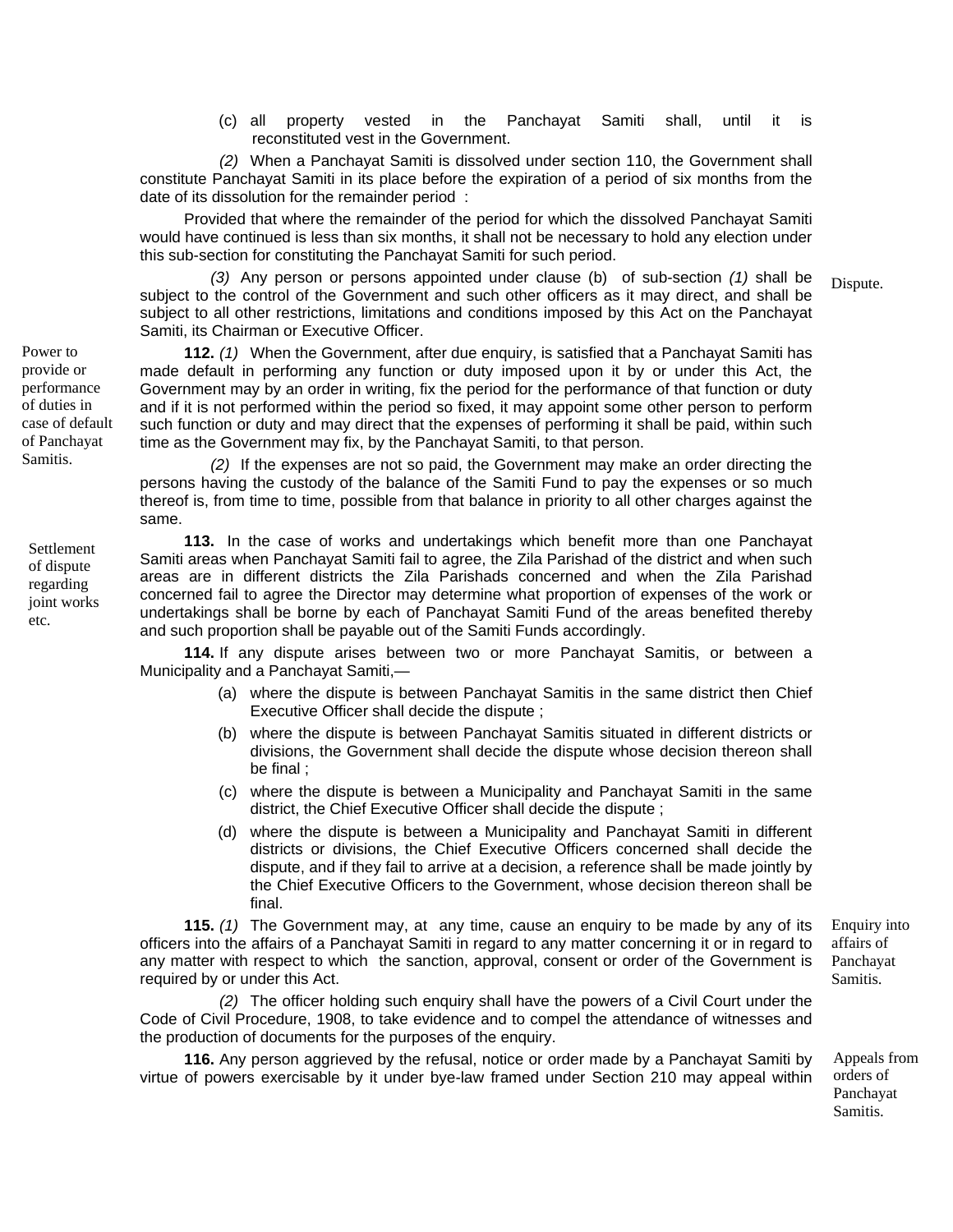thirty days from the date of such refusal, notice or order to the Chief Executive Officer whose order shall be final :

Provided that no such order shall be passed until the appellant and the Panchayat Samitis have been afforded reasonable opportunity of being heard.

# **PART V**

## CHAPTER XIII

## **ZILA PARISHAD**

**117.** *(1)* The Government may, by notification, constitute a Zila Parishad bearing the name of the district having jurisdiction, save as otherwise provided in this Act, over the entire district excluding such portion of the district as are included in a Municipality or Cantonment:

Provided that the Zila Parishad may have its office in any area comprised within the excluded portion of the district.

*(2)* The Government may, after making such enquiry as it may deem fit and after consulting the Zila Parishad or the Zila Parishads concerned, as the case may be, by notification, exclude from any district or include in any district any village or Gram Panchayat or a block.

**118.** *(1)* Every Zila Parishad shall consist of— Composition

- (a) the members directly elected from the wards in a district under Section 119;
- (b) the Chairman of all Panchayat Samitis within the district, *ex-officio* members;
- (c) the members of the House of People, Haryana Legislative Assembly whose constituency lie within the district or part thereof, *ex-officio* member ; and
- (d) a President and Vice-President who shall be elected by and amongst the elected members of the Zila Parishad.

*(2)* All *ex-officio* members of the Zila Parishad shall have right to vote in the meetings of the Zila Parishad except for election and removal of the President or the Vice-President.

*(3)* Notwithstanding anything contained in this section, but subject to any general or special order of the Government where two-third or more of the total number of members of any Zila Parishad require to be elected have been elected, the Zila Parishad shall be deemed to have been duly constituted under this Act.

**119.** *(1)* The Government may, by notification in the Official Gazette, determine the number, being not more than thirty and not less than ten of directly elected members from wards keeping in view the total population of the district at the scale of one member for every 40,000 population or part thereof.

*(2)* For the convenience of election, the Government shall, in accordance with such rules as may be prescribed in this behalf :—

> (a) divide a district into wards in such manner, that the population of each ward shall as far as may be practicable, be the same throughout the district :

Provided that the elected members of a Zila Parishad from the wards in the blocks in the district, shall consist of persons to be elected from each block and the wards therein being fixed in accordance with the scale of one member for every forty thousand population or part thereof the population except Morin block in district Ambala and Sadaura block in district Yamuna Nagar, where it shall constitute one ward for the actual population below forty thousands.

> (b) each ward shall elect one member through direct election in the manner prescribed .

**120.** *(1)* Seats shall by reserved by the Government for the Scheduled Castes in every Zila Parishad in the State and the number of seats so reserved shall bear, as nearly as may be the same proportion to the total number of seats to be filled by direct election in that Zila Parishad as the population of the Scheduled Castes in the district bears to the total population in the district and such seats shall be allotted territorial constituencies in that district having maximum population of persons belonging to Scheduled Castes.

Elected members.

of Zila Parishads. Constitution of Zila Parishads.

Reservation of seats.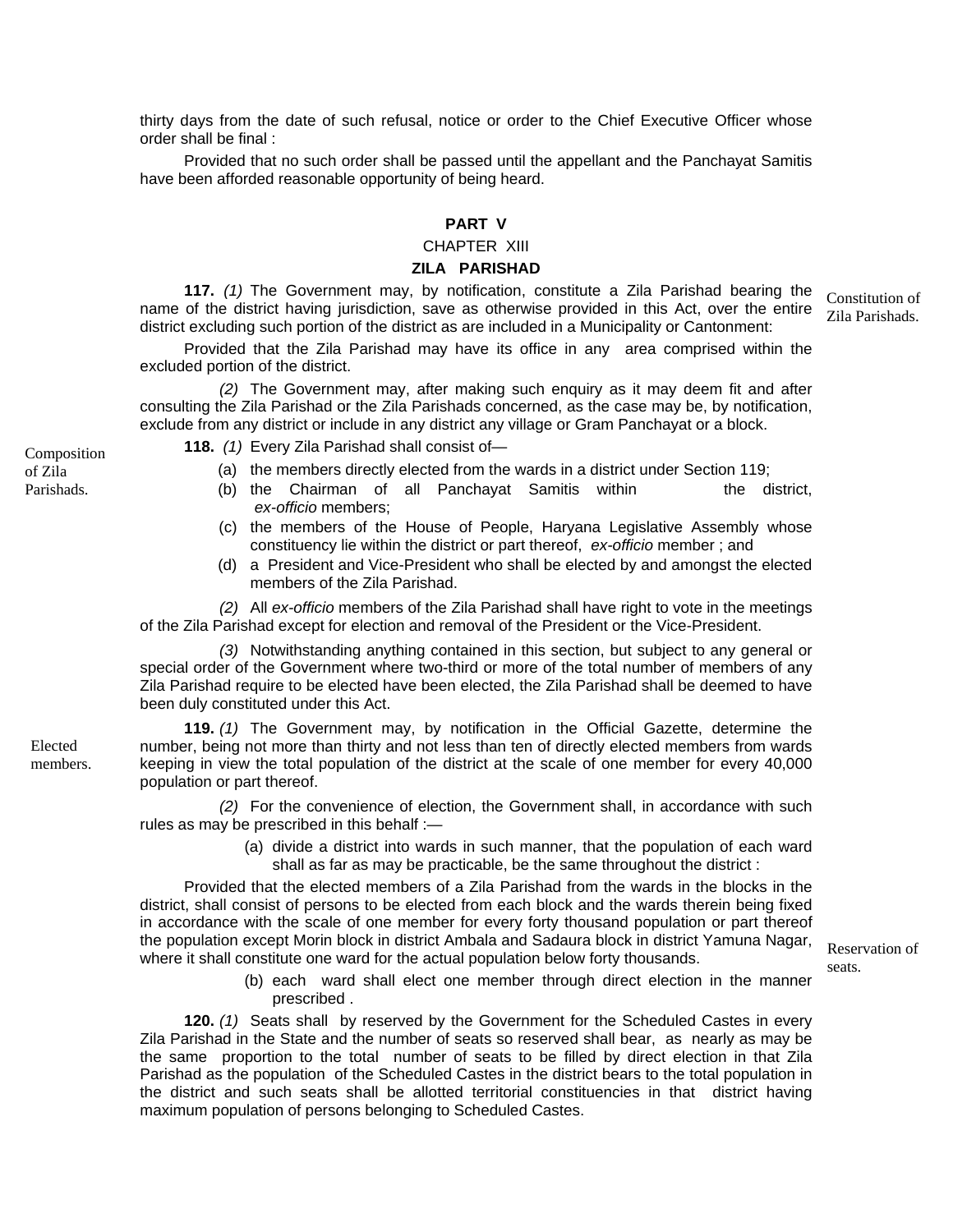*(2)* One-third of the total number of seats reserved under sub-section (1) shall be reserved for women belonging to the Scheduled Castes and such seats may be allotted by rotation to wards reserved under sub-section *(1).*

*(3)* One-third (including the number of seats reserved for women belonging to the Scheduled Castes) of the total number of seats to be filled by direct election in a Zila Parishad shall be reserved for women and such seats shall be allotted by rotation and by lots to different constituencies in that district except those falling in sub-sections *(1)* and *(2).*

*(4)* The offices of the President in the Zila Parishad shall be reserved for the Scheduled Castes and Women:

Provided that the number of offices of the Presidents reserved for the Scheduled Castes in the State shall bear as may be the same proportion to the total number of such offices in the Zila Parishad as the population of the Scheduled Castes in the State bears to the total population of the State :

Provided further that not less than one-third of the total number of offices of Presidents in the Zila Parishads shall be reserved for women including the offices reserved for Scheduled Caste Women :

Provided further that the number of offices of presidents under this sub-section shall be rotated to different Zila Parishads firstly having the largest maximum population of Scheduled Castes and secondly having the next largest maximum population of such Classes and so on.

(5) The reservation of seats under sub-section *(1)* and *(2)* and the reservation of offices of Presidents (other than the reservation of women) under sub-section *(4)* shall cease to have effect on the expiration of the period specified in article 334 of the Constitution of India.

(6) One seat in every Zila Parishad shall be reserved for the persons belonging to Backward Classes and such seat shall be allotted to such wards having maximum population of person belonging to Backward Classes :

Provided that reservation of seats under sub-sections *(1), (2), (3), (4)* and *(6)* shall be reviewed after every decennial census.

**121.** *(1)* On the Constitution of a Zila Parishad under section 117, there shall be called the first meeting for the election of President and the Vice-President by and from amongst its elected members in the manner prescribed, by the prescribed authority. Zila Parishad and

*(2)* The meeting shall be held on such day within four weeks from the date on which President and the names of elected members are published by the State Election Commissioner, or any other Vice President. officer authorised by him in this behalf.

- **122.** *(1)* (a) The President of Zila Parishad shall—
	- *(i)* convene, preside and conduct meetings of the Zila Parishad ;
		- *(ii)* have access to the records of the Zila Parishad ;
		- *(iii)* discharge all duties imposed and exercise all the powers conferred on him by or under this Act ;

First meeting of

election of

- *(iv)* watch over the financial and executive administration of the Zila Parishad and submit to the Zila Parishad all questions connected therewith which shall appear to him to require its orders ; and
- *(v)* exercise administrative supervision over the Chief Executive Officer for securing implementation of resolutions or decisions of the Zila Parishad or of any Committee thereof ;
- (b) The President may in cases of emergency direct the execution or suspension or stoppage of any work or the doing of any act which requires the sanction of the Zila Parishad or any authority thereof, and immediate execution or doing of which is, in his opinion, necessary for the services or safety of the public, and may direct that the expenses of executing such act shall be paid from the Zila Parishad Fund :

Provided that the President shall report forthwith the action taken under this sub-section and, the reasons thereof to the Zila Parishad or any appropriate Committee at its next meetings.

*(2)* The Vice-President shall—

Powers and functions of President and Vice-President.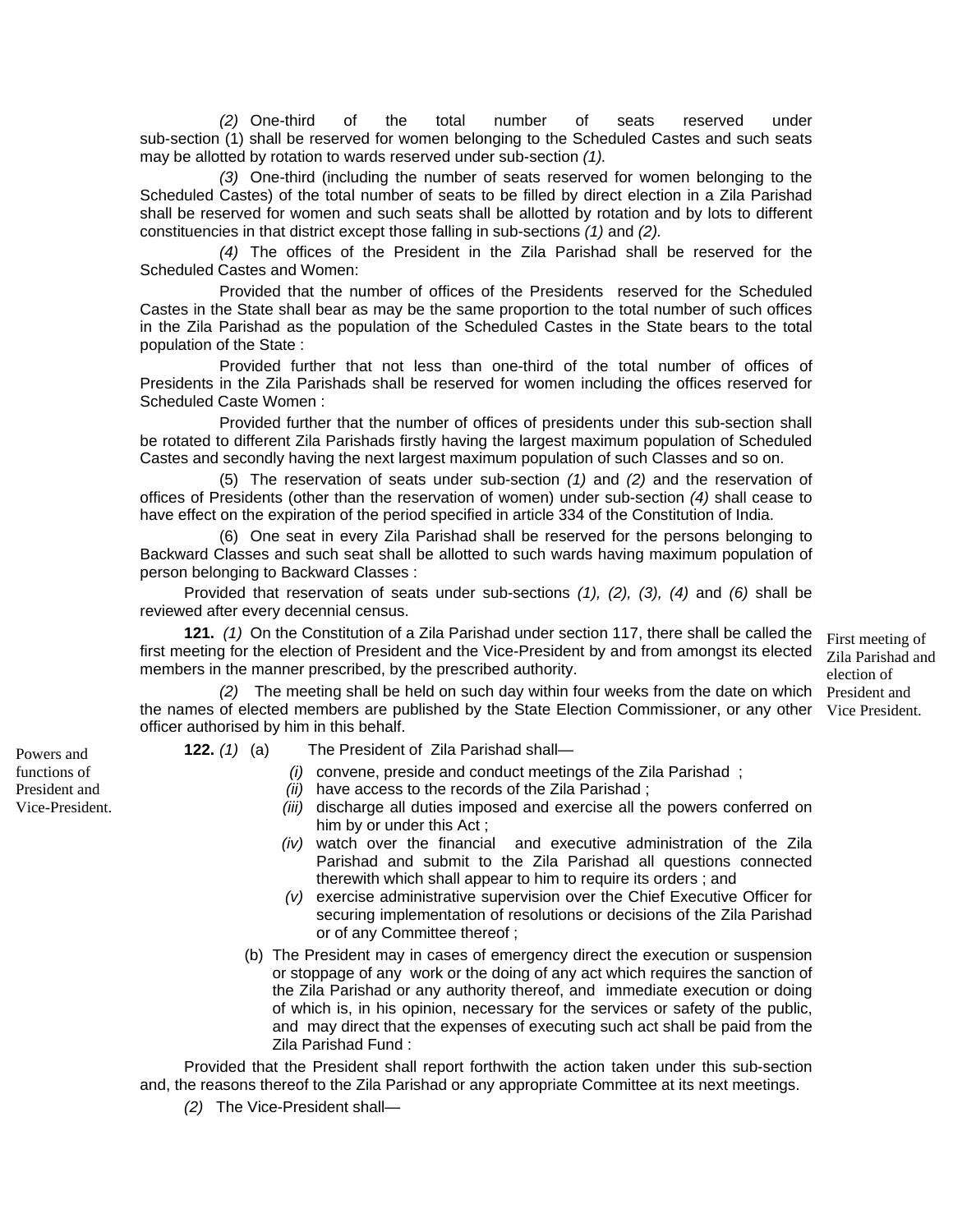- (a) in the absence of the President, preside at the meetings of the Zila Parishad ;
- (b) exercise such of the powers and perform such of the duties of the President, as the President from time to time may, subject to the rules made by the Government in this behalf, delegate to him by an order in writing ;
- (c) pending the election of the President, or during the absence of the President, exercise the powers and perform the duties of the President.

**123.** *(1)* The term of the office of President and Vice-President of a Zila Parishad shall be five years unless sooner removed.

*(2)* If by a resolution passed against the President or Vice-President, as the case may be, two-third of the total number of its elected members of the Zila Parishad decide at a meeting convened by the prescribed authority in the manner prescribed, that the President or Vice-President, as the case may be, shall vacate the office and in such case the Zila Parishad shall elect the new President or Vice-President as the case may be, as specified in section 121 of this Act :

Provided that no such meeting shall be convened before the expiry of one year from the date on which the election of the President or the Vice-President, as the case may be, was notified, and after the expiry of such period, whenever such a meeting is convened during his term of office and the proposal for vacating the office fails, no further meeting shall at any time thereafter be convened for considering a similar proposal against the President or Vice-President unless a period of at least one year intervenes between the last failure and the date on which such further meeting is convened.

**124.** *(1)* Any member of a Zila Parishad who during his term of office—

Leave of absence.

- (a) is absent for more than three consecutive months from the district unless leave not exceeding three months so as to absent himself has been granted by the Zila Parishad ; or
- (b) absents himself from four consecutive meetings of the Zila Parishad without the leave of the said Zila Parishad shall cease to be a member and his office shall be vacant and thereupon the Zila Parishad shall, as soon as may be, inform him that the vacancy has occurred.

*(2)* Any dispute as to whether a vacancy has or has not occurred under this section shall be referred for decision to the competent authority, whose decision shall be final :

Provided that such reference shall not be entertained if it is made after the expiry of fifteen days from the date on which the Zila Parishad informs under sub-section *(1)* to the member as to the vacancy .

*(3)* Whenever leave is granted under sub-section (1) to a member who is Vice-President, another member shall subject to the condition to which the election of the Vice - President, so absenting himself was subject, be elected to perform all the duties and exercise all the powers of a Vice-President during the period for which leave is granted.

**125.** *(1)* On the election of a new President, Vice-President or a Member, the outgoing President, Vice-President or a Member shall forthwith handover charge of his office to such new President, Vice-President, or a Member, as the case may be.

*(2)* If the outgoing President, Vice-President or a member fails or refuses to handover charge of his office as required under sub-section *(1),* the Government or any authority empowered by the Government in this behalf may, by order in writing, direct the President, the Vice-President or a member, as the case may be, to forthwith handover the charge of his office and all papers and property, of the Zila Parishad, if any, in his possession as such President, Vice-President or a member to the new President, Vice President or a member.

*(3)* If the outgoing President, Vice-President or a member to whom a direction has been issued under sub-section *(2)* does not comply with such direction, the Government may take steps to recover all papers and property of the Zila Parishad, if any, in the possession of such President, Vice-President or a member and for that purpose the Government may authorize any officer to issue a search warrant and exercise all such powers with respect thereto as may be

Penalty for refusal to handover charge to new President, Vice-President or member.

Term of the office of President and Vice-President and Motion of no-confidence against President and Vice-President.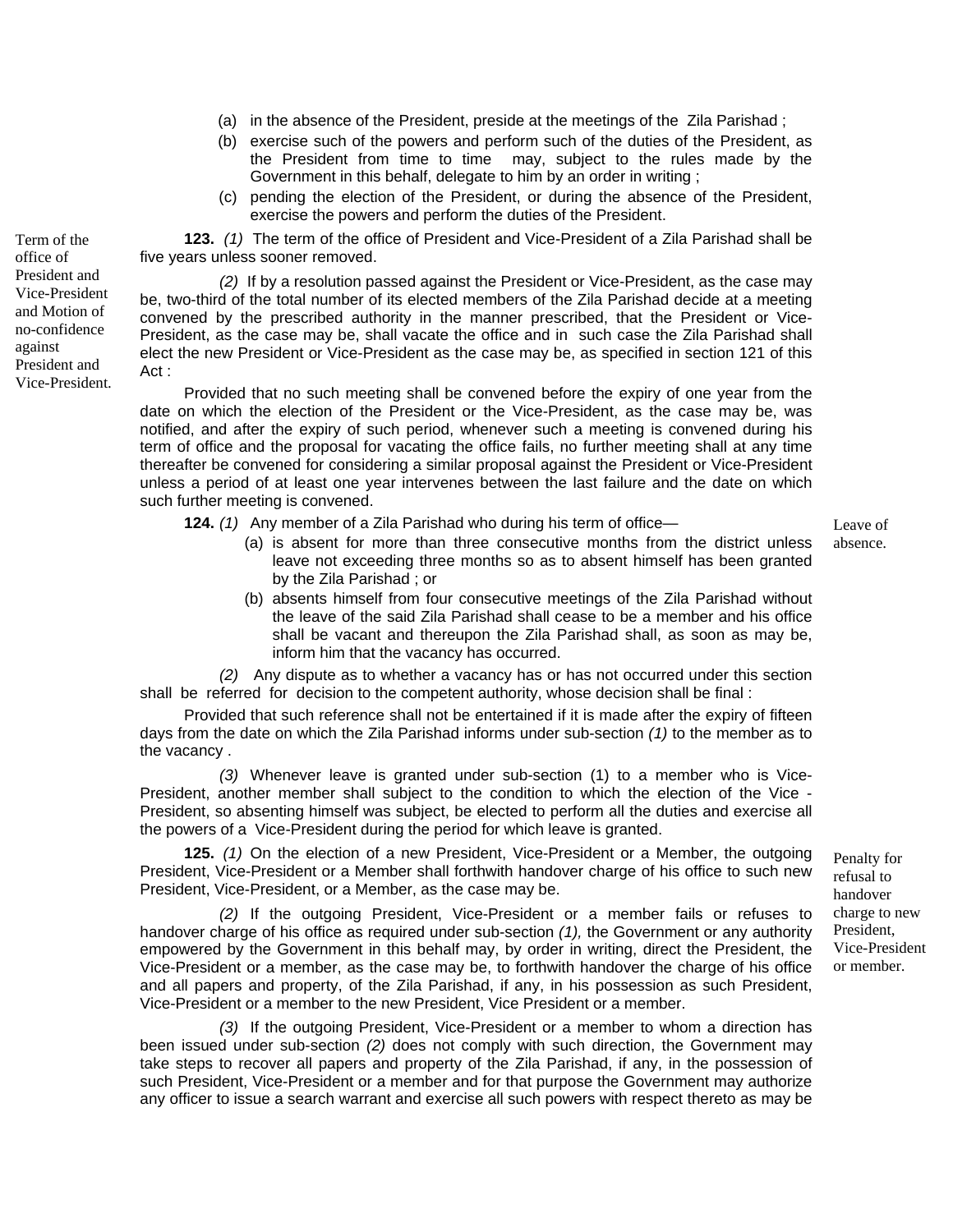lawfully exercised by a Magistrate under the provisions of Chapter VII of the Code of Criminal Procedure, 1973. The papers and property so recovered shall be handed over to the new President, Vice-President or a member, as the case may be.

*(4)* If the outgoing President, Vice-President or a member to whom a direction has been issued under sub-section *(2)*, does not comply with such direction, except for reasons beyond his control, he shall, on conviction , be punished with simple imprisonment for a term which may extend to one month or with fine which may extend to five hundred rupees, or with both.

# CHAPTER XIV

# **CONDUCT OF BUSINESS**

Meetings. **126.** A Zila Parishad shall ordinarily meet at least six times in each year for the

transaction of its business and not more than two months shall be allowed to lapse between any two successive meetings.

**127.** *(1)* A meeting of a Zila Parishad shall be either ordinary or special.

*(2)* Any business may be transacted at an ordinary meeting unless required by this Act or the rules made there under to be transacted at a special meeting. The date of every meeting, except the meeting referred to in sections 121 and 123 shall be fixed by the President, or, in his absence by the Vice-President. Notice of every meeting specifying the date, time and place thereof and the business to be transacted thereat shall be dispatched to every member of the Zila Parishad and exhibited at the office of the Zila Parishad not less than ten days before an Quorum. ordinary meeting and four days before a special meeting.

**128.** For the transaction of business at a meeting of a Zila Parishad, the quorum shall be—<br>Power of

*(a)* if it is an ordinary meeting, one-third ; and

*(b)* if it is special meeting, one-half, of the member of members actually serving for the time being.

**129.** The President or in his absence the Chief Executive Officer may, whenever he thinks fit and shall on a requisition made in writing by not less than one-third of the total members of the Zila Parishad, convene a special meeting within two weeks of the receipt of the written requisition.

**130.** Any meeting of Zila Parishad may, with the consent of the majority of the members present, be adjourned to any other date but no business other than that left over at the adjourned meeting shall be transacted at the next following meeting.

1. Inserted by Haryana Act No. 19 of 1995.

2. Substituted by Haryana Act 14 of 2003.

**131.** *(1)* At every meeting of a Zila Parishad, the President if present, or in his absence, the Vice President, and if there be no President or Vice- President present, such one of its members, as the member present may elect, shall preside.

*(2)* Except as otherwise provided by this Act or the rules made there under, all questions coming up before any meeting of a Zila Parishad shall be decided by a majority of the members present and voting and, in case of any equality of votes, the authority presiding at the meeting shall have a second or casting vote:

Provided that in case of equality of votes at the meeting convened under sections 121 or 123 such authority shall not exercise the casting vote and the result shall be decided by drawing of lots.

*(3)* Notwithstanding anything contained in sub-section *(2)*, no person shall preside over any meeting at which question of his own election of office is under consideration.

*(4)* Any matter finally disposed of by a Zila Parishad shall not be reconsidered unless the recorded consent of not less than three fourths of its total members has been obtained thereto or unless or otherwise the Government has directed for its reconsideration.

**132.** *(1)* Minutes of the proceedings at each meeting of a Zila Parishad shall be drawn up and recorded in a book to be kept for the purpose and shall be signed by the authority presiding

Presiding authority of the meeting and decision by majority vote.

Record and publication of proceedings.

or special meeting.

President and Chief Executive Officer to call special meetings.

Adjournment.

Convening

of ordinary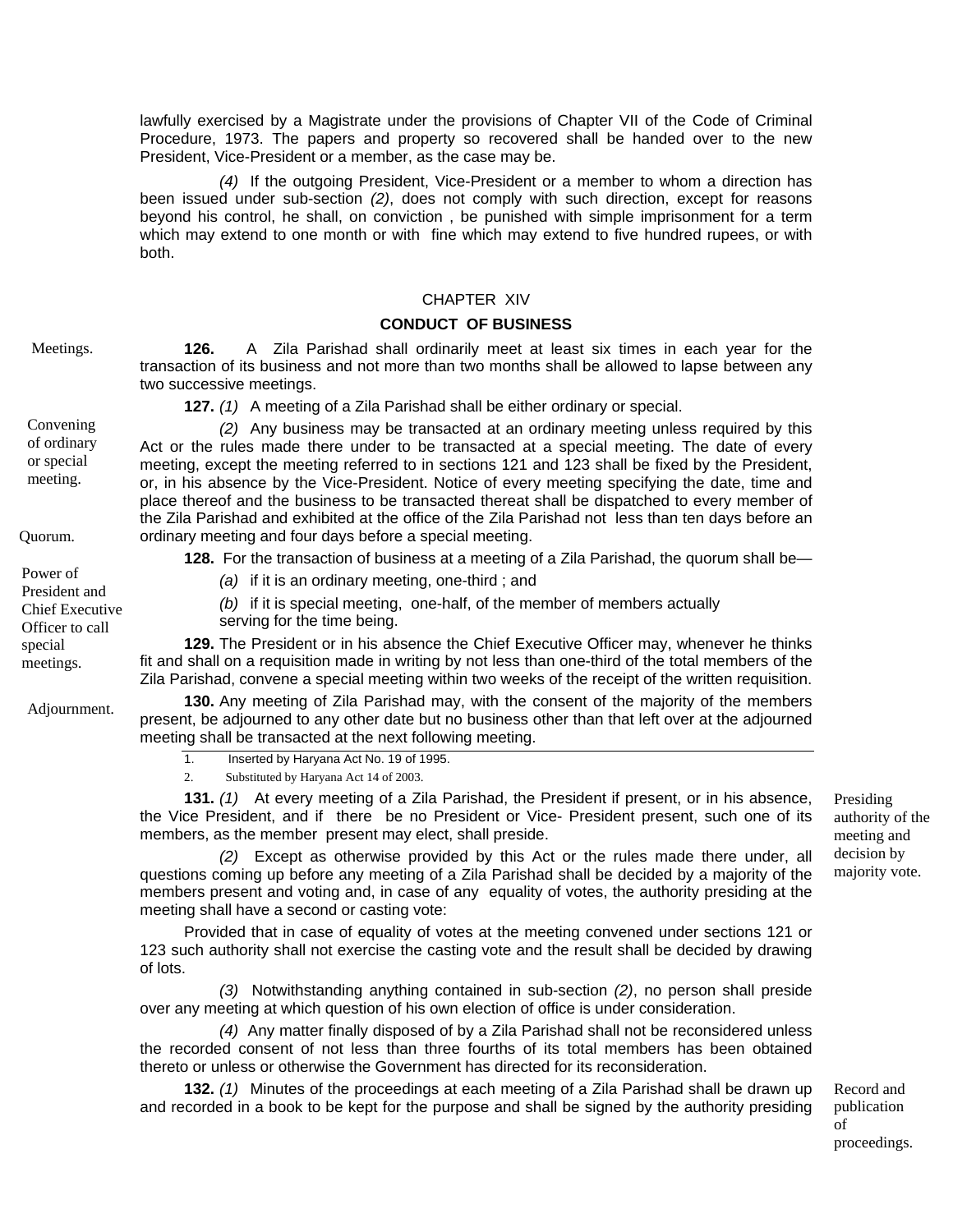at the meeting of the next ensuing meeting and shall be published in such manner as the Zila Parishad may, by bye-laws, direct and shall, at all reasonable times be open to inspection for any member of the Zila Parishad.

*(2)* A copy of every resolution passed at any meeting of a Zila Parishad shall, within three days from the date of meeting, be forwarded to the Government.

## CHAPTER XV

## **EXECUTIVE AUTHORITY AND SERVANTS OF THE ZILA PARISHADS**

**133.** (1) The Additional Deputy Commissioner <sup>1</sup>[or such other officer as the State Government may designate for this purpose] shall be *ex-officio* Chief Executive Officer of the Zila Parishad.

*(2)* The Government may also appoint an Accounts Officer and one or more Assistant Accounts Officers as may be required by the Zila Parishad.

 2*(3)* The Government shall post a Deputy Chief Executive Officer-cum-Secretary for each Zila Parishad from amongst the District Development and Panchayat Officers. However, the Government may designate one or more other officers of the Government working in the district offices as Deputy Chief Executive Officers.]

*(4)* The Government shall also post from time to time to work under every Zila Parishad such number of other officers and officials of the Government including any officers and officials appointed to such services from amongst persons employed by existing District Rural Development Agency as the Government considers necessary.

*(5)* Notwithstanding anything contained in this Act or any other law for the time being in force, the Government or any other officer or other authority authorised by it in this behalf shall have power to affect transfer of the officers and officials so posted either within the district or from one district to another district.

*(6)* The Government may constitute such services for each Zila Parishad as may be prescribed.

**134.** *(1)* Save as otherwise expressly provided by or under this Act, the Chief Executive Officer shall—

- (a) exercise all the powers specially imposed or conferred upon him or under this Act or under any other law for the time being in force ;
- (b) lay down the duties and supervise and control the officers and officials of, or holding office under the Zila Parishad in accordance with the rules made by the Government ;
- (c) supervise and control the execution of all works of the Zila Parishad and Panchayat Samitis including the control of Executive Officers within the jurisdiction of the district ;
- (d) take necessary measures for the speedy execution of all works and developmental schemes of the Zila Parishad ;
- (e) have custody of all papers and documents connected with the proceedings of the meeting of the Zila Parishad and its Committee;
- (f) Draw and disburse money out of the Zila Parishad Fund ;
- (g) Exercise such other powers and discharge such other functions as may be prescribed.

*(2)* The Chief Executive Officer shall attend every meeting of the Zila Parishad and shall have right to attend the meeting of any Committee thereof and to take part in the discussion but shall not have the right to move any resolution or to vote. If in the opinion of the Chief Executive Officer any proposal before the Zila Parishad is violative or inconsistent with the provisions of this Act or any other law or the rules or order made there under , it shall be his duty to bring the same to the notice of Zila Parishad .

Functioning powers and duties of Chief Executive Officer and other Officers.

Appointment of Chief Executive Officer and other staff.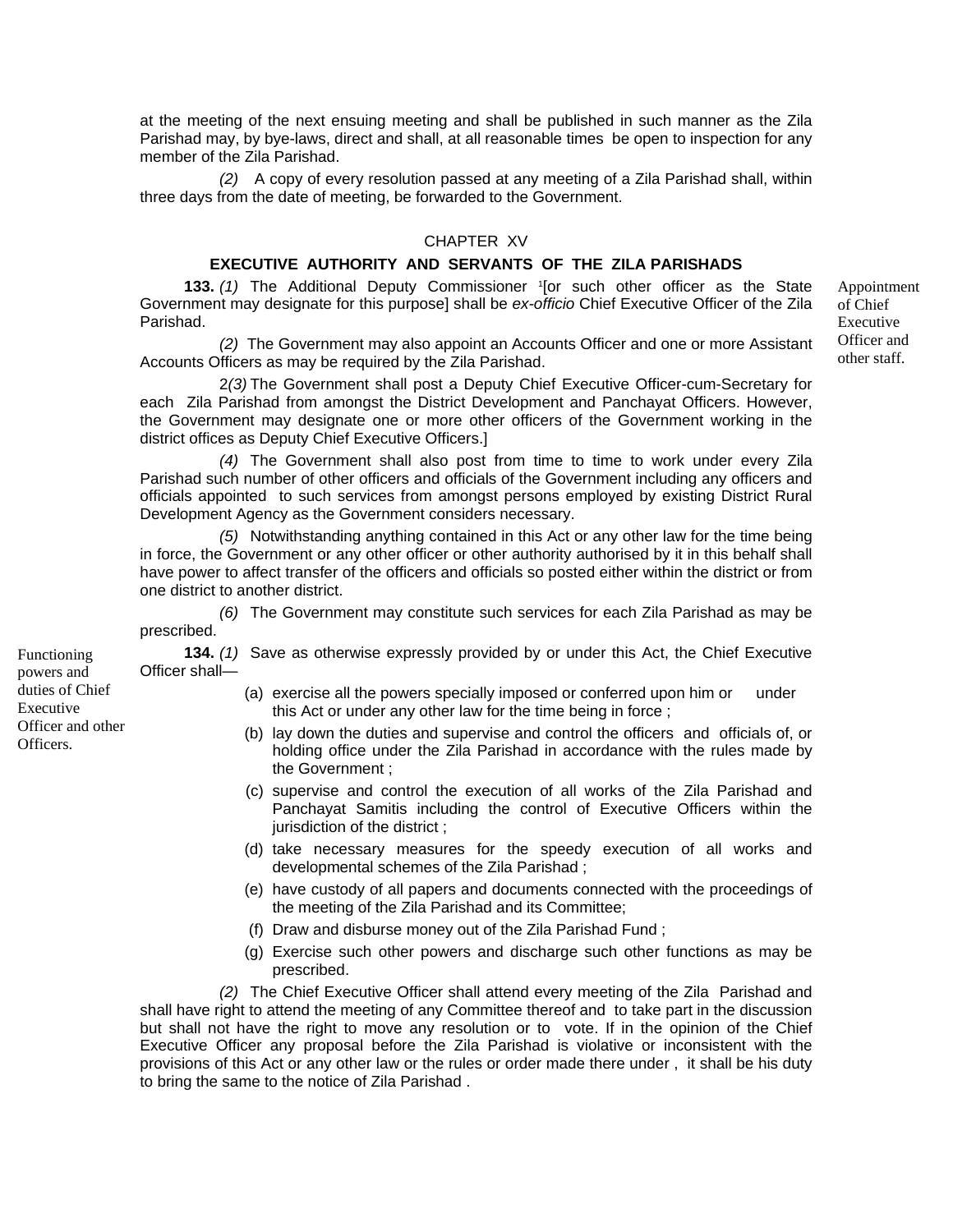*(3)* The Chief Executive Officer shall within fifteen days from the date of the meeting of the Zila Parishad or of any of its committees submit to the Government every resolution of the Zila Parishad or any of its Committees which in his opinion is inconsistent with the provisions of this Act or any other law and he shall not implement such resolution otherwise than as decided by the Government.

*(4)* The Accounts Officer shall advise the Zila Parishad in matters of financial policy and shall be answerable for all matters relating to the accounts of the Zila Parishad including the preparation of the annual accounts and budget.

(5) The Accounts Officer shall ensure that no expenditure is incurred execpt under proper sanction and in accordance with the provisions of this Act and the rules and regulations made thereunder and shall disallow any expenditure not warranted by the Act of the rules or regulations or for which no provision is made in the budget.

*(6)* The Deputy Chief Executive Officer-cum-Secretary shall assist the Chief Executive Officer in the performance of his duties.

**135.** *(1)* Every person in possession of money, accounts or other property pertaining to a Gram Panchayat or Panchayat Samiti or Zila Parishad shall on the requisition in writing of the Chief Executive Officer for this purpose, forthwith hand over such money or deliver up such accounts, records or other property to the Chief Executive Officer or the person authorised in the requisition to receive the same.

(2) The Chief Executive Officer may also take steps to recover any money due from records etc. any such person as arrears of land revenue, and for the purpose of recovering the accounts, records and other property pertaining to the Gram Panchayat or Panchayat Samiti or Zila Parishad and may issue a search warrant and exercise all such powers with respect thereto as may lawfully be exercised by the Magistrate under the provisions of Chapter VII of the Code of Criminal Procedure, 1973 (Central Act 2 of 1974).

*(3)* Every person knowing where any money, accounts, records or other property pertaining to a Gram Panchayat or Panchayat Samiti or Zila Parishad are concealed, shall be bound to give information of the same to the Chief Executive Officer..

*(4)* An appeal shall lie from an order of the Chief Executive Officer made under this section to the Commissioner of the Division whose decision shall be final.

**136.** *(1)* Subject to any direction issued by the Government in this behalf a Zila Parishad may require any officer of the Public Works, Education, Medical, Public Health, Agriculture, Cooperative, Industries and Animal Husbandry or other department of the Government serving in the district and also with the previous permission of the Chief Executive Officer concerned to attend any such meeting of such Zila Parishad and tender advice in respect of any matter which concerns the department to which such officer belongs and every such officer shall comply with such requisition.

*(2)* Where a Zila Parishad requires any such officer as aforesaid to perform any duty or execute any work, such officer shall, subject to any general or special order of the Government, perform such duty or execute such work.

## CHAPTER XVI

#### **DUTIES AND FUNCTIONS OF ZILA PARISHADS**

**137.** *(1)* A Zila Parishad shall advice, supervise and co-ordinate the functions of the Panchayat Samitis in the district.

 $(2)$  Without prejudice to the generality of the provisions of sub-section $(1)$ , a Zila  $\frac{1}{2}$  Zila Parishad. Parishad shall have power to—

- (a) give advice to Panchayat Samitis on its own motion or on the requirement of the Government or at the request of a Panchayat Samitis;
- (b) co-ordinate and consolidate development plans prepared in respect of Panchayat Samitis ;

functions of

Chief Executive Officer' s right to requisition

Power to call upon officers to tender advice etc.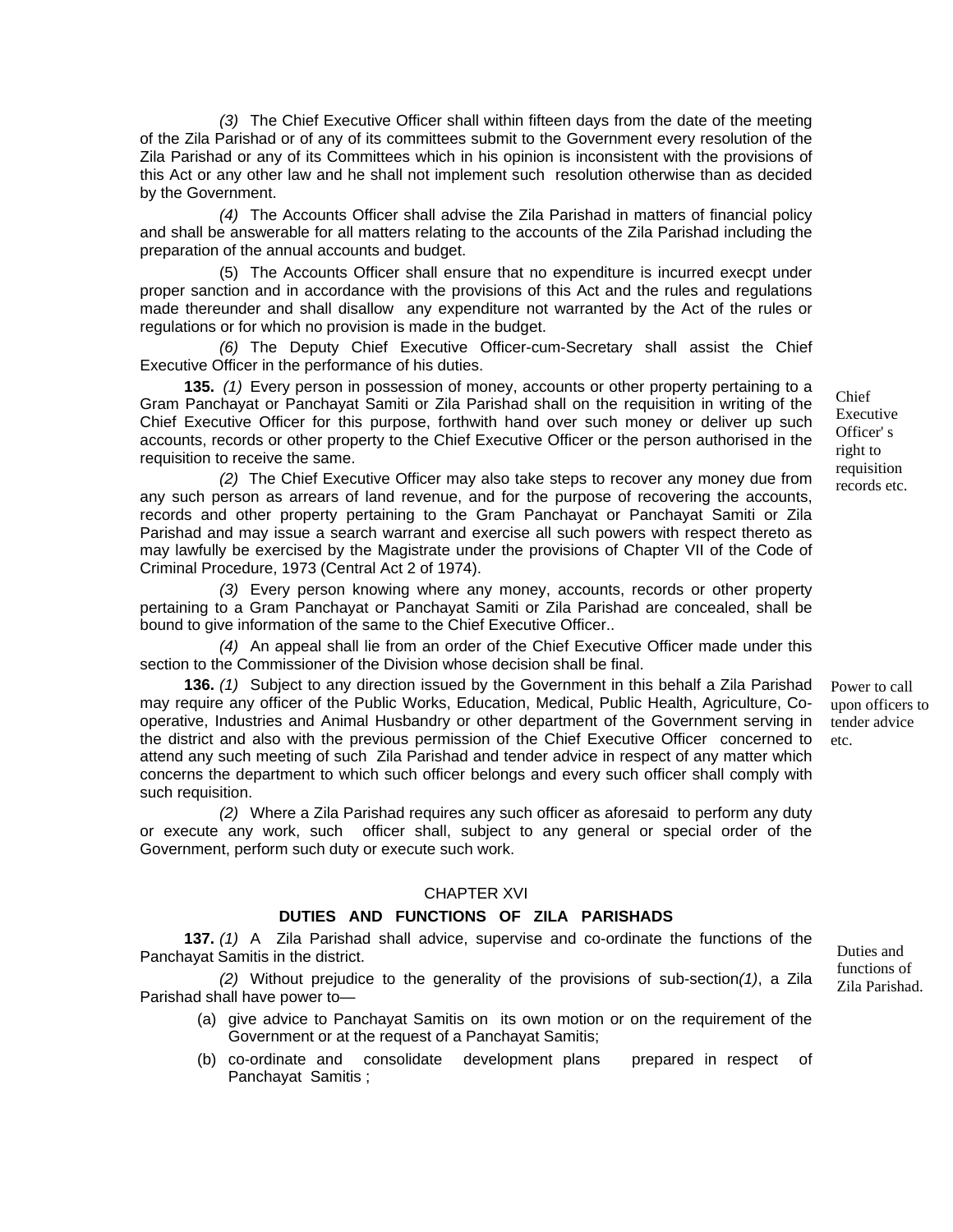- (c) secure the execution of plans, project, schemes or other works common to two or more Panchayat Samitis in the district ;
- (d) exercise and perform such other powers and functions in relation to any development programme as the Government may, by notification, confer on or entrust to it ;
- (e) advise Government on all matters relating to development activities and maintenance of services in the district, whether undertaken by Local Authorities or Government ;
- (f) advice Government on the allocation work among Gram Panchayats and Panchayat Samitis and co-ordinate their work ;
- (g) advice Government on matters concerning the implementation of any statutory or executive order specially referred to by the Government to the Zila Parishad ; and
- (h) examine and approve the budget of Panchayat Samitis in the manner laid down in section 102 of this Act.

 *(3)* The Zila Parishad may, with the prior approval of the Government, levy contribution from the funds of the Panchayat Samitis in the district.

*(4)* Notwithstanding anything contained to the contrary in this Act, a Zila Parishad shall, when required by the Government to do so, by an order in writing, exercise such supervision and control over the performance of all or any of the administrative functions of the Gram Panchayat and Panchayat Samiti within the district or any part thereof, as may be specified in the said order.

**138.** *(1)* It shall be lawful for a Zila Parishad to undertake upon such terms and conditions, as may be agreed upon, the construction, maintenance or repair of any work or the management of any institution on behalf of Government, any Local Authority, and Corporation incorporated under any law for the time being in force and owned and controlled by Government.

 *(2)* It shall be lawful for a Zila Parishad to tender on such terms and conditions, as may be agreed upon, technical advice and guidance to a Local Authority in respect of the construction of any work undertaken by such Local Authority.

**139.** *(1)* A Zila Parishad may constitute such Committees as it may deem necessary for executing its functions.

*(2)* The President of a Zila Parishad shall be the *ex- officio* Chairman of each such Committee.

*(3)* The Chief Executive Officer shall be the *ex- officio* Secretary of every such Committee.

**140.** *(1)* The Zila Parishad may frame regulations relating to elections of members of Committees, conduct of business therein and all other matters relating thereto.

*(2)* The Chairman of every Committee shall in respect of the work of that Committee be entitled to call for any information, return, statement or report from the officer of the Zila Parishad and to enter on and inspect any immovable property of the Zila Parishad or any work in progress concerning the Committee.

*(3)* Each Committee shall be entitled to require attendance at its meetings of any officer of the Zila Parishad who is connected with the work of the Committee. The Chief Executive Officer shall under instruction of the Committee issue notices and secure the attendance of the officer.

**141.** The Zila Parishad may, by notification, delegate to the Chief Executive Officer or other officer any of its powers conferred by or under this Act.

**142.** *(1)* A Zila Parishad shall have power to do all acts necessary for or incidental to the carrying out of the functions entrusted or delegated to it and, in particular, and without prejudice to the foregoing powers, to exercise all powers specified under this Act.

Procedure of Committees.

Parishad. General Powers

Delegation of powers by Zila

of Zila Parishad.

Powers of Zila Parishad to undertake works etc. on behalf of Government and to tender technical advice.

Committees.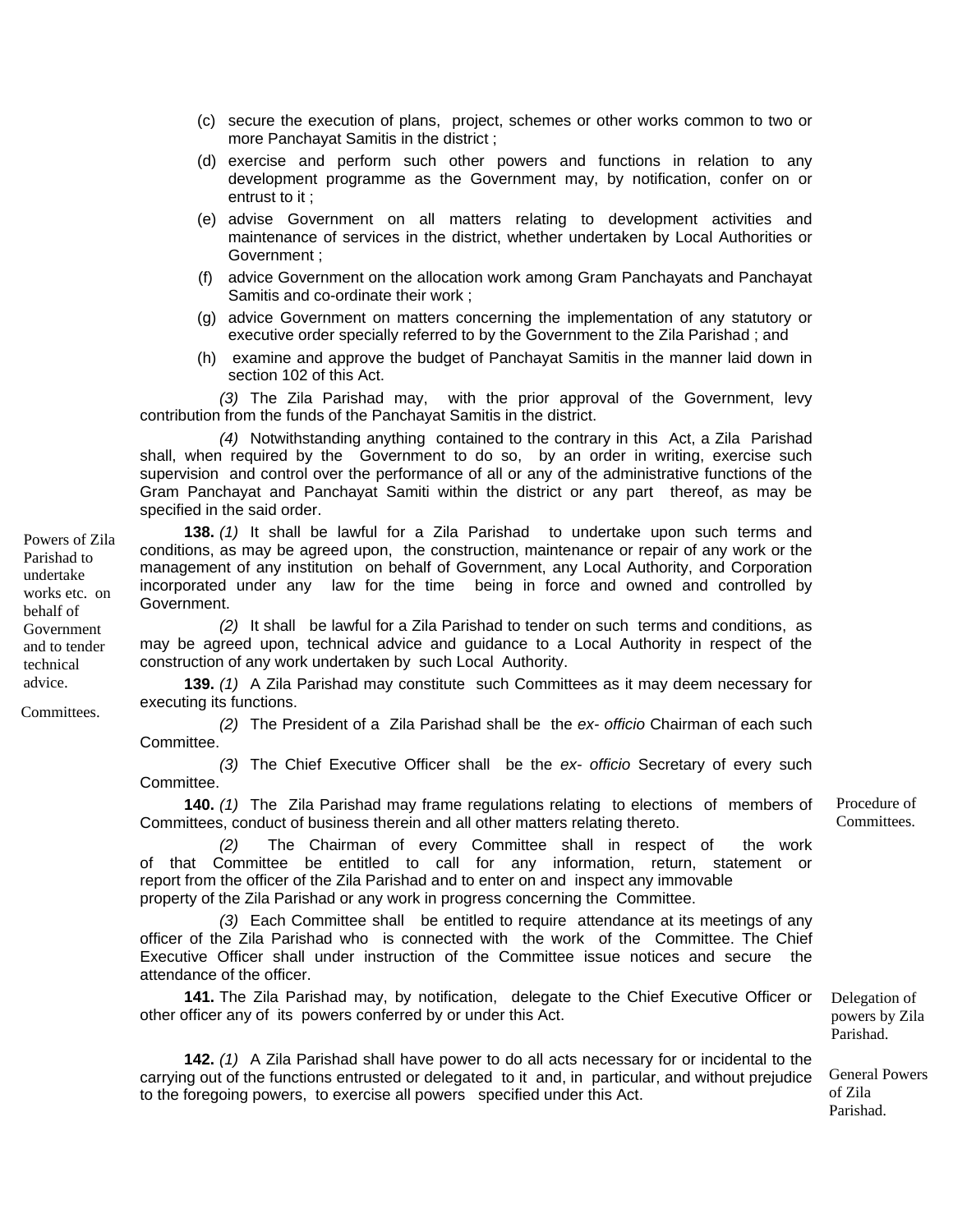*(2)* Subject to the general or special orders of the Government, a Zila Parishad

may—

- (a) incur expenditure on education or medical relief outside its jurisdiction ;
- (b) provide for carrying out any work or measures likely to promote the health, safety, education, comfort, conveniences, social, economic or cultural well being of the inhabitants of the district ;
- (c) contribute to associations of all over India, State or Inter-state level, concerned with the promotion of local Government and to exhibitions, seminars and conferences within the district related to the activities of Gram Panchayat, Panchayat Samiti and Zila Parishad ; and
- (d) render financial or other assistance to any person for carrying on in the district any such activity which is related to any of the functions of the said bodies.

**143.** *(1)* The Chief Executive Officer shall execute contracts or agreements on behalf of the Zila Parishad in respect of matters which he is empowered to carry out under the provisions of this Act. He may execute such contract or agreement on behalf of the Zila Parishad up to such amount or value of contract or agreement as may be specified by the Government from time to time. In all other cases he shall execute a contract or agreement only with the prior sanction of the Zila Parishad.

*(2)* Every contract or agreement entered into on behalf of the Zila Parishad shall be binding on the Zila Parishad only if the said contract or agreement is executed in accordance with the provisions of this section.

## CHAPTER XVII

# **PROPERTY, FINANCE AND TAXATION**

Zila Parishad. **144.** *(1)* In addition to the movable or immovable property acquired by a Zila Parishad, the following shall vest in the Zila Parishad, namely :—

- (a) every building or other work constructed by a Zila Parishad out of the Zila Parishad Fund with or without the Government assistance or other conditions ;
- (b) any land or property vesting in the Government when transferred to a Zila Parishad by the Government for public purposes on such terms and conditions as the Government may impose ;
- (c) any land or other property vesting in any other Panchayat, when transferred to the Zila Parishad by that Panchayat for the purposes of this Act ;
- (d) all lands and other immovable property other than roads, civil dispensaries and hospitals, veterinary dispensaries and hospitals and school buildings, devolved on Government on the abolition of Zila Parishad by the Punjab Panchayat Samitis and Zila Parishads (Haryana Amendment) Act, 1973 (Haryana Act No. 22 of 1973) and other movable property such as moneys deposited in Personal Ledger Account or Banks of erstwhile Zila Parishad, shall revest in Zila Parishad.

*(2)* All suits, prosecutions and other legal proceedings instituted or which might have been instituted by or against Government in respect of the property referred to in clause *(d)*of sub-section *(1)* ,immediately before the commencement of this Act in relation to any matter may be continued or instituted by or against the Zila Parishad concerned.

*(3)* Notwithstanding that any immovable property vests in a Zila Parishad no lease, sale or other transfer thereof shall be valid unless it has been made with the previous sanction of the Government :

Property of

Mode of making contracts.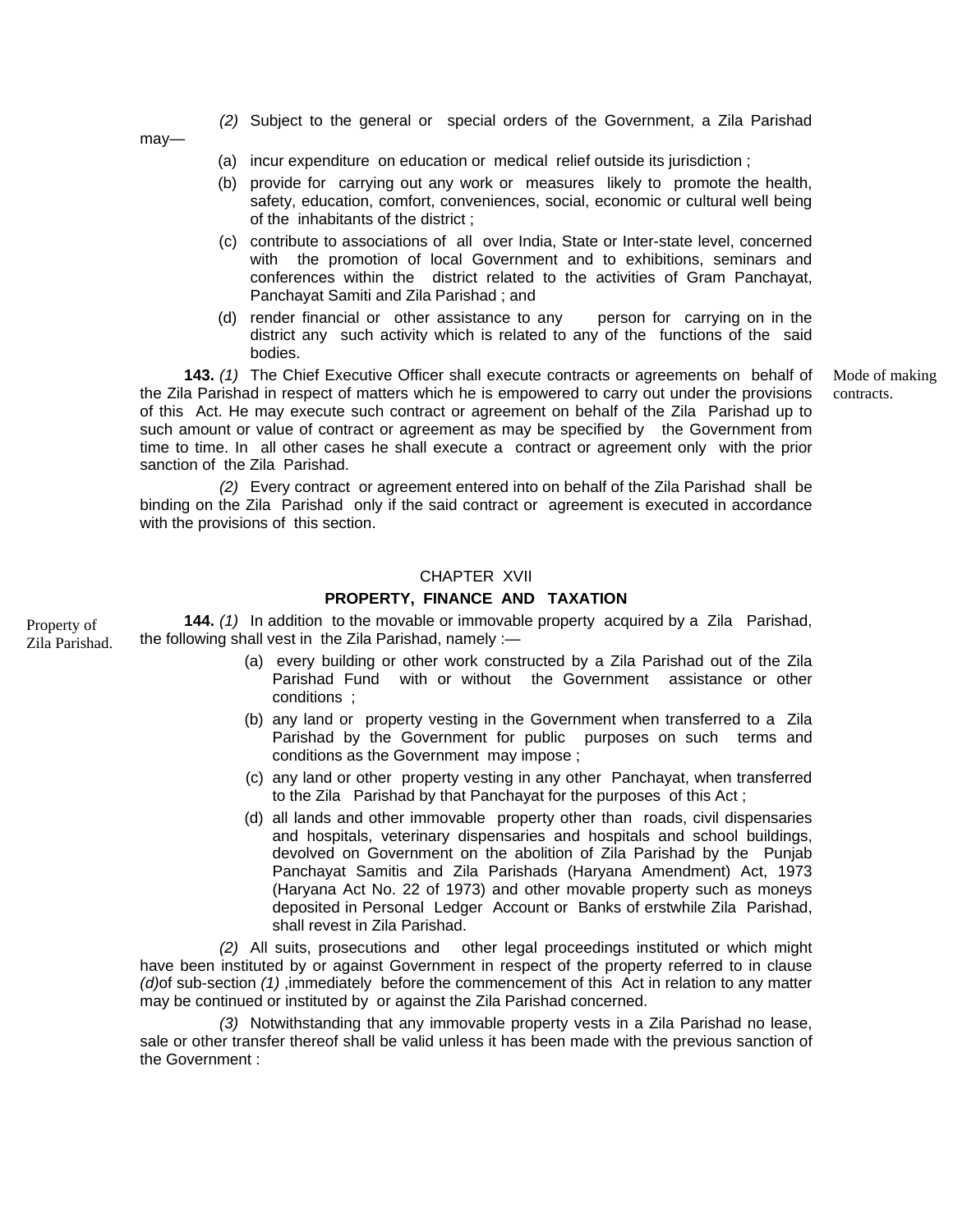Provided that in the case of a lease of immovable property other than the property referred to in clause *(b)* of sub-section *(1)* , no such previous sanction shall be necessary, if the period of lease does not exceed three years.

**145.** *(1)* There shall be in each Zila Parishad a fund which shall be called a Zila Parishad <br>Eund

Fund.

- *(2)* The following shall be paid into and form part of the Zila Parishad Fund, namely :—
	- (a) the proceeds of any tax, cess, toll or fee imposed under this Act;
	- (b) the sale proceeds of all dust, dirt, dung, refuse or carcasses of animals, except in so far as any person is entitled to the whole or a portion thereof ;
	- (c) 5% to 10% of the funds allotted to a district as grant-in-aid by the Government under plan scheme to Development and Panchayats Department;
	- (d) all sums received by way of loans from the State Government or otherwise;
	- (e) all sums received by way of gift or contribution by the Zila Parishad ;
	- (f) the income or proceeds of any property vesting in the Zila Parishad;
	- (g) the sum realized by way of rent or penalty otherwise than as the amount of any fine in a criminal case.

**146.** *(1)* All property vested in a Zila Parishad under this Act and all funds received by it in accordance with the provisions of this Act, and all sums accruing to it under the provisions of any law for the time being inforce,shall be applied subject to the provisions and for the purposes of this Act and all such sums and funds shall be kept in such custody as may be prescribed.

*(2)* Any surplus fund in the hands of a Zila Parishad which may not be required for current charges may be invested in such manner as may be prescribed.

*(3)* In the case of any loan taken by a Zila Parishad the payment of the principal and the interest thereon shall be a first charge on its funds.

**147.** Subject to general direction and control of the Government, a Zila Parishad may, with the prior approval of the Government, impose any tax which the Legislature of the State has power to impose under the Constitution of India.

**148.** *(1)* A Zila Parishad may, at a special meeting, pass a resolution to propose the imposition of any tax under section 147 of this Act.

(2) When a resolution referred to in sub-section (1) has been passed, a Zila Parishad taxes. shall publish a notice defining the class of persons and description of property proposed to be taxed, the amount or rate of the tax to be imposed and the manner of assessment to be adopted.

*(3)* Any person likely to be affected by the proposed tax and objecting to the same may within thirty days from the publication of the notice , send his objection in writing to the Zila Parishad and the Zila Parishad shall at a special meeting take his objection into consideration.

*(4)* If no objection is received within the said period of thirty days , or the objection received is considered to be unacceptable, the Zila Parishad shall submit its proposal to the Government with the objection, if any, which have been received along with its decision thereon.

*(5)* On receiving the proposal under sub-section *(4)* , the Government may within a period of thirty days, sanction or refuse to sanction it or return it to the Zila Parishad for further consideration

*(6)* If it has been taken by the Government under sub-section*(5)* that the proposed tax is to be imposed as originally proposed or as proposed after further consideration, the Government shall take action in accordance with the provisions of sub-section *(5) .*

*(7)* A notification for the imposition of a tax under this Act shall be conclusive evidence that the tax has been imposed in accordance with law.

Power of Taxation.

Application of Zila Parishad Fund.

imposing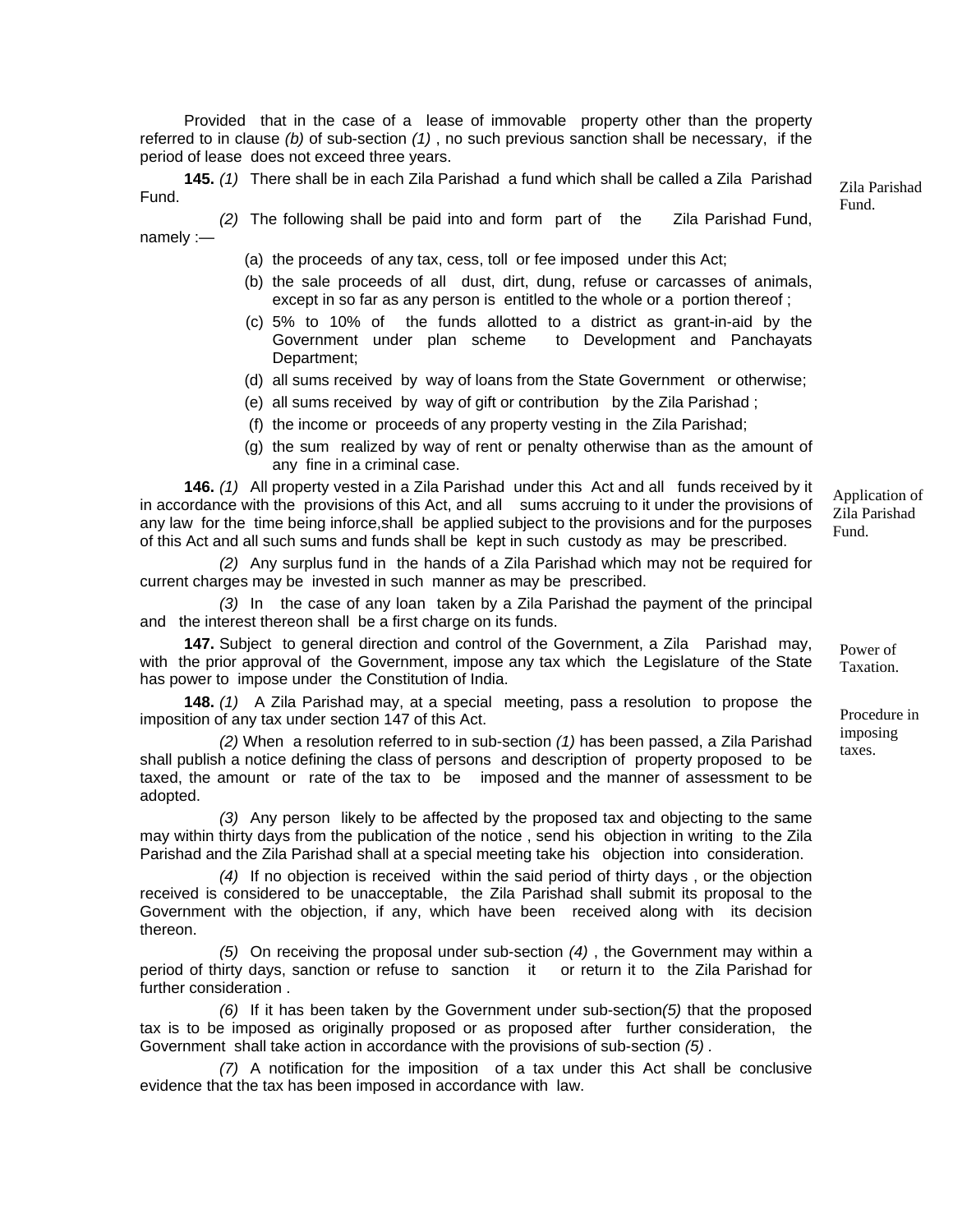**149.** With the previous sanction of the Government and subject to the general direction Levy of fees.<br>and control by the Government , a Zila Parishad may --

*(i)* levy fee for the use of or benefits derived from :--

;

- (a) public hospitals, dispensaries, schools, serais, markets, rest houses and other public institutions ;
- (b) the supply, storage and preservation of water for drinking, bathing and agricultural purposes ; and

Taxes how to be assessed Taxes how to be assessed (c) preservation and reclamation of soil and drainage and reclamation of swamps and collected.

> *(ii)* fix fees at fairs, agricultural shows and industrial exhibitions held under its authority.

**150.** The Government may, by notification, determine, the persons by whom the cess or any tax imposed under this Act shall be assessed and collected and make rules for the assessment and collection of the cess or tax and direct in what manner persons employed in the assessment or collection thereof shall be remunerated.

**151.** The Government may, by notification, direct in how many installments and at what times any cess or tax leviable under this Act shall be payable.

Budget. **152.** *(1)* Every Zila Parishad, shall, at such time and in such manner as may be prescribed, prepare in each year a budget of its estimated receipts and disbursements for the following year and submit it to the Government.

> *(2)* The Government may, within sixty days either approve the budget or return it to the Zila Parishad , for such modifications to be made as deemed fit and the budget shall be resubmitted by the Zila Parishad within sixty days after making the modifications for approval of the Government. If the approval of the Government is not received by the Zila Parishad by the last day of the year, the budget shall be deemed to be approved by the Government.

> *(3)* No expenditure shall be incurred unless the budget is approved by the Government.

*(4)* The Zila Parishad may prepare in each year a supplementary estimate providing for any modifications of its budget and may submit it to the Government for approval in such manner as may be prescribed.

**153.** A Zila Parishad shall keep such accounts in such manner as may be prescribed.

**154.** *(1)* The audit of the accounts of the Zila Parishad shall be carried out by the authority as may be prescribed by the Government and a copy of the audit note shall be forwarded to the Zila Parishad within one month of the completion of the audit.

*(2)* On receipt of the audit report referred to in sub-section (1), the Zila Parishad shall either remedy any defect or irregularities which have been pointed out in audit and send, to the Government within three months, an intimation of its having been done so or shall, within the said period, supply further explanation to the prescribed authority in regard to such defects or irregularities as it may wish to give.

# CHAPTER XVIII

# **SUPERVISION OF ZILA PARISHAD**

**155.** The Government or any other officer appointed in this behalf by orders, may--

- (i) inspect the offices or premises of or works taken up by Zila Parishad and for this purpose examine or cause to be examined the books of the accounts, registers and other documents concerned and the Zila Parishad shall comply with the instructions or directions issued after such inspection ;
- (ii) call for any return, statement, account or report which the Government or any other officer appointed in this behalf, may think fit to require the Zila Parishad to furnish.

Power of inspection and supervision.

Instalments of

**Accounts** 

taxes.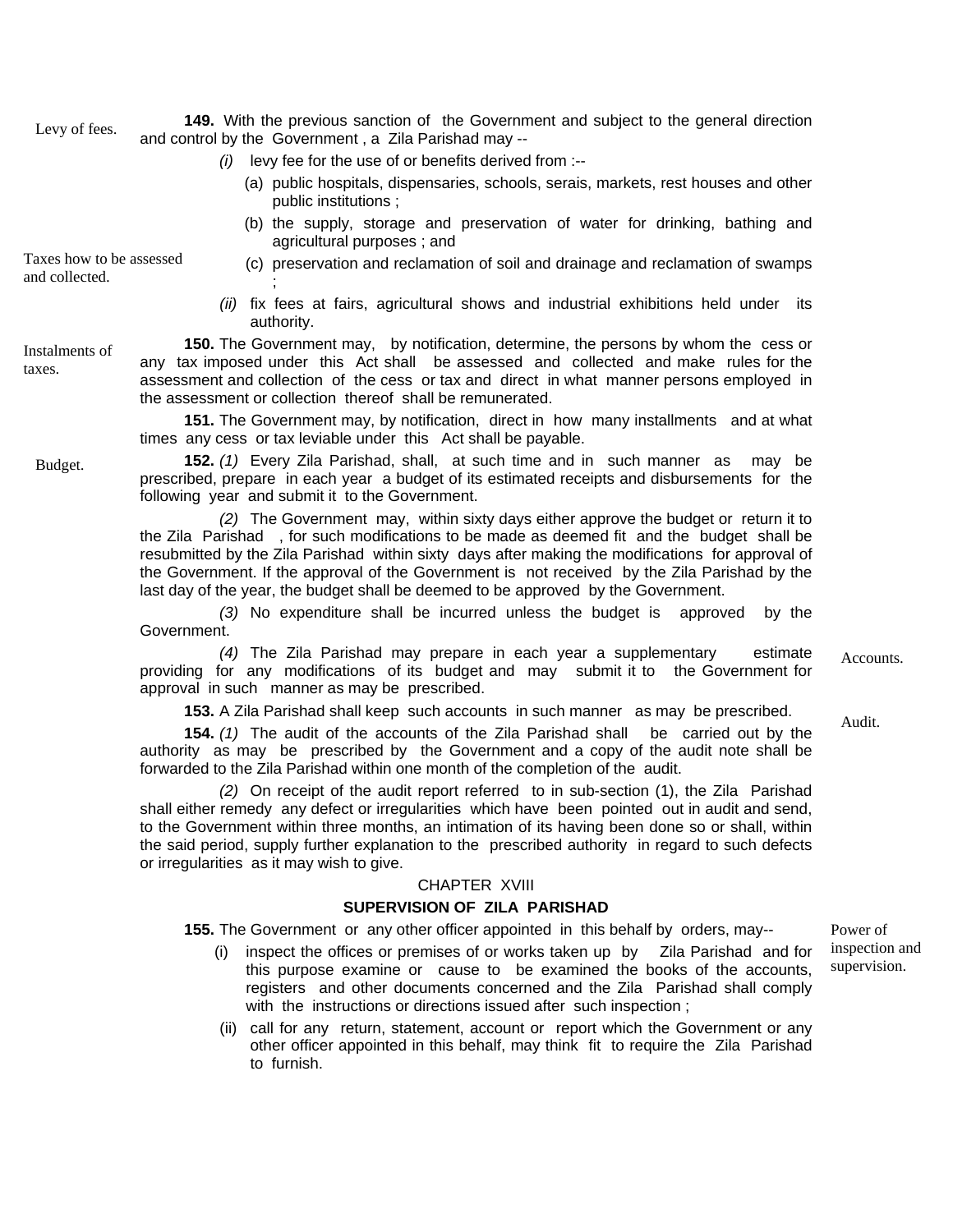**156.** *(1)* The Government or any other officer appointed in this behalf, may inspect works or development schemes under the control of Parishad and also to inspect the relevant records pertaining to such works or development scheme in the manner prescribed.

(2) The scope of such inspection may cover technical aspects including feasibility, inspections. economic liability, the technical quality of the work and the expenditure being incurred .

*(3)* The notes of inspections shall be forwarded to the Chief Executive Officer for appropriate action.

**157.** *(1)* When the Government is informed that a Zila Parishad has made default in performing any duty imposed on it, by or under this Act, or by or under any law for the time being in force, and if satisfied, after due inquiry that the Zila Parishad has failed in performance of such duty, it shall fix a period for the performance of that duty :

Provided that no such period shall be fixed unless the Zila Parishad is given an  $\frac{\text{volume}}{\text{dutes}}$ opportunity to show cause why such an order shall not be made.

 *(2)* If at any time the Zila Parishad fails to comply with the orders under sub-section (1), the Government may appoint a person to perform it, and direct that the expense of performance shall be paid by the defaulting Zila Parishad within such period as the Government may fix.

**158.** *(1)* If, in the opinion of the Government a Zila Parishad exceeds or abuses its powers or is incompetent to perform or makes persistent defaults in the performance of the duties imposed on it or functions entrusted to it under any provision of this Act or under any other law for the time being in force, or the rules or fails to obey any order made under this Act by the Government or any officer authorised by it, under this Act or persistently disobeys any of such orders, the Government may, after enquiry and after giving the Zila Parishad an opportunity of rendering an explanation, by issuing order in the Official Gazette dissolve such Zila Parishad.

*(2)* When a Zila Parishad is dissolved under sub-section *(1)* all members of the Zila Parishad shall from the date specified in the order, vacate their office as such members.

*(3)* When the Zila Parishad is dissolved, it shall be reconstituted in the manner provided in this Act and the persons vacating the offices on its dissolution shall be eligible for re-election.

- *(4)* If a Zila Parishad is dissolved :--
	- (a) all the powers and duties of the Zila Parishad shall during the period of dissolution be exercised and performed by such person or persons as the Government may, from time to time, appoint in that behalf ;
	- (b) all property vested in the Zila Parishad shall during the period of dissolution vest in the Government.

**159.** The Government may, by an order in writing, cancel any resolution passed by a Zila Parishad or a Committee thereof, if, in its opinion, such resolution-

- (a) is not legally passed ; or
- (b) is in excess or abuse of the powers conferred by or under this Act or any other law ; or
- (c) is contrary to the interests of the public or likely to cause waste or damage of Zila Parishad Fund or of the property of a Zila Parishad; or
- (d) on its execution is likely to cause danger to human life, health or safety or is likely to lead to a riot or affray :

Provided that the Government shall before taking such action, give the Zila Parishad or a Committee an adequate opportunity to be heard.

**160.** *(1)* (a) The Government may suspend any President or Vice-President or member, as the case may be, where a case against him/her in respect of any criminal offence is under investigation, inquiry or trial and if, in the opinion of the Government , the charge made,

Suspension and removal of President, Vice-President and member.

Power to cancel or suspend resolutions of Zila Parishad.

Dissolution of Zila Parishad.

Technical supervisions and

Defaults of Zila Parishad in per-

formance of its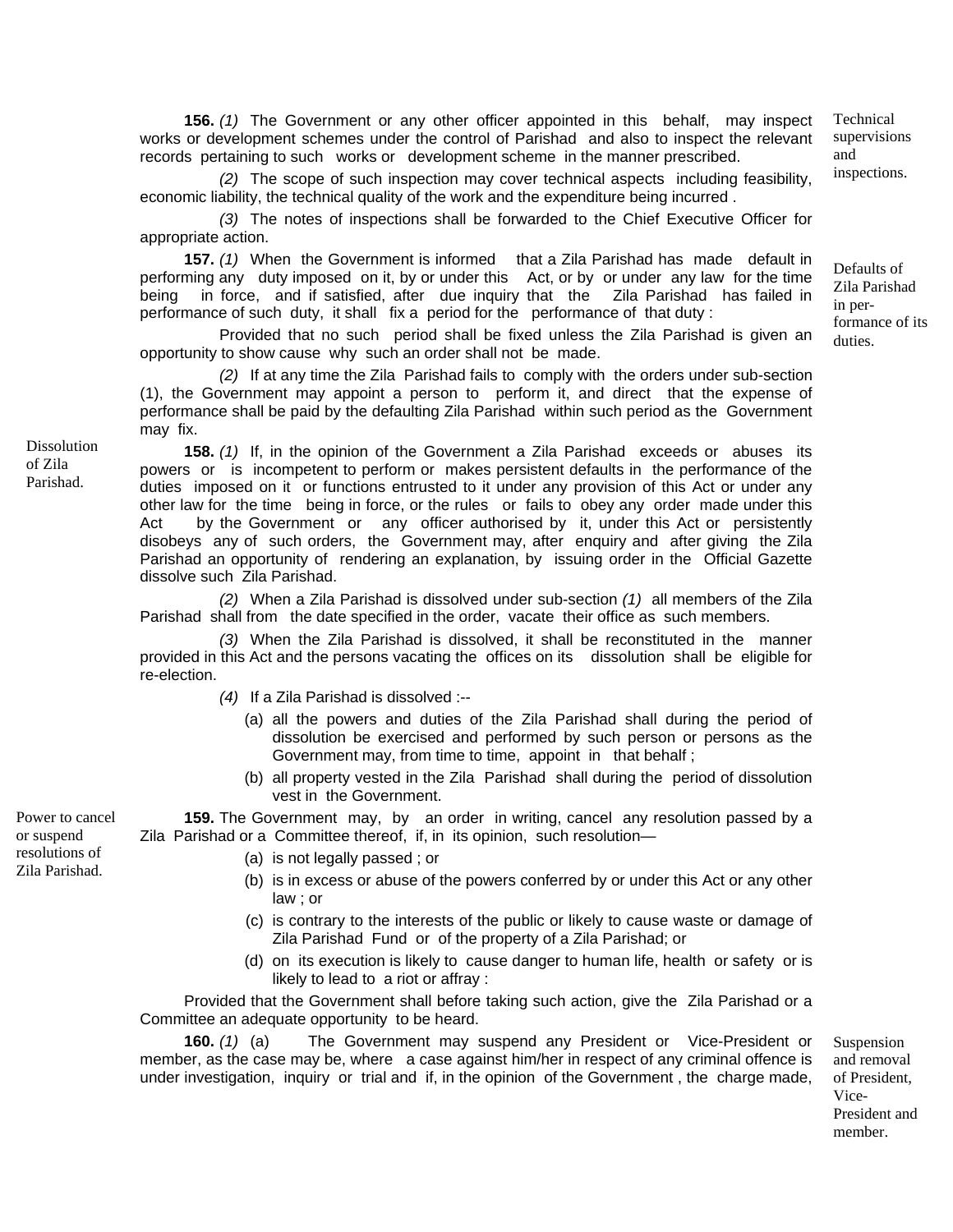or proceedings taken against him/her are likely to embarrass him/her in the discharge of duties or involves moral turpitude or defect of character ;

(b) The Government may, during the course of enquiry suspend any President or Vice- President or member, as the case may be, for any of the reasons mentioned in sub-section *(2)* for which he can be removed after giving him adequate opportunity ;

Any President or Vice-President or member, as the case may be, suspended under this sub-section shall not take part in any act or proceeding of the Zila Parishad or a committee during the period of his suspension and shall hand over the records, money or any other property of the Zila Parishad in his possession or under his control to --

*(i)* Vice-President, if he is President ;

 *(ii)* President, if he is Vice-President ; and

 *(iii)* if both the President and Vice-President are suspended, to a member commanding majority in the Zila Parishad :

Provided that the suspension period of a member, Vice-President or President, as the case may be, shall not exceed six months from the date of issuance of suspension order.

*(2)* The Government may , after such inquiry as it may deem fit and after giving an opportunity to a President or a Vice-President or a member, as the case may be, to show-cause against the action proposed to be taken against him, by order in writing, remove him from his office--

- (a) if after his election he is convicted by a criminal court for an offence involving moral turpitude and punishable with imprisonment for a period of more than six months ;
- (b) if he was disqualified to be member of the Zila Parishad at the time of his election ;
- (c) if he incurs any of the disqualifications mentioned in section 175 after his election as member of the Zila Parishad ;
- (d) if he absents himself for more than four consecutive, ordinary meeting of the Zila Parishad without the leave of the Zila Parishad or is absent from the Zila Parishad area for more than three consecutive months ;
- (e) who has been guilty of misconduct in the discharge of his duties and his continuance in the office is undesirable in the public interest.<br>Preparation of

(3) A person who has been removed under sub-section (2) may be disqualified for re-<br>list of voters. election for such period as may be specified in the order but not exceeding six years.

2. Subs. by H.A. 26 of 2004.

*(4)* Any President or Vice-President or member, as the case may be, removed under sub-section *(2)* shall hand over the records, money or any other property of the Zila Parishad in his possession or under his control to--

- *(i)* Vice-President, if he is President ;
- *(ii)* President, if he is a Vice-President ;
- *(iii)* if both the President and Vice-President are removed, to a member commanding majority in the Zila Parishad.

<sup>1.</sup> Subs. by H.A. 14 of 2003.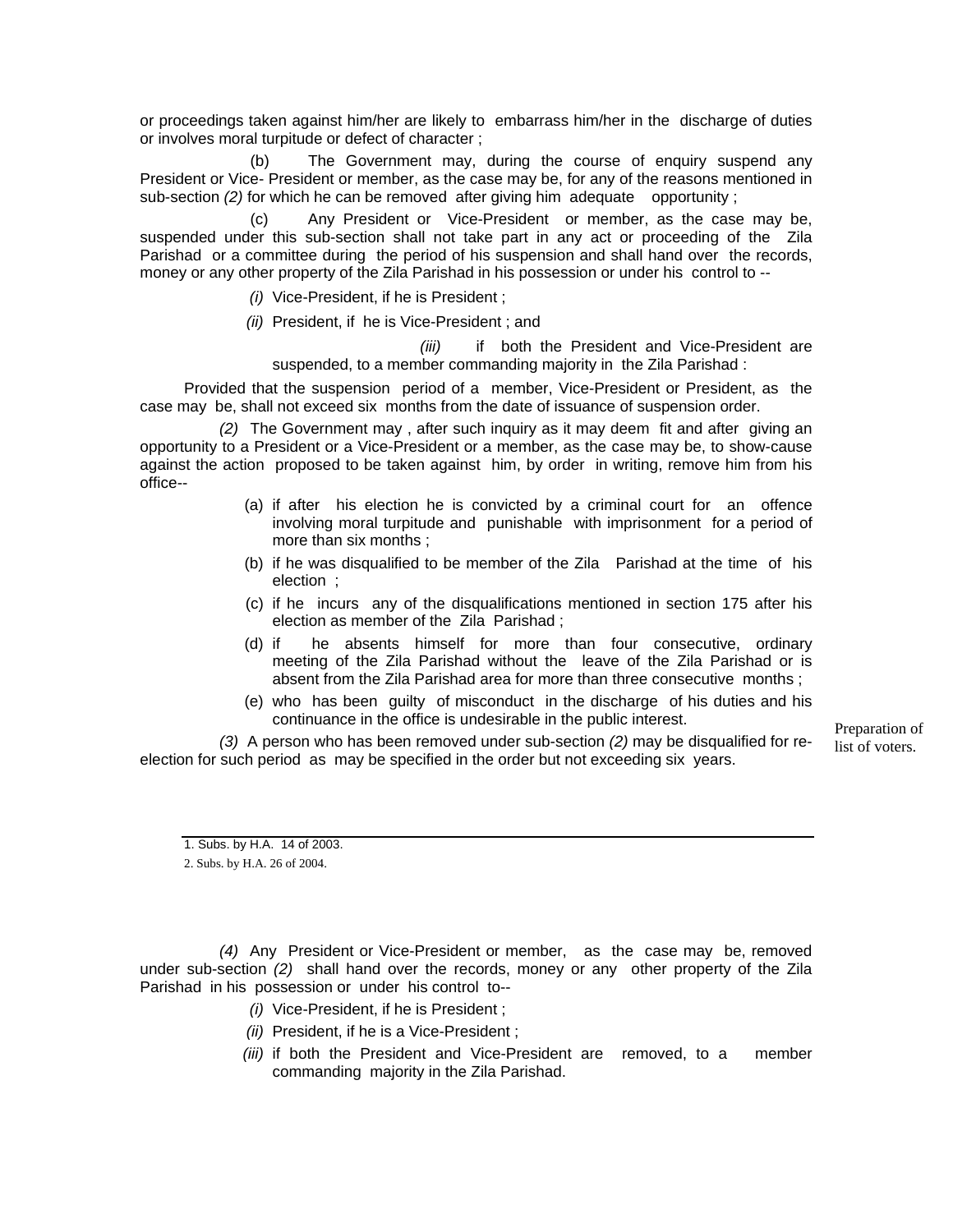#### CHAPTER XIX

#### **ELECTION OF MEMBERS OF GRAM PANCHAYAT, PANCHAYAT SAMITI AND ZILA PARISHAD AND ELECTION DISPUTES ETC.**

Election of Gram Panchayat, Panchayat Samitis and Zila Parishad.

**161.** (1) As soon as, a notification is issued under this Act by the Government, the election of Panches, Up-Sarpanches and Sarpanches of Gram Panchayats, members, Chairmen and Vice-Chairmen of Panchayat Samitis and members, Presidents and Vice-Presidents of Zila Parishads shall be held on such date, as the State Election Commission 1[in consultation with the Government] may appoint in this behalf :

#### Provided that—

- *(i)* in the case of re-constitution of Gram Panchayat, Panchayat Samiti or Zila Parishad on account of the expiry of their duration of five years, such date shall not be earlier than <sup>2</sup>[four months] or later than fifteen days before the expiry of duration;
- *(ii)* in case of re-constitution of a Gram Panchayat, Panchayat Samiti on Zila Parishad on account of dissolution of a Gram Panchayat, Panchayat Samiti or Zila Parishad, as the case may be, where the remainder of the period for which the dissolved Panchayat, Panchayat Samiti or Zila Parishad would have continued, is six months or more than six months, such date shall not be later than two months after the date of dissolution of the Gram Panchayat, Panchayat Samiti and Zila Parishad.
- *(2)* Such election shall be conducted in the prescribed manner.

*(3)* The Superintendence, direction and control of the conduct of such election shall be vested in the State Election Commission.

*1[(4)* After the declaration of general election results, the names of the elected Panches, Sarpanches, Members, Chairmen, Vice-Chairmen, Presidents and Vice-Presidents shall be published in the Official Gazette by the State Election Commission not earlier than one week before the expiry of the duration of the existing Gram Panchayat, Panchayat Samiti and Zila Parishad :

Provided that notification regarding all other election results shall be published in the Official Gazette by the State Election Commission forthwith.]

#### **PART V**

## CHAPTER XX

## **PROVISIONS RELATING TO ELECTIONS**

**162.** Every sabha area, block and district shall be divided into wards as referred in sections 8(3), 58(2) and 119(b) of this Act.

**163.** For every electoral division, there shall be a list of voters which shall be prepared and maintained in accordance with the provisions of this Act under the superintendence, direction and control of the State Election Commission.

Electoral division.

List of voters for every electoral division.

Persons qualified

1. Substituted by Hartana Act 26 of 2004

**164**. At any time not later than two months before the expiry of the duration of a Gram Panchayat, Panchayat Samiti or Zila Parishad under section 3 and in the case of a Gram Panchayat which is to be constituted or reconstituted under the provisions of this Act, ortherwise than on the expiry of its duration under section 3 at any such time as the State Election Commission may after consulting the Government, determine there shall be prepared for the purpose of the general election of members for constituting or, as the case may be, reconstituting such Gram Panchayat, Panchayat Samiti or Zila Parishad, a list of voters for every electoral division in respect of such Gram Panchayat, Panchayat Samiti or Zila Parishad as may be determined under section 162 and in force at the time when such list is prepared. to be registered as

Availability of Government Staff.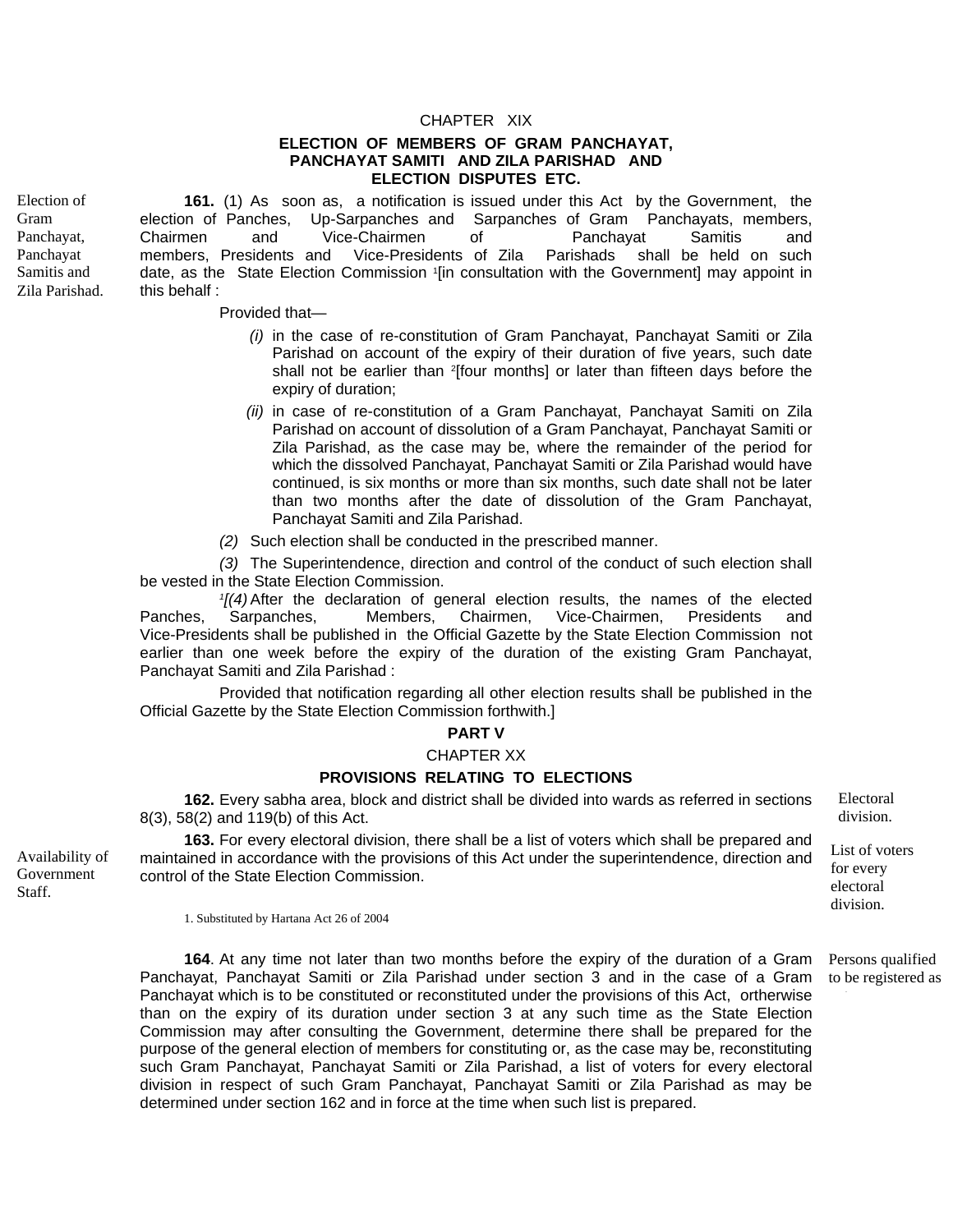**165.** Every person who is entitled to be registered as voter in the relevant part of the electoral rolls of the Assembly under the Representation of People Act, 1950, shall be entitled to be registered as a voter in the list of voters for the electoral division, to be prepared under section 164.

**166.** *(1)* The electoral roll of the Assembly prepared under the provisions of the Representation of People Act, 1950, for the time being inforce for such part of the constituency of the Assembly as is included in the relevant electoral division, shall, subject to any amendment, deletion or addition made under sub-section *(3),* or any inclusion of any name under sub-section *(5),* be the list of voters for that electoral division.

List of voters.

*(2)* Such officer of the Government as the State Election Commission may specify in this behalf (hereinafter referred to as "the specified officer") shall, subject to superintendence, direction and control of the State Election Commission maintain an up-to-date list of voters for each electoral division. Such list shall be published in the manner as may be prescribed.

*(3)* If on an application made to him in this behalf or on his own motion the specified officer is satisfied that the list of voters is at variance wih the relevant part of the electoral roll of the Assembly on account of any mistake in the list, he shall amend the list so as to bring it in conformity with the said electoral roll and for that purpose may amend, delete or add any entry in that list.

*(4)* Any person who has become entitled to be registered as voter in the relevant part of the electoral roll of the Assembly under the Representation of People Act, 1950, after the qualifying date may apply to the specified officer for inclusion of his name in the list.

*(5)* Where the specified officer, after making such inquiry as he may consider necessary, is satisfied that the applicant is entitled to be registered in the relevant part of the electoral roll of the Assembly under the Representation of People Act, 1950, he shall direct the name of the applicant to be included in the list of voters:

Provided that no such direction shall be given if the applicant is disqualified to vote under this Act or any other law for the time being in force.

*(6)* No amendment, deletion or addition of any entry in the list of voters for an electoral division shall be made under sub-section *(3)* and no direction for inclusion of a name in that list shall be given under sub-section *(5)* during the period between such date as the State Election Commission may, by general or special order, notify in this behalf and the date of the completion of any concerned election in the electoral division.

*Explanation.—*In this section the expression "qualifying date", has the same meaning as in Clause (b) of Section 14 of the Representation of People Act, 1950.

*(7)* The list of voters shall after it is finally prepared under this section be published in the prescribed manner and shall come into operation immediately upon its final publication.

Name of person not to be included in the list of voters for more than one electoral division.

1. Sub. by Haryana Act 8 of 1997. 2. Ins. by *ibid.*

**167.** No person shall be entitled to have his name included in the list of voters for more than one electoral division of the same Gram Panchayat, Panchayat Samiti or Zila Parishad.

 **168.** No person shall be entitled to have his name included in the list of voters for any electoral division more than once.

Name of person not to be included in the list of voters more than once.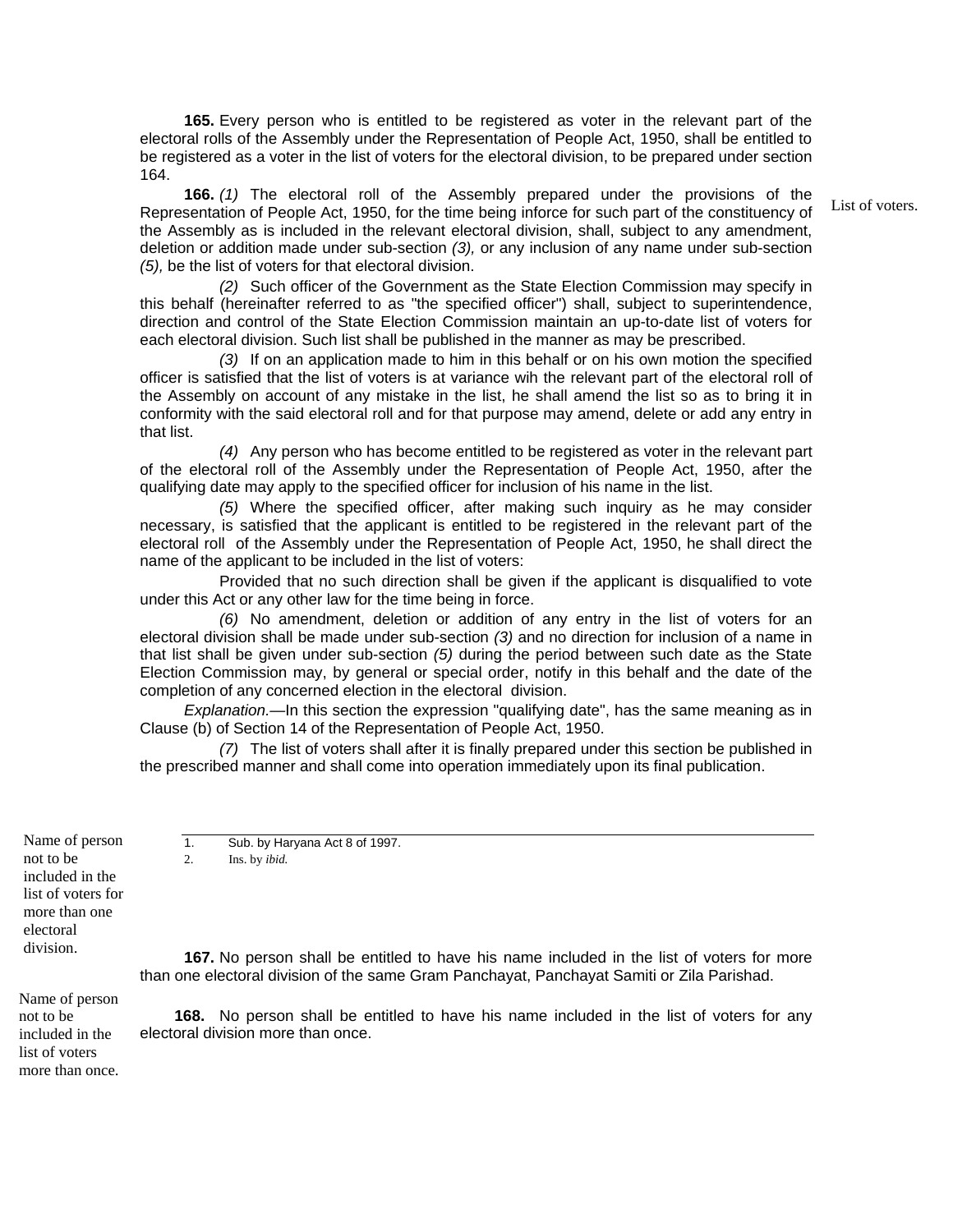**169.** The Government shall make available to the State Election Commission such staff as may be necessary for the performance of any duty in connection with the preparation and revision of list of voters for electoral division and conduct of elections in respect of that Gram Panchayat, Panchayat Samiti and Zila Parishad.

civil courts barred.

**Iurisdiction of 170. No Civil Court shall have jurisdiction—** 

- *(a)* to entertain or adjudicate upon any question whether any person is or is not entitled to have his name included in a list of voters; or
- *(b)* to question the legality of any action taken or decision given by or under the authority of the State Election Commission in connection with the preparation, maintenance or revision of any such list.

**171.** If any person makes in connection with,—

- *(a)* the preparation, revision or correction of a list of voters ; or
- (b) the inclusion or exclusion of any entry in or from a list of voters, a statement or declaration in writing which is false and which he either knows or believes to be false or does not believe to be true, he shall be punishable with imprisonment for a term which may extend to one year or with a fine of one thousand rupees or with both.

**172.** *(1)* If any Government servant or any other person required by or under this Act to perform any official duty in connection with the preparation, revision or correction of a list of voters without reasonable cause breaches such official duty, he shall be punishable with fine which may extend to five hundred rupees.

*(2)* No suit or other legal proceedings shall lie against any such officer or person for a damages in respect of any such breach as aforesaid.

*(3)* No court shall take cognigance of any offence punishable under sub-section *(I)* except on a complaint made by order of, or under authority of the Government or the State Election Commission.

**173.** *(1)* Every person whose name is in the list of voters shall, unless disqualified under this Act or any other law for the time being inforce, be qualified to vote at the election of a member for the electoral division to which such list pertains.

*(2)* Every person who has attained the age of twenty-one years and whose name is in the list of voters shall, unless disqualified under this Act or under any other law for the time being in force, be qualified to be elected from any electoral division.

*(3)* No person whose name is not entered in the list of voters for the villages, shall be qualified to be elected from any electoral division thereof.

*(4)* Subject to any disqualification of a person the list of voters shall be conclusive proof for the purpose of determining under this section whether any person is or is not qualified to vote, or to be elected at any election, as the case may be.

1. Omitted by Haryana Act 10 of 1999.

**174.** *(1)* No person shall be a member of Gram Panchayat, Panchayat Samiti 1[Zila  $P$ arishad, Legislative Assembly and Parliament] simultaneously. Restriction on Parishad, Legislative Assembly and Parliament] simultaneously.

2[(1A) If a member of Gram Panchayat, Panchayat Samiti or Zila Parishad is elected to the Legislative Assembly or Parliament, he shall cease to continue as an elected member of Gram Panchayat, Panchayat Samiti or Zila Parishad, as the case may be, from the date he is declared elected to the Legislative Assembly or Parliament.]

*(2)* If any person is simultaneously chosen as a member of a Gram Panchayat, Panchayat Samiti or Zila Parishad the person shall, within fifteen days from the date of the

Making false declaration.

Breach of official duty in connection with the preparation etc. of list of voters.

Persons qualified to vote and be elected.

simultaneous or double membership.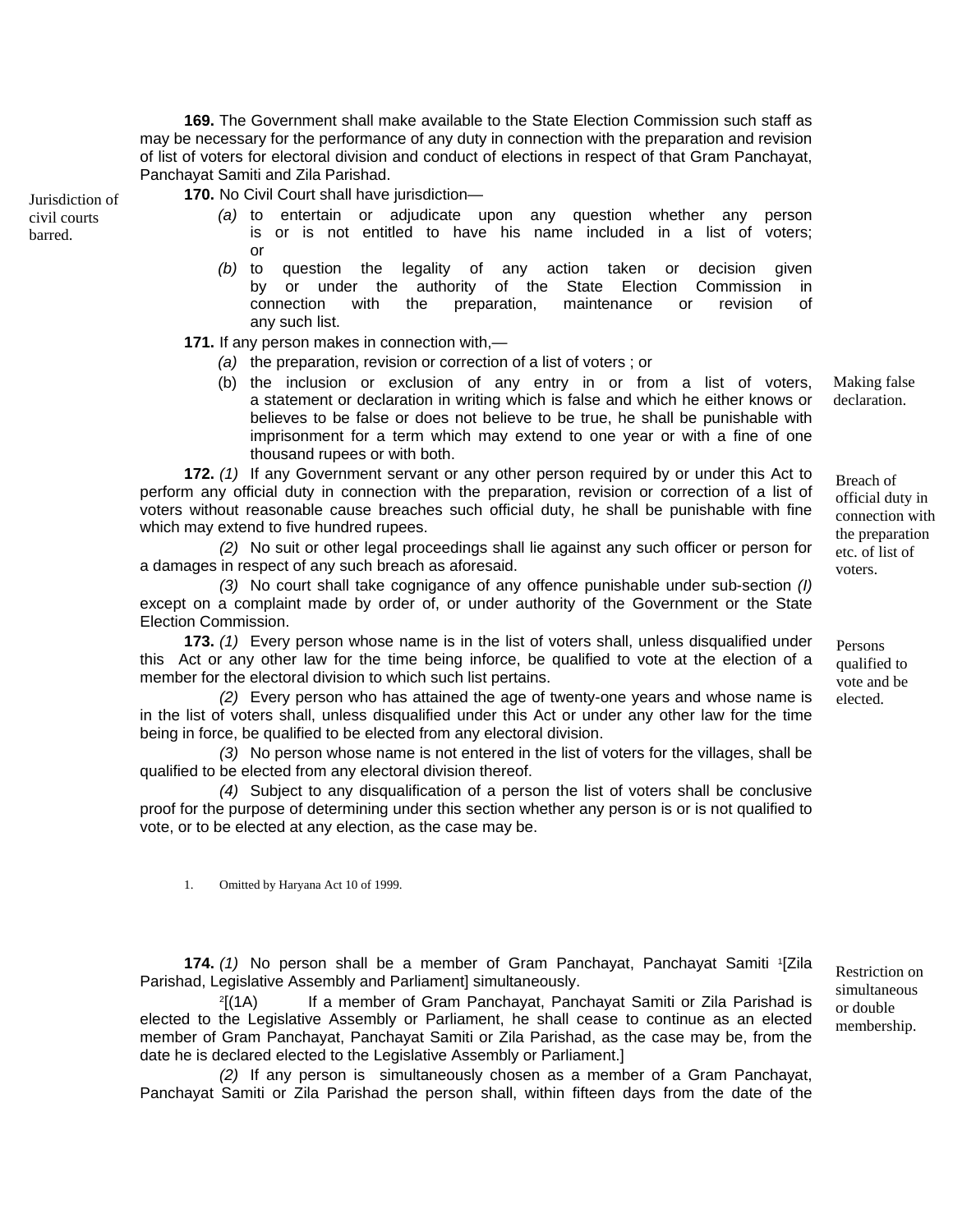publication of result, intimate to the State Election Commission the name of Gram Panchayat, Panchayat Samiti or Zila Parishad, as the case may be, in which he wishes to serve and thereupon his seat in the Gram Panchayat, Panchayat Samiti or Zila Parishad other than the one in which he wishes to serve , shall become vacant.

*(3)* Any intimation given under sub-section *(2)* shall be final and irrevocable.

*(4)* In default of intimation referred to in sub-section *(2)* within the aforesaid period, the State Election Commission shall determine the seat which he shall retain and thereupon the remaining seats from which he was chosen, shall become vacant.

**175.** No person shall be a Sarpanch 1[ \* \* \* ] or a Panch or a Gram Panchayat or a Disqualifications. This is person shall be a Salpanch [1] or a ranch or a<br>— Disqualifications. Dember of a Panchayat Samiti or Zila Parishad or continue as such who

- (a) has, whether before or after the commencement of this Act, been convicted--
	- *(i)* of an offence under the Protection of Civil Rights Act, 1955 (Act 22 of 1955 ), unless a period of five years, or such lesser period as the Government may allow in any particular case, has elapsed since his conviction ; or
	- *(ii)* of any other offence and been sentenced to imprisonment for not less than six months, unless a period of five years, or such lesser period as the Government may allow in any particular case, has elapsed since his release ; or
- (b) has been adjudged by a competent court to be of unsound mind ;or
- (c) has been adjudicated an insolvent and has not obtained his discharge; or
- (d) has been removed from any office held by him in a Gram Panchayat, Panchayat Samiti or Zila Parishad under any provision of this Act or in a Gram Panchayat, Panchayat Samiti or Zila Parishad before the commencement of this Act under the Punjab Gram Panchayat Act, 1952 and Punjab Panchayat Samiti Act, 1961, and a period of five years has not elapsed from the date of such removal, unless he has, by an order of the Government notified in the official Gazette been relieved from the disqualifications arising on account of such removal from office ;or
- (e) has been disqualified from holding office under any provision of this Act and the period for which he was so disqualified has not elapsed ; or
- (f) holds any salaried office or office of profit in any Gram Panchayat, Panchayat Samiti, or Zila Parishad ; or
- (g) has directly or indirectly, by himself or his partner any share or interest in any work done by order of the Gram Panchayat, Panchayat Samiti or Zila Parishad ; or
- (h) has directly or indirectly, by himself or, his partner share or interest in any transaction of money advanced or borrowed from any officer or servant or any Gram Panchayat ; or
- (i) fails to pay any arrears of any kind due by him to the Gram Panchayat, Panchayat Samiti or Zila Parishad or any Gram Panchayat, Panchayat Samiti or Zila Parishad subordinate thereto or any sum recoverable from him in accordance with the Chapters and provisions of this Act, within three months after a special notice in accordance with the rules made in this behalf has been served upon him ;

1. Sub. by Haryana Act, 10 of 1999.

2. Omitted by ibid..

- (j)is servant of Government or a servant of any Local Authority ;or
	- (k) has voluntarily acquired the citizenship of a Foreign State or is under any acknowledgement of allegiance or adherence to a Foreign State ;or
	- (l) is disqualified under any other provision of this Act and the period for which he was so disqualified has not elapsed ;or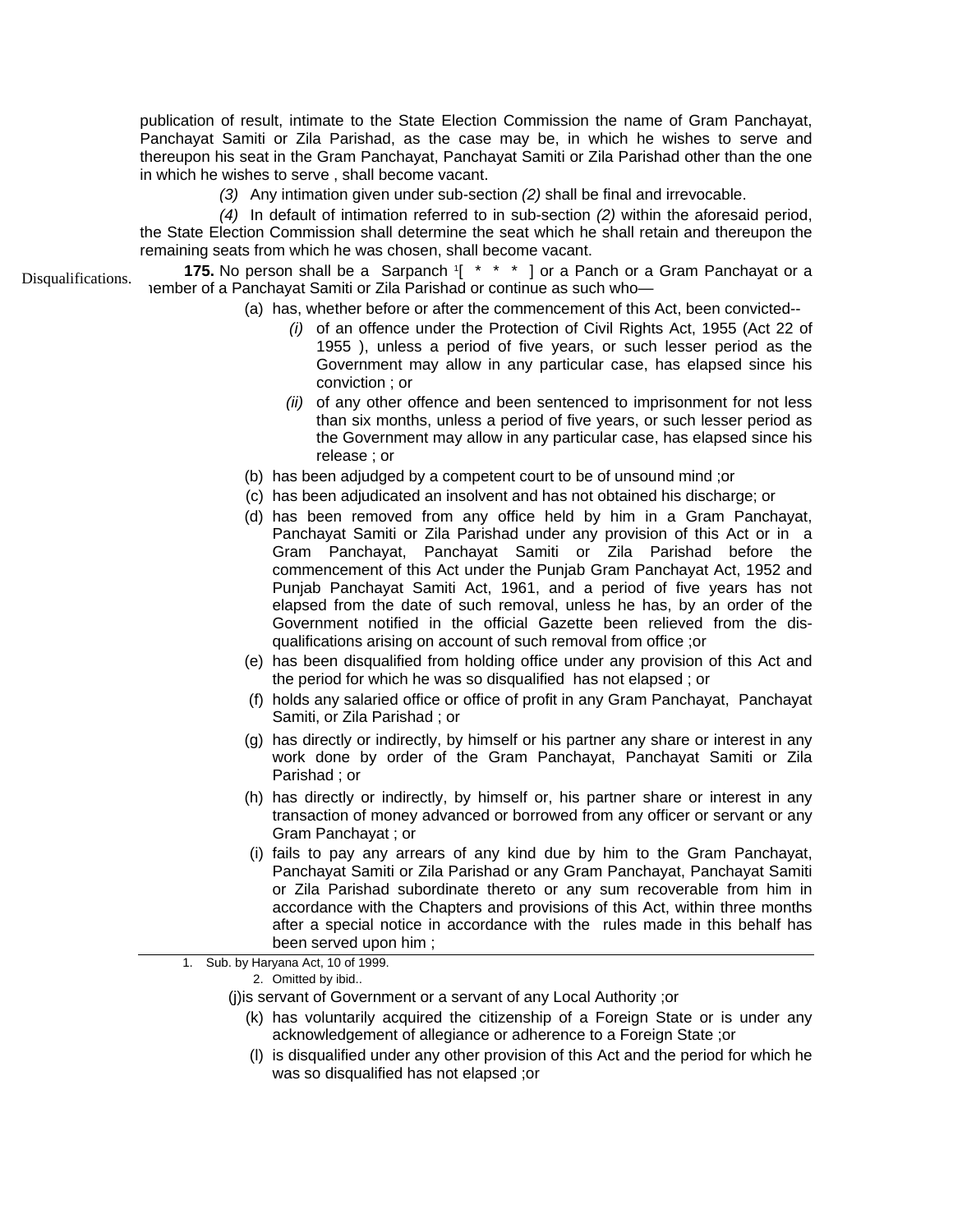- (m) is a tenant or lessee holding a lease under the Gram Panchayat, Panchayat Samiti or Zila Parishad or is in arrears of rent of any lease or tenancy held under the Gram Panchayat, Panchayat Samiti or Zila Parishad ; or
- (n) is or has been during the period of one year proceeding the date of election, in unauthorised possession of land or other immovable property belong to the Gram Panchayat, Panchayat Samiti or Zila Parishad ; or 1[(o) being a Sarpanch or Panch or a member of Panchayat Samiti or a Zila
- Parishad has cash in hand in excess of that permitted under the rules and does not deposit the same along with interest at the rate of twenty-one per centum per year in pursuance of a general or special order of the prescribed authority within the time specified by it; or]
- (p) being a Sarpanch  $2^*$  \* \* \*] or Panch or a Chairman, Vice-Chairman or member, President or Vice-President or member of Panchayat Samiti or Zila Parishad has in his custody prescribed records and registers and other property belonging to, or vested in, Gram Panchayat, Panchayat Samiti or Zila Parishad and does not handover the same in pursuance of a general or special order of the prescribed authority within the time specified in the order ; or
- (q) has more than two living children :

 Provided that a person having more than two children on or upto the expiry or one year of the commencement of this Act, shall not be deemed to

be disqualified ;<br>1[(r) admits the claim against Gram Panchayat without proper authorization in this regard :

Provided that such disqualification shall be for a period of six years .

*Explanation (1)—*A person shall not be disqualified under clause (g) for membership of a Gram Panchayat, Panchayat Samiti or Zila Parishad by reason only of such person,—

- (a) having share in any joint stock company or a share or interest in any society registered under any law for the time being in force which shall contract with or be employed by or on behalf of Gram Panchayat, Panchayat Samiti or Zila Parishad ; or
- (b) having a share or interest in any newspaper in which any advertisement relating to the affairs of a Gram Panchayat, Panchayat Samiti or Zila Parishad may be inserted ; or
- (c) holding a debenture or being otherwise concerned in any loan raised by or on behalf of any Gram Panchayat, Panchayat Samiti or Zila Parishad ; or
- (d) being professionally engaged on behalf of any Gram Panchayat, Panchayat Samiti or Zila Parishad as a Legal Practitioner ; or
- (e) having any share or interest in any lease of immovable property in which the amount of rent has been approved by the Gram Panchayat, Panchayat Samiti or Zila Parishad in its own case or in any sale or purchase of immovable property or in any agreement for such lease, sale or purchase ; or
- (f) having a share or interest in the occassional sale to the Gram Panchayat, Panchayat Samiti or Zila Parishad of any article in which he regularly trades or in the purchase from the Gram Panchayat of any article, to a value in either case not exceeding in any year one thousand rupees.

1. Inserted by Haryana Act 10 of 1999.

*Explanation (2).--* For the purpose of clause *(1),* —

- (i) a person shall not be deemed to be disqualified if he has paid the arrears or the sum referred to in clause (i) of this sub-section prior to the day prescribed for the nomination of candidates.<br><sup>2</sup>[ (ii) \* \* \* \* \*]
- 

<sup>2.</sup> Omitted by ibid.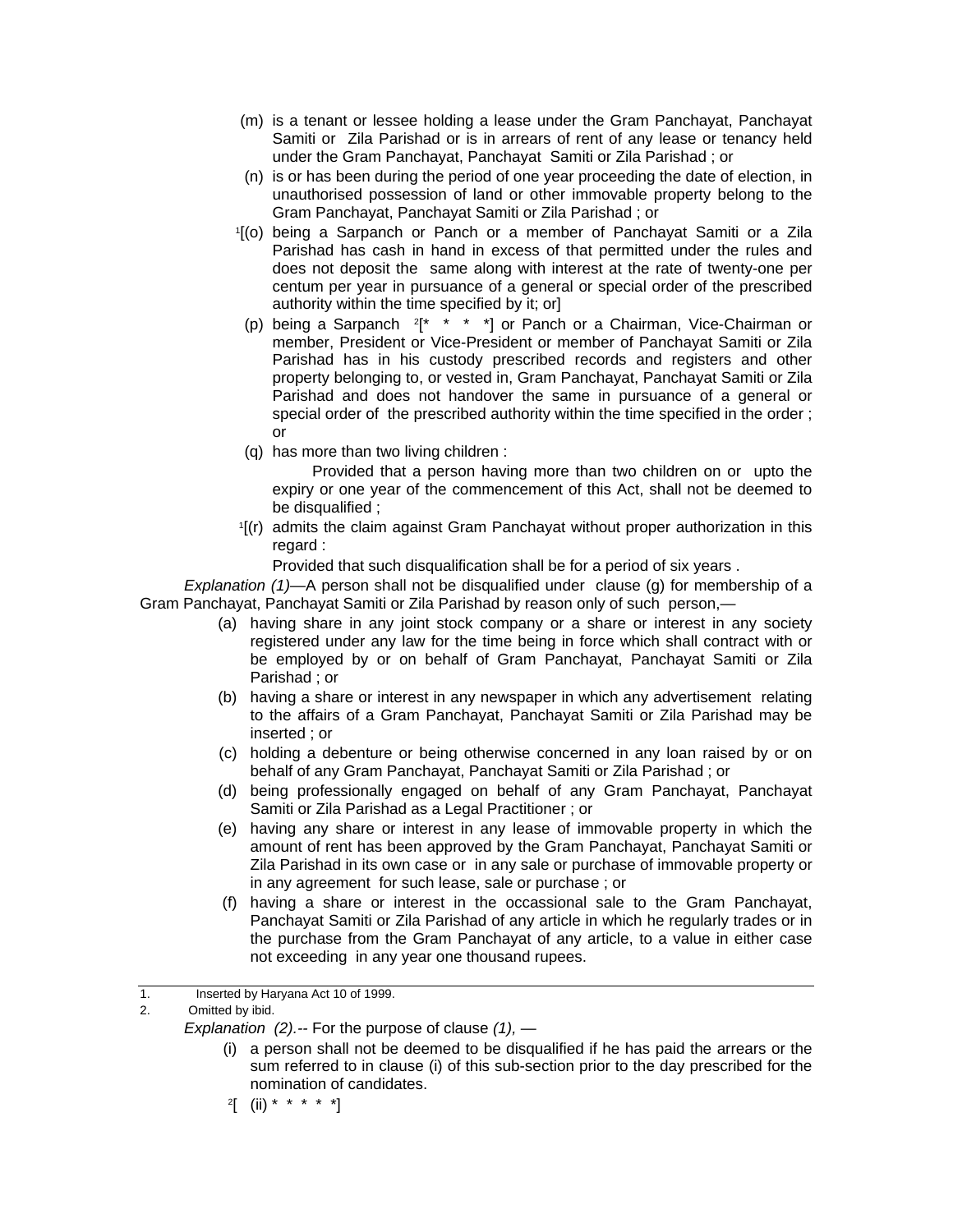Determinatio n of validity of election enquiry by judge and procedure.

**176.** *(1)* If the validity of any election of a member of a Gram Panchayat, Panchayat Samiti or Zila Parishad or <sup>2</sup>[<sup>\*\*\*\*</sup>] Sarpanch of Gram Panchayat, Chairman or Vice-Chairman, President or Vice-President of Panchayat Samiti or Zila Parishad respectively is brought in question by any person contesting the election or by any person qualified to vote at the election to which such question relates, such person may at any time within thirty days after the date of the declaration of results of the election , present an election petition to the civil court having ordinary jurisdiction in the area within which the election has been or should have been held, for the determination of such question.

*(2)* A petitioner shall not join as respondent to his election petition except the following persons :—

- (a) where the petitioner in addition to challenging the validity of the election of all or any of the returned candidates claims a further relief that he himself or any other candidate has been duly elected, all the contesting candidates other than the petitioner and where no such further relief is claimed, all the returned candidates ;
- (b) any other candidate against whom allegations of any corrupt practices are made in the election petition.

*(3)* All election petitions received under sub-section *(1)* in which the validity of the election of members to represent the same electoral division is in question, shall be heard by the same civil court.

*(4)* (a) If on the holding such inquiry the civil court finds that a candidate has, for the purpose of election committed a corrupt practice within the meaning of sub-section (5) he shall set aside the election and declare the candidate disqualified for the purpose of election and fresh election may be held.

1[(aa) If on holding such enquiry the Civil Court finds that-

- (i) on the date of his election a returned candidate was not qualified to be elected;
- (ii) any nomination has been improperly rejected; or
- (iii) the result of the election, in so far it concerns a returned candidate, has been materially affected by improper acceptance of any nomination or by any corrupt practice committed in the interest of the returned candidate by an agent other than his election agent or by the improper reception, refusal or rejection of any vote or the reception of any vote which is void or by any non-compliance with or violation of the provisions of the Constitution of India or of this Act, or any rules or orders made under this Act, election of such returned candidate shall be set aside and fresh election may be held.;]

(b) If, in any case to which 2[clause (a) or clause (aa)] does not apply, the validity of an election is in dispute between two or more candidates, the court shall after a scrutiny and computation of the votes recorded in favour of each candidate, declare the candidate who is found to have the largest number of valid votes in his favour, to have been duty elected :

Provided that after such computation, if any, equality of votes is found to exist between any candidate and the addition of one vote will entitle any of the candidate to be declared elected, one additional vote shall be added to the total number of valid votes found to have been received in the favour of such candidate or candidates, as the case may be, elected by lot drawn in the presence of the judge in such manner as he may determine.

1. Inserted by H.A.. 17 of 2001. 2. Subs. by ibid.

*(5)* A person shall be deemed to have committed a corrupt practice-

*(a)* who with a view to induce a voter to give or to refrain from giving a vote in favour of any candidate, offers or gives any money or valuable consideration, or holds out any promise of individual profit, or holds out any threat of injury to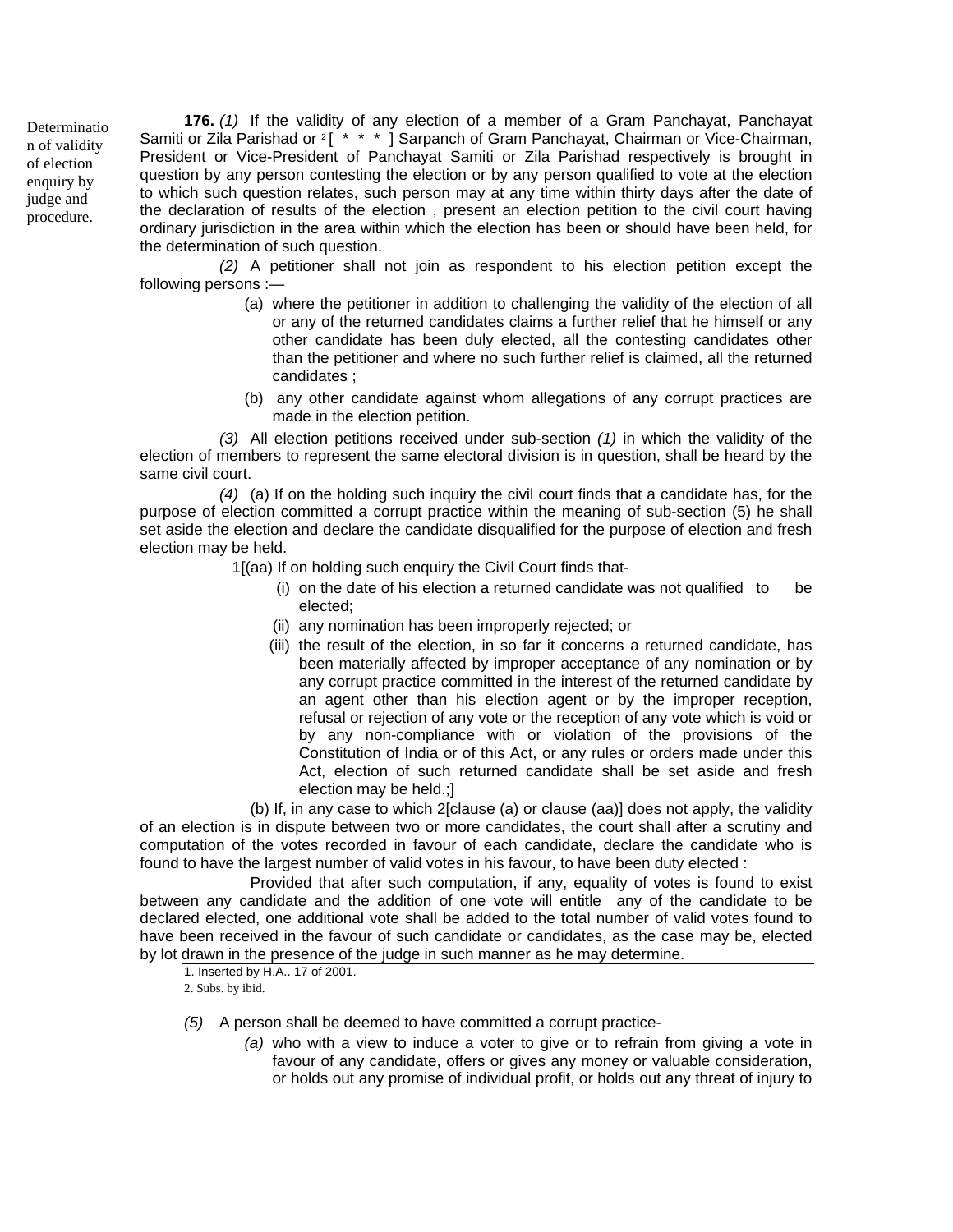any

person ; or

- *(b)* who, with a view to induce any person to stand or not to stand or to withdraw or not to withdraw from being a candidate at an election, offers or gives any money or valuable consideration or holds out any promise or individual profit or holds out any threat of injury to any person ; or
- *(c)* who hires or procures whether on payment or otherwise, any vehicle or vessel for the conveyance of any voter (other than the person himself, the members of his family or his agent) to and from any polling station.

*Explanation 1.–* A corrupt practice shall be deemed to have been committed by a candidate, if it has been committed with his knowledge and consent by a person who is acting under the general or special authority of such candidate with reference to the election.

*Explanation 2.–* The expression "vehicle" means any vehicle used or capable of being used for the purpose of road transport whether propelled by mechanical power or otherwise, and whether used for drawing other vehicles or otherwise.

Disqualification **177.** (1) If any member of a Gram Panchayat, Panchayat Samiti or Zila Parishad—

- *(a)* who is elected, as such, was subject to any of the disqualifications mentioned in section 175, at the time of his election ;
- *(b)* during the term for which he has been elected, incurs any of the disqualifications, mentioned in section 175,

shall be disqualified from continuing to be a member, and his office shall become vacant.

(2) In every case, the question whether a vacancy has arisen shall be decided by the Director. The Director may give its decision either on an application made to it by any person, or on its own motion. Until the Director decides that the vacancy, has arisen, the members shall not be disqualified under sub-section *(1)* from continuing to be a member. Any person aggrieved by the decision of the Director may, within a period of fifteen days from the date of such decision, appeal to the Government and the orders passed by Government in such appeal shall be final :

Provided that no order shall be passed under this sub-section by the Director against any member without giving him a reasonable opportunity of being heard.

**178.** If the election of any member is set aside under section 176 or his office becomes vacant under section 177, a fresh election for the vacancy so caused shall as soon as, may be held in accordance with the provisions of this Act.

**179.** The Government shall, make available to the State Election Commission such members of its staff as necessary as commission may require for the performance of any duties in connection with an election and every such member shall carry out such directions as may be issued to him by such Commission or any officer authorised by it in relation to such election.

**180.** *(1)* No person shall, on the date or dates on which a poll is to be held in any polling station, commit any of the following acts within the polling station , or in any public or private place within a distance of one hundred metres of the polling station , namely :--

- (a) convassing for votes ;
- (b) soliciting the vote of any voter ;
- (c) persuading any voter not to vote at the election ;
- (d) persuading any voter not to vote for any particular candidate ;
- (e) exhibiting any notice or sign (other than an office notice ) relating to the election.

*(2)* Any person who contravenes the provisions of sub-section *(1)* shall, on conviction, be punished with fine which may extend to one thousand rupees.

*(3)* An offence punishable under this section shall be cognizable.

**181.** *(1)* No person shall, on the date or dates on which a poll is held at any polling station--

Fresh election if election is invalid.

Election Commission to require Services of Government staff for election.

Penalty for disorderly conduct in or

Prohibition of convassing in or near polling station.

near Polling Station.

for continuing as members.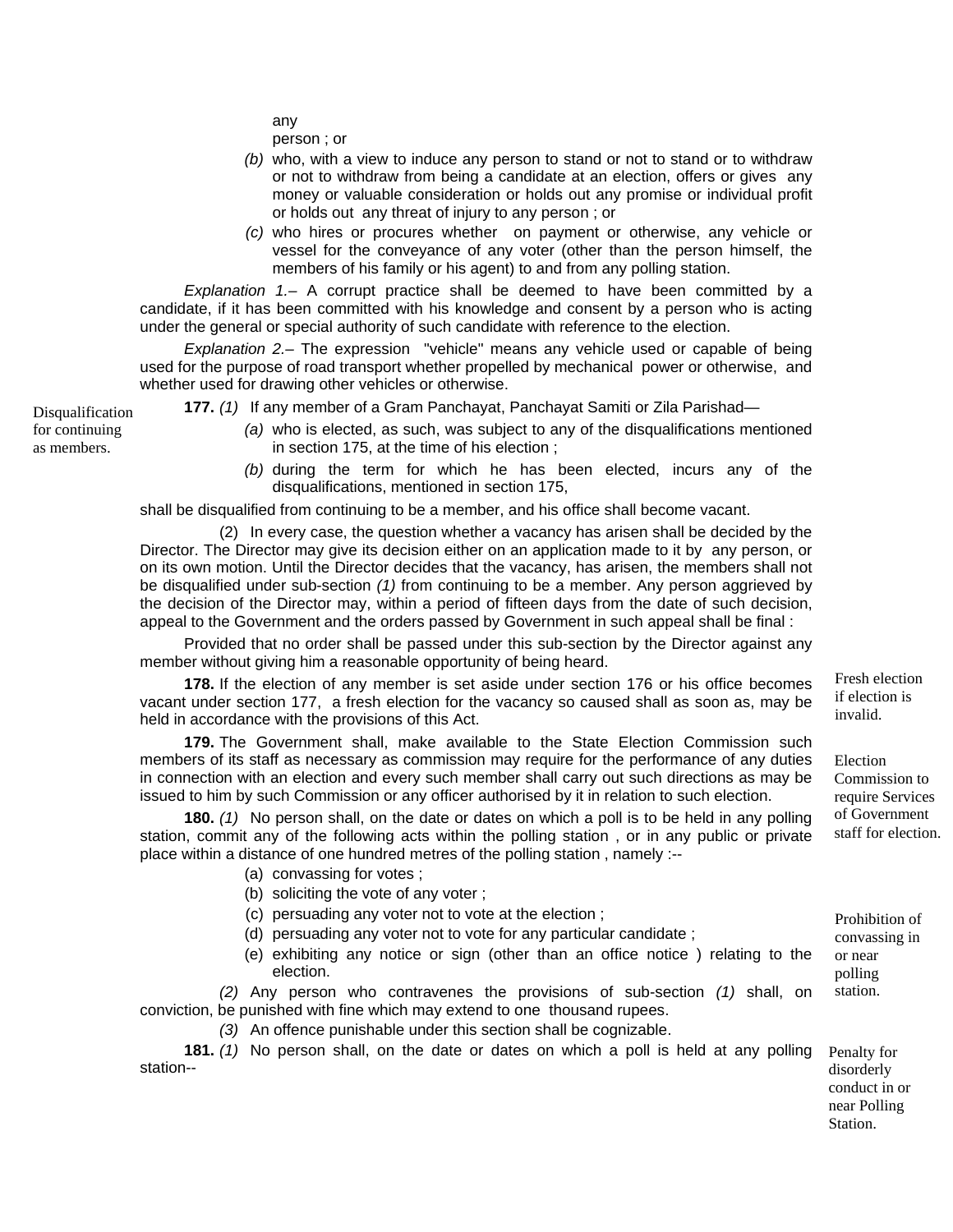- *(a)* use or operate, within or at the entrance of the polling station or in any public or private place in the neighborhood thereof, any apparatus for amplifying or reproducing the human voice, such as a megaphone or a loud speaker ; or
- *(b)* shout, or otherwise act in a disorderly manner, within or at the entrance of the polling station or in any public or private place in the neighborhood thereof, so as to cause annoyance to any person visiting the polling station for the poll, or so as to interfere with the work of the officers and other persons on duty at the polling station.

*(2)* Any person who contravenes of willfully aids or abets the contravention of, the provisions of sub-section *(1)* shall, on the conviction, be punished with fine which may extend to one thousand rupees.

*(3)* If the presiding officer of a polling station has reasons to believe that any person is committing or has committed an offence punishable under this section, he may direct any police officer to arrest such person and thereupon the police officer shall arrest him.

*(4)* Any police officer may take such steps and use such force as may be reasonably necessary for preventing any contravention of the provisions of sub-section *(1)* and may seize any apparatus used for such contravention.

**182.** *(1)* Any person who, during the hours fixed for the poll at polling station, misconducts himself or fails to obey the lawful directions of the presiding officer may be removed from the polling station by the presiding officer or by any police officer on duty or by any person authorised in this behalf by such presiding officer.

*(2)* The powers conferred by sub-section *(1)* shall not be exercised so as to prevent any voter who is otherwise entitled to vote at a polling station for having any opportunity of voting at that station.

 *(3)* If any person who has been so removed from the polling station, re-enters the polling station without the permission of the presiding officer, he shall, on conviction be punished with fine which may extend to one thousand rupees.

 *(4)* An offence punishable under sub-section *(3)* shall be cognizable.

**183.** *(1)* Where an election is held, every officer, official, agent or other person who performs any duty in connection with recording or counting of votes shall maintain and aid in maintaining the secrecy of the voting and shall not (except for some purpose authorised by or under any law) communicate to any person any information calculated to violate such secrecy.

*(2)* Any person who contravenes the provisions of sub-section *(1)* shall, on conviction, be punished with imprisonment for a term which may extend to three months or with fine of five hundred rupees or with both.

**184**. *(1)* No person who is a returning officer, or a presiding or polling officer at an election or an officer or official appointed by the State Election Commission to perform any duty in connection with an election, shall in the conduct of election do any act ( other than the giving of his vote ) for the furtherance of the prospects of the elections of a candidate.

*(2)* No such person as aforesaid, and no number of a police force, shall endeavor---

(a) to persuade any person to give his vote at an election ; or

(b) to dissuade any person from giving his vote at an election ; or

(c) to influence the voting or any person at an election in any manner.

*(3)* Any person who contravenes the provisions of sub-section *(1)* or sub- section *(2)* shall, on conviction, be punished with imprisonment for a term which may extend to six months or with fine of one thousand rupees or with both.

**185.** *(1)* If any person to whom this section applies without reasonable cause is guilty of any act or omission in breach of his official duty, he shall, on conviction, be punished with fine which may extend to two thousand rupees.

*(2)* The person to whom this section applies are the returning officers, presiding officers, polling officers and any other person appointed to perform any duty in connection with the maintenance of the list of voters, the receipt of nominations or withdrawal of candidatures or the recording or counting of votes at an election ; and the expression "official duty "shall for the

Maintenance of secrecy of voting.

Penalty for misconduct at Polling Station.

Officer *etc.* at elections not to act for candidates or influence voting.

> Breach of official duty in connection with

election.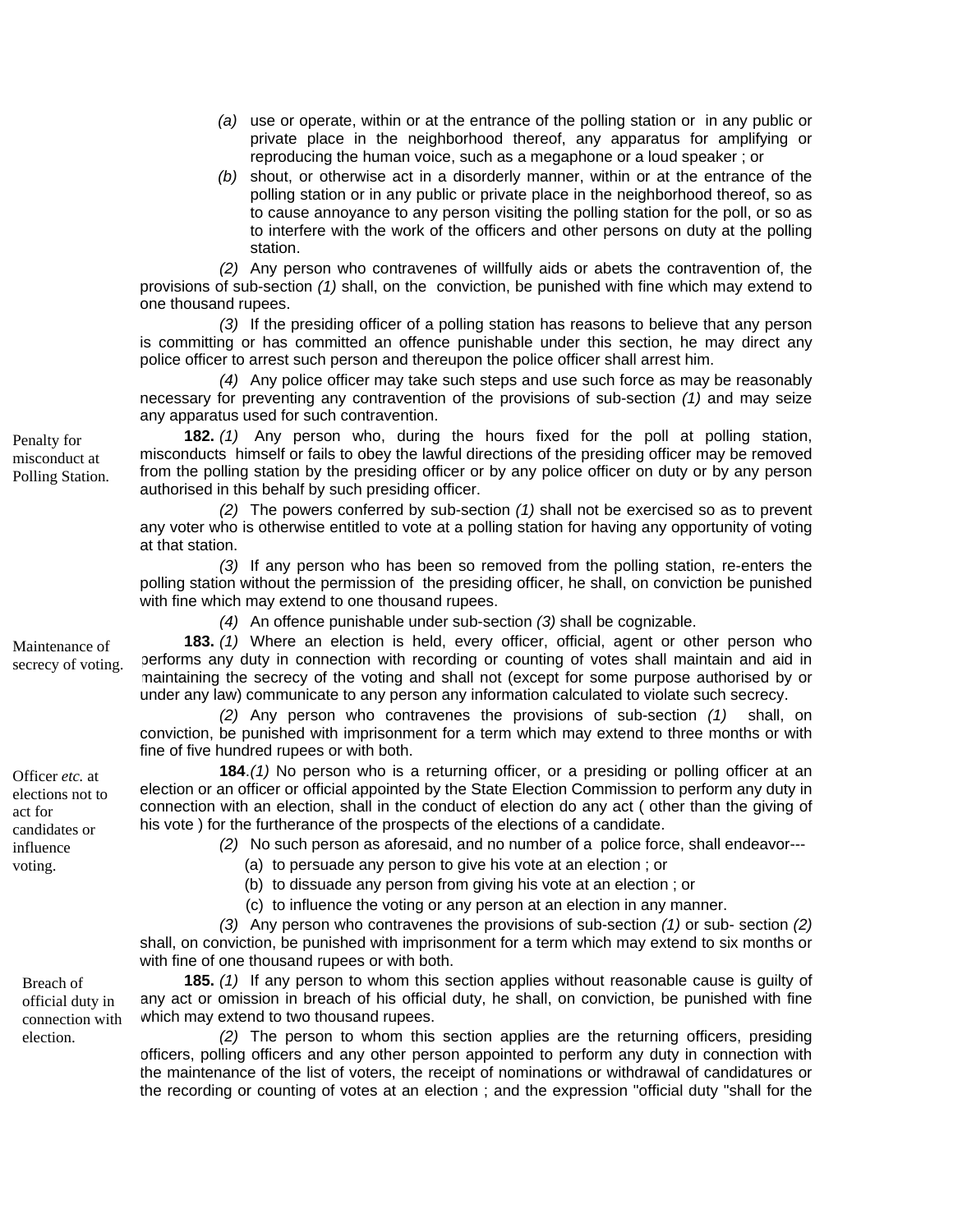purposes of this section be construed accordingly but shall not include duties imposed otherwise than by or under this Act.

**186.** (1) Any person, who at any election fraudulently takes or attempts to take a ballot Removal of paper out of a polling station or willfully aids or abets the doing of any such act, shall, on ballot paper from conviction, be punished with imprisonment for a term which may extend to three months or with polling station to fine which may extend to five hundred rupees or with both.

*(2)* If the presiding officer of a polling station has reason to believe that any person is committing or has committed an offence punishable under sub-section (1) , such officer may, before such person leaves the polling station, arrest or direct a police officer to arrest such person and may search such person or cause him to be searched by a police officer :

Provided that when it is necessary to cause a woman to be searched, the search shall be made by another woman it stricts regard to decency.

*(3)* Any ballot paper found upon the person arrested on search shall be handed over for safe custody to a police officer by the presiding officer or when the search is made by a police officer, shall be kept by such officer in safe custody.

**187.** *(1)* A person shall be guilty of an offence, if , at any election he—

- (a) fraudulently defaces or destroys any nomination paper ; or
- (b) fraudulently defaces, destroys or removes any lists, notice or other document and penalties affixed by or under the authority of a returning officer ;or
- (c) fraudulently defaces or destroys any ballot paper or the official mark on any ballot paper ; or
- (d) without due authority supplies any ballot paper to any person; or
- (e) fraudulently puts into any ballot box anything other than the ballot paper which he is not authorised by law to be put in ; or
- (f) without due authority destroys, takes, opens or otherwise interferes with any ballot box or ballot papers then in use for the purpose of the election ; or
- (g) fraudulently or without the authority, as the case may be, attempts to do any of the foregoing acts or willfully aids or abets the doing of such acts.
- *(2)* Any person guilty of an offence under this section shall
	- (a) If he is returning officer or a presiding officer at a polling station or any other officer or official employed on official duty in connection with the election, on conviction, be punished with imprisonment for a term which may extend to two years or with fine of rupees one thousand or with both ;
	- (b) if he is any other person, on conviction be punished with imprisonment for a term which may extend to six months or with fine of five hundred rupees or with both.

*(3)* For the purposes of this section, a person shall be deemed to be on official duty if his duty is to take part in the conduct of an election or part of an election including the counting of votes or to be responsible after an election for the used ballot papers and other documents in connection with such election, but the expression "official duty" shall not include any duty imposed otherwise than by or under this Act.

Prosecution of certain offences. *(4)* An offence punishable under clause (b) of sub-section (2) shall be cognizable.

**188.** No court shall take cognizance of an offence punishable under section 184 or under section 185 or under clause (b) of sub-section (2) of section 187 except on a complaint made by an order of, or under authority from the State Election Commission.

- 1. Omitted by Haryana Act. 10 of 1999.
- 2. Omitted by Haryana Act of 1999.

be offence.

Other offence therefor.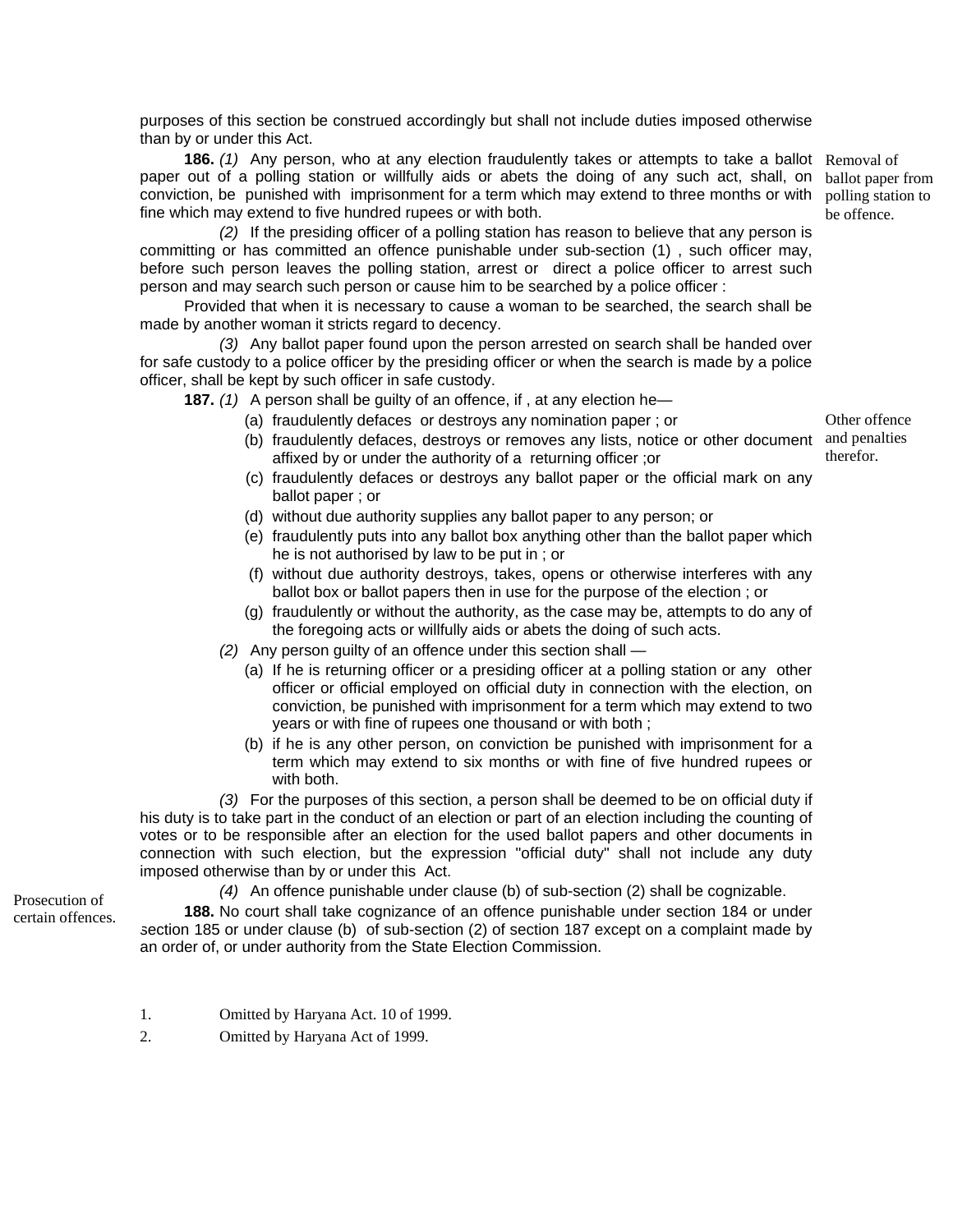## CHAPTER XXI

#### **MISCELLANEOUS**

**189.** A Gram Panchayat, Panchayat Samiti or Zila Parishad may contribute towards any work, measure, institution or service from which the area under the jurisdiction of a Gram Panchayat, Panchayat Samiti or Zila Parishad, as the case may be, benefits although such work, institution or service is undertaken or maintained outside such area and contribute funds to any such work or institution any sum as may appear to the Gram Panchayat, Panchayat Samiti or Zila Parishad reasonable having regard to the extent of benefits derived there from.

**190**. When the control and administration of any matter is, by or under this Act, transferred to a Gram Panchayat, Panchayat Samiti or Zila Parishad, as the case may be, and at the time of such transfer the cost of that control and administration is defrayed by the Government, the Government shall, from time to time , allot to the Gram Panchayat, Panchayat Samiti or Zila Parishad, as the case may be, such funds or place at its disposal such sources of income, as may, in the opinion of the Government, be sufficient for maintaining the efficient control and administration of the said matter.

**191.** Any alteration in the area or boundary of any Gram Panchayat, Panchayat Samiti or Zila Parishad, as the case may be, will have no effect on the existing Gram Panchayats, Panchayat Samitis or Zila Parishads, as the case may be,till their duration is completed.

**192.** *(1)* No act done or proceedings taken by a Gram Panchayat, Panchayat Samiti, Zila Parishad or any Committee appointed under this Act, shall be questioned in any court on account of any vacancy in member ship or any defect in the election or qualifications of a Panch,  $[1 \times \cdot \cdot]$ Sarpanch, Member, Chairman, Vice-Chairman, President or Vice-President, as the case may be.

proceedings. *(2)* Until the contrary is proved, every meeting of Gram Panchayat, Panchayat Samiti, Zila Parishad or any Committee appointed under this Act, shall be deemed to have been duly convened and held and all persons attending the meeting shall be deemed to have been duly qualified, when the minutes of the meeting or proceedings have been duly signed in accordance with this provisions of this Act.

> **193.** *(1)* The Government may, by notification, place at the disposal of a Gram Panchayat, Panchayat Samiti and Zila Parishad such of its servants as are required for implementation of the schemes connected therewith and for such other duties and functions as may be assigned to them from time to time.

> *(2)* The aforesaid servants shall thereafter be under the administrative control of Sarpanch, Executive Officer or Chief Executive Officer, as the case may be.

> *(3)* The conditions of service of the aforesaid servants shall be the conditions of service applicable to such class of servants of Government to which they belong.

**194.** For the removal of doubts, it i s hereby declared that a Gram Panchayat, Panchayat Samiti or Zila Parishad, as the case may be, shall be deemed to be a Local Authority for the purposes of any law for the time being in force.

**195.** Such officer and officials as the Government may, by order specify, shall have, the right to speak in or otherwise take part in the proceedings of any meeting, of a Gram Panchayat, Panchayat Samiti or Zila Parishad, or any committee thereof, as the case may be, but shall not be entitled to vote at any such meeting.

**196.** In all matters connected with the Act, the Government shall have and exercise over the Director and the Director shall have and exercise over the Chief Executive Officers, Executive Officers, and other officers, officials, the same authority and control as they respectively have and exercise over them in general administration.

Government servants to be placed at the disposal of Panchayat, Panchayat Samiti and Zila Parishad.

Local Authorities.

Rights of officers to attend meetings.

General powers of Government and Dirctor.

Joint works and undertakings.

Additional funds to be provided by Government.

Effect of alteration of area of Gram Panchayat, Panchayat Samiti and Zila Parishad.

Defect of irregularity not to vitiate

- 1. Omitted by Haryana Act 10 of 1999.
- 2. Omitted by Haryana Act 10 of 1999.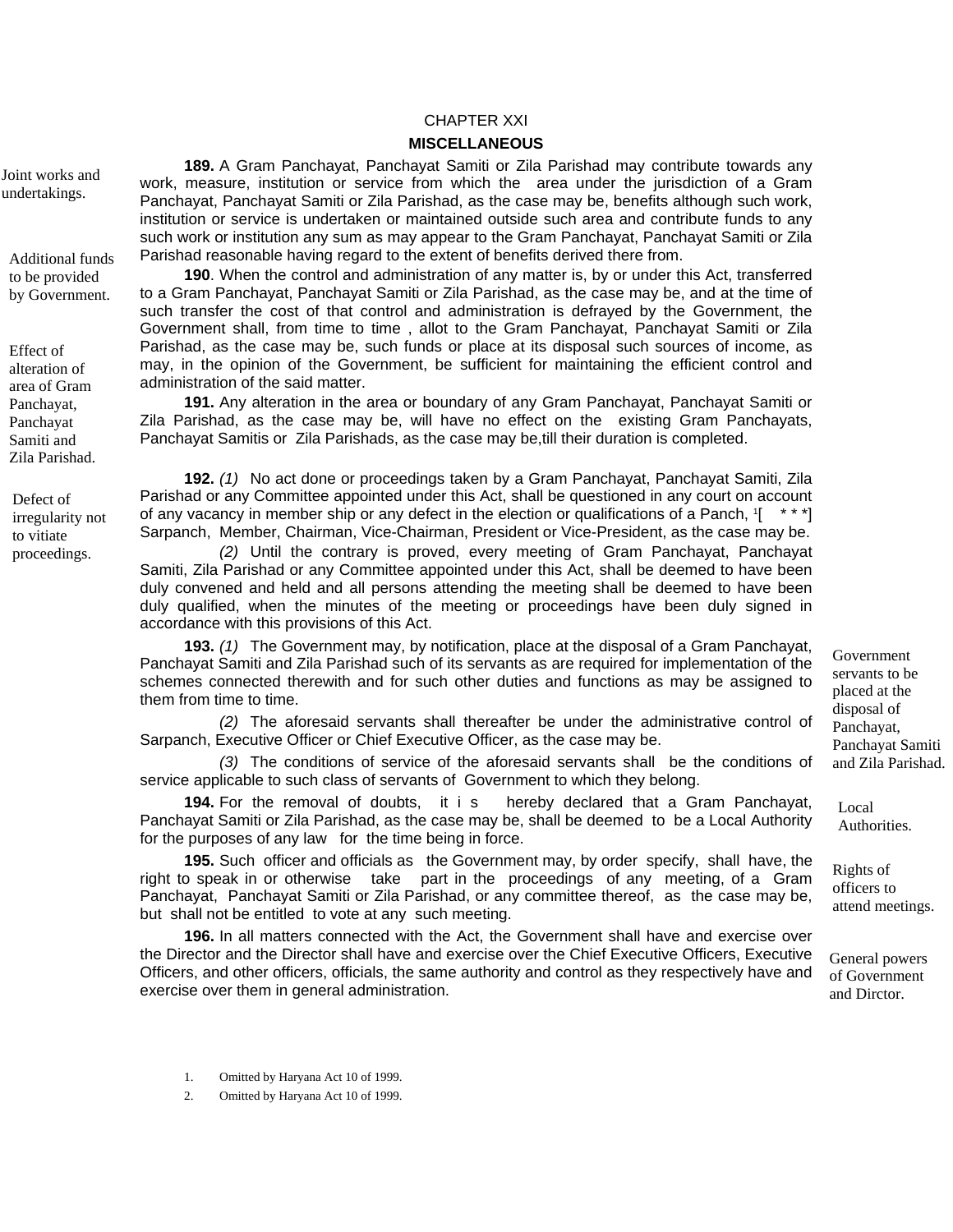**197.** Every servant of a Gram Panchayat, Panchayat Samiti or Zila Parishad, as the case may be, or a Government servant placed at their disposal, every Panch,  $1[^* * * ]$ Sarpanch, Member, Chairman, Vice-Chairman, President, Vice-President, every contractor or agent appointed for collecting of tools and fees, shall be deemed to be a public servant within the meaning of section 21 of the Indian Penal Code, 1860.

**198.** The Government Employees (Conduct) Rules, 1966, as amended from time to time, shall apply *mutatis mutandis* to the servants of Panchayats, Panchayat Samitis and Zila Parishads in so far as they are not inconsistent with the provisions of this Act and the rules made there under.

**199.** The Gram Panchayats, Panchayat Samitis and Zila Parishads shall pay to its Panch, Sarpanch, Member, Chairman, Vice-Chairman, President and Vice--President such honorarium and allowances, as may prescribed.

**200.** When a Gram Panchayat, Panchayat Samiti or Zila Parishad requires any land for carrying out any purposes of this Act, it shall first try to obtain the land by private negotiations and if the parties concerned fail to arrive at any agreement, such Gram Panchayat, Panchayat Samiti or Zila Parishad, as the case be, may make an application to the Government to acquire land and the Government may acquire such land under the provisions of the Land Acquisition Act,1894, and on payment by Gram Panchayat, Panchayat Samiti or Zila Parishad of the compensation awarded under the said Act and all charges incurred by Government in connection with such proceedings and the land or property shall vest in the Gram Panchayat, Panchayat Samiti or Zila Parishad, as the case may be.

*Explanation.—*In this section the expression "land", includes benefits arising out of land Recovery of and things attached to the earth or permanently fastened to anything attached to the earth.<br>borrow.

201. The Collector shall recover any sum due under this Act except fines in criminal cases as if it were an arrears of land revenue.

**202.** With the previous sanction of Government and subject to such conditions, as may be prescribed, a Gram Panchayat, Panchayat Samiti or Zila Parishad, as the case may be, may borrow money for carrying out any of the purposes of this Act.

**203.** *(1)* Government may, by notification, delegate all or any of it powers under this Act other than the powers to make rules, to the Director or Deputy Commissioner, as the case may<br>powers. (2) The Director may with the provisue parmission of Covernment delegate any of

powers. *(2)* The Director may with the previous permission of Government delegate any of his powers to the Deputy Commissioner except those delegated to him.

*(3)* The Collector may delegate any of his powers to an Assistant Collector of the 1st Grade.

*(4)* The Deputy Commissioner may delegate any of his powers other than those delegated to him under this Act to any officer, as may be specified.

**204.** *(1)* No suit or other legal proceedings in a civil or criminal court shall lie against any Panch, <sup>1</sup> \* \* \* \* 1 Sarpanch, Member, Chairman, Vice-Chairman, President and Vice- President, as the case may be, in respect of any act done in good faith under this Act.

*(2)* No civil suit or proceedings shall lie against any Gram Panchayat, Panchayat Samiti or Zila Parishad, as the case may be, in respect of any act done in the discharge of any of its functions and duties imposed under this Act.

**205.** No suit or legal proceedings shall be instituted against any officer or official of a Gram Panchayat, Panchayat Samiti or Zila Parishad or any of their officers or officials or any person acting under their direction for anything done under this Act, until the expiration of two months next after a notice in writing stating the cause of action, the name and place of abode of the intending plaintiff and the relief which he claims, has been, in the case of any aforesaid body delivered or left at its office and in the case of any individual as afresaid delivered to him at his office or usual place of abode ; and the plaint shall contain a statement that such notice has been so delivered.

Acquisition of land.

Power to borrow

Bar of action.

Suits against Gram Panchayat, Panchayat Samiti or Zila Parishad or any of its officers.

Servants to be public servants.

Government employees Conduct Rules 1966.

Payment of honorarium and allowances.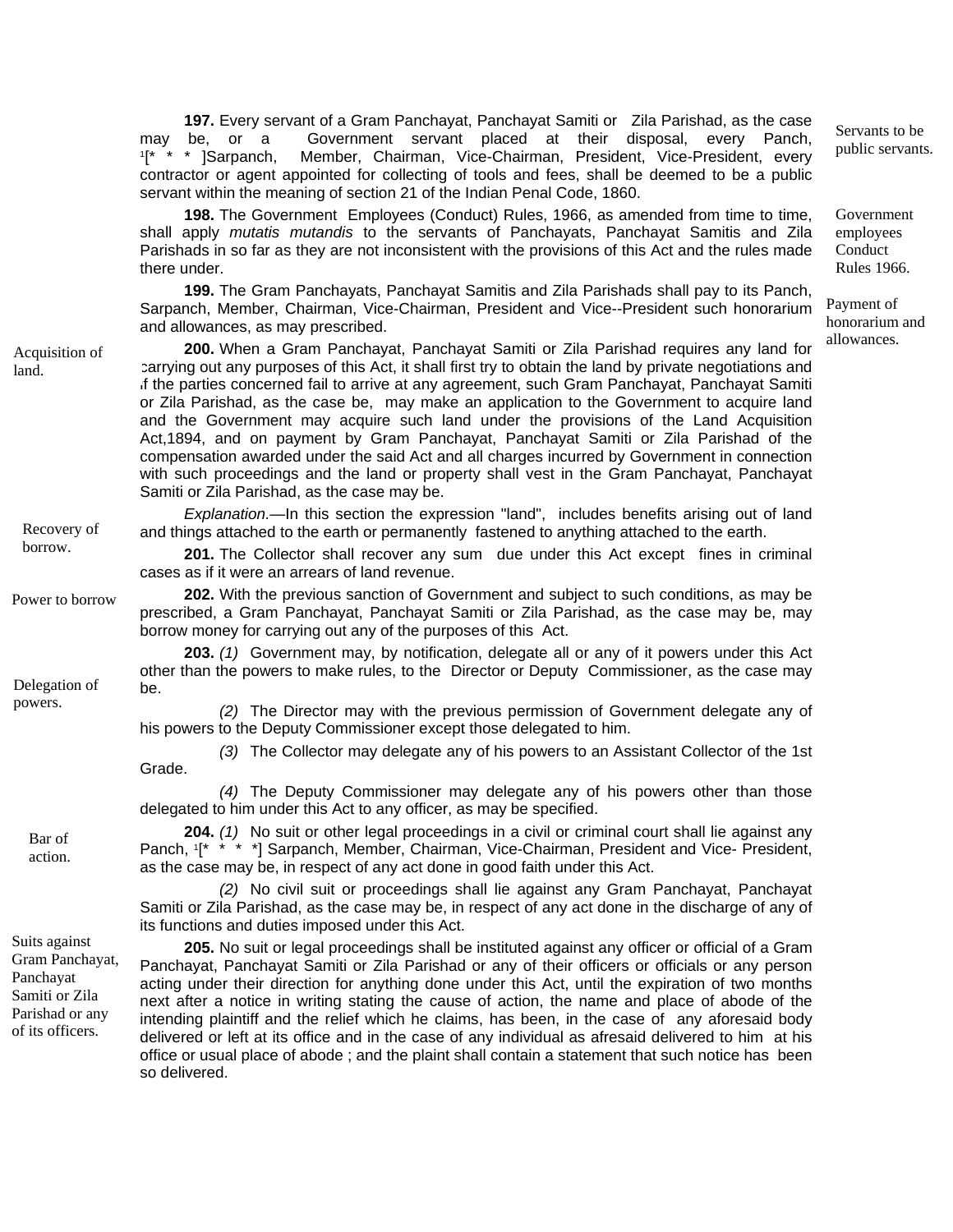**206.** Every Gram Panchayat, Panchayat Samiti and Zila Parishad constituted under this Act, be a body corporate having perpetual succession and a common seal, and subject to such restrictions as are imposed by or under this Act or any other law for the time being in force, shall have power to acquire, hold, administer and transfer property, movable or immovable and to enter into contracts, and shall by the said name sue or be sued and to do all such things as are necessary for which it is constituted.

**207.** On the commencement of this Act, all assets and liabilities and all property, movable or immovable and all other rights and interest arising out of such property as were immediately before the commencement of this Act in the ownership, possession, power or control of the Gram Panchayats, Panchayat Samitis shall be transferred to and shall vest in, the corresponding Gram Panchayats or Panchayat Samitis, as the case may be.

**208.** On the election of a new Panch, Sarpanch, Member, Chairman, Vice-Chairman, President or Vice-president, as the case may be, it shall be the duty of the outgoing Panch, Sarpanch, Member, Chairman, Vice-Chairman, President or Vice-President, as the case may be , to hand over the charge of his office and deliver the record and property belonging to the Gram Panchayat, Panchayat Samiti or Zila Parishad, as the case may be, in his custody to his successor.

**209.** *(1)* The Government may, by notification in the Official Gazette, make rules for carrying out the purposes of this Act.

*(2)* In particular and without prejudice to the generality of the foregoing power, such rules may be made--

- make rules.<br>(a) with reference to all matters in respect of which rules are expressly required or allowed by this Act to be made ;
- (b) for conduct of proceedings of Gram Panchayat, Panchayat Samiti and Zila Parishad and for election of 1<sup>\*</sup> \* \* \*] Chairman, Vice-Chairman, President and Vice- President thereof;
- (c) for generally determining the relations between the Gram Panchayats, Panchayat Samitis and Zila Parishads and guiding the Gram Panchayats, Panchayat Samitis and Zila Parishads and the Government officers in all matters connected with the carrying out of the provisions of this Act;
- (d) as to the powers of supervision to be exercised by the Director and Deputy Commissioners;
- (e) for regulating the powers of Gram Panchayats, Panchayat Samitis and Zila Parishads to make, vary and dispose of investment ;
- (f) for regulating the sale, lease or other alienation of public places, lands and other immovable property belonging to, vested in, or under the management of Panchayat Samitis or Zila Parishads;
- (g) for regulating the powers of Gram Panchayats, Panchayat Samitis and Zila Parishads to contract and to do anything necessary for the purposes of their constitution and the mode of executing-contracts;
- (h) as to the application of the Panchayat Fund, Samiti Fund or Zila Parishad Fund ;
- (i) as to the appointment and payment of auditors for auditing the accounts of Gram Panchayat, Panchayat Samiti and Zila Parishad, the adoption of prelude system and the disposal of audit notes and removal of audit objections;
- (j) for the guidance of Gram Panchayat, Panchayat Samiti and Zila Parishad when suits or other proceedings are intended to be or have been instituted by or against them in the courts ;
- (k) for determining the intermediate offices, if any, through which the correspondence between Gram Panchayats, Panchayat Samitis, Zila Parishads and Government or its officers shall pass ;

Incorporation of Gram Panchayat, Panchayat Samiti and Zila Parishad.

Transfer of assets and liabilities.

Duty of outgoing Panch, Sarpanch, Member, Chairman, Vice-Chairman, President, or Vice-President.

Power of Government to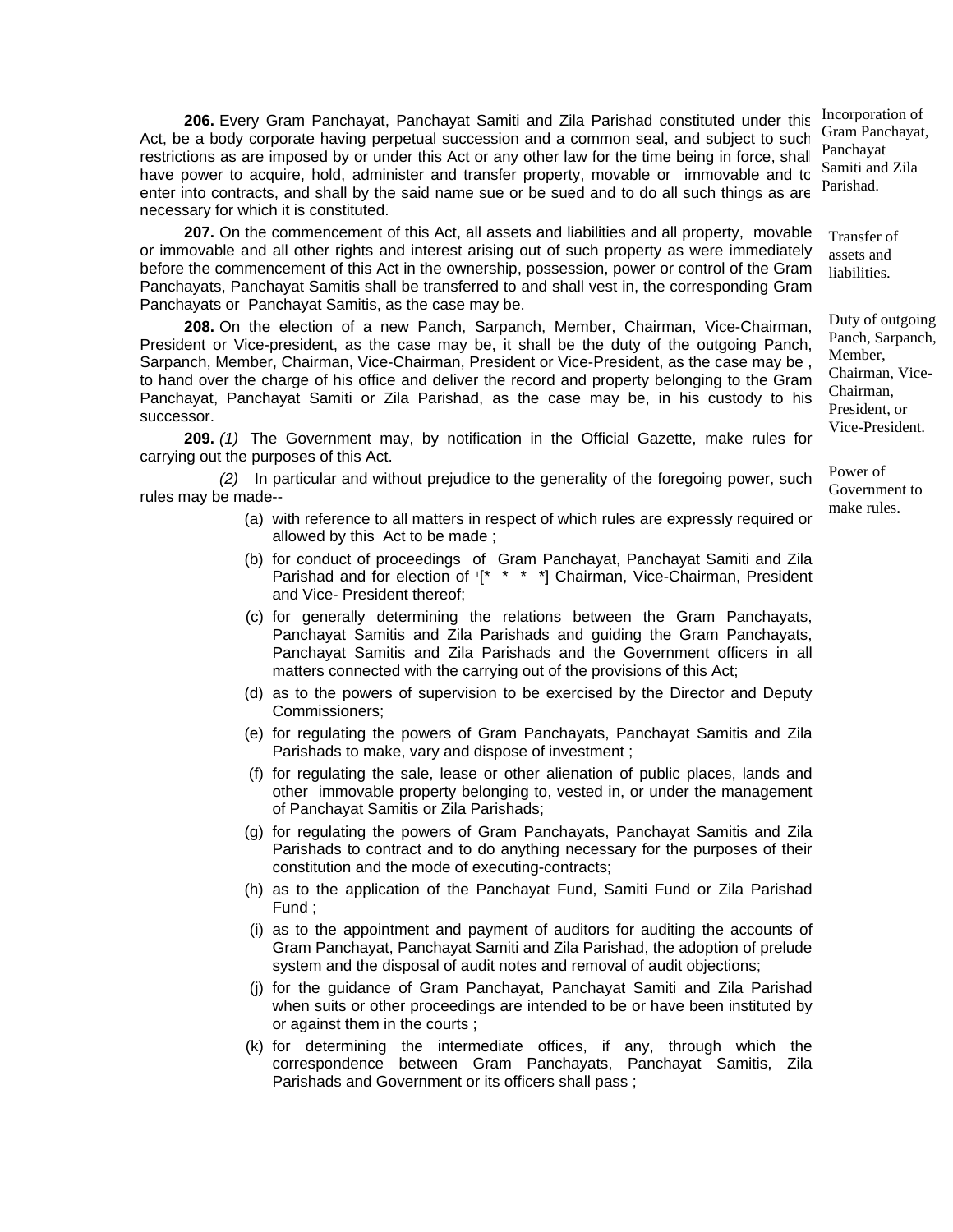- (l) for determining the language in which business of Gram Panchayat, Panchayat Samitis and Zila Parishads shall be transacted;
- (m) as to the conditions on which loans may be granted by Gram Panchayats, Panchayat Samitis and Zila Parishads to their servants;
- (n) as to the powers and duties of Inspecting Officers ;
- (o) as to the control which may be exercised over Gram Panchayats, Panchayat Samitis and Zila Parishads in financial matters generally and as to the authorities who may exercise such control ;
- (p) as to the forms in which the accounts shall be kept and estimates of income and expenditure or other statements and abstracts shall be prepared ;
- (q) generally for guidance of Gram Panchayats, Panchayat Samitis, Zila Parishads and Government servants in all matter connected with the Administration of this Act ;
- (r) for all matters connected with elections ;
- (s) for regulating the assessment and collection of taxes, cesses and levies, appeals against assessment and collection of taxes, cesses and levies and custody and proper maintenance of Gram Fund, Samiti Fund and Zila Parishad Fund ;
- (t) authorising and regulating the manner in which and the agency by whom the records, registers, accounts and other proceedings of these bodies shall be inspected ;
- (u) providing for the procedure of committees appointed by Gram Panchayat, Panchayat Samiti and Zila Parishad.

 *(3)* All the rules made under this section shall be subject to the condition of previous publication.

**210.** *(1)* A Gram Panchayat, Panchayat Samiti and Zila Parishad with the previous sanction of the Government shall, from time to time, make by notification in the Official Gazette, bye-laws consistent with the provisions of this Act and the rules made there under for carrying out all or any of the purposes of this Act, and without prejudice to the generality of the foregoing powers such bye-laws may make provisions for all or any of the following matters, namely :--

Bye-laws.

- *(i)* the time and place of the meetings of the Gram Panchayat, Panchayat Samiti, Zila Parishad and Committees;
- *(ii)* the manner in which the notice of the meetings and adjourned meetings shall be given ;
- *(iii)* conduct of proceedings at the meeting and the adjournment of meetings ;
- *(iv)* custody of common seal and the purposes for which it shall be used ;
- *(v)* persons by whom receipts shall be granted on behalf of the Gram Panchayat, Panchayat Samiti or Zila Parishad for money received under this Act ;
- *(vi)* the conditions on which registers, documents, resolutions, maps and plans of the Panchayat Samiti may be inspected by the public and copies thereof supplied, and fees payable for such inspection or for supply of such copies ;
- *(vii)* any other matter relating to the proceedings of the Gram Panchayat, panchayat Samiti, Zila Parishad or Committees, exclusion of a Panch or Member, from a meeting in which any contract in which he has a pecuniary interest is under consideration, the holding and dissolution of meetings and conduct of debate, the inspection of minute books and supply of copies of minutes to the members of other persons and the fees payable thereof ;
- *(viii)* the regulating of the appointment, powers and proceeding of Committees set up by the Gram Panchayat, Panchayat Samiti or Zila Parishad ;

1.Omitted by Haryana Act 26 of 2004.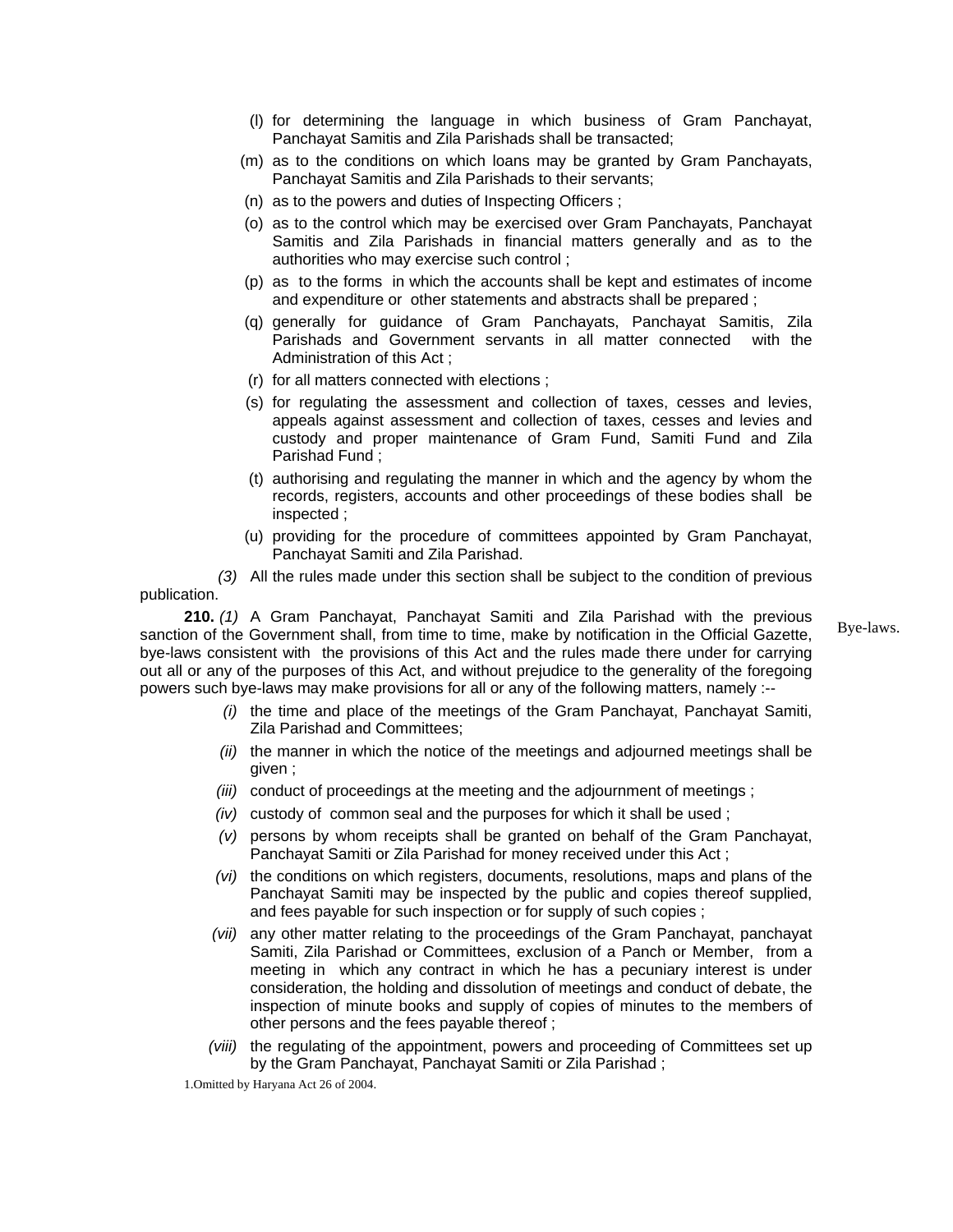- *(ix)* the defining of the limits of and regulating the use and management of , and for maintaining in a sanitary condition a fair, agrilcultural show, or an industrial exhibition ;
- *(x)* assessment and collection of fees, taxes and cases imposed under this Act;
- *(xi)* licensing and fixation of fees leviable under this Act and the conditions on which licenses are to be granted and may be revoked;
- *(xii)* maintenance, management and control of all matters defined and duties of the Gram Panchayat, Panchayat Samiti and Zila Parishad under this Act ;
- *(xiii)* protection from injury and interference of the property of the Gram Panchayat, Panchayat Samiti, Zila Parishad entrusted to either of these;
- *(xiv)* appointment of persons to register sales of animals in a public market or fair and the fixation of fees leviable by them ;
- *(xv)* the sale of articles of food and drink ;
- *(xvi)* provision and improvement of pastures and grazing-lands ;
- *(xvii)* improvement and breeding of cattle, sheep and goats and prevention of cattle diseases ;
- *(xviii)* cleansing and protection of springs, tanks, ponds and the like ;
- *(xix)* provision and supervision and burial and burning places ;
- *(xx)* control of vehicle stands ;
- *(xxi)* destruction of mosquitoes and other anti-malaria measures ;
- *(xxii)* destruction of rats, locusts and other pests and anti-plague measures;
- *(xxiii)* destruction of dogs and other anti-rabic measures ;
- *(xxiv)* housing improvement such as provision of ventilators and other anti tuberculosis measures ;
- *(xxv)* provision of play fields and recreation grounds and promotion of physical culture ;
- *(xxvi)* seizure and disposal of ownerless animals straying within the limits of the Gram Panchayat, Panchayat Samiti and Zila Parishad ;
- *(xxvii)* inspection and proper regulation of encamping grounds, ponds, Sarais, bakeries, dhabas, tandurs, smokeless chulhas, acrated water factories, ice factories, flour mills, foodgrain godowns, slaughter houses, dhobi ghats, markets and stalls ;
- *(xxviii)* inspection and proper regulation of premises used as stables, cow houses or huses or enclosure for sheep, goats or swine ; and
- (xxix) inspection and proper regulation of buildings ordinarily utilised for the residence Staff. or treatment of persons suffering from infectious diseases .

*(2)* In making bye-laws under sub-section (1), the Gram Panchyat, Panchayat Samiti or Zila Parishad, as the case may be, may direct that a breach of any bye-law shall be punishable with such penalty as may be specified.<br>
Repeal and

(3) Bye-laws made under this section shall be subject to the condition of previous  $S_{\text{avings}}$ . publication.

Appointment of Director and other

Committee.

**District** Planning

District Planning Committee.

Settlement of dispute Annual Administrative Report.

1. Presented by H.A. 17 of 2002.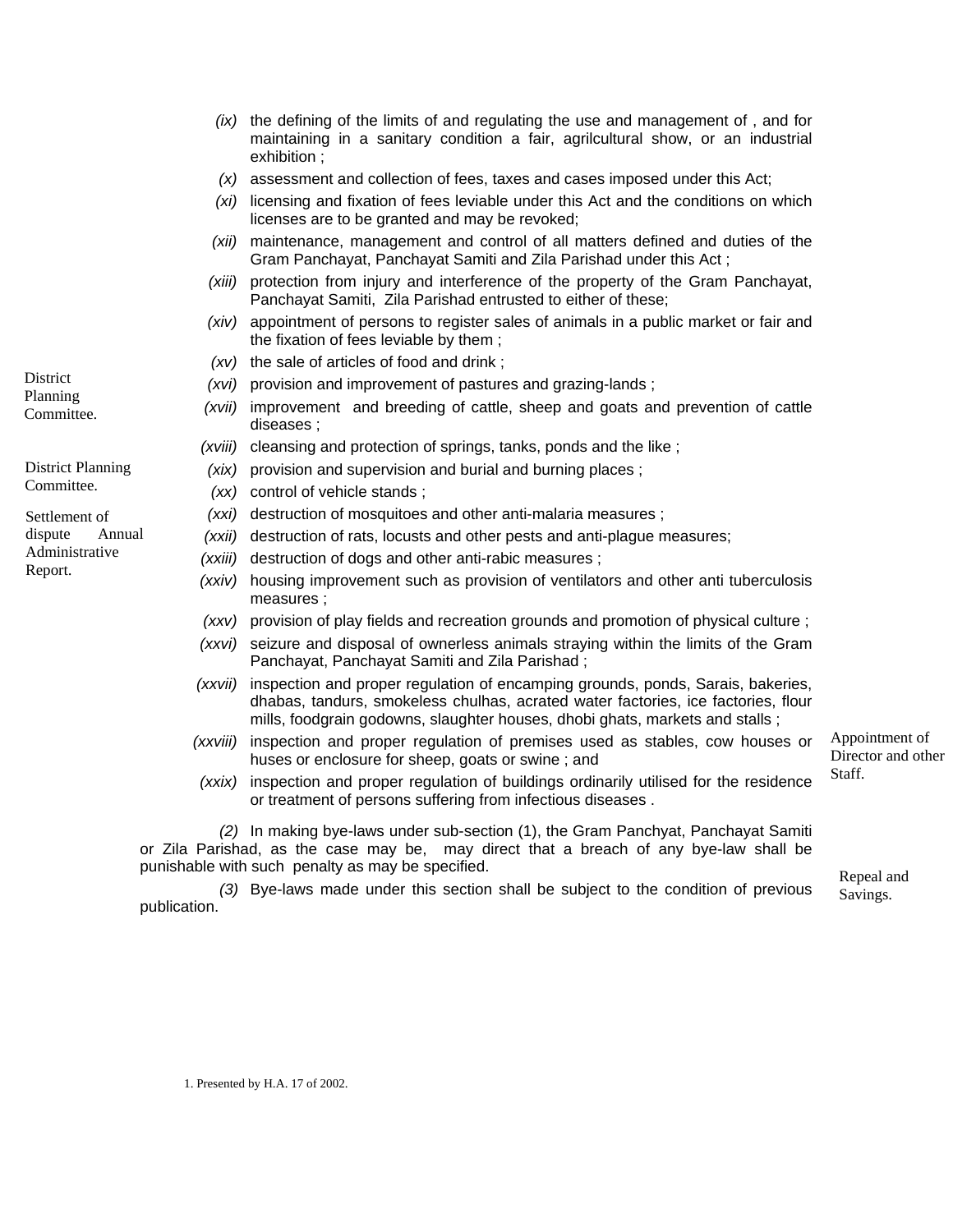**211.** *(1)* Notwithstanding anything contained in this Act or the rules make thereunder, the Government shall by notificatioin direct that by such date as may be specified by the State Election Commission, a general election of Panches, Sarpanches of Gram panchayats and members of all Panchayats Samitis and Zila Parishads shall be held and made in the State of Haryana :

1[ xxx xxx xxx xxx xxx]

*(2)* As soon as a notification is issued undr sub-section (1), the State Election Commissioner and all other authorities concerned, shall take necesary steps for such election under and in accrdance with the provisions of this Act and the rules made thereunder.

**212.** *(1)* The Government shall constitute a State Election Commission for the superintendence, direction and control of the preparation of electoral rolls for, and the conduct of all elections to the elections to the Gram Panchayats, Panchayat Samitis and Zila Parishads in the State. Constitution of State Election Commission

*(2)* The Governor shall appoint a person as State Election Commissioner on the terms and conditions as may be determined by Government :

Provide that the State election Commissioner shall not be removed from his officer except in like manner and on the like grounds as a judge of a High Court and the conditions of service of the State Electon Commisioner shall not be varied to his disadvantage after his appointment.

*(3)* The Government shall when so requested by the State Election commission, make a available to the State Election Commission such staff as may be necessary for the discharge of the functions conferred on the State Election Commission by sub-section(1).

**213.** *(1)* The Government with the prior approval of the Governor, shall as soon as may be within one year from the commencement of the Consititution (73rd Amendment) Act, 1992, and thereafter at the expiration of every fifth year, constitute a Finance Commission to review the financial position of the Gram Panchayats, Panchayats, Panchayat Samitis and Zila Parishads and to make recommendations to the Government as to,--

Constitution of State Election Commission

- (a) the principles which should govern--
	- *(i)* the distribution betwen the State and the Zila Parishads, Panchayat Samitis and Gram Panchayats of the net proceeds of the taxes, duties, tolls and fees leviable by the Government, which may be divided between them under this Act and the allocation between the Zila Parishad,Panchayat Samiti and Gram Panchayats at all levels of their respective shares of such proceeds;
	- *(ii)* the determination of the taxes, duties, tolls and fees which may be assigned to or appropriated by the Panchayats ;
	- *(iii)* the grants-in-aid to the Zila Prishad, Panchayat Samiti and Gram Panchayats from the consolidated Fund of the State ;
- (b) the measures needed to improve the financial position of the Gram Panchayats, Panchayat Samitis and Zila Parishads ;
- (c) any other matter referred by the Governor in the interest of sound finance of the Gram Panchayats,Panchayats Samitis and Zila Parishads.

*(2)* The Finance Commission shall consist of one or more members of whom one shall be the Chairman.

*(3)* The Chairman or members of the Finance Commission shall possess such qualilficaton and shall be appointed in such manner as may be prescribed.

*(4)* The Finance Commission shall determine its procedure.

 *(5)* The Chairman or a member of the Finance Commission may resign his office by writing under his hand and addressed to the Governor but he shall continue in office until his resignation is accepted by the Governor.

*(6)* The casual vacancy created by the resignation of the Chairman or a member under sub-section (5) or for any othger reason may be filled up by fresh appointment and the

Power to Government to hold general election.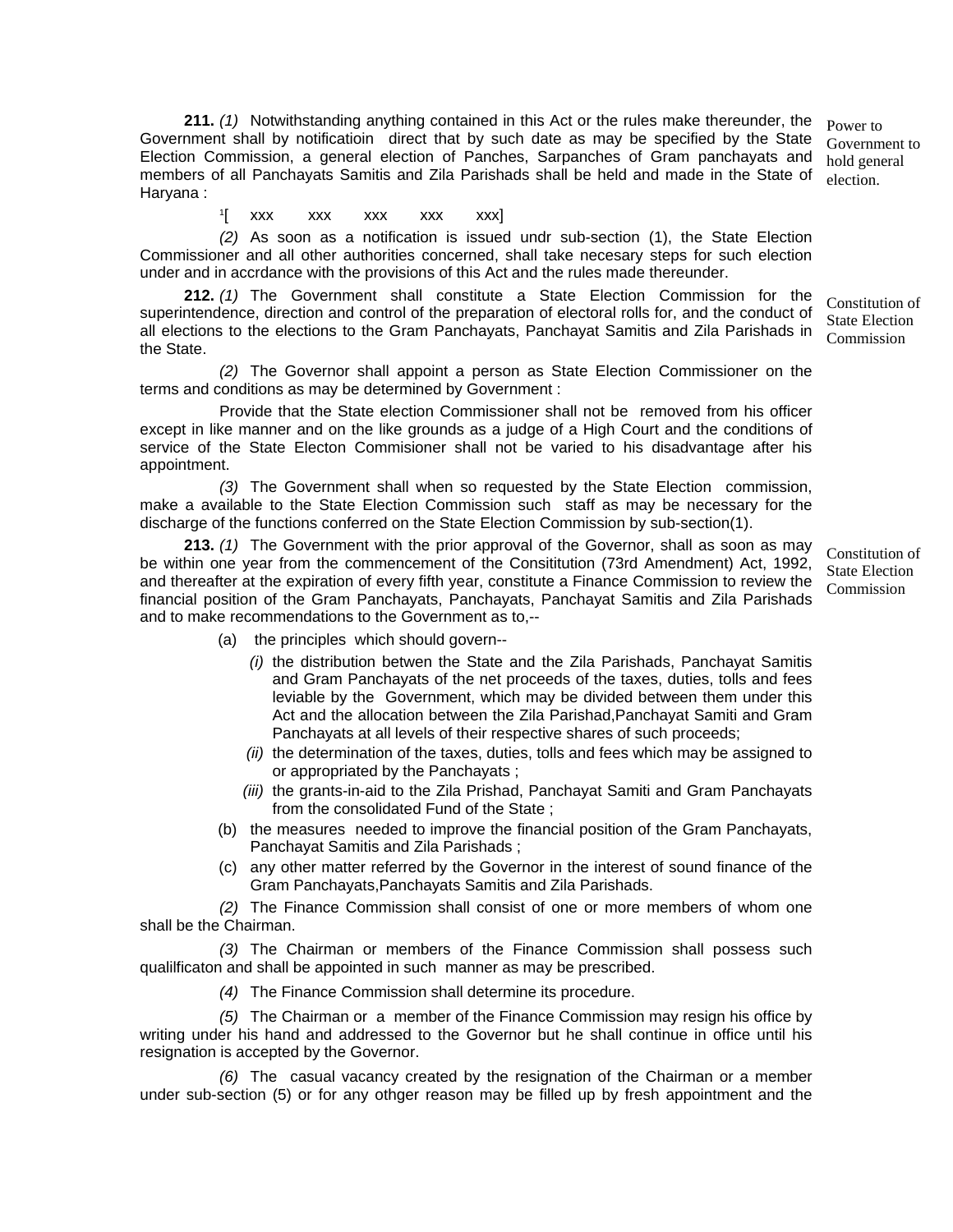remaining period for which the Chairman or the member in whose place he was appointed would have held office.

*(7)* The Finance Commission shall have the following powers in the performance of its functions, namely :—

(a) to call for any record from any officer or authority ;

(b) to summon any persons to give evidence or produce any record; and

(c) such other powers as may be assigned to it by the Governor.

*(8)* The Governor shall cause every recommendation made by the Financial Commission under this section, together with an explanatory memorandum as to the action taken thereon to be laid before the Sate Legislature.

**214.** District Planning Committee constituted under the Haryana Municipal Act, 1973, shall consolidate the plans prepared by the Gram Panchayats, Panchayat Samitis and Zila Parishads and also prepare a draft development plan for the district as a whole as per the provisions of article 243ZD of the Constitution of India.

**215.** If any difficulty arises in giving effect to the provisions of this Act or any Schedule , the State Government may, as occasion requires by order do anything which appears to it to be necessary for the purpose of removing the difficulty. Removal of difficulties

1[215A. If any dispute arises between two or more Gram Panchayats or between a Gram Panchayat and a Panchayat Samiti or between a Gram Panchayat and Municipal ity, it shall be referred to the prescribed authority whose decision thereon shall be final and shall not be questioned in any court of law.] Settlement of dispute

**216.** *(1)* As soon as may be after the first day of April in every year and not later than such date as may be fixed by the Government, the Executive Officer shall place before the Panchayat Samiti a report of the administration of the Panchayat Samiti during the preceding official year in such form and with such details as the Governemnt may direct and shall forward the report with the resolution of the Panchayat Samiti thereon to the Zila Parishad.

*(2)* As soon as may be after the first day of April in every year and not later than such date as may be fixed by the Government, the Chief Executive Officer of the Zila Parishad shall prepare a report on the administration of the Zila Parishad during preceding year in such form and with such details as the Government may direct and submit the report to the Zila Parishad. After approval by the Zila Parishad the report shall be submitted to the Government.

 *(3)* The report submitted to the Government under sub-section (2) shall together with a memorandum by the Government reviewing the working of the Zila Parishad be laid before the Assembly.

**217.** The Government may appoint a person to be the Director and may appoint as many Additional Directors, Joint Directors or Deputy Directors as well as the Staff and establishment as may be required to assist him.The Government may, by general or special order confer such powers, duties and functions of the Director under this Act upon the Additional Directors, Joint Directors and Deputy Directors as it may consider necessary. The salaries of the Director,Additional Directors, Joint Directors and Deputy Directors and the staff and establishment as well as any other expenses which Government may incur in carrying into effect the provisions of this Act, shall be defrayed by the Government. Appointment of Director and other

**218.** The Punjab Gram Panchayat Act, 1952, (Punjab Act No.4 of 1953) and the Punjab Panchayat Samitis Act, 1961 (Punjab Act No.3 of 1961), in their application to the State of Haryana are hereby repealed : Repeal and Savings.

Provided that such repeal shall not effect—

- (a) the previous operation of any Act so repealed or anything duly done or suffered thereunder ; or
- (b) any right, privilege, obligation or liability acquired or incurred under any Act so repealed ; or

District Planning Committee.

Annual Administrative Report.

Staff.